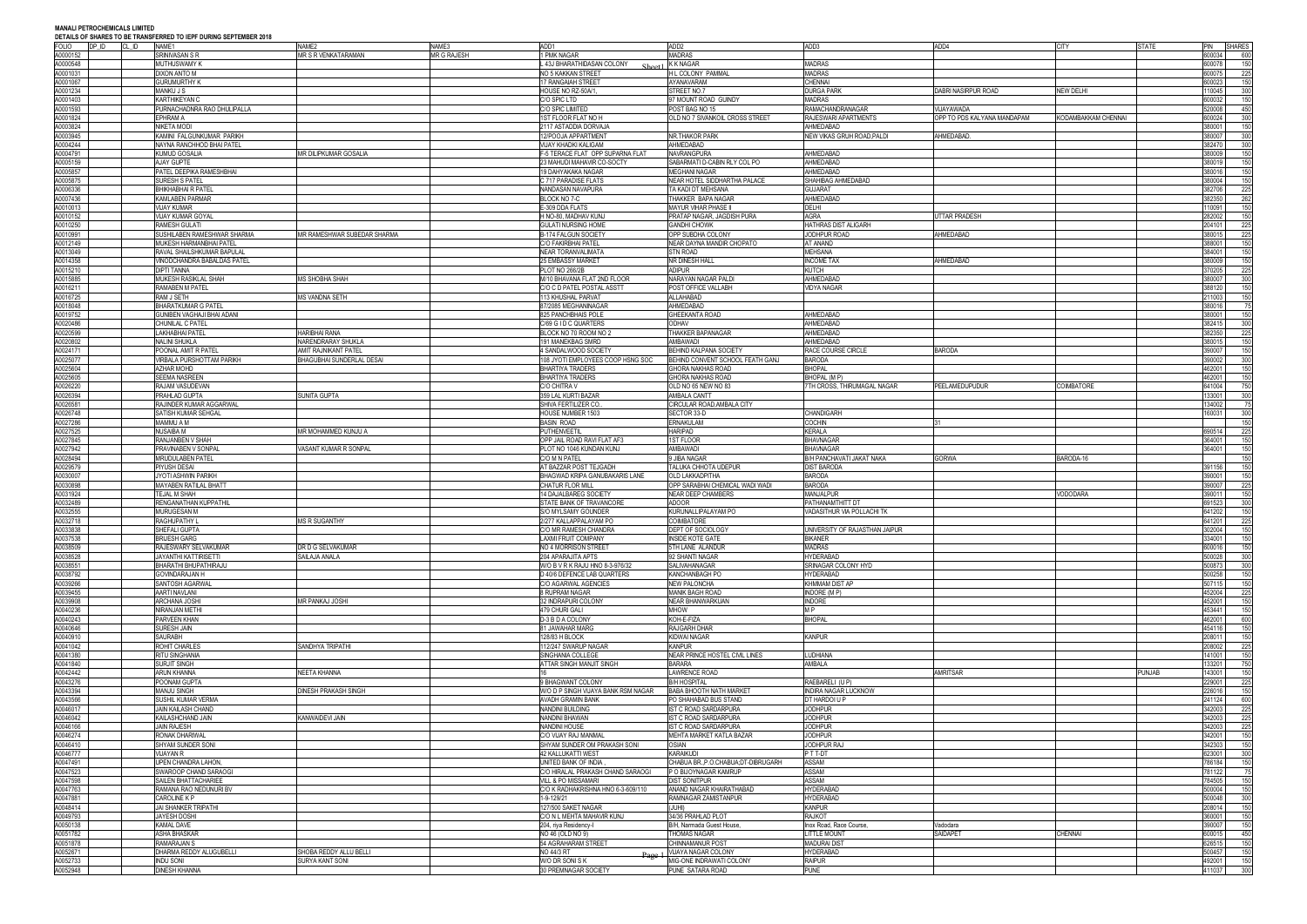### **MANALI PETROCHEMICALS LIMITED**

**DEN TO IEDE NURING SERTEMBER 2019** 

| <b>DETAILS OF SHAKES TO BE HVANSI LIVILD TO ILFT DUNNS SEFTLINDEN ZUTO</b><br><b>FOLIO</b> | DP ID | CL ID | NAME1                                                            | NAME2                                                      | NAME3                   | ADD1                                                               | ADD <sub>2</sub>                                              | ADD3                                                | ADD4                                 | <b>CITY</b>   | STATE     | PIN SHARES                     |  |
|--------------------------------------------------------------------------------------------|-------|-------|------------------------------------------------------------------|------------------------------------------------------------|-------------------------|--------------------------------------------------------------------|---------------------------------------------------------------|-----------------------------------------------------|--------------------------------------|---------------|-----------|--------------------------------|--|
| A0053792                                                                                   |       |       | KESHARCHAND KONDIRAM GUNDECHA                                    |                                                            |                         | 365/23 GHORPADI PETH                                               | <b>PUNE</b>                                                   |                                                     |                                      |               |           | 11042<br>300                   |  |
| A0054048<br>A0054050                                                                       |       |       | AJAY KUMAR<br>ARJUN PRASAD JAISWAL                               |                                                            |                         | S/O.JAI JAINDRA KR.SINGH.<br>ELECTRICAL CENTRE PURAB DARBAJA       | ROAD NO.8, PATEL NAGAR, PO 7 PS<br>PATNA CITY BIHAR PATNA     | SHASTRI NAGAR, PATNA. BIHAR.                        |                                      |               |           | 150<br>300023<br>800009<br>150 |  |
| 40054376                                                                                   |       |       | NISHITH KUMAR JAIN                                               | MS NISHA JAIN                                              |                         | COAXIAL MAINTENANCE,                                               | TELEPHONE KENDRA, BUDH MARG,                                  | PATNA.                                              |                                      |               |           | 800001<br>150                  |  |
| 40054628                                                                                   |       |       | AJIT RANJAN BOSE                                                 | <b>MS NAMITA BOSE</b>                                      | MR SHYAMAL KUMAR BOSE   | QR NO E2/89                                                        | PO REFINERY TOWNSHIP                                          | <b>DIST BEGUSARAI BIHAR</b>                         |                                      |               |           | 150<br>851117                  |  |
| A0054760<br>A0055280                                                                       |       |       | RANJAN KUMAR<br>PREMANAND S RAIKAR                               | SHARDA DEVI<br>MALINI PREMANAND RAIKAR                     |                         | HOUSE NO 61<br>603 PINTOS                                          | <b>SRI KRISHNA NAGAR</b><br><b>CANDOLIM POST</b>              | <b>PATNA</b><br><b>BARDEZ GOA</b>                   |                                      |               |           | 800001<br>150<br>103515<br>150 |  |
| A0055508                                                                                   |       |       | KAMARAJ T K R                                                    |                                                            |                         | S/O RATHINASAMY NADAR T K                                          | 97 THENI ROAD                                                 | <b>USILAMPATTY</b>                                  |                                      |               |           | 326532<br>150                  |  |
| A0056223                                                                                   |       |       | RASILABEN B PRAJAPATI                                            |                                                            |                         | AT & POST ISHNAV                                                   | TAL PETLAD                                                    | <b>DIST KAIRA</b>                                   |                                      |               |           | 388460<br>150                  |  |
| A0061320<br>A0061713                                                                       |       |       | RANGASAMY V<br>ESWARACHANDRA VIDYA SATAR V                       |                                                            |                         | 24 VENKATRAMA CHETTY STREET<br>A P STATE FINANCIAL CORPORATION     | <b>GUGAI</b><br>2ND LANE LAXMIPURAM                           | SALEM<br><b>GUNTUR</b>                              | <b>ANDHRA PRADESH</b>                |               |           | 150<br>36006<br>522007<br>150  |  |
| 40062315                                                                                   |       |       | <b>BASHEERUDEEN A</b>                                            |                                                            |                         | 21 AYYASWAMY PILLAI STREET                                         | <b>PUDUPET</b>                                                | <b>MADRAS</b>                                       |                                      |               |           | 600002<br>225                  |  |
| 40062630                                                                                   |       |       | <b>GOVINDARAJU RAMASWAMY</b>                                     |                                                            |                         | NO 6 V O C COLONY 1ST STREET                                       | AMINJIKARAI                                                   | <b>MADRAS</b>                                       |                                      |               |           | 600029<br>75                   |  |
| A0063483<br>A0064017                                                                       |       |       | <b>KRISHNAMOORTHY B</b><br>CHANDRIKA P                           | K S PRASANNAKUMAR                                          |                         | 1/59 MAIN ROAD<br>128, DR.RADHAKRISHNA ROAD                        | VADAPATHI MANGALAM<br>MYLAPORE                                | TANJORE DT<br><b>MADRAS</b>                         |                                      |               |           | 10206<br>450<br>600004<br>150  |  |
| A0064262                                                                                   |       |       | <b>SUBRAMANIAM</b>                                               | <b>MS P SARASWATHI</b>                                     |                         | NO 24 BHARATHIYAR COLONY                                           | ASHOK NAGAR                                                   | <b>MADRAS</b>                                       |                                      |               |           | 300<br>600083                  |  |
| A0064353<br>A0064929                                                                       |       |       | SUBRAMANIAN F                                                    | <b>MS K UMA EASWARI</b>                                    | MR G SUBRAMANIAM        | SIVAKRIPA NO 8 SURENDRANAGAR                                       | <b>6TH STREET ADAMBAKKAM</b>                                  | <b>MADRAS</b><br><b>TAMIL NADU</b>                  |                                      |               |           | 600088<br>300<br>31502         |  |
| A0065251                                                                                   |       |       | KARUNAKARAN S<br><b>GIRIJA BALASUBRAMANIAN</b>                   | MR VAIDYANATHASAMI SUNDARAM                                |                         | 93-A EAST RAJA STREET<br>31 EAST SEVENTH MAIN RD                   | KANCHEEPURAM<br><b>GANDHI NAGAR VELLORE</b>                   |                                                     |                                      |               |           | 225<br>32006<br>150            |  |
| A0065596                                                                                   |       |       | ramanlal jain a                                                  |                                                            |                         | C/O RAJ AGENCIES                                                   | 157 MINT STREET MOHAN MARKET                                  | <b>MADRAS</b>                                       |                                      |               |           | 600079<br>75                   |  |
| 40065826<br>A0067082                                                                       |       |       | RAMAMURTHY RAMANATHAN<br>RANGANATHAN NARASIMHAN                  | <b>MS RUKMANI RAMAMURTHY</b><br>PADMASANI RANGANATHAN      |                         | NO 18 A/2 SECOND STREET<br>812 SYNDICATE BANK COLONY               | <b>BHARATHI NAGAR</b><br>ANNA NAGAR WESTERN EXTN.             | ZAMIN PALLAVARAM<br><b>MADRAS</b>                   | <b>MADRAS</b>                        |               |           | 600043<br>150<br>600101<br>150 |  |
| A0067258                                                                                   |       |       | <b>PAPPAIAN S J</b>                                              |                                                            |                         | C/O P H ROAD                                                       | VELAPPANCHAVADI                                               | <b>MADRAS</b>                                       |                                      |               |           | 150<br>600077                  |  |
| A0067536                                                                                   |       |       | <b>GEETHA MOHAN</b>                                              |                                                            |                         | K BALAJI RAO & SONS                                                | <b>CLOTH MERCHANTS</b>                                        | CHAMARAJPET DAVANGERE                               |                                      |               |           | 77001<br>150                   |  |
| A0067765<br>40068216                                                                       |       |       | NVIN CHAWLA<br><b>AVIJIT BHATTACHARYA</b>                        | <b>MS NILIMA BHATTARCHARYA</b>                             |                         | C/O M/S ELEKTRO EQUIPMENTS<br>92 DAKSHINPARA ROAD                  | 32 EZRA STREET<br>CALCUTTA                                    | (GROUND FLOOR)                                      | <b>CALCUTTA</b>                      |               |           | 700001<br>150<br>00063<br>375  |  |
| 40068714                                                                                   |       |       | MURLIDHAR SHARMA                                                 |                                                            |                         | B 1/80-A GOENKA LANE                                               | ASSI                                                          | <b>VARANASI (UP)</b>                                |                                      |               |           | 150<br>221005                  |  |
| A0068871                                                                                   |       |       | <b>ALITHA MAHADEVAN</b>                                          | <b>MS SAVITRI KRISHNAN</b>                                 |                         | PRASHANTI FLAT-21 2ND FLOOR                                        | 1/1 LAKE AVENUE                                               | CALCUTTA                                            |                                      |               |           | 700026<br>300                  |  |
| 8888004<br>40070238                                                                        |       |       | SUNIL KUMAR UPADHYAY<br>SHEELA PAI                               |                                                            |                         | TITAGHUR JUTE MILL NO 2<br>C/O N V PAI SYNDICATE BANK CITY         | TITAGHUR PO DIST 24 PARGANAS<br>MARKET BR S J P ROAD P B 6794 | <b>WEST BENGAL</b><br><b>BANGALORE</b>              |                                      |               |           | 150<br>743188<br>150<br>560002 |  |
| A0072372                                                                                   |       |       | <b>ANAND BUDIHAL</b>                                             |                                                            |                         | 606 BANDUR CAMP MATHFACTORY ROAD                                   | <b>DAVANGERE</b>                                              |                                                     |                                      |               |           | 577002<br>225                  |  |
| 40072989                                                                                   |       |       | ASHOKE CHAKRABORTY                                               | MR ARUN KANTI CHAKRABORTY                                  |                         | C/O SRI BHUDEB CH MAJUMDAR                                         | NABAPALLY (NEAR PLAY GR) BATANAGAR                            | 24 PGS (S) WEST BENGAL                              |                                      |               |           | 743313<br>150                  |  |
| A0073534<br>40073609                                                                       |       |       | SUMANTRA DAS<br>BISHNU KUMAR KABRA                               | MS MOUSUMI DAS                                             |                         | P-51B CIT ROAD<br>ORIENT PAPER INDUSTRIES LTD                      | SCHEME-MM BELEGHATA<br>9/1-RN MUKHERJEE ROAD                  | CALCUTTA<br>13TH FLOOR, CALCUTTA                    |                                      |               |           | 700010<br>75<br>75<br>00001    |  |
| 40073729                                                                                   |       |       | TEJOMOY DUTTA MAZUMDAR                                           |                                                            |                         | 5/19 KALICHARAN DUTTA ROAD                                         | CALCUTTA                                                      |                                                     |                                      |               |           | 150<br>00061                   |  |
| A0073874                                                                                   |       |       | SUDHANSU KUMAR MUKHERJEE                                         | MR SUMIT KUMAR MUKERJEE                                    | MR SUJIT KUMAR MUKERJEE | 50-B HALDER PARA ROAD                                              | CALCUTTA                                                      |                                                     |                                      |               |           | 700026<br>150                  |  |
| A0074761<br>40075608                                                                       |       |       | TARUN KUMAR GANGULY<br>ARUNA DEVI LUNIA                          |                                                            |                         | UNITED BANK OF INDIA<br>C/O LALIT KUMAR YOGENDRA KUMAR             | RANI GANJ BR C R ROAD PO RANI GANJ<br>113-B MANOHAR DAS KATRA | <b>DIST BURDWAN WB</b><br>CALCUTTA                  |                                      |               |           | 13347<br>150<br>300<br>00007   |  |
| A0076615                                                                                   |       |       | MAMTA AGRAWAL                                                    |                                                            |                         | C/O SUSHIL KUMAR RAJESH KUMAR                                      | 29/1B/30 ARMENIAN STREET                                      | CALCUTTA                                            |                                      |               |           | 700001<br>150                  |  |
| A0076741                                                                                   |       |       | PANDURENGAN NARAYANASAMY                                         |                                                            |                         | C/O.THE KARUR VYSYA BANK                                           | 213-D M G ROAD                                                | CALCUTTA                                            |                                      |               |           | 700007<br>150                  |  |
| A0076897<br>A0078499                                                                       |       |       | MESH<br><b>TILAK RAJ KHOSLA</b>                                  |                                                            |                         | SHOP A 12 INDURPURI<br><b>H-85 DOUBLE STOREY QTRS</b>              | <b>NEW DLEHI</b><br><b>WEST PATEL NAGAR</b>                   | <b>NEW DELHI</b>                                    |                                      |               |           | 10012<br>225<br>10008<br>300   |  |
| A0079687                                                                                   |       |       | HITESH MANIK                                                     |                                                            |                         | C/O PUNJAB NATIONAL BANK                                           | <b>GANDHI NAGAR</b>                                           | BASTI UP                                            |                                      |               |           | 272001<br>150                  |  |
| A0080967                                                                                   |       |       | <b>HAND RANI</b>                                                 |                                                            |                         | M/S J C MEHTA & COMPANY                                            | 44 DELHI STOCK EXCHANGE BUILDING                              | ASAF ALI ROAD NEW DELHI                             |                                      |               |           | 10002<br>150                   |  |
|                                                                                            |       |       | KAMLESH HAZARI                                                   |                                                            |                         |                                                                    |                                                               |                                                     |                                      |               |           | 10058<br>150                   |  |
| A0081795                                                                                   |       |       |                                                                  | <b>MS GOPI HAZARI</b>                                      |                         | BLOCK-C4F FLAT NO 70                                               | <b>JANAKPURI</b>                                              | <b>NEW DELHI</b>                                    |                                      |               |           |                                |  |
| A0082558<br>A0083089                                                                       |       |       | VIJAYENDRACHAR N<br>NIRMAL SINGH                                 | PARMINDER KAUR                                             |                         | NO 291 SECTOR - 12<br>69-A POCKET 1                                | R K PURAM<br><b>MAYUR VIHAR</b>                               | <b>NEW DELHI</b><br><b>NEW DELHI</b>                |                                      |               |           | 10022<br>300<br>10091<br>300   |  |
| A0083357                                                                                   |       |       | RAJA DAWINDER SINGH SETHI                                        |                                                            |                         | V 298 (SF) RAJOURI GARDEN                                          | NEAR M K W HOSPITAL                                           |                                                     |                                      | NEW DELHI     |           | 10027<br>450                   |  |
| A0083457                                                                                   |       |       | <b>KUSUM PAUL</b>                                                |                                                            |                         | B-5/175 SAFDARJANG ENCLAVE                                         | NEW DELHI                                                     |                                                     |                                      |               |           | 10016<br>150                   |  |
| A0084639<br>40085674                                                                       |       |       | CHARUDATTA VIVEKANAND SALVI<br>BALAKRISHNA CHANNAPPA SHETTY      | MS SAROJINI SUNDAR SHETTY                                  |                         | PREMIER CO OP HSG SOC BLOCK C-6<br>22 SULOCHANA NIVAS NATWAR NAGAR | SHIV SRUSHTI NEHRU NAGAR PO<br>ROAD NO 1 JOGESHWARI EAST      | <b>BOMBAY</b><br><b>BOMBAY</b>                      |                                      |               |           | 400024<br>300<br>100060<br>225 |  |
| 40085785                                                                                   |       |       | WARNAMBAL NATHAN                                                 | AR NATHAN N V                                              |                         | 1/88 SURYA SADAN                                                   | OPP S I W S HIGH SCHOOL                                       | WADALA BOMBAY                                       |                                      |               |           | 225<br>100031                  |  |
| A0087713<br>A0088147                                                                       |       |       | RAJUBHAI BABUBHAI PATIL<br>NAGINDAS VANDRAVAN SHAH               | <b>IR NARENDRA NATVARLAL PRAJAPATI</b>                     |                         | AJIT EMPORIOUM<br>C-3 NIMESH APARTMENT                             | A-11 METPUR ROAD<br>SVP ROAD BORIVALI (W)                     | <b>KHAMBHAT</b><br><b>ROMRAY</b>                    |                                      |               |           | 150<br>88620<br>300<br>00092   |  |
| A0088171                                                                                   |       |       | SUDHA GUPTA                                                      |                                                            |                         | W/O A K GUPTA                                                      | UNION BANK OF INDIA                                           | <b>MARIAHU JAUNPUR</b>                              |                                      |               |           | 222161<br>150                  |  |
| A0090220                                                                                   |       |       | SALIM MARAMKOLLIL                                                |                                                            |                         | MARAMKOLLIL HOUSE KARAMVELY                                        | NELLIKKALA P O PATHANAMTHITTA DIST                            | <b>KERALA</b>                                       |                                      |               |           | 150<br>689643                  |  |
| A0090831<br>A0090960                                                                       |       |       | DELIP PADMAKAR PATIL<br>NALINI HALBE                             | MR CHANDRASHEKHAR HALBE                                    |                         | C/O S B SHINDE<br>155 BPCL STAFF COLONY                            | ALL INDIA RADIO DOORDARSHAN<br><b>AZIZ BAUG CHEMBUR</b>       | <b>BOMBAY</b><br><b>BOMBAY</b>                      |                                      |               |           | 400020<br>150<br>400074<br>150 |  |
| A0091759                                                                                   |       |       | HARESH PRABHUDAS GOYANI                                          | MRS INDIRA PRABHUDAS GOYANI                                |                         | 278 TARDEO ROAD MATRU MANDIR                                       | 18TH FLOOR BLOCK NO 73                                        | <b>BOMBAY</b>                                       |                                      |               |           | 225<br>400007                  |  |
| A0092496                                                                                   |       |       | BANWARI LAL KEJRIWAL                                             |                                                            |                         | <b>GANESH DAS RAMKISHUN</b>                                        | <b>BANK ROAD</b>                                              | <b>MUZAFFARPUR</b>                                  |                                      |               |           | 150<br>342001                  |  |
| A0093226<br>A0095605                                                                       |       |       | BAKUL MANGADAS THAKKER<br><b>HARESH RATILAL MODI</b>             |                                                            |                         | 6 MAHESH KRUPA 1ST FL<br>10/139 BINDU GARODIA NAGAR                | DEVIDAYAL RD MULUND WEST<br><b>GHATKOPAR (EAST)</b>           | <b>BOMBAY</b><br><b>BOMBAY</b>                      |                                      |               |           | 400080<br>450<br>100077<br>150 |  |
| A0097534                                                                                   |       |       | RANGANATH R                                                      |                                                            |                         | C/O RANGANATH R                                                    | FLAT NO 90                                                    | <b>BPCL STAFF COLONY</b>                            | AZIZ BAUG CHEMBUR                    | MUMBAI        |           | 150<br>100074                  |  |
| A0097544<br>A0097884                                                                       |       |       | CHAMPABAI MULJI ASHAR<br>RUSHIKESH JAIBHAI DESAI                 | MULJI GOKULDAS ASHAR                                       |                         | Kanthi Uday, Flat No 601, Sixth Floor,<br>C/O KANAN PATEL AKSHAV   | Opp, Rajawadi Hospital,<br>25 KAVERIAPPA LAYOUT               | Rajawadi Road No 1, Rajawadi<br>MILLER TANK BUND RD | Ghatkopar (EAst)<br><b>BANGALORE</b> | Mumbai        |           | 400077<br>150<br>560052<br>150 |  |
| A0099767                                                                                   |       |       | RAJ NATH KATYAL                                                  |                                                            |                         | C/O P C SABHARWAL                                                  | D-197 PHASE I ASHOK VIHAR                                     | NEW DELHI                                           |                                      |               |           | 10052<br>225                   |  |
| B0000216                                                                                   |       |       | DEVI RAM CHOUHAN                                                 |                                                            |                         | 3116 ASHOK GLI RAM BAZAR                                           | <b>MORI GATE</b>                                              | <b>DELHI</b>                                        |                                      |               |           | 10006<br>150                   |  |
| 30000847<br>30000862                                                                       |       |       | ANANJ KUMAR TYAGI<br>RICHA ARYA                                  | <b>MR MUKESH KUMAR</b>                                     |                         | 352 GALI NO 8<br>C/O SHRI P S ARYA SYNDICATE BANK                  | SUBHASH NAGAR<br>G T ROAD SHAHDRA                             | <b>MEERUT CITY</b><br>DELHI                         |                                      |               |           | 225<br>250001<br>10032<br>150  |  |
| 30001260                                                                                   |       |       | SHASHI KHARBANDA                                                 |                                                            |                         | W/O VINODKUMAR                                                     | H N 81 SHORAB GATE NEW BHAGATSINGH-                           | <b>MARKET MEERUT</b>                                |                                      |               |           | 300                            |  |
| 30001742                                                                                   |       |       | <b>HARBANS SINGH CHAWLA</b>                                      |                                                            |                         | 912 DR MUKERJEE NAGAR                                              | <b>DELHI</b>                                                  |                                                     |                                      |               |           | 10009<br>300                   |  |
| B0002377<br>B0002378                                                                       |       |       | NEERU GUPTA<br>SANJAY GUPTA                                      | <b>SANJAY GUPTA</b><br>MS NEERU GUPTA                      |                         | C-32 PANCHSHEEL ENCLAVE<br>C-32 PANCHSHEEL ENCLAVE                 | <b>NEW DELHI</b><br>NEW DELHI                                 |                                                     |                                      |               |           | 10017<br>150<br>10017<br>150   |  |
| B0004287                                                                                   |       |       | MINAL SHASHIKANT PATIL                                           |                                                            |                         | A-1/202 GANGADHAR NAGAR                                            | SHANTIWAN BORIVLI E                                           | <b>BOMBAY</b>                                       |                                      |               |           | 150<br>100066                  |  |
| 30004317<br>30004848                                                                       |       |       | SANDHYA MOHAN PATKAR<br>MOTI THAKURDAS BATHIJA                   | MOHAN BALKRISHNA PATKAR<br>MS HSALU MOTI BATHITA           |                         | 2/36 CHANDRAVADAN BLDG<br>12 PUSHPA VILAS APTS                     | <b>VEER SAVARKAR MARG</b><br>388 CHIMBAI RD BANDRA            | <b>DADAR</b><br><b>BOMBAY</b>                       | <b>BOMBAY</b>                        |               |           | 400028<br>150<br>400050        |  |
| 30005338                                                                                   |       |       | ARVIND KUMAR R CHAUBEY                                           |                                                            |                         | BHANU BAI JAGANATH CHAWL                                           | R NO 5 KHOTWADI SANTACRUZ (W)                                 | <b>BOMBAY</b>                                       |                                      |               |           | 150<br>225<br>400054           |  |
| B0006684                                                                                   |       |       | KALPANA JAWALE                                                   | ARUNKUMAR KRISHNA DOLAS                                    |                         | C/O A K DOLAS                                                      | A-19 UDAY MITRA COOP HSG SOC LTD                              | SHIV SRUSHTI                                        | <b>KURLA (EAST</b>                   | <b>BOMBAY</b> |           | 400024<br>75                   |  |
| 30006757<br>B0007907                                                                       |       |       | CHANDRAKANT RAMKRISHNA BAGADE<br>ARVIND L MEHTA                  | MR ABHIJIT CHANDRAKANT BAGADE<br>MRS HARSHADA A MEHTA      |                         | NEEDLE ROLLER BEARING CO LTD<br>16 NORTH CRECENT ROAD              | C-6 ADDITIONAL MIDC AREA<br>T NAGAR                           | JALNA<br><b>MADRAS</b>                              |                                      |               |           | 431203<br>300<br>150<br>600017 |  |
| B0008039                                                                                   |       |       | BALASUBRAMANIAN A R                                              |                                                            |                         | B4-61 MAHINDRA GARDENS                                             | S V ROAD                                                      | <b>GOREGAON (WEST)</b>                              | <b>MUMBAI</b>                        | india         |           | 300<br>400062                  |  |
| B0008938                                                                                   |       |       | SARMA C V V                                                      | S SIVARAM                                                  |                         | VASANTIKA                                                          | 48 B M GARDEN ST                                              | <b>MADRAS</b>                                       |                                      |               |           | 600018<br>300                  |  |
| B0009945<br>B0010329                                                                       |       |       | MR GAURANG NAGENDRA DESAI<br>HASMUKHBHAI C SHAH                  | MRS MADHUBEN H SHAH                                        | MR SHAUNAK H SHAH       | VARIAL WADO NAGAR WADO<br>29 MADHYAM VERG SOCIETY                  | PATAN<br><b>GITA MANDIR ROAD</b>                              | NORTH GUJARAT<br>AHMEDABAD                          |                                      |               |           | 384265<br>300<br>300<br>80022  |  |
| B0011478                                                                                   |       |       | LATABEN PARMANAND VASANI                                         | MR PARMANAND VADILAL VASANI                                |                         | 39 SATYAKAM SOCIETY                                                | SURENDRAMANGALDAS ROAD AMBAWADI                               | AHMEDABAD                                           |                                      |               |           | 300<br>380015                  |  |
| B0011899                                                                                   |       |       | MANJULABEN SUMAN MODI                                            |                                                            |                         | 24/B UMED PARK                                                     | B/H SARVODAY SOCY NO 2                                        | SOLA ROAD AHMEDABAD                                 |                                      |               |           | 380061<br>150                  |  |
| B0012876<br>B0013328                                                                       |       |       | JAGDISH CHANDRA DHARMDAS PATEL<br>VIPUL KUMAR VINODCHANDRA PATEL | SARALA JAGDISHCHANDRA PATEL<br>INOD CHANDRA BABALDAS PATEL |                         | DABHODA TO<br>25 EMBASSY MARKET                                    | <b>GANDHI NAGAR TA&amp;DIST</b><br>NR DINESH HALL             | <b>INCOME TAX</b>                                   | AHMEDABAD                            |               |           | 382355<br>150<br>150<br>80009  |  |
| B0013343                                                                                   |       |       | ANUPAM INDULAL MODY                                              | SUMEDHA ANUPAM MODY                                        |                         | B/1 ARIHANT FLAT GROUND FLOOR                                      | OPP KATATV PETROL PUMP                                        | VANDNA SCHOOL KHANCHO                               | <b>NEAR PARADISE FLAT</b>            | POLYTECHNIC   | AHMEDABAD | 225                            |  |
| 30013761<br>30014482                                                                       |       |       | MADHO PRASAD SARAOGI<br>JSHA JIVABHAI DESAI                      | SUBHASH KUMAR SARAOGI<br>LA JIVABHAI DESAI                 |                         | B-703 AKSHARDHAM TOWER<br>OPP ALLAHABAD BANK                       | O NR SHAHIBAUGUNDER BRIDGE<br>PALACE ROAD                     | <b>SHAHIBAUG</b><br><b>NEAR HATHI POLE</b>          | <b>BARODA</b>                        | AHMEDABAD     |           | 380004<br>150<br>390001<br>450 |  |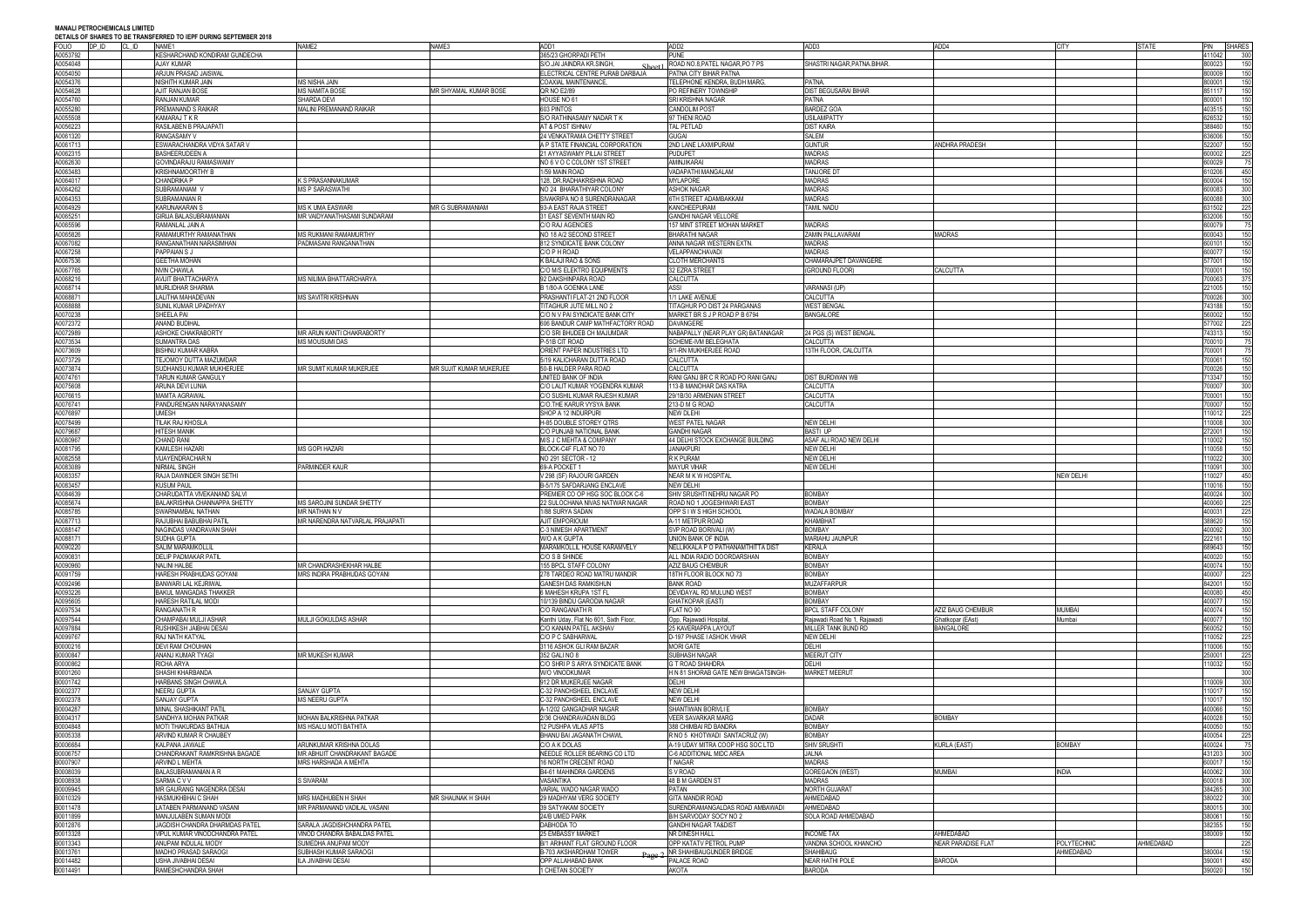### **MANALI PETROCHEMICALS LIMITED**

### **DEN TO IEDE NURING SERTEMBER 2019**

|                      |       | DETAILS OF SHARES TO BE TRANSFERRED TO IEPF DURING SEPTEMBER 2010 |                               |                                                  |                                         |                                 |                                 |                            |                |              |            |      |
|----------------------|-------|-------------------------------------------------------------------|-------------------------------|--------------------------------------------------|-----------------------------------------|---------------------------------|---------------------------------|----------------------------|----------------|--------------|------------|------|
| <b>FOLIO</b>         | DP ID | CL ID<br>NAME1                                                    | NAME2                         | NAME3                                            | ADD1                                    | ADD <sub>2</sub>                | ADD3                            | ADD4                       | <b>CITY</b>    | <b>STATE</b> | PIN SHARES |      |
| B0014620             |       | NIRMALA SHETH                                                     | <b>ASHWIN SHETH</b>           |                                                  | 9 GOYAGATE SOCIETY                      | PRATAP NAGAR                    | <b>BAROAD</b>                   |                            |                |              | 390004     | 300  |
| B0014676             |       | RAJEEV RAMESHCHANDRA GUPTA                                        | SHOBHA R GUPTA                |                                                  | PAREKH POLE<br>Sheet1                   | <b>BORSAD</b>                   |                                 |                            |                |              | 388540     | 300  |
| B0014738             |       | MUKESH NANABHAI AMIN                                              |                               |                                                  | <b>AMIN BUILDING</b>                    | 45 SAHJANAND SOCIETY            | <b>HARNI VARASIA ROAD</b>       | VADODARA                   |                |              | 390022     | 300  |
| B0015036             |       | PARSOTTAMBHAI MANIBHAI PATEL                                      |                               |                                                  | SHAHS STREET AT PO KUNJRAV              | TA ANAND                        | <b>DIST KHEDA</b>               |                            |                |              | 88335      | 150  |
| B0015123             |       | DURGA PRASAD MULAVEESALA                                          | MRS SUBBALAKSHMI MULAVEESALA  | MR KRISHNA PRASAD MULAVEESALA   541 SAHEED NAGAR |                                         | <b>BHUBANESHWAR</b>             |                                 |                            |                |              | 751007     | 450  |
|                      |       |                                                                   |                               |                                                  |                                         |                                 |                                 |                            |                |              |            |      |
| B0016994             |       | HANIFABAI ABDULLA KADWANI                                         |                               |                                                  | <b>MULUND MANSION</b>                   | DARABSHA LANE NAPEAN SEA RD     | <b>BOMBAY</b>                   |                            |                |              |            | 300  |
| B0017629             |       | KODARBHAI M PATEL                                                 |                               |                                                  | H P PATEL BUILDING ROOM NO 24           | RANI SATI MARG OPP TIPCO CO     | <b>MALAD EAST</b>               |                            |                |              | 400097     | 150  |
| B0018289             |       | VINITA KISHORKUMAR FOZDAR                                         |                               |                                                  | B-303 ANAND BHAVAN 3RD FLOOR            | <b>VP ROAD</b>                  | <b>BOMBAY</b>                   |                            |                |              | 400004     | 300  |
| B0018294             |       | JYOTSNA BIPINKUMAR FOZDAR                                         |                               |                                                  | B-303 ANAND BHAVAN 3RD FLOOR            | V P ROAD                        | <b>BOMBAY</b>                   |                            |                |              | 100004     | 300  |
| B0018415             |       | <b>GOVIND GAONKAR</b>                                             |                               |                                                  | 9 YOGDAN CO OPERATIVE HOUSING           | SOCIETY LTD ST FRANCIS ROAD     | VILE PARLE WEST BOMBAY          |                            |                |              | 100056     | 300  |
|                      |       |                                                                   |                               |                                                  |                                         |                                 |                                 |                            |                |              |            |      |
| B0019143             |       | <b>AJAY SURI</b>                                                  | SATISH SURI                   |                                                  | A-11 11/3-B OLD BALLYGUNGE 2ND LNE      | IRONSIDE CO-OP HSG SOCIETY      | CALCUTTA                        |                            |                |              | 00011      | 75   |
| B0019287             |       | DARSHANA SACHDE                                                   | <b>TARA PRATAP</b>            |                                                  | 36 MORVI HOUSE                          | 28/30 GOA STREET FORT           | <b>BOMBAY</b>                   |                            |                |              | 400001     | 150  |
| B0020068             |       | <b>MADHAV MHASKAR</b>                                             | MRS PUSHPA JOSHI              |                                                  | 9 SAMRUDHI HOUSING SOCIETY              | RAJAJI ROAD                     | DOMBIVLI (EAST)                 |                            |                |              | 421201     | 300  |
| B0020106             |       | <b>BHOGILAL P VASA</b>                                            | ABHILASH B VASA               |                                                  | 12 VIJAY KUNJ BAJAJ CROSS ROAD          | <b>KANDIVALI WEST</b>           | <b>BOMBAY</b>                   |                            |                |              | 400067     | 300  |
|                      |       |                                                                   |                               |                                                  |                                         |                                 |                                 |                            |                |              |            |      |
| B0021523             |       | SABITHA CHANDRASEKHARAN                                           | MR K R CHANDRA SEKHARAN       | <b>MRS JAYANTHI</b>                              | 96/C SIXTH MAIN ROAD V BLOCK            | <b>JAYANAGAR</b>                | <b>BANGALORE</b>                |                            |                |              | 560041     | 150  |
| B0023131             |       | KAILASHCHAND JAIN                                                 |                               |                                                  | NANDINI BHAWAN IST C ROAD               | <b>SARDARPURA</b>               | <b>JODHPUR</b>                  |                            |                |              | 342003     | 450  |
| 023382               |       | <b>SATNAM SINGH</b>                                               |                               |                                                  | 118/411 KAUSHAL PURI                    | <b>KANPUR</b>                   |                                 |                            |                |              | 208012     | 150  |
| 30023383             |       | <b>MANJEET KAUR</b>                                               |                               |                                                  | 118/411 KAUSHAL PURI                    | <b>KANPUR</b>                   |                                 |                            |                |              | 208012     | 150  |
| 30023911             |       | <b>MEENA MEHROTRA</b>                                             | MR UMESH KUMAR MEHROTRA       |                                                  | E-114 SAROJINI NAGAR                    | <b>LUCKNOW</b>                  |                                 |                            |                |              | 226008     | 150  |
|                      |       |                                                                   |                               |                                                  |                                         |                                 |                                 |                            |                |              |            |      |
| 0023933              |       | <b>MEENA MEHROTRA</b>                                             |                               |                                                  | E-114 SAROJINI NAGAR                    | <b>UCKNOW</b>                   |                                 |                            |                |              | 26008      | 150  |
| 30023945             |       | <b>VIJAYLAXMI SRIVASTAVA</b>                                      |                               |                                                  | 10 LAXMAN PURI                          | <b>UCKNOW</b>                   |                                 |                            |                |              | 26016      | 150  |
| 30024647             |       | RAKESH KUMAR KUNDRA                                               |                               |                                                  | BA-130-B JANAKPURI                      | <b>NEW DELHI</b>                |                                 |                            |                |              | 10058      | 300  |
| 0024692              |       | JAYALAKSHMI DORAISWAMY                                            |                               |                                                  | 12-B POCKET I                           | MAYUR VIHAR P H I               | DELHI                           |                            |                |              | 10091      | 150  |
|                      |       |                                                                   |                               |                                                  |                                         |                                 |                                 |                            |                |              |            |      |
| 024807               |       | CHIDAMBARA BALAN                                                  |                               |                                                  | L-1/5 HAUZ KHAS ENCLAVE                 | <b>NEW DELHI</b>                |                                 |                            |                |              | 10016      | 450  |
| B0025213             |       | IQBAL BAHADUR SINGH                                               | <b>MISS SUSHMA</b>            |                                                  | 522-Z OPP B D MARKET                    | <b>TIMARPUR</b>                 | <b>DELHI</b>                    |                            |                |              | 10054      | 300  |
| 30025768             |       | REKHA DODEJA                                                      | PRAN NATH DODEJA              |                                                  | F-41 KALKAJI                            | <b>NEW DELHI</b>                |                                 |                            |                |              | 10019      | 150  |
| 30026928             |       | SHARAD DATE                                                       |                               |                                                  | 9A/2 BUDHWAR PETH                       | <b>BAJIRAO ROAD</b>             | <b>PUNE</b>                     |                            |                |              | 111002     | 150  |
| 30027819             |       | <b>LAXMIDAS PANDHI</b>                                            |                               |                                                  | NARMADA MANSION                         | 9 KASHI VISVANATH PLOT          | <b>RAJKOT</b>                   |                            |                |              | 60001      | 150  |
|                      |       |                                                                   |                               |                                                  |                                         |                                 |                                 |                            |                |              |            |      |
| B0028038             |       | JEYARAJ MUDHALIAR K                                               |                               |                                                  | 51 KATHIRESAN KOIL STREET               | <b>TUTICORIN</b>                |                                 |                            |                |              | 328002     | 750  |
| B0028215             |       | <b>REGINA WESLEY</b>                                              | MR K R BALAKRISHNAN           |                                                  | 1/1 CHURCH ROAD                         | KATTANKOLATHUR                  | CHINGLEPUT DIST                 |                            |                |              | 603203     | 150  |
| B0028336             |       | UMAPATHY AKHILANDAM                                               | MRS MANIMEKALAI UMAPATHY      |                                                  | 16F SECOND MAIN ROAD                    | ANNA NAGAR EAST                 | <b>MADRAS</b>                   |                            |                |              | 600102     | 300  |
| 30028617             |       | PANEER SELVAM I                                                   |                               |                                                  | 65-B TOOVIPURAM                         | <b>4TH STREET</b>               | <b>TUTICORIN</b>                |                            |                |              | 328003     | 225  |
| B0028738             |       | SARASWATHI P S                                                    | MR A GOPI                     |                                                  |                                         | <b>TRIPLICANE</b>               | <b>MADRAS</b>                   |                            |                |              | 600005     |      |
|                      |       |                                                                   |                               |                                                  | 19 CHINNATHAMBI STREET                  |                                 |                                 |                            |                |              |            | 300  |
| B0028842             |       | <b>RUKMANIE</b>                                                   | MR D V EKAMBARAM              |                                                  | <b>40 TRUNK ROAD</b>                    | WALAJAPET                       | N A A DIST                      |                            |                |              | 32513      | 225  |
| B0030052             |       | KALYANI J                                                         | S JAGANNATHAN                 |                                                  | <b>18D PONNAMBALAM SALAI</b>            | <b>WEST K K NAGAR</b>           | <b>MADRAS</b>                   |                            |                |              | 600078     | 750  |
| B0031231             |       | NIRMALA CHANDRAKANT GHATALIA                                      | CHANDRAKANT VIRCHAND GHATALIA |                                                  | 595 KESAR VILLA 2ND FLOOR               | BLOCK NO 9 DR AMBEDKAR ROAD     | MATUNGA BOMBAY                  |                            |                |              | 400019     | 300  |
| B0031232             |       | CHANDRAKANT VIRCHAND GHATALIA                                     | NIRMALA CHANDRAKANT GHATALIA  |                                                  | 595 KESAR VILLA 2ND FLOOR               | BLOCK NO 9 DR AMBEDKAR ROAD     | MATUNGA BOMBAY                  |                            |                |              | 400019     | 150  |
|                      |       |                                                                   |                               |                                                  |                                         |                                 |                                 |                            |                |              |            |      |
| B0031943             |       | KAMALRANI WADHVANI                                                | MR SHYAM SUNDER WADHVANI      |                                                  | 14 SARITA APARTMENTS B J ROAD           | <b>BAHDRA</b>                   | <b>BOMBAY</b>                   |                            |                |              | 400050     | 450  |
| B0032431             |       | <b>URMILA A LAL</b>                                               | <b>KAMLESH LAL</b>            |                                                  | A-603 SURYA APTS                        | 53 B DESAI ROAD                 | <b>BOMBAY</b>                   |                            |                |              | 100026     | 300  |
| 0032878              |       | SURESHKUMAR C RAO B                                               | MRS SUMITRA S RAO             |                                                  | 34 BUILD 15-B BRINDABAN                 | NR SRIRANG SOCY                 | THANE (W) BOMBAY                |                            |                |              | 100601     | 300  |
| 30034245             |       | PAVAN KUMAR S SINGHI                                              |                               |                                                  | 07 HIG COLONY                           | BEHIND SHOPPING COMPLEX         | A B ROAD                        | <b>INDORE</b>              | MADHYA PRADESH |              | 152008     | 600  |
| B0034740             |       | ZUBEDA IBRAHIM PATEI                                              |                               |                                                  | 6-8 S B KAMRUDDIN STREET                | 3RD FLOOR                       | <b>BOMBAY</b>                   |                            |                |              | 100008     | 450  |
|                      |       |                                                                   |                               |                                                  |                                         |                                 |                                 |                            |                |              |            |      |
| B0034923             |       | SYAMALENDU BHATTACHARYA                                           | SANJAY KUMAR BHATTCHARJEE     |                                                  | LIC (SSSDEPT)                           | <b>ASAMOL DW OFFICE</b>         | JEEVAN PRAKASH BLDG             | <b>G T ROAD</b>            | ASAMOL         |              | 13304      | 450  |
| B0035189             |       | SUDHIR MOHAN DAS                                                  | CHANDRA MOHAN DAS             |                                                  | 13 L M BHATTACHARYA STREET              | P O SERAMPOR                    | DT HOOGHLY WES BENGAL           |                            |                |              |            | 300  |
| B0035593             |       | PURNENDU MOHAN DAS                                                | MRS JAYASREE DEVI             |                                                  | 594 G T ROAD                            | <b>SIRISHTOLA</b>               | <b>SERAMPUR</b>                 |                            | <b>HOOGHLY</b> |              | 12201      | 150  |
| B0035642             |       | AJIT KUMAR PAL                                                    |                               |                                                  | 31 GARANHATTA STREET                    | CALCUTTA                        |                                 |                            |                |              | '00006     | 150  |
| B0036112             |       | SUBODH KUMAR KUNDU                                                | MR SAMBHU KUMAR KUNDU         |                                                  | 8 9 10/2 SASHI BHUSAN SARKAR LANE       | <b>SALKIA HOWRAH</b>            |                                 |                            |                |              | 11106      | 525  |
| B0036402             |       | <b>KAMLA TRIVEDI</b>                                              | MR JITENDRA KUMAR             |                                                  | C/O MR B N TIWARI QR NO 1233            | SECTOR 4-G BOKARO STEEL CITY    | <b>BIHAR</b>                    |                            |                |              | 327004     | 150  |
| B0037024             |       | KUNWAR SETH GANESH BABU                                           | <b>MR VIVEK SRIVASTVA</b>     |                                                  | 384 BLOCK D                             | <b>SHYAMNAGAR</b>               | <b>KANPUR</b>                   |                            |                |              | 208013     | 300  |
|                      |       |                                                                   |                               |                                                  |                                         |                                 |                                 |                            |                |              |            |      |
| B0038100             |       | TILAK RAJ BAGGA                                                   |                               |                                                  | B-2/609 VARUNA APARTMENTS               | PLOT 12 SECTOR 9                | <b>ROHINI</b>                   | <b>NEW DELHI</b>           |                |              | 10085      | 450  |
| B0038126             |       | KAUSHALYA MONGA                                                   | SANDEEP SETHI                 |                                                  | D-117 SAKET                             | NEW DELHI                       |                                 |                            |                |              | 10017      | 450  |
| B0038127             |       | KAUSHALYA MONGA                                                   | SANGEETA TANEJA               |                                                  | D-117 SAKET                             | NEW DELHI                       |                                 |                            |                |              | 10017      | 450  |
| B0038422             |       | <b>BAL MUKAND GARG</b>                                            | RAJEEV GARG                   |                                                  | G-217 SARITA VIHAR                      | NEW DELHI                       |                                 |                            |                |              | 10044      | 300  |
|                      |       |                                                                   |                               |                                                  | 58-B GUJRANWALA TOWN                    |                                 |                                 |                            |                |              |            | 300  |
| B0038516<br>B0038896 |       | NAND KUMAR                                                        |                               |                                                  |                                         | <b>PARTI</b>                    | <b>DELHI</b>                    |                            |                |              | 10009      |      |
|                      |       | SHAILENDRA YADAV                                                  |                               |                                                  | 194 SECTOR 17                           | <b>GURGAON</b>                  | <b>HARYANA</b>                  |                            |                |              |            | 450  |
| B0039015             |       | ASHA GUPTA                                                        |                               |                                                  | KK-155 KAVI NAGAR                       | GHAZIABAD                       |                                 |                            |                |              |            | 487  |
| B0043378             |       | HASMUKH B PANSURIA                                                |                               |                                                  | C/O VRUNDAVAN EMPORIAM                  | <b>GHANIKOTHA ROAD</b>          | <b>DHORAJI</b>                  |                            |                |              | 360410     | 150  |
| B0043689             |       | PRUL SHAH                                                         | LAXMIKANT HARILAL SHAH        |                                                  | C/O M/S K K DESIGNS PVT LTD             | 2ND FLOOR PNB HOUSE             | 18A BRABOURNE ROAD CALCUTTA     |                            |                |              | 700001     | 525  |
|                      |       |                                                                   | HASMUKHLAL B SHAH             |                                                  | 86/88 BAPUKHOTE STREET                  |                                 |                                 |                            |                |              |            |      |
| B0043853             |       | NILESH H SHAH                                                     |                               |                                                  |                                         | 3RD FLOOR JAYSHREE BLDG         | <b>BOMBAY</b>                   |                            |                |              | 100003     | 150  |
| B0044443             |       | <b>JAISON THOMAS T P</b>                                          |                               |                                                  | 28/7 TRIPUNITHURA ROAD                  | <b>COCHIN</b>                   |                                 |                            |                |              | 82016      | 150  |
| B0044570             |       | SHYAMAL KUMAR DEY                                                 |                               |                                                  | <b>VILLAGE &amp; PO KINKARBATI</b>      | DISTRICT HOOGHLY                | (W B)                           |                            |                |              | 12407      | 150  |
| B0044581             |       | <b>GOVIND LAL NARSARIA</b>                                        |                               |                                                  | <b>6 KANNULAL LANE</b>                  | CALCUTTA                        |                                 |                            |                |              | 00007      | 150  |
| B0045337             |       | REEJA CHRISTOPHER                                                 |                               |                                                  | ARPUTHAM 14 2ND MAIN ROAD               | ALWAR THIRUNAGAR ANNEXE         | <b>MADRAS</b>                   |                            |                |              | 600087     | 225  |
|                      |       |                                                                   |                               |                                                  |                                         |                                 |                                 |                            |                |              |            |      |
| B0046299             |       | <b>SUBROTO DAS</b>                                                |                               |                                                  | C/O THE HONGKONG & SHANGHAI BANK        | SNSROAD                         | <b>CALCUTTA</b>                 |                            |                |              | 700001     | 150  |
| B0046675             |       | PANKAJAVALLI                                                      |                               |                                                  | 12-13-485-7 STREET NO 20                | TARNAKA                         | SECUNDERABAD                    |                            |                |              | 500017     | 75   |
| B0048648             |       | SUBHAS CHAKRABORTI                                                |                               |                                                  | C/O JYOTISH CH CHAKRABORTI              | PO BIRATI SHIBACHAL             | <b>CALCUTTA</b>                 |                            |                |              | 700051     | 1800 |
| B0049060             |       | NAROTTAMDAS NARSEEDAS                                             | CHANDRIKA GOSALIA             |                                                  | 8 BOW BAZAR STREET                      | CALCUTTA                        |                                 |                            |                |              | 00012      | 300  |
| B0049069             |       | SUNIL WADHWA                                                      |                               |                                                  | C/O JAGDISH STORE                       | 72 CANNING STREET               | SHOP NO 67-68 CALCUTTA          |                            |                |              | 700001     | 300  |
|                      |       |                                                                   |                               |                                                  |                                         |                                 |                                 |                            |                |              |            |      |
| B0049717             |       | <b>GAYTRI DEVI</b>                                                | DHANWANT KUMAR SINGH          |                                                  | PANTI ROAD                              | MUNGER                          |                                 |                            |                |              | 811201     | 300  |
| B0052078             |       | JAGDISH NARAIN CHOUDHARY                                          |                               |                                                  | BALLABHRAM TRILOCK CHAND                | SARAF 176 KISHANPOL BAZAR       | JAIPUR (RAJ)                    |                            |                |              | 02001      | 150  |
| B0052950             |       | SUBRAMANIAN ANANTHANARAYANAN                                      | P V SEETHALAKSHMY             |                                                  | FLAT NO 6 VEENA APARTMENTS              | RAJAJI PATH RAMNAGAR            | DOMBVLI EAST THANE DT           |                            |                |              | 21201      | 225  |
| B0052955             |       | SUBRAMANIAN ANANTHANARAYANAN                                      | MRS P V SEETHALAKSHMY         |                                                  | FLAT NO 6 VEENA APARTMENT               | RAJAJI PATH RAMNAGAR            | DOMBIVLI EAST THANE MAHARASHTRA |                            |                |              | 121201     | 225  |
| B0053926             |       | MADAN RUPCHAND GUPTA                                              |                               |                                                  | <b>MADAN MEDICALS</b>                   | <b>KASHMIRI COLONY</b>          | <b>YERWADA</b>                  | <b>PUNE</b>                |                |              | 11006      | 150  |
|                      |       |                                                                   |                               |                                                  |                                         |                                 |                                 |                            |                |              |            |      |
| B0054208             |       | <b>BINAY KUMAR RAJPURIA</b>                                       |                               |                                                  | 37A BENTINCK STREET                     | 3RD FLR ROOM NO 315             | CALCUTTA                        |                            |                |              | 00069      | 300  |
| B0054445             |       | <b>MUNNI DEVI</b>                                                 | NAGESHWAR KUMAR               |                                                  | <b>KHANIJ NAGAR</b>                     | <b>NEAR B M P HOSPITAL</b>      | RANCHI-2                        |                            |                |              |            | 300  |
| B0055481             |       | <b>ASHOK JAIN</b>                                                 |                               |                                                  | C/O.ASHOK KUMAR BANTHIA                 | <b>DULMERA DIAMONDS</b>         | A/104, PARSHWA BLDGS.           | THOBHA SHERI, MAHIDHARPURA | SURAT          |              | 395003     | 300  |
| B0056540             |       | VIJAYA BAI V                                                      |                               |                                                  | C/O DR S K PAI                          | <b>MEDICAL TRUST HOSPITAL</b>   | M G ROAD COCHIN                 |                            |                |              | 682016     | 150  |
| B0059304             |       | <b>HITESH M SHAH</b>                                              | MANUBHAI A SHAH               |                                                  | 106/2 JAWAHAR NAGAR ROAD NO 5           | GOREGAON (W)                    | <b>BOMBAY</b>                   |                            |                |              | 100062     | 75   |
|                      |       |                                                                   |                               |                                                  |                                         |                                 |                                 |                            |                |              |            |      |
| B0059542             |       | <b>SANJAY SINGH</b>                                               | MRS SUDHA THAKUR              |                                                  | 39/570 AMINPARA CHOWK                   | <b>KANKALI NAKA</b>             | RAIPUR (MP)                     |                            |                |              | 92001      | 450  |
| B0059606             |       | VIJAYA BAI V                                                      |                               |                                                  | C/O DR S K PAI                          | MEDICAL TRUST HOSPITAL M G ROAD | <b>COCHIN</b>                   |                            |                |              | 682016     | 300  |
| B0060617             |       | SAROJ UTTAMCHAND CHOUDHARY                                        | SHRIPAL UTTAMCHAND CHOUDHARY  |                                                  | 36 KHETWADI 10TH LANE                   | <b>MISKIN MANSION 2ND FLOOR</b> | R NO 33 BOMBAY                  |                            |                |              | 100004     | 1500 |
| B0062026             |       | <b>ENAYAT T KAPASI</b>                                            |                               |                                                  | DALAL ESTATE Q BLOCK                    | 6TH FLOOR FLAT NO 13            | LEMINGTON ROAD (SOUTH)          | <b>MUMBAI</b>              |                |              | 80000      | 300  |
| B0063037             |       | DHIRAN DINESHBHAI SHAH                                            | DINESH BHAI JAMNADAS SHAH     |                                                  | Z-8 GHANSHYAM NAGAR                     | NEAR SUBHASH BRIDGE OPP R TO    | AHMEDABAD                       |                            |                |              | 380027     | 150  |
|                      |       |                                                                   |                               |                                                  |                                         |                                 |                                 |                            |                |              |            |      |
| B0063316             |       | <b>SUNIL WADHWA</b>                                               |                               |                                                  | C/O JAGDISH STORES                      | <b>72 CANNING STREET</b>        | SHOP NO 67-68 CALCUTTA          |                            |                |              | '00001     | 450  |
| B0064254             |       | RASHIDA Y KARAMALI                                                | AZHAR Y KARAMALI              |                                                  | 8/1 GOLF LINK RALI MILL                 | <b>UNION PARK KHAR</b>          | <b>BOMBAY</b>                   |                            |                |              | 100052     | 112  |
| B0064660             |       | YASH B MELWANI                                                    | MR SURESH B MELWANI           |                                                  | 430-13-B ASHOKA BUILDING                | 15TH ROAD KHAR                  | <b>BOMBAY</b>                   |                            |                |              | 100052     | 150  |
| B0064795             |       | ASHIM BHUSAN PAUL                                                 | SWLATA PAUL                   |                                                  | C/O N CHOWDHURY                         | 148 G R S PATH P O ANGUS        | <b>DIST HOOGHLY</b>             |                            |                |              |            | 150  |
| B0064890             |       | <b>INDRAN K K</b>                                                 | <b>MRS JAYASHEELA INDRAN</b>  |                                                  | 35/1894 KAIYATH LANE                    | PALARIVATTOM                    | COCHIN                          |                            |                |              | 82025      | 300  |
| B0066438             |       | JAYANT KUMAR OJHA                                                 |                               |                                                  | <b>JANI BUILDING</b>                    | <b>JHARIA</b>                   | <b>DHANBAD BIHAR</b>            |                            |                |              | 328111     | 150  |
| B0067194             |       | NANI GOPAL SAHA                                                   | <b>NETAI SAHA</b>             |                                                  |                                         | P O PURBAPUTIARY                | CALCUTTA                        |                            |                |              | 00093      | 150  |
|                      |       |                                                                   |                               |                                                  | C/O HARANCH PODDAR 51 SCHOOL ROAD. $_2$ |                                 |                                 |                            |                |              |            |      |
| B0067968             |       | <b>HARNAM DASS</b>                                                |                               |                                                  | 128 SHAKTI NAGAR                        | <b>JALANDHAR CITY</b>           |                                 |                            |                |              |            | 150  |
| B0068219             |       | NIRANJANABEN DEVENDRAKUMAR BHUTT                                  | DEVENDRA KUMAR CHUNILAL BHUTT |                                                  | 18 SAMARPAN SOCIETY                     | OPP RLY STATION                 | KALOL (N G)                     |                            |                |              | 382721     | 150  |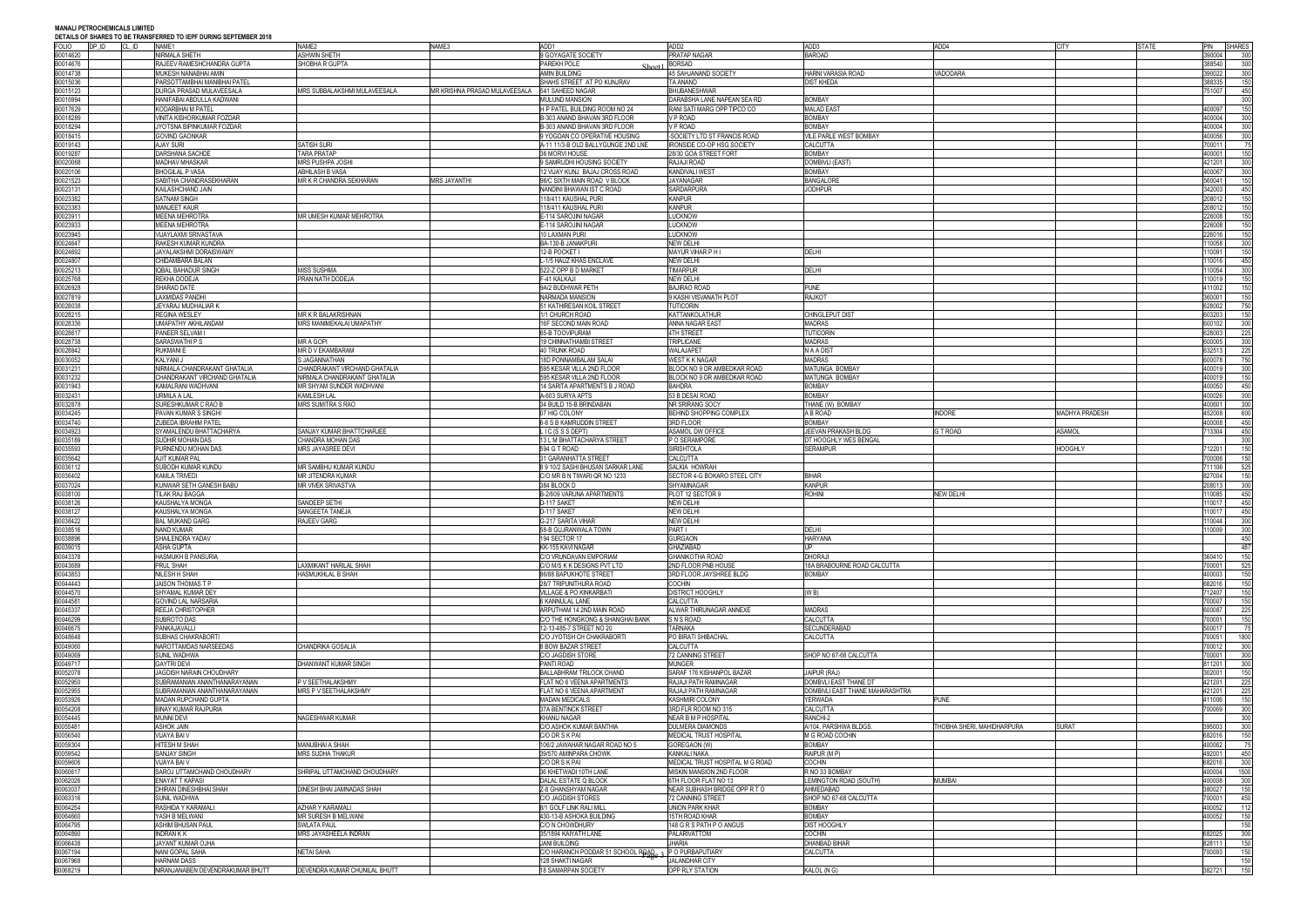**MANALI PETROCHEMICALS LIMITED DEN TO IEDE NURING SERTEMBER 2019** 

|                         | DETAILS OF SHAKES TO BE TRANSFERKED TO IEPP DURING SEPTEMBER 2010 |                                     | NAME3                       |                                                  | ADD <sub>2</sub>                                              | ADD3                                            |                             | <b>CITY</b> |              |                                      |
|-------------------------|-------------------------------------------------------------------|-------------------------------------|-----------------------------|--------------------------------------------------|---------------------------------------------------------------|-------------------------------------------------|-----------------------------|-------------|--------------|--------------------------------------|
| FOLIO<br>DP ID<br>CL ID | NAME1                                                             | NAME2                               |                             | ADD1                                             |                                                               |                                                 | ADD4                        |             | <b>STATE</b> | PIN<br><b>SHARES</b>                 |
| B0068355                | <b>GOMATHY P</b>                                                  |                                     |                             | A-81 MANI ILLAM                                  | N G O A COLONY                                                | <b>TIRUNELVELI</b>                              |                             |             |              | 327007<br>300                        |
| B0068547                | APOORVA PUNDRIKRAY MEHTA                                          |                                     |                             | 40/238 VIJAY NAGAR FLATS                         | <b>NARANPURA</b>                                              | AHMEDABAD                                       |                             |             |              | 380013<br>300                        |
| B0069265                | ROHIT H SAVLA                                                     |                                     |                             | C/O HITESH TRADING CO                            | 56/1 CANNING STREET                                           | CALCUTTA                                        |                             |             |              | 700001<br>300                        |
| B0069974                | ALOK DAS GUPTA                                                    |                                     |                             | E/188 B/A SONARI                                 | <b>JAMSHEDPUR</b>                                             |                                                 |                             |             |              | 831011<br>300                        |
| B0070211                | RAJINDER SINGH PAWA                                               |                                     |                             | 30 FRIENDS COLONY                                | MODEL GRAM                                                    | LUDHIANA                                        |                             |             |              | 225                                  |
|                         |                                                                   |                                     |                             |                                                  |                                                               |                                                 |                             |             |              |                                      |
| B0070244                | SRINIVAS C H                                                      |                                     |                             | S/O CH RAMACHANDRA RAO                           | 10-155 OLD TOWN                                               | ANAPARTHI A P                                   |                             |             |              | 300<br>533342                        |
| B0070311                | DILIP KUMAR KANORIA                                               |                                     |                             | 1 ASHUTOSH MUKHERJEE LANE                        | <b>NEAR GOLABARI P S</b>                                      | <b>SALKIA</b>                                   | <b>HOWRAH</b>               |             |              | 150<br>11106                         |
| B0071033                | KANTI TIRKEY                                                      |                                     |                             | C/O R J TIREKEY NABARD                           | MAURYA LOK COMPLEX B BLK 4TH FLR                              | DAK BUNGALOW RD PATNA                           |                             |             |              | 800001<br>75                         |
| B0071060                | <b>AJAY BHURAT</b>                                                | <b>GEETA A BHURAT</b>               |                             | <b>418 MINT STREET</b>                           | <b>SECOND FLOOR</b>                                           | <b>MADRAS</b>                                   |                             |             |              | 150<br>600079                        |
|                         | <b>VARSHA JAIN</b>                                                |                                     |                             | E-28 SATYAWATI COLONY                            |                                                               | <b>DELHI</b>                                    |                             |             |              | 10052<br>600                         |
| B0071459                |                                                                   |                                     |                             |                                                  | PHASE-II ASHOK VIHAR                                          |                                                 |                             |             |              |                                      |
| B0071655                | STANLEY COELHO                                                    |                                     |                             | B-304 SOUSONS I C COLONY                         | <b>MAIN RD BORIVEL</b>                                        | <b>BOMBAY</b>                                   |                             |             |              | 400103<br>2100                       |
| B0071697                | <b>SACHIN KAPOOR</b>                                              |                                     |                             | 66 NAPIER ROAD COLONY                            | PART 2 CHOWK                                                  | <b>LUCKNOW</b>                                  |                             |             |              | 226003<br>150                        |
| B0073055                | JAIDEEP CHANDA                                                    |                                     |                             | 96 BAUY GONGE                                    | CALCUTTA                                                      |                                                 |                             |             |              | 150<br>700019                        |
| B0073337                | SHARWAN KUMAR GOENKA                                              | MR SANTOSH KUMAR GOENKA             |                             | 8B SIR HARIRAM GOENKA ST                         | CALCUTTA                                                      |                                                 |                             |             |              | 00007<br>150                         |
|                         |                                                                   |                                     |                             |                                                  |                                                               |                                                 |                             |             |              |                                      |
| B0074397                | RITU BHAI                                                         |                                     |                             | 103 ARAVALI APTTS                                | <b>ALAKNANDA</b>                                              | <b>NEW DELHI</b>                                |                             |             |              | 10019<br>450                         |
| B0074543                | SHARAD KUMAR BIRLA                                                |                                     |                             | 127/671 BLOCK W1                                 | <b>SAKET NAGAR</b>                                            | <b>KANPUR</b>                                   |                             |             |              | 208011<br>150                        |
| B0075783                | <b>MEENA PAREKH</b>                                               |                                     |                             | C/O DUSHYANT PAREKH                              | 36D GIRISH MUKHERJEE ROAD                                     | CALCUTTA                                        |                             |             |              | 00025<br>750                         |
| B0075986                | KAMALA LADHA                                                      | ANIL LADHA                          |                             | FE-21 SALT LAKE CITY                             | <b>SECTOR III 1ST FLOOR</b>                                   | CALCUTTA                                        |                             |             |              | 00091<br>150                         |
| B0076481                | DASAN V K                                                         |                                     |                             | <b>VELIYIL HOUSE</b>                             | PANANGAD P O                                                  | KOCHI                                           | KERALA                      |             |              | 682506<br>150                        |
|                         |                                                                   |                                     |                             |                                                  |                                                               |                                                 |                             |             |              |                                      |
| B0076550                | RAJENDRA PRASAD KABRA                                             |                                     |                             | SHRIMAN SHRIMATI                                 | 6 KHANJANE-WALON-KA-RASTA                                     |                                                 | <b>JAIPUR</b>               |             |              | 02001<br>150                         |
| B0078739                | VIJAYAKUMARI PERIASAMY P                                          |                                     |                             | C/O MARAVAN KUTTAI                               | PACHAM PALAYAM (POST)                                         | OLAGADAM (VIA)                                  | PERIYAR (DIST) - TAMIL NADU |             |              | 150<br>38314                         |
| B0079701                | THAKUR PRAKASH SINGH S                                            | MRS PREMADEVI PRAKASH SINGH         |                             | 2/C/16 PIRAMAL NAGAR                             | S V ROAD                                                      | GOREGAON (W)                                    | BOMBAY                      |             |              | 400062<br>150                        |
| B0080104                | PRABHAKAR WAMAN NADKARNI                                          | <b>MR GIRISH PRABHAKAR NADKARNI</b> | MRS MADHURI GIRISH NADKARNI | MOHOMADI MANZIL                                  | <b>GOKHALE ROAD (NORTH)</b>                                   | <b>DADAR</b>                                    | <b>BOMBAY</b>               |             |              | 300<br>100028                        |
|                         |                                                                   |                                     |                             |                                                  | 1-B OLD POST OFFICE STREET                                    |                                                 |                             |             |              |                                      |
| B0080540                | PUJA CORPORATION LIMITED                                          |                                     |                             | EMERALD HOUSE (4TH FLOOR)                        |                                                               | CALCUTTA                                        |                             |             |              | 150<br>700001                        |
| B0080591                | DEVANSHI BHARAT SHAH                                              | MR BHARAT BHOGILAL SHAH             |                             | 76/39 MARINE DRIVE                               | PANCHASAR BLDG                                                | `F ROAD                                         | <b>BOMBAY</b>               |             |              | 400020<br>75                         |
| B0081064                | SISIR KUMAR NAYAK                                                 |                                     |                             | PHILLIPS CARBON BLACK LTD                        | R N MOOKHERJEE ROAD                                           | <b>DURGAPUR</b>                                 | W B                         |             |              | 13201<br>150                         |
| B0081556                | DAYA TEWARI                                                       |                                     |                             | C/O JAI KUMAR TEWARI                             | G-295B RAM NAGAR LANE                                         | <b>GARDEN REACH ROAD</b>                        | CALCUTTA                    |             |              | 700024<br>600                        |
| B0081891                |                                                                   |                                     |                             |                                                  |                                                               |                                                 |                             |             |              | 326001                               |
|                         | <b>BRAJESH KUMAR</b>                                              |                                     |                             | C/O RADHEY SHYAM AGARWAL                         | <b>JHARHAPARA</b>                                             | <b>HIRAPUR DHANBAD</b>                          |                             |             |              | 150                                  |
| B0081892                | <b>BINOD KUMAR SINGHAL</b>                                        | <b>BRAJESH KUMAR</b>                |                             | C/O RADHEY SHYAM AGARWAL                         | <b>JHARHAPARA</b>                                             | <b>HIRAPUR DHANBAD</b>                          |                             |             |              | 826001<br>150                        |
| B0082084                | ASHATAI VILASRAO PATIL                                            | <b>JDAYSINGH VILASRAO PATIL</b>     |                             | 329 YADAO GOPAL PETH                             | AT POST DIST SATARA                                           | <b>MAHARASHTRA STATE</b>                        |                             |             |              | 115001<br>750                        |
| B0082377                | NANHEN PRASAD                                                     |                                     |                             | J/F 1/19 NR BAHADURPUR GUMATI                    | RAJENDRA NAGAR                                                | <b>PATNA</b>                                    |                             |             |              | 900<br>300016                        |
|                         |                                                                   |                                     |                             |                                                  |                                                               |                                                 |                             |             |              |                                      |
| B0082536                | <b>ASHOK SINGLA</b>                                               | (ARS URVASHI SINGLA                 |                             | B-4/95 PASCHIM VIHAR                             | <b>NEW DELHI</b>                                              |                                                 |                             |             |              | 10063<br>300                         |
| B0082792                | MEENA GOSWAMI                                                     |                                     |                             | STATE BANK OF BIKAMER & JAIPUR                   | INTERNATIONAL BANKING DIVISION                                | MARSHALL HOUSE 33/1 N S ROAD                    | CALCUTTA                    |             |              | 700001<br>150                        |
| B0083027                | USHA P                                                            |                                     |                             | USHUS                                            | PUNNAPPRA (PO)                                                | <b>ALLEPPEY</b>                                 |                             |             |              | 88004<br>150                         |
| B0083277                | RANGASWAMI A                                                      |                                     |                             | 1973 SECTOR-37                                   | Noida                                                         |                                                 |                             |             |              | 01303<br>450                         |
|                         |                                                                   |                                     |                             |                                                  |                                                               |                                                 |                             |             |              |                                      |
| B0083426                | MOHAN NANJI PARMAR                                                |                                     |                             | BLOCK NO 7-C                                     | THAKKER BAPA NAGAR                                            | AHMEDABAD                                       |                             |             |              | 382350<br>262                        |
| B0083507                | KRISHNA KUMAR AGRAWAL                                             |                                     |                             | 607-ASPEN ST JOHNS WOODS APTS                    | #80, ST JOHNS CROSS ROAD                                      | <b>TAVERKERE</b>                                | BANGALORE                   |             |              | 60029<br>262                         |
| B0084131                | NANHEN PRASAD                                                     |                                     |                             | JF 1/19 NEAR BAHADURPUR GUMATI                   | RAJENDRA NAGAR                                                | <b>PATNA</b>                                    |                             |             |              | 300016<br>150                        |
| B0084132                | AWANTIKA PRASAD                                                   |                                     |                             | JF 1/19 NEAR BAHADURPUR GUMAT                    | RAJENDRA NAGAR                                                | <b>PATNA</b>                                    |                             |             |              | 800016<br>150                        |
|                         |                                                                   |                                     |                             |                                                  |                                                               |                                                 |                             |             |              |                                      |
| B0084193                | DINESH CHANDRA TRIVEDI                                            |                                     |                             | VILL & POST SIKANDERPUR KARAN                    | <b>DIST UNNAO</b>                                             | UP                                              |                             |             |              | 300<br>209801                        |
| B0084560                | FAYAZ AHMED FAZILI                                                |                                     |                             | FAZILI VILLA, HAMDANIA COLONY                    | KHAN MOHALLA CHANAPORA                                        | P O NATI PORA, DIST BUDGAM                      | <b>IAMMU &amp; KASHMIR</b>  |             |              | 90015<br>750                         |
| B0084668                | RASMINA KUMUDCHANDRA ZAVERI                                       | VIKRAM KUMUDCHANDRA ZAVERI          | RAJUL VIKRAM ZAVERI         | 9/425 SHRADHANAND CROSS ROAD                     | <b>MUTUNGA</b>                                                | <b>BOMBAY</b>                                   |                             |             |              | 225<br>400019                        |
| B0084946                | CHANDRA DE                                                        | AMAR KANTI DE                       |                             | PO BUDGE BUDGE                                   | VILL CHARIAL BAZAR                                            | 24 PARGANAS (SOUTH)                             | W B                         |             |              | 743319<br>300                        |
|                         |                                                                   |                                     |                             |                                                  |                                                               |                                                 |                             |             |              |                                      |
| B0084962                | NITIN HARISCHANDRA PATIL                                          |                                     |                             | 12/453 D N NAGAR                                 | J P ROAD                                                      | ANDHERI (W)                                     | <b>BOMBAY</b>               |             |              | 400058<br>225                        |
| B0085200                | MADHU M RAJDEV                                                    |                                     |                             | C/O R N MASUNKAV                                 | PARTH INDRAPRASTHA TOWER B-4-3                                | NEAR VASTRAPUR SARKASI VASAHAT                  | DRIVE-IN-RD                 | AHMEDABAD   |              | 80052<br>450                         |
|                         |                                                                   |                                     |                             |                                                  |                                                               |                                                 |                             |             |              |                                      |
|                         |                                                                   |                                     |                             |                                                  |                                                               |                                                 |                             |             |              |                                      |
| B0085485                | BHASKAR BARDHAN                                                   |                                     |                             | E/101 BAGHA JATIN COLONY                         | CALCUTTA                                                      |                                                 |                             |             |              | '00086<br>300                        |
| B0085869                | PRATIMA RAMCHANDRA GOROLAY                                        |                                     |                             | <b>6 LACHMI APT</b>                              | 472/B SALISBURY PARK                                          | PUNE                                            |                             |             |              | 411001<br>300                        |
| B0086928                | BABU DAS                                                          |                                     |                             | C/O DR TRAVELS                                   | NARKELBAGAN                                                   | KAMDAHARI                                       | POST GARIA CALCUTTA         |             |              | 00084<br>300                         |
| B0087175                | SHARADA P                                                         | MR VICTOR KAMAL KIRAN T             |                             | D 49-27-130                                      | MADHURA NAGAR                                                 | VISAKHAPATNAM-16                                |                             |             |              | 150<br>30016                         |
|                         |                                                                   |                                     |                             |                                                  |                                                               |                                                 |                             |             |              |                                      |
| B0087690                | SHIVLAL MOTILAL DISTRIBUTORS PVT LT                               |                                     |                             | 8-2-545                                          | ROAD NO.7                                                     | <b>BANJARA HILLS</b>                            | <b>HYDERABAD</b>            |             |              | 500034<br>150                        |
| B0087736                | UMA DEVI CHANDAK                                                  |                                     |                             | 19A DR A K PAW ROAD                              | (1ST FLOOR)                                                   | <b>BEHALA</b>                                   | <b>CALCUTTA</b>             |             |              | 700034<br>150                        |
| B0088581                | NAGARAJAN S                                                       | MANGALAM S                          |                             | FLAT 2D 10 2ND MAIN ROAD                         | ALWARTHIRUNAGAR ANNEXE                                        | MADRAS                                          |                             |             |              | 00087<br>300                         |
| B0089338                | SARBARI SEN                                                       |                                     |                             | ENTALLY GOVT HOUSING ESTATE                      | <b>BLOCK-E FLAT 5</b>                                         | DR SUNDARI MOHAN AVENUE                         | CALCUTTA                    |             |              | 00014<br>150                         |
|                         |                                                                   |                                     |                             |                                                  | <b>UDAIPUR</b>                                                |                                                 |                             |             |              | 750                                  |
| B0089926                | RAJKUMARI HINGAD                                                  |                                     |                             | 48-49 BABU BAZAR                                 |                                                               |                                                 |                             |             |              |                                      |
| B0090039                | RAGOTHAMAN H                                                      |                                     |                             | <b>JAGAN MOHAN</b>                               | 37 SIR SHANMUGAM ROAD                                         | R S PURAM                                       | COIMBATORE                  |             |              | 641002<br>150                        |
| B0090121                | DHARMENDRA G BHAVSAR                                              | HITENDRA G BHAVSAR                  |                             | 12/B PADAM BUILDING                              | S V ROAD DR N R KARODE ROAD                                   | <b>BORIVALI (WEST)</b>                          | <b>BOMBAY</b>               |             |              | 100092<br>150                        |
| B0090416                | SRINIVASAN V R G                                                  | <b>SAROJA SRINVASAN</b>             |                             | PLOT W 185 NORTH MAIN ROAD                       | ANNA NAGAR WEST EXTENSION                                     | <b>MADRAS</b>                                   |                             |             |              | 225<br>00101                         |
| B0091608                | MITHILESH KUMAR TRIPATHY                                          |                                     |                             | C/O AGARWAL INDUSTRIES                           | 370 MARSHALL HOUSE                                            | 25 STRAND ROAD                                  | CALCUTTA                    |             |              | 700001<br>375                        |
|                         |                                                                   |                                     |                             | <b>MAKAM CONSULTANTS</b>                         |                                                               |                                                 |                             |             |              |                                      |
| B0091703                | NATARAJ T V                                                       |                                     |                             |                                                  | 15-3-436 MAIN BAZAAR                                          | <b>HINDUPUR</b>                                 |                             |             |              | 15201<br>75                          |
| B0091833                | <b>UMA AGARWAL</b>                                                |                                     |                             | C/O SAREE HOUSE                                  | <b>46 COTTON STREET</b>                                       | <b>CALCUTTA</b>                                 |                             |             |              | 150<br>700007                        |
| B0091868                | <b>GOPALSAMY S</b>                                                |                                     |                             | AYEMAPUDUR                                       | ANNUR                                                         | <b>COIMBATORE DIST</b>                          |                             |             |              | 638653<br>150                        |
| B0092441                | <b>MANGLA KATHOTIYA</b>                                           |                                     |                             | 7 PRAFULLA SARKAR STREET                         | CALCUTTA                                                      |                                                 |                             |             |              | 700072<br>150                        |
| B0092700                | KANCHAN BUDDHDEV                                                  |                                     |                             | <b>JUNAGADH ROAD</b>                             | RIDDHI SIDDHI                                                 | <b>JEIPUR</b>                                   |                             |             |              | 860370<br>150                        |
|                         |                                                                   |                                     |                             |                                                  |                                                               | <b>DELHI</b>                                    |                             |             |              |                                      |
| B0092891                | ASHOK KUMAR GANDHI                                                |                                     |                             | H NO-36 MALIK PUR                                | PO MODEL TOWN                                                 |                                                 |                             |             |              | 450<br>10009                         |
| B0092892                | ANIL GANDHI                                                       |                                     |                             | H NO-36 MALIK PUR                                | PO MODEL TOWN                                                 | <b>DELHI</b>                                    |                             |             |              | 10009<br>150                         |
| B0093470                | SAIGAL S N                                                        |                                     |                             | <b>B/L-27 HARI NAGAR</b>                         | -BLOCK ANAND VIHAR                                            | <b>JAIL ROAD</b>                                | NEW DELHI                   |             |              | 10064<br>450                         |
| B0094289                | MAMTA BHARATBHAI SHAH                                             |                                     |                             | 1 NAVAL APPARTMENT                               | JAIN MERCHANT PENCH RASTA                                     | PALDI                                           | AHMEDABAD                   |             |              | 80007<br>150                         |
| B0094410                | SANGITA NARESHKUMAR SHAH                                          |                                     |                             | C/O KANTILAL MAGANLAL SHAH                       | 1 JAIN SOCIETY                                                | <b>NEAR HOSPITAI</b>                            | JORAVARNAGAR (GUJARAT)      |             |              | 363020<br>75                         |
|                         |                                                                   |                                     |                             |                                                  |                                                               |                                                 |                             |             |              |                                      |
| B0094672                | ABDUL HAYY P M                                                    |                                     |                             | SUMAYYA MANZIL                                   | <b>C ROAD</b>                                                 | TIRURANGADI                                     |                             |             |              | 676306<br>675                        |
| B0094794                | RAJESH M PATEL                                                    |                                     |                             | 9 UPPER CHITPUR ROAD                             | CALCUTTA                                                      |                                                 |                             |             |              | 00007<br>450                         |
| B0095106                | SUDHA P                                                           |                                     |                             | NO 2631 IITH MAIN ROAD                           | <b>E BLOCK II STAGE</b>                                       | RAJAJINAGAR                                     | <b>BANGALORE</b>            |             |              | 60010<br>525                         |
| B0095148                | SANJEEV GOEL                                                      |                                     |                             | B-1/217 JANAK PURI                               | NEW DELHI                                                     |                                                 |                             |             |              | 300                                  |
|                         |                                                                   |                                     |                             |                                                  |                                                               |                                                 |                             |             |              |                                      |
| B0095261                | NIRMALA D SHAH                                                    | DHIRAJLAL I SHAH                    |                             | D/4-29 ROAD NO 3                                 | <b>CHITTRANTON NAGAR</b>                                      | RAJAWADI GHATKOPER EAST                         | <b>BOMBAY</b>               |             |              | 00077<br>150                         |
| B0095643                | <b>ATULESH KUMAR GUPTA</b>                                        |                                     |                             | H NO 17 KHAJANCHI TOLA                           | HARDOI (U P)                                                  |                                                 |                             |             |              | 150<br>241001                        |
| B0095772                | <b>BANASHREE SOM</b>                                              | <b>SUKANTA SOM</b>                  |                             | C/O SUKANTA SOM                                  | <b>SLYONS RANGE CIVIL DEPT</b>                                | IST FLOOR COAL INDIA LTD                        | CALCUTTA                    |             |              | 225<br>'00001                        |
|                         | <b>MUKESH JAIN</b>                                                |                                     |                             |                                                  | <b>JALOBPURA</b>                                              | <b>GURGAON</b>                                  |                             |             |              |                                      |
| B0095836                |                                                                   |                                     |                             | 427/12 S D GIRLS HIGH SCHOOL                     |                                                               |                                                 |                             |             |              | 22001<br>150                         |
| B0095912                | MIRAT BHADLAWALA                                                  |                                     |                             | NATIONAL AUTOMOBILES                             | C/O BHADLAWALA PUMP                                           | DHEBER ROAD RAJKOT                              |                             |             |              | 360002<br>75                         |
| B0096274                | CHACKO P K                                                        |                                     |                             | 127-D RAILWAY QUARTERS                           | <b>ERNAKULAM SOUTH</b>                                        |                                                 |                             |             |              | 682016<br>300                        |
| B0096524                | CHINTALAPATI VIJAYA BHARATHI                                      | CHINTALAPATI VENKATA SATYA SURI     |                             | PLOT NO.544, 8TH EAST STREET                     | KAMARAJ NAGAR                                                 | THIRUVANMIYUR                                   | <b>CHENNAI</b>              |             |              | 600041<br>150                        |
|                         |                                                                   |                                     |                             |                                                  |                                                               |                                                 |                             |             |              |                                      |
| B0096708                | TAPAN DAS                                                         |                                     |                             | C/O I D GUPTA & CO                               | <b>BONFIELD LANE</b>                                          | 3RD FLOOR                                       | <b>CALCUTTA</b>             |             |              | 700001<br>225                        |
| B0096716                | RAJENDRA KUMAR AGARWAL                                            |                                     |                             | 57/1 TARAKASIDDAHANTA LANE                       | P O BALLY                                                     | DIST HOWRAH                                     |                             |             |              | 225<br>11201                         |
| B0096964                | SOBHA KUMARI RAUT                                                 | <b>VIJAY MOHAN</b>                  |                             | C/O VIJAY MOHAN                                  | CENTRAL BANK OF INDIA                                         | P O JAYNAGAR MADHUBANI                          | <b>BIHAR</b>                |             |              | 300<br>347226                        |
|                         | MAHARAJAN M G                                                     |                                     |                             | 9 IST FLOOR                                      | 8TH LANE                                                      | G A ROAD                                        | <b>MADRAS</b>               |             |              |                                      |
| B0096992                |                                                                   |                                     |                             |                                                  |                                                               |                                                 |                             |             |              | 600021<br>150                        |
| B0097036                | SHIBDAS RAJAK                                                     |                                     |                             | PANCHANANTALA (KARBALA ROAD)                     | O BERHAMPORE                                                  | DT MURSHIDABAD (W B)                            |                             |             |              | 742101<br>150                        |
| B0097383                | MAHENDRA KUMAR JAISWAL                                            |                                     |                             | 225/1 BIDHAN SARANI                              | CALCUTTA                                                      |                                                 |                             |             |              | 150<br>'00007                        |
| B0097617                | MANOJ KUMAR VAISH                                                 |                                     |                             | 30/30/1 KOEL GHATI                               | <b>GANGA VIHAR</b>                                            | <b>RISHIKESH</b>                                | DIST DEHRADUN               |             |              | 249201<br>150                        |
|                         |                                                                   |                                     |                             |                                                  | PALEJ                                                         |                                                 |                             |             |              |                                      |
| B0097882                | <b>GANESH ARVINDLAL GANDHI</b>                                    | ANIL R DALAL                        |                             | JIGNESH ARVIND GANESH BAZAR                      |                                                               | <b>DBHARAT</b>                                  |                             |             |              | 392220<br>150                        |
| B0097886                | JYOTIBEN RAMESHCHANDRA DUDHIA                                     |                                     |                             | 439 DUDHIA BLDG                                  | KHETAR PALS POLE NAKA                                         | <b>MANEK CHOWK</b>                              | AHMEDABAD                   |             |              | 80001<br>75                          |
| B0098400                | ROSHAN KUMAR KANKARYA                                             |                                     |                             | C/O B P KANKARYA                                 | <b>CLOTH MERCHANT</b>                                         | <b>GOLTHANA</b>                                 | <b>RAICHUR</b>              |             |              | 584101<br>150                        |
| B0098593                | SITA RAM AGARWAL                                                  |                                     |                             | K D ROAD                                         | <b>BATA NAGAR</b>                                             | 24 PARGANAS (SOUTH)                             | <b>WEST BENGAL</b>          |             |              | 743313                               |
|                         |                                                                   |                                     |                             |                                                  |                                                               |                                                 |                             |             |              |                                      |
| B0099048<br>B0099112    | <b>DEOKISHAN ACHARYA</b><br>RENU AHUJA                            |                                     |                             | <b>BANSHI LAL ACHARYA</b><br>16/101 BHAGAT HOUSI | C/O BANWARI LAL PRAMOD KUMAR<br>NEAR GOVT GIRLS SR SEC SCHOOL | 69 JAMUNALAL BAJAJ STREET<br><b>BAHADURGARH</b> | CALCUTTA                    |             |              | 150<br>700007<br>150<br>150<br>24507 |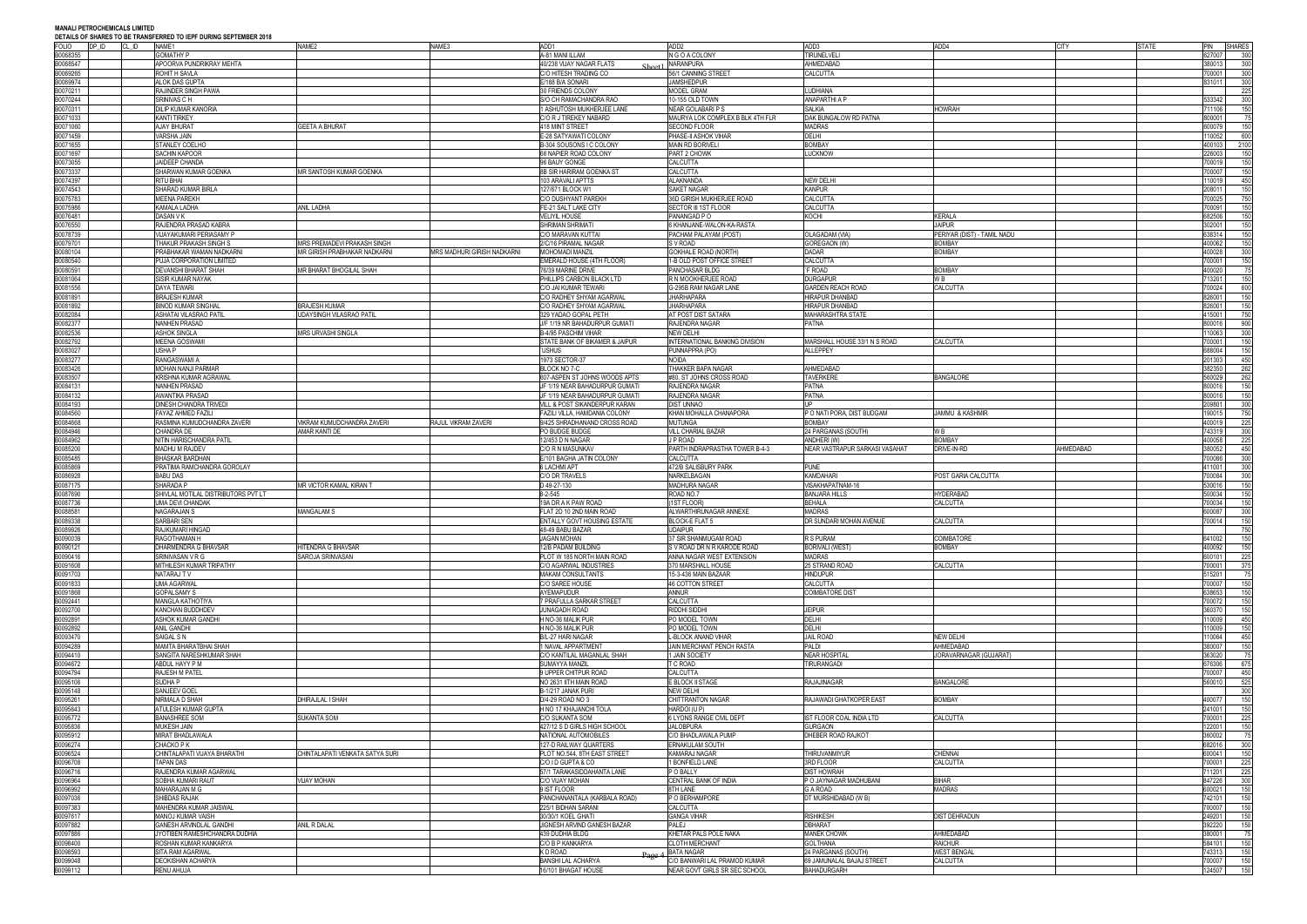| <b>FOLIO</b>         | DP ID<br>CL ID | DETAILS OF SHAKES TO BE TRANSFERRED TO IEFT DORING SEFTEMBER 2010<br>NAME1 | NAME <sub>2</sub>              | NAME3                        | ADD1                                     | ADD <sub>2</sub>                                               | ADD3                                | ADD4                              | <b>CITY</b>       | <b>STATE</b> | PIN              | <b>SHARES</b>     |
|----------------------|----------------|----------------------------------------------------------------------------|--------------------------------|------------------------------|------------------------------------------|----------------------------------------------------------------|-------------------------------------|-----------------------------------|-------------------|--------------|------------------|-------------------|
|                      |                |                                                                            |                                |                              |                                          |                                                                |                                     |                                   |                   |              |                  |                   |
| B0099139             |                | <b>MOHAN SUBRAMAN</b>                                                      | MR SANKAR N C                  |                              | C/O N VENKAT KRISHNAN                    | A-24 KALPANA 5TH ROAD                                          | <b>CHEMBUR</b>                      | <b>BOMBAY</b>                     |                   |              | 400071           | 600               |
| B0099406             |                | LATA C BANE                                                                |                                |                              | A-201. SHIVAM                            | SECTOR-V                                                       | <b>VASANT NAGRI</b>                 | <b>JASAI ROAD (E)</b>             | THANE             |              | 401205           | 450               |
| B0099440             |                | SRIDHAR A                                                                  |                                |                              | THIRUMALA STORES                         | NO-30 SERPENTINE STREET                                        | <b>RICHMOND TOWN</b>                | <b>BANGALORE</b>                  |                   |              | 560025           | 150               |
| B0099459             |                | <b>EKNATH R PAUNIKAR</b>                                                   |                                |                              | NEAR KALA MAROTI TEMPLE                  | VYANKOBA MULE ROAD                                             | <b>ITWARI</b>                       | NAGPUR                            |                   |              | 440008           | 375               |
| B0099835             |                | <b>GOVIND DAS SONI</b>                                                     |                                |                              | 4 MANGLAM                                | 5-B OLD PALASIA                                                | <b>INDORE</b>                       |                                   |                   |              |                  | 150               |
| C0000406             |                | PRAHLAD GUPTA                                                              |                                |                              | 551 HIND-NAGAR L D A                     | <b>LUCKNOW</b>                                                 |                                     |                                   |                   |              | 226012           | 75                |
| C0001262             |                | KRISHNA MURARI LAL                                                         |                                |                              | C/O YOGESHWAR DAYAL                      | 3/200 VISHNUPURI                                               | <b>KANPUR</b>                       |                                   |                   |              | 208001           | 150               |
|                      |                |                                                                            |                                |                              |                                          |                                                                |                                     |                                   |                   |              |                  |                   |
| C0001316             |                | SAJJANRAJ MOOTHA                                                           |                                |                              | NO 83 N S C BOSE ROAD                    | (1ST FLOOR) SOWCARPET                                          | <b>MADRAS</b>                       |                                   |                   |              | 600079           | 150               |
| C0001336             |                | BATUK PRASAD PANDEY                                                        |                                |                              | C/O SIDHNATH PANDEY & CO                 | <b>BUDHENATH MARG</b>                                          | <b>MIRAZPUR (UP</b>                 |                                   |                   |              | 231001           | 150               |
| C0001864             |                | CHRISTOPHER D J                                                            |                                |                              | ARPUTHAM 14 2ND MAIN ROAD                | ALWAR THIRUNAGAR ANNEXE                                        | <b>ARCOT ROAD</b>                   | <b>MADRAS</b>                     |                   |              | 600087           | 225               |
| C0001903             |                | GORA CHAND MUKHERJEE                                                       |                                |                              | 24/1-C RUPNARAYAN NANDAN LANE            |                                                                |                                     |                                   |                   |              | 700025           | 300               |
| 0002320              |                | SARJAN SHAHANI                                                             | NARAIN SHAHANI                 |                              | <b>HERMES CLASSIC</b>                    | FLAT C-4 2 F/L 3 MANGALDAS RD                                  | <b>PUNE</b>                         |                                   |                   |              | 111221           | 300               |
| 0002332              |                | <b>VEERAMANI A</b>                                                         |                                |                              |                                          | SINGALANDAPURAM VIA                                            | NAMAKKAL T K SALEM DT               | TAMILNADU                         |                   |              | 637412           | 150               |
|                      |                |                                                                            |                                |                              | KADHIRANALLUR P O                        |                                                                |                                     |                                   |                   |              |                  |                   |
| 0002357              |                | <b>DIPAK DEY</b>                                                           |                                |                              | C/O TAPANJYOTI KONAR                     | UNITED BANK OF INDIA                                           | RANIGANJ BR 86 C R ROAD             | RANIGANJ DIST BURDHWAN            |                   |              | 713347           | 450               |
| C0002484             |                | ASHOKE KUMAR DAS                                                           |                                |                              | VILL GOALPARA                            | PO SANTINIKETAN                                                | <b>DIST BIRBHUM</b>                 | <b>WEST BENGAL</b>                |                   |              |                  | 150               |
| 0002672              |                | PALANISAMY S A                                                             |                                |                              | ACHAMPALAYAM MADATHU THOTTAM             | K G PALAYAM P O                                                | POGALUR (VIA)                       | COIMBATORE (DT                    |                   |              | 38693            | 300               |
| C0003138             |                | RAGHUNATHAN K R                                                            |                                |                              | NO 200 4TH CROSS                         | 17TH MAIN ROAD                                                 | SWATHANTHRA YODHARA NAGARA          | <b>BANGALORE</b>                  |                   |              | 560086           | 300               |
| C0003614             |                | <b>VIKASH VEER SRIVASTAVA</b>                                              |                                |                              | 148 BASANT VIHAR                         | PO NAUBASTA HAMIRPUR ROAD                                      | <b>KANPUR</b>                       |                                   |                   |              | 208021           | 150               |
| 0003910              |                | CHANDRASEKAR V                                                             |                                |                              | 2-GEEVARATHNAM NAGAR                     | A/30 RAGAMALIKA APARTMENTS                                     | ADYAR                               | CHENNAI                           |                   |              | 600020           | 150               |
|                      |                |                                                                            |                                |                              |                                          |                                                                |                                     |                                   |                   |              |                  |                   |
| C0003971             |                | SATYAVIR SHARMA                                                            |                                |                              | 717/31 RAM NAGAR                         | NAYA PARAO                                                     | <b>KATH MAND</b>                    | <b>ROHTAK</b>                     |                   |              | 124001           | 450               |
| C0004720             |                | DIPAK KUMAR BANERJEE                                                       |                                |                              | VILL & PO JANARI                         | <b>PASCHIMPARA</b>                                             | <b>HOOGHLY</b>                      |                                   |                   |              | 712304           | 300               |
| C0004791             |                | <b>SANTOSH DINODIA</b>                                                     |                                |                              | 71/1 BHAIRAV DUTTA LANE                  | <b>IST FLOOR NANDIBAGAN</b>                                    | <b>SALKIA</b>                       | <b>HOWRAH</b>                     |                   |              | 711106           | 165               |
| 0004832              |                | PRAMOD PURI                                                                |                                |                              | 105 ARYA NAGAR                           | <b>KANKAR KHERA</b>                                            | <b>MEERUT CANTT</b>                 |                                   |                   |              | 250001           | 225               |
| C0004994             |                | <b>SHIV RATAN RATH</b>                                                     |                                |                              | C/O BALLABH DASS DAGA                    | 22 KALAKAR STREET                                              | CALCUTTA                            |                                   |                   |              | 700007           | 300               |
| C0005333             |                | KANAGAMBAL M                                                               |                                |                              | NO 20/96 KAYAKOTI NAGAR FLATS            | RAMESWARAM ROAD                                                | <b>T NAGAR</b>                      | <b>MADRAS</b>                     |                   |              | 600017           | 300               |
|                      |                |                                                                            |                                |                              |                                          |                                                                |                                     |                                   |                   |              |                  |                   |
| C0005998             |                | MUNISH SAINI                                                               |                                |                              | 356-SHASTRI NAGAR                        | <b>AMRITSAR</b>                                                |                                     |                                   |                   |              | 143001           | 150               |
| C0006220             |                | SUNIL KAPUR                                                                | <b>ASHOK KAPUR</b>             |                              | NO: 2A/202                               | POWAI VIHAR COMPLEX                                            | POWAI                               |                                   | <b>MUMBAI</b>     |              | 400076           | 150               |
| C0007414             |                | RAJESH KUMAR MUNDHRA                                                       |                                |                              | C/O BHARAT THREAD HOUSE                  | 113B MONOHAR DAS KATRA                                         | 1ST FLOOR                           | CALCUTTA                          |                   |              | 700007           | 150               |
| C0007732             |                | RAMANATHAN R                                                               |                                |                              | 20/1 AVICHI CHETTIAR STREET              | <b>KARAIKUDI</b>                                               |                                     |                                   |                   |              | 623001           | 150               |
| C0008097             |                | RANJITLAL J SHETH                                                          | PURNIMA R SHETH                |                              | 17 M KADAMBARI SOCIETY                   | S M ROAD AMBAWADI                                              | AHMEDABAD                           |                                   |                   |              | 380015           | - 75              |
| C0008155             |                | VANMALA R GORDLAY                                                          |                                |                              | <b>6 LACHMI APT</b>                      | 472/B SALISBURY PARK                                           | <b>PUNE</b>                         |                                   |                   |              | 411001           | 300               |
|                      |                |                                                                            |                                |                              |                                          |                                                                |                                     |                                   |                   |              |                  |                   |
| 0008865              |                | JAYANTILAL KUBERDAS PATEL                                                  | PATEL DHARMENDRA JAYANTILAL    | PATEL SATISHKUMAR JAYANTILAL | C/O BAVALIYA                             | AT & PO SARDHAV                                                | <b>DIST GANDHI NAGAR</b>            |                                   |                   |              | 382640           | 300               |
| C0008995             |                | REEMA PREMANAND RAIKAR                                                     | <b>MALINI PREMANAND RAIKAR</b> |                              | PINTOS VADO                              | CANDOLIM BARDEZ                                                | GOA                                 |                                   |                   |              | 403515           | 90                |
| C0009174             |                | SELVARAJ V                                                                 | AMBIGA S                       |                              | NO 7 AMBIGAI ILLAM                       | 9TH CROSS                                                      | <b>BRINDAVAM</b>                    | PONDICHERRY                       |                   |              |                  | 150               |
| C0009372             |                | SHAKUNTALA KEDIA                                                           |                                |                              | 168 A COTTON STREET                      | 3RD FLOOR                                                      | CALCUTTA                            |                                   |                   |              | 700007           | 75                |
| C0009426             |                | CHANDRAKANT SHIVARAM DESAI                                                 |                                |                              | 12 VINAY                                 | BHAGOJI KEER MARG                                              | <b>MAHIM</b>                        | <b>BOMBAY</b>                     |                   |              | 400016           | 150               |
| C0009431             |                | <b>CHANDRASEKHAR K</b>                                                     |                                |                              | 126 BPCL STAFF COLONY                    | AZIZ BAUG CHEMBUR                                              |                                     |                                   | MUMBAI            |              | 400074           | 150               |
|                      |                |                                                                            |                                |                              |                                          |                                                                |                                     |                                   |                   |              |                  | 75                |
| 0009433              |                | CHANDRASEKHAR V                                                            |                                |                              | 2-GEEVARATHNAM NAGAR                     | A/30 RAGAMALIKA APARTMENTS                                     | <b>ADYAR</b>                        | <b>CHENNAI</b>                    |                   |              | 600020           |                   |
| 0009435              |                | CHANDRASHEKHARA A N                                                        | BADARINARAYANA B N             |                              | <b>CANARA BANK</b>                       | PRINTING & STATIONERY SECTION                                  | NAVBHARAT POTTERIES PVT LTD         | BLDG ZAKARIA BUNDER ROAD          | SEWRI WEST BOMBAY |              | 400015           | 150               |
| C0009562             |                | BHASKHAR C G                                                               |                                |                              | 11 BRONSON GARDEN ROAD                   | <b>KILPAUK</b>                                                 | <b>MADRAS</b>                       |                                   |                   |              | 600010           | 600               |
| 0009633              |                | PHILOMENA GODINHO                                                          |                                |                              | CIO J REGO                               | 7 SAT NAM L B S MARG                                           | <b>KURLA</b>                        | BOMBAY                            |                   |              | 400070           | 450               |
| C0009704             |                | BHOOTHALINGAM N                                                            |                                |                              | 182 I MAYAM COLONY                       | ANNA NAGAR WEST EXTN                                           | <b>MADRAS</b>                       |                                   |                   |              | 600101           | 75                |
| C0009789             |                | <b>VIJAY BANSAL</b>                                                        |                                |                              | 7/13-C DARYA GANJ                        | <b>NEW DELHI</b>                                               |                                     |                                   |                   |              | 110001           | 150               |
| 0010021              |                |                                                                            |                                |                              | VINOR D SONI & CO                        | SHARE & STOCK BROKER                                           | 4 SHENVIWADI KHADILKAR ROAD         | OMBAY                             |                   |              | 400004           | 300               |
|                      |                | VINOD DHIRAJIAL SONI                                                       |                                |                              |                                          |                                                                |                                     |                                   |                   |              |                  |                   |
| C0010357             |                | ALKA GOEL                                                                  |                                |                              | S M TRADERS                              | <b>CHAMBER ROAD</b>                                            | <b>TINSUKIA</b>                     |                                   |                   |              | 786125           | 150               |
| C0010902             |                | PRADEEP KUMAR CHOUDHARY                                                    |                                |                              | 9/1/3 BENI MADHAV MUKHERJEE LANE         | <b>HOWRAH</b>                                                  |                                     |                                   |                   |              | 711101           |                   |
| C0011353             |                | SUBHASH DULABHJI VORA                                                      |                                |                              | KALAVAD GATE ROAD                        | POST BOX NO 143                                                | <b>JAMNAGAR</b>                     |                                   |                   |              | 361001           | 150               |
| C0011901             |                | RAGHAVAN N                                                                 |                                |                              | 103 SRI VENKATESWARA KRUPA LAYOUT        | WEST OF CHORD ROAD                                             | <b>BANGALORE</b>                    |                                   |                   |              | 560079           | 150               |
| C0012076             |                | SHANTHI G                                                                  |                                |                              | AL-212 14TH MAIN ROAD                    | <b>ANNA NAGAR</b>                                              | <b>MADRAS</b>                       |                                   |                   |              | 600040           | 150               |
|                      |                |                                                                            |                                |                              |                                          |                                                                | GOA                                 |                                   |                   |              |                  |                   |
| C0012547             |                | RECYKHA MARIA COLACO                                                       |                                |                              | COLMOROD NAVELIM                         | SALEETE                                                        |                                     |                                   |                   |              |                  | 1500              |
| C0012805             |                | ASHIM PAUL                                                                 |                                |                              | C/O NIRMALENDU CHOUDHURY                 | 148 K G R S PATH                                               | 2 NO BANGASHREE PALLY               | PO ANGUS DIST HOOGHLY             |                   |              | 12221            | 150               |
| 0012907              |                | RAMAKRISHNA RAO B                                                          |                                |                              | SHAMA FATALAL SANJEETKUMAR               | 11-49/1-60 ZANDASANDHU                                         | <b>SIVALAYAM STREET</b>             | <b>JIJAYAWADA</b>                 |                   |              | 520001           | 150               |
| C0013200             |                | KAPIL KUMAR                                                                |                                |                              | 2/POCKET A-I SECTOR-1 1                  | ROHINI                                                         | <b>DELHI</b>                        |                                   |                   |              | 110085           | 750               |
| C0013500             |                | JUTHIKA BHATTACHARYYA                                                      |                                |                              | C/O PRANAY BHATTACHARYYA                 | GOUR ROAD                                                      | PO MOKDUMPUR                        | DT MAI DA WEST BENGAL             |                   |              | 732103           | 750               |
| C0013676             |                | NIRMAL ARORA                                                               |                                |                              | C/O DR TILAK RAJ MEHNDIRATTA             | 8 LAJPAT NAGAR                                                 | <b>KISHANPURA</b>                   | SAHARANPUR (U P)                  |                   |              |                  | 300               |
| C0013769             |                | NILESH BHARMAL CHHADWA                                                     | KAUSHIK GUDHKA                 |                              | C-4 JANARDHAN BHUVAN                     | <b>NEAR MARKET B K MARG</b>                                    | MULUND (E)                          | <b>BOMBAY</b>                     |                   |              | 400081           | 150               |
|                      |                |                                                                            |                                |                              |                                          |                                                                |                                     |                                   |                   |              |                  |                   |
| C0013976             |                | <b>HARGOVIND N PANCHAL</b>                                                 | <b>BHAVESH H PANCHAL</b>       |                              | OM SHAKTI APARTMENT                      | 2ND FLR B WING ROOM NO 17                                      | BHAT WADI KISAN NAGAR NO 3          | THANE                             |                   |              | 400604           | 150               |
| C0013982             |                | <b>MANCHER RUSI DEBOO</b>                                                  | DILSHAD MANCHER DEBOO          |                              | PERIDOT FLAT 31                          | 22-A PERRY CROSS ROAD                                          | <b>BANDRA</b>                       | <b>BOMBAY</b>                     |                   |              | 400050           | 150               |
| C0014107             |                | NADUPARAMBIL ALAKKAL BHARATHAN                                             | NADUPARAMBIL A B SAJIT         |                              | RUGMANI NILAYAM                          | <b>ALAKKAL HOUSE</b>                                           | P O NATTIKA DIST TRICHUR            | <b>KERALASTATE</b>                |                   |              | 680566           | 300               |
| C0014357             |                | <b>BHARATBHAI J PATEL</b>                                                  |                                |                              | C/O KRISHNA INVESTMENT                   | JUGDAMBA COLONY                                                | <b>B/H GOPI CINEMA</b>              | ANAND                             |                   |              | 388001           | 150               |
| C0015240             |                | <b>MOHSIN M SHAIKH</b>                                                     |                                |                              | 1559 JAMALPUR WARD NO 1                  | <b>SINDHIWAD</b>                                               | NEAR F D HIGH SCHOOL                | AHMEDABAD                         |                   |              | 380001           | 300               |
| C0015533             |                | RAJALEKSHMI S                                                              |                                |                              | B-23 17TH CROSS STREET                   | MAHARAJA NAGAR                                                 | PALAYAMKOTTAI                       | TAMIL NADU                        |                   |              | 627011           | 150               |
| C0015655             |                | <b>SUMAN PATHAK</b>                                                        |                                |                              |                                          | <b>BOI A I E BRANCH</b>                                        | ADITYAPUR JAMSHEDPUR                |                                   |                   |              |                  | 150               |
|                      |                |                                                                            |                                |                              | C/O RAMJEE PATHAK                        |                                                                |                                     | SINGHBHUM (WEST) BIHAR            |                   |              |                  |                   |
| C0015882             |                | SIVAGAMA SUNDARI R                                                         |                                |                              | W-858 11TH STREET                        | SYNDICATE BANK COLONY                                          | ANNA NAGAR WEST EXTENSION           | <b>CHENNAI</b>                    |                   |              | 600101           | 150               |
| C0016342             |                | THOMAS E M                                                                 |                                |                              | EARATHARA MARY BHAVAN                    | T A B ROAD                                                     | <b>COCHIN</b>                       |                                   |                   |              | 682018           | 150               |
| C0016627             |                | SHUBHRA SINGH                                                              |                                |                              | C/O COL RKS BHADOURIA                    | G-3 ROYAL HOUSE                                                | PIPLYA HAINA                        | <b>RING ROAD</b>                  | <b>INDORE</b>     |              | 452001           | 150               |
| C0016751             |                | SRILATHA VASU                                                              |                                |                              | 288/B YADAVAL ST                         | ADAMBAKKAM                                                     | <b>MADRAS</b>                       |                                   |                   |              | 600088           | 150               |
| C0016795             |                | KOSO N N                                                                   |                                |                              | EASTERN AUTO & BEARING HOUSE             | <b>GOLAGHAT ROAD</b>                                           | <b>NEAR SENTI HOTEL</b>             | PO DIMAPUR NAGALAND               |                   |              | 797112           | 1200              |
| C0017970             |                | CHANDRAKALA GAUR                                                           | SANJAY KUMAR GAUR              |                              | SHREE GAURAV                             | <b>BEHIND CONVENT SCHOOL</b>                                   | <b>TOWNSHIP</b>                     | <b>DANDELI</b>                    |                   |              | 581325           | 150               |
| C0018046             |                | SHRIKANT LAXMAN MANE                                                       | ARUNA SHRIKANT MANE            |                              | 12 A NALAWADE COLONY                     | SAMRATNAGAR KOLHAPUR                                           |                                     |                                   | KOLHAPUR          |              | 116008           | 150               |
| C0018761             |                | PRIYADARSHINE S                                                            |                                |                              | NO 16 SAMY NAICKEN ST                    | <b>CHINTADRIPET</b>                                            | <b>MADRAS</b>                       |                                   |                   |              | 600002           | 150               |
|                      |                |                                                                            |                                |                              |                                          |                                                                |                                     |                                   |                   |              |                  |                   |
| C0019024             |                | RAJESH KUMAR SHARMA                                                        |                                |                              | G-5 IDEAL ASSOCIATION                    | ESTATE - B VIP ROAD                                            | CALCUTTA                            |                                   |                   |              | 700054           | 300               |
| C0019683             |                | JAYA A                                                                     |                                |                              | PLOT NO 80                               | A I B E A NAGAR                                                | <b>VENNAMALAI P O</b>               | <b>KARUR</b>                      | <b>TRICHY DT</b>  |              | 639006           | 150               |
| C0019916             |                | PREMA <sub>R</sub>                                                         |                                |                              | A-12 TN H B QUARTERS                     | TOD HUNDER NAGAR                                               | <b>SAIDAPET</b>                     |                                   | <b>CHENNAI</b>    |              | 600015           | 150               |
| C0019917             |                | RANJANI N                                                                  |                                |                              | D/O R PREMA                              | A-12 T N H B QUARTERS                                          | TOD HUNTER NAGAR                    | <b>SAIDAPET</b>                   | <b>CHENNAI</b>    |              | 600015           | 150               |
| C0019969             |                | <b>BALASUNDARAM V</b>                                                      |                                |                              | 19 BHARATHI STREET                       | PEELAMEDU                                                      | <b>COIMBATORE</b>                   |                                   |                   |              | 641004           | 150               |
| C0020098             |                | SARMA C V V                                                                | SIVARAM S                      |                              | VASANTIKA                                | 48 B M GARDEN STREET                                           | <b>TEYNAMPET PO</b>                 | <b>MADRAS</b>                     |                   |              | 600018           | 300               |
|                      |                |                                                                            |                                |                              |                                          |                                                                |                                     |                                   |                   |              |                  |                   |
| C0020251             |                | KOLLURI RADHIKA SUNDARI                                                    | KOLLURI SURYA PADMAVATHI       |                              | H NO 6-40 ANUPURAM                       | P O ECIL                                                       | <b>HYDERABAD</b>                    |                                   |                   |              | 500762           | 300               |
| C0022199             |                | SANDEEP D MEHTA                                                            |                                |                              | 11-B ASHOKA APARTMENT                    | M P ROAD                                                       | <b>MULUND (EAST)</b>                | <b>BOMBAY</b>                     |                   |              | 400081           | 150               |
| C0022864             |                | SUSHMA                                                                     | <b>IQBAL BAHADUR SINGH</b>     |                              | 522 OPP B D MARKET                       | <b>TIMARPUR</b>                                                | DELHI                               |                                   |                   |              | 110054           | 150               |
| 00023302             |                | VALSALAN K M                                                               |                                |                              | KEEZHOTH HOUSE                           | P O MELUR                                                      | <b>VIA PALAYADI</b>                 | TELLICHERRY KANNUR DT KERALA      |                   |              | 670661           | 150               |
| C0023984             |                | <b>DURAIS</b>                                                              |                                |                              | C P PLANT                                | <b>FACT PD</b>                                                 | <b>UDYOGAMANDAL</b>                 | <b>COCHIN</b>                     |                   |              | 683501           | 300               |
| 00023985             |                | THAYUMANASAMY                                                              |                                |                              | 6 NANAMMAN KOIL NORTH LANE               | SOUTH VELI STREET                                              | <b>MADURAI</b>                      |                                   |                   |              | 625001           | 150               |
|                      |                |                                                                            |                                |                              |                                          |                                                                |                                     |                                   |                   |              |                  |                   |
| C0024010             |                | JASPREET SINGH ARORA                                                       |                                |                              | <b>BE/175 JANAKPURI</b>                  | <b>NEW DELHI</b>                                               |                                     |                                   |                   |              | 10058            | 300               |
| C0024993             |                | KOUTKE ASHOK KUMAR                                                         |                                |                              | C/O ASHOKS BOOK & GENERAL STORES         | <b>BALKONDA</b>                                                | DT DIZAMABAD                        |                                   |                   |              | 503217           | 150               |
| 00025388             |                | <b>URMILA GUPTA</b>                                                        | SHAILENDRA KUMAR               |                              | W/O SACCHIDA NAND PRASAD                 | JHAUGANJ GHAT                                                  | <b>CHOWK PATNA CITY</b>             | PATNA (BIHAR)                     |                   |              | 800008           | 300               |
| C0025415             |                | PARBATI DEVI MODI                                                          |                                |                              | 6 GANPAT ROY KHEMKA LANE                 | LILUAH                                                         |                                     |                                   |                   |              | 11204            | 150               |
| 00025484             |                | VIJAYKUMAR SHOBHAMAL THAKKER                                               |                                |                              | NEAR JALARAM HOTEL                       | <b>NEAR BUS STAND</b>                                          | RADHANPUR (BK)                      |                                   |                   |              | 385340           | 150               |
|                      |                |                                                                            |                                |                              |                                          |                                                                |                                     |                                   |                   |              | 711224           | 150               |
|                      |                |                                                                            |                                |                              |                                          |                                                                |                                     |                                   |                   |              |                  |                   |
| C0025592             |                | <b>SISIR KUMAR MALLICK</b>                                                 |                                |                              | <b>VILL RAMKRISHNABAT</b>                | POST MRIGALA                                                   | <b>DIST HOOGHLY</b>                 | W BENGAL                          |                   |              |                  |                   |
| 00025628             |                | SEETHALAKSHMIT                                                             |                                |                              | <b>GOVT MIDDLE SCHOOL</b><br>DaoA        | <b>ABERDEEN (TAMIL)</b>                                        | PORT BLAIR                          | ANDAMAN                           |                   |              | 744101           |                   |
| 00025946<br>00026353 |                | ASHOK KUMAR<br>FATHIMA REDDY B                                             |                                |                              | <b>OLD JAKKANPUR</b><br>C/O P BALI REDDY | PO & PO HOUSE NO JSK-E1<br>12-2-822/B/2/12 OPP METHODISTCHURCH | PATNA<br>BESIDE PULLA REDDY COLLEGE | BIHAR)<br>MEHIDHIPATNAM HYDERABAD |                   |              | 800001<br>500028 | 150<br>150<br>150 |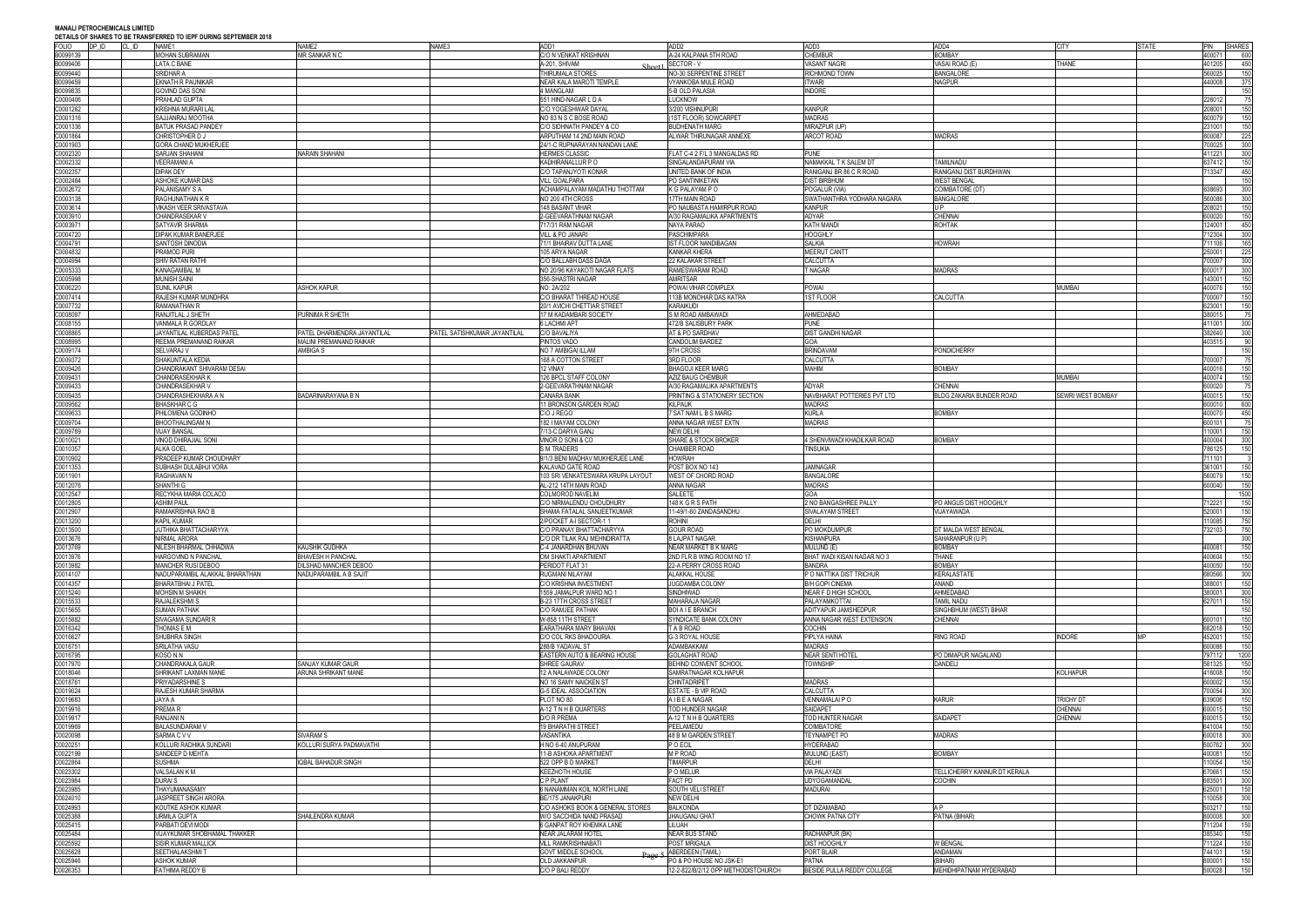**MANALI PETROCHEMICALS LIMITED DEN TO IEDE NURING SERTEMBER 2019** 

|          |                | DETAILS OF SHAKES TO BE TRANSFERRED TO IEPF DURING SEPTEMBER 2010 |                          |                     |                                   |                             |                            |                                 |             |              |        |               |
|----------|----------------|-------------------------------------------------------------------|--------------------------|---------------------|-----------------------------------|-----------------------------|----------------------------|---------------------------------|-------------|--------------|--------|---------------|
| FOLIO    | DP ID<br>CL ID | NAME1                                                             | NAME2                    | NAME3               | ADD1                              | ADD <sub>2</sub>            | ADD3                       | ADD4                            | <b>CITY</b> | <b>STATE</b> | PIN    | <b>SHARES</b> |
| C0026863 |                | GOPALA KRISHNA VOKUDA H                                           |                          |                     | NO 51 MAIN ROAD                   | R K MUTT LAYOUT             | <b>K G NAGAR</b>           | <b>BANGALORE</b>                |             |              | 560019 | 150           |
| C0027034 |                | TRIBHUVAN K PANCHASARA                                            |                          |                     | SARUP DHEBAR ROAD                 | OPP BHAKTINAGAR SOCIETY     | <b>RAJKOT</b>              |                                 |             |              | 360002 | 150           |
| 0027058  |                | RAJAGOPAL S                                                       |                          |                     | 16 RENGANATHA SWAMY KOIL NORTH ST | VIRAVANALLUR                | <b>TIRUNELVELY DIST</b>    | t nadu                          |             |              | 627426 | 150           |
| 00027151 |                | MUMTAJ BEGAM M                                                    |                          |                     | <b>FATHIMA MANSON</b>             | <b>MUDALIAR STREET</b>      | THUVARANKURICHI            |                                 |             |              | 621314 | 150           |
| 00027158 |                | MRIDUL CHAKRABORTY                                                | MRINAL KANTY CHAKRABORTY |                     | 9 BRAJAMONI DEBBYA ROAD           | P O SARSUNA                 | <b>CALCUTTA</b>            |                                 |             |              | 700061 | 150           |
|          |                |                                                                   |                          |                     |                                   |                             |                            |                                 |             |              |        |               |
| 0027246  |                | MAHADEVAN E S                                                     |                          |                     | T T K PRESTIGE LTD                | P B 5 SIPCOT                | <b>HOSUR</b>               |                                 |             |              | 335126 | 150           |
| 00027302 |                | PATIL NEMAGONDA ANNA                                              |                          |                     | C/O I T I GADHINGLAJ              | AT POST GADHINGLAJ          | TAL GADHINGLAJ             | <b>DIST KOLHAPUR (M S)</b>      |             |              | 116502 | 300           |
| C0027573 |                | RADHAKRISHNAN V                                                   |                          |                     | 156/18 JAYANTH COLONY             | 20TH MAIN ROAD              | JAYANTH COLONY             | ANNA NAGAR (W) MADRAS           |             |              | 600040 | 150           |
| 0027600  |                | SURYA PRAKASH MARASANI                                            |                          |                     | # 596 S S TEMPLE STREET           | V V PURAM                   | <b>BANGALORE</b>           |                                 |             |              | 560004 | 150           |
| 00027911 |                | ANIL KUMAR SHARMA                                                 |                          |                     | 16/412 VASUNDHARA                 | PO JHANDAPUI                | SAHIBABAD                  | DIST GHAZIABAD (U P)            |             |              | 201010 | 150           |
|          |                |                                                                   |                          |                     |                                   |                             |                            |                                 |             |              |        |               |
| C0028235 |                | <b>KANCHAN GHOSH</b>                                              |                          |                     | C/O SUKRITI KUMAR GHOSH           | <b>VILL PUTKHAH</b>         | PO DAULATPUR               | DIST 24 PGS S                   |             |              |        | 150           |
| C0028349 |                | <b>MANIK CHAKRABORTY</b>                                          | CHAMPA CHAKRABORTY       |                     | VILL NUTANGRAM PO MOREPUKUR       | DT HOOGHLY                  |                            |                                 |             |              | 712205 | 300           |
| 0028538  |                | MAHESH KUMAR KAPOOR                                               |                          |                     | E-7 JAJODIA GARDEN                | O BELURMATH                 | <b>HOWRAH</b>              | (W B)                           |             |              | 11202  | 300           |
| 0028561  |                | <b>GOBINDA PRASAD BANERJEE</b>                                    |                          |                     | VILL-RAMKRISHNAPUR(EAST)          | P O BARASAT                 | P S BARASAT                | DIST 24 PARGANAS (NORTH)        |             |              | 743201 | 150           |
| 0028681  |                | CHANDRASHEKHAR DESHPANDE                                          |                          |                     | 1200 GHOLE ROAD                   | JAI SHANKAR HOUSING SOCIETY | <b>NEAR CHINAR HOTEL</b>   | <b>PUNE</b>                     |             |              | 411005 | 150           |
|          |                |                                                                   |                          |                     |                                   |                             |                            |                                 |             |              |        |               |
| 0028738  |                | PATTIPABANI DASH                                                  |                          |                     | AT QTR NO A-1014 NALCO NAGAR      | PO NALCONAGAR               | <b>ANGUL</b>               | ORISSA                          |             |              | 759145 | 150           |
| 0028793  |                | UDDHAV DAMODAR SABNIS                                             | SUMAN UDDHAV SABNIS      |                     | THE KOREGAON CO-OP PEOPLES BANK   | AT & POST KOREGAON          | (SATARA)                   |                                 |             |              | 415501 | 450           |
| 0028973  |                | JAGDISH PRASAD SINGH                                              | KUMAR PRIYADARSHAN       |                     | 296 CO-OP COLONY                  | <b>BOKARO STEEL CITY</b>    | <b>BIHAR</b>               |                                 |             |              | 827001 | 300           |
| 00029160 |                | NAMAICHANDRA ROY                                                  | APARAJITA ROY            |                     | 52B TOLLY GUNJ ROAD               | CALCUTTA                    |                            |                                 |             |              | 700026 | 300           |
|          |                |                                                                   |                          |                     |                                   |                             |                            |                                 |             |              |        |               |
| 0029270  |                | SYAM PRASAD RAY                                                   |                          |                     | 24B PARK SIDE ROAD                | CALCUTTA                    |                            |                                 |             |              | 700026 | 150           |
| 0029294  |                | <b>RAJENDRAN S</b>                                                |                          |                     | SARADHA QUARTERS                  | 15 G S T ROAD               | <b>CHENGALPET</b>          |                                 |             |              | 603001 | 150           |
| 0029358  |                | <b>BINOD KUMAR</b>                                                |                          |                     | C/O SATYANARAYAN PANDEY           | SIRIAGHAT (CHOWK)           | GAYA                       | <b>BIHAR</b>                    |             |              | 823001 | 150           |
| 20030221 |                | VINEET KUMAR SINGH                                                |                          |                     | <b>WEST RAJBATI</b>               | <b>ADAMPUR</b>              | <b>BHAGALPUR</b>           | <b>BIHAR</b>                    |             |              | 812001 | 300           |
| 20030654 |                | <b>MANISHA ACHARYA</b>                                            | SUMATHI ACHARYA          |                     | ROOM NO 4 AMBAKUTIR               | ARUNODAYA COLONY            | <b>J W ROAD</b>            | PAREL BOMBAY                    |             |              | 400012 | 300           |
|          |                |                                                                   |                          |                     |                                   |                             |                            |                                 |             |              |        |               |
| C0031156 |                | ETAKKILKUTTI SANKARAN                                             |                          |                     | <b>MAMBATTA</b>                   | P O CHERUKARA               | <b>MALAPPURAM DIST</b>     | <b>KERALA STATE</b>             |             |              | 679340 | 150           |
| C0031313 |                | SURENDER KUMAR KHANDELWAL                                         | ANJU KHANDELWAL          |                     | PRABHU KRIPA                      | <b>RAVI KUNJ</b>            | KANCHAN NAGAR AGRA ROAD    | <b>HATHRAS</b>                  |             |              | 204101 | 900           |
| 00031463 |                | NEETA I OSWAL                                                     |                          |                     | COL CHHAGANLAL TILOCHAND & CO     | <b>MAHAVIR PETH</b>         | AT PO KARJAT               | <b>DIST RAJGAD</b>              |             |              | 110201 | 750           |
| 20032252 |                | MADHUKAR SHRIDHAR JOSHI                                           | VAISHALI M JOSH          |                     | SHUBHANAND SOCIETY                | BALOCK NO 4                 | <b>GAVAND PATH</b>         | NAVPADA THANE                   |             |              |        | 150           |
| 0032265  |                |                                                                   |                          |                     | Q NO B2-99/3                      | V K NAGAR                   | <b>DURGAPUR</b>            | <b>DIST BURDWAN</b>             |             |              | 713210 | 150           |
|          |                | KARTICK CHANDRA GHOSH                                             |                          |                     |                                   |                             |                            |                                 |             |              |        |               |
| 00032339 |                | <b>NEERAJ SELOT</b>                                               | SADHNA SELOT             |                     | <b>B K NO 2/C</b>                 | <b>ST NO 34</b>             | SECTOR-1                   | <b>BHAILAI DIST DURG</b>        |             |              | 490001 | 150           |
| 0032481  |                | JAYANTA MONDAL                                                    |                          |                     | VILL & PO PUJALI                  | P S BUDGE BUDGE             | DIST SOUTH 24 PARGANAS     | <b>NEST BENGAL</b>              |             |              | 743319 | 300           |
| 20032758 |                | <b>KATHIRESAN S</b>                                               |                          |                     | NO 17 KEEL CHATRAM ROAD           | <b>TENNUR</b>               | <b>TRICHY</b>              |                                 |             |              | 620017 | 150           |
| C0032910 |                | <b>KIRAN BHATIA</b>                                               | SUNIL BHATIA             |                     | E-160 BK DUTT COLONY              | <b>NEW DELH</b>             |                            |                                 |             |              | 110003 | 150           |
|          |                | <b>MANOHAR K JASWANI</b>                                          |                          |                     |                                   |                             |                            |                                 |             |              |        |               |
| 00032950 |                |                                                                   |                          |                     | M-58 LAJPAT NAGAR II              | <b>NEW DELHI</b>            |                            |                                 |             |              | 10024  | 1050          |
| 00033018 |                | RAJKUMAR KHANNA                                                   |                          |                     | 181 MAHATMA GANDHI ROAD           | CALCUTTA                    |                            |                                 |             |              | 700007 | 150           |
| 20033024 |                | <b>GHANSHYAM TRIPATH</b>                                          |                          |                     | OFFICER SRAWASTHI GRAMIN BANK     | <b>BAHRAICH</b>             | I ID                       |                                 |             |              | 271801 | 150           |
| 20033027 |                | UMA S N                                                           | NEDUMARAN C              |                     | 10 BHARATHI NAGAR                 | <b>SECOND STREET</b>        | <b>T NAGAR</b>             | <b>MADRAS</b>                   |             |              | 600017 | 150           |
| 0033302  |                | MANOHAR K JASWANI                                                 |                          |                     | M-58 LAJPAT NAGAR                 | <b>NEW DELHI</b>            |                            |                                 |             |              | 10024  |               |
|          |                |                                                                   |                          |                     |                                   |                             |                            |                                 |             |              |        | 150           |
| 20033561 |                | SUBIR SHOME                                                       |                          |                     | 6/1 FEEDER ROAD                   | <b>ARIADAHA</b>             | <b>CALCUTTA</b>            |                                 |             |              | 700057 | 150           |
| 00033829 |                | PAPIYA A DAS                                                      | SOMA A DAS               |                     | F 5/2 HARIMKETAN CO-OP HSG SCTY   | <b>BANGUR NAGAR</b>         | GOREGAON (W)               | <b>BOMBAY</b>                   |             |              | 400090 | 300           |
| 20034597 |                | <b>MANJU ROY</b>                                                  |                          |                     | C/O S C ROY                       | HARIDHAN CHAKRABORTY        | SURANI P O SONARPUR        | <b>DIST 24 PARGANAS (SOUTH)</b> | W B         |              | 743369 | 150           |
| 20034653 |                | CHANDANA BOSE                                                     | PARTHA CHAKRABORTY       | <b>JAYANTA BOSE</b> | 92 DHANIAPARA ROAD                | NORTH ANANDAPURI            | PO NONA CHANDANPUKUR       | BARRACKPORE DT 24 PGS (NORTH)   |             |              | 743102 | 300           |
|          |                |                                                                   |                          |                     |                                   |                             |                            |                                 |             |              |        |               |
| C0034667 |                | SAROJA SRINVIASAN                                                 | SAMPATH V S              |                     | PLOT 2 185 NORTH MAIN ROAD        | ANNA NAGAR WEST EXTN        | <b>MADRAS</b>              |                                 |             |              | 600101 | 150           |
| 20034697 |                | MADANA GOPAL PULUKOLLU                                            |                          |                     | 19-26 PULUKOLLU VARI PALEM        | <b>VENKATAGIRI TOWN</b>     | NELLORE (DT) AP            |                                 |             |              | 524132 | 150           |
| 20034832 |                | SIDEEQ NEESHA D N                                                 | MUBARAK ALI M A          |                     | NO 6 MAMANJI STREET               | <b>PALLAPATTI</b>           |                            |                                 |             |              | 39205  | 300           |
| C0035023 |                | <b>SRINIWAS OJHA</b>                                              | RAMESHWAR OJHA           |                     | D K RAJ & CO                      | S B ROY ROAD                | <b>B DEOGHAR</b>           |                                 |             |              | 814112 | 300           |
|          |                |                                                                   | TIRKEY K B               |                     |                                   |                             |                            |                                 |             |              |        |               |
| 20035029 |                | TIRKEY C D                                                        |                          |                     | <b>IBP COMPANY LTD</b>            | PO JAMNIPALI 'KORBA         | DIST BILASPUR (M P)        |                                 |             |              |        | 300           |
| C0035386 |                | AJAY PRABHAKAR KUDAV                                              | SANJAY PRABHAKAR KUDAV   |                     | F-302 SUJATA SHOPPING CENTRE      | <b>NAVGHAR ROAD</b>         | BHAYANDAR (E) THANA        |                                 |             |              | 401105 | 150           |
| 20035442 |                | <b>BHARATI MATALIA</b>                                            | <b>MAHESH MATALIA</b>    |                     | 204 KRISHNA APPT                  | SHANTI BHAWAN CENTRE        | <b>BANK MORE</b>           | <b>DHANBAD</b>                  |             |              | 826001 | 150           |
| 20035578 |                | RAJALAKSHMI M                                                     |                          |                     | RAJA GARDENS                      | <b>MO WARD</b>              | <b>ALLEPPEY</b>            | <b>KERALA</b>                   |             |              | 688001 | 450           |
| C0035617 |                | <b>DINESH B SHAH</b>                                              |                          |                     | 39 KASHIVISHWANATH SOCIETY        | <b>NEHRU ROAD</b>           | <b>NEAR LALBAUG</b>        | <b>BARODA</b>                   |             |              | 390001 | 300           |
|          |                |                                                                   |                          |                     |                                   |                             |                            |                                 |             |              |        |               |
| C0036134 |                | GIRDHARILAL B PATEL                                               |                          |                     | 7/A PRABHUPUJAN SOCIETYE          | NR NAVROJI HALL             | DAFNALA ROAD               | SHAHIBAG AHMEDABAD              |             |              | 380004 | 300           |
| C0036201 |                | BABLU GHOSH                                                       |                          |                     | FANSHITOLA                        | PO RAGHUNATHGANJ            | DT MURSHIDABAD             |                                 |             |              | 742225 | 300           |
| C0036223 |                | <b>UMESH KUMAR KHATRI</b>                                         |                          |                     | CHOTANAGPUR BIRI TRADING CO       | MADHU BAZAR                 | CHAIBASA                   | SINGH BHUM (W)                  |             |              | 333201 | 450           |
| C0036462 |                | ALPANA MONDAL                                                     |                          |                     | VILL JAGACHA GANANDRA KANAN       | PO G I P COLONY             | <b>DIST HOWRAH</b>         |                                 |             |              | 711321 | 300           |
|          |                |                                                                   |                          |                     |                                   |                             |                            |                                 |             |              |        |               |
| C0036513 |                | HASMUKH KUMAR D PATEL                                             |                          |                     | C/O SHANKER VIJAY SAW MILL        | <b>LATI BAZAR</b>           | AT DHANSA JN               |                                 |             |              | 364740 | 600           |
| C0037640 |                | <b>ASIT MONDAL</b>                                                |                          |                     | POST PARBANGLA                    | <b>VIA BATANAGAR</b>        | DIST 24 PARGANAS SOUTH     | <b>WEST BENGAL</b>              |             |              | 743313 | 300           |
| C0037876 |                | <b>BANU B</b>                                                     |                          |                     | NO 382 (LIG) VIITH CROSS          | HOUSING BOARD COLONY        | <b>KURUMBAPET</b>          | <b>PONDICHERRY</b>              |             |              | 605009 | 150           |
| C0037963 |                | ZAMIR UDDIN MD                                                    | SHABANA ZAMIR            |                     | <b>FATIMA MANZIL</b>              | 28 HAROON NAGAR SECTOR 1    | PHULWARI SHARIF            | PATNA                           |             |              | 801505 | 300           |
| C0038414 |                | <b>DEBASHISH DAS</b>                                              |                          |                     | C/O PANCHU GOPAL HAZRA            | MONIRAMPORE MISTRYGHAT      | PO BARRACKPORE             | DT 24 PARGANAS (NORTH) W B      |             |              | 743101 | 150           |
| C0038538 |                |                                                                   |                          |                     |                                   | P-35 COTTON STREET          |                            |                                 |             |              | 700007 |               |
|          |                | RAJENDRA PRASAD SONKAR                                            |                          |                     | C/O OM STORES                     |                             | <b>MAHABIR KATRA</b>       | CALCUTTA                        |             |              |        | 300           |
| C0038805 |                | RAJALINGAM P                                                      |                          |                     | V-47 OLD PLOT NO 4255-A           | <b>ANNA NAGAR</b>           | <b>MADRAS</b>              |                                 |             |              | 600040 | 150           |
| C0038922 |                | DILIP KHUSHUMAL DHARMANI                                          |                          |                     | H B 36/4 PIMPRI                   | POONA                       |                            |                                 |             |              | 111017 | 450           |
| C0039001 |                | OMSHANKAR BHADANI                                                 | NIRMALA DAVI             |                     | C/O BHADANI JEWELARS              | PO BARBIGHA                 | <b>DIST SHEIKHPURA</b>     |                                 |             |              | 811101 | 150           |
| C0039315 |                | PREMA KUMARI C                                                    |                          |                     | C/O L NAVIN KUMAR                 | 5/4 PADMAVATHY COLONY       | SALEM                      |                                 |             |              | 636005 | 150           |
| C0039443 |                | MADUKAR SHRIDHAR JOSHI                                            | VAISHALI M JOSHI         |                     |                                   | BLOCK NO 4                  | <b>GAVANDPATH</b>          | <b>NAUPADA THANE</b>            |             |              |        | 150           |
|          |                |                                                                   |                          |                     | SHUBHANAND SOCIETY                |                             |                            |                                 |             |              |        |               |
| C0039470 |                | THOMAS A K                                                        |                          |                     | ANCHUKANDATHIL HOUSE              | MELUKAVUMATTOM POST         | <b>KOTTAYAM DIST</b>       | <b>KERALA</b>                   |             |              | 686652 | 750           |
| C0039478 |                | <b>VINDO H PATEL</b>                                              | KISHORSINH P SOLANKI     |                     | D 46 UDAYNAGAR                    | <b>GANDHIPURAM</b>          | <b>KUTCH</b>               |                                 |             |              | 370203 | 300           |
| C0039494 |                | <b>BISWANATH DUTTA</b>                                            |                          |                     | C/O DUTTA A R                     | MASUNDA KALIKASHRAM         | POST NEW BARRACK PORE      | DIST 24 PGS (N) W B             |             |              | 723276 | 300           |
| C0039572 |                | RAMSWARUP LADDHA                                                  |                          |                     | <b>RAVI DRESSES</b>               | SHIVAJI ROAD                | PARBHANI                   |                                 |             |              | 431401 | 300           |
|          |                |                                                                   |                          |                     |                                   |                             |                            |                                 |             |              |        |               |
| C0039622 |                | <b>ARK SUNDARAM</b>                                               |                          |                     | SHARADA COMPUTER SERVICES         | #302 KIRTI DEEP NANGAL RAYA | <b>NEW DELHI</b>           |                                 |             |              | 10046  | 150           |
| C0039811 |                | <b>NEMAI CHANDRA ROY</b>                                          |                          |                     | NEW MAJRI COLLIERY NO 3           | POST SHIVJI NAGAR           | <b>DIST CHANDRAPUR</b>     | M S                             |             |              | 442503 | 750           |
| C0039826 |                | <b>DYNESHWAR PATIL</b>                                            |                          |                     | 101 KAILAS KIRANA STORES          | NEAR GOVT HOSPITAL          | AT POST KARJAT DIST RAJGAD | <b>MAHARASHTRA</b>              |             |              | 410201 | 300           |
| C0039889 |                | PRABHAVATHI S                                                     |                          |                     | 61/8 KRISHNA NAGAR                | 6TH STREET                  | VIRUGAMBAKKAM              | MADRAS                          |             |              | 600092 | 150           |
| C0039898 |                | GAJENDRA C VYAS                                                   | RENUKA G VYAS            |                     | A/5/1 KAILASHDHAN APT             | OPP VEJALPUR POLICE CHOKY   | PO JIVRAJPARK              | AHMEDABAD                       |             |              | 380051 | 150           |
|          |                |                                                                   |                          |                     |                                   |                             |                            |                                 |             |              |        |               |
| C0040206 |                | PRABIR CHAKRABORTY                                                |                          |                     | <b>BANIPUR PURBA PARA</b>         | W O 5                       | 24 PGS NORTH               |                                 |             |              | 743233 | 450           |
| C0040314 |                | RAFIYODDIN A SHAIKH                                               |                          |                     | 15/352 SECTOR VII C G S COLONY    | <b>BOMBAY</b>               | <b>ANTOP HILL</b>          |                                 |             |              | 400037 | 750           |
| 00040315 |                | <b>FATIMA R SHAIKH</b>                                            |                          |                     | 15/352 SECTOR VII                 | C G S COLONY                | <b>ANTOP HILL</b>          | <b>BOMBAY</b>                   |             |              | 400037 | 750           |
| C0040637 |                | <b>DIPAK DAS</b>                                                  |                          |                     | DIPAK DAS                         | 23 BHATTACHARJEE PARA LANE  | P O SANTRAGACHI            | <b>HOWRAH</b>                   |             |              | 711104 | 150           |
| C0040717 |                | SANJAY KUMAR KHATRI                                               |                          |                     | NEW CIRCULAR MARKET               | <b>BARA BAZAR</b>           | <b>BIKANER</b>             | <b>RAJASTHAN</b>                |             |              | 334005 | 450           |
|          |                |                                                                   |                          |                     |                                   |                             |                            |                                 |             |              |        |               |
| C0040993 |                | OM PRAKASH ROY                                                    |                          |                     | <b>8 KUNDAN LANE</b>              | POST LILUAH                 | <b>DIST HOWRAH</b>         | <b>WEST BENGAL</b>              |             |              | 11204  | 150           |
| 00041023 |                | SARWAN KUMAR PANDEY                                               |                          |                     | 4-A ROY STREET                    | CALCUTTA                    |                            |                                 |             |              | 700020 | 150           |
| C0041085 |                | <b>VIJENDRA KUMAR RASTOG</b>                                      |                          |                     | C/O VIPIN TENT HOUSE              | STATION ROAD SEOHARA        | <b>DIST BHNOR</b>          |                                 |             |              | 246746 | 300           |
| C0041154 |                | SUBHASIS DHAR                                                     |                          |                     | AMARABOTI COLONY                  | POST NABAPALLY BARASAT      | DIST NORTH 24 PGS          | W B                             |             |              | 743203 | 150           |
| C0041506 |                |                                                                   |                          |                     |                                   |                             |                            |                                 |             |              | 614601 |               |
|          |                | <b>MANOHARAN P</b>                                                |                          |                     | 56/C THERADI STREET               | PATTUKKOTTAI                | <b>THANJAVUR DISTRICT</b>  |                                 |             |              |        | 300           |
| C0041835 |                | SANJAY SAXENA                                                     | <b>ALOK GUPTA</b>        |                     | 79 JHARKHARIA                     | <b>JHANSI</b>               | 30 GOPAL NIKHARA           | Thani                           |             |              |        | 300           |
| C0041888 |                | <b>GANDLA SRINIVAS</b>                                            |                          |                     | Q NO C-8 A ZONE                   | PO RAMAKRISHNAPUR           | (A P)                      |                                 |             |              | 504301 | 300           |
| C0041989 |                | RAJENDRA AGARWAL                                                  |                          |                     | 96/2 TOLLYGUNGA ROAD              | CALCUTTA                    |                            |                                 |             |              | 700026 | 150           |
| C0042195 |                | JACOB PHILIP                                                      |                          |                     | MALAYIL HOUSE                     | VAKAYAR POST PTA            | <b>KERALA</b>              |                                 |             |              | 689698 | 1050          |
|          |                |                                                                   |                          |                     |                                   |                             |                            |                                 |             |              |        |               |
| 00042205 |                | JAYASRI RAGHUNATHAN R                                             | RAGHUNATHAN R            |                     | C/O R DURAI RAJAN                 | <b>8-B GYAN APARTMENTS</b>  | <b>CHOLAPURAM STREET</b>   | <b>TIRUVANMIYUR</b>             | CHENNAI     |              | 600041 | 450           |
| 00042622 |                | <b>SUNATON PAUL</b>                                               |                          |                     | VIL & PO AMTH                     | <b>KUMORPARA</b>            | DT HOWRAH                  | W B                             |             |              | 711401 | 150           |
| C0042774 |                | <b>JALADHAR SAU</b>                                               | <b>MALOTI SAU</b>        |                     | <b>VILL KHANPUR</b>               | PO TULSHIBERIA              | DT HOWRAH                  |                                 |             |              | 711401 | 150           |
|          |                |                                                                   |                          |                     |                                   |                             |                            |                                 |             |              |        |               |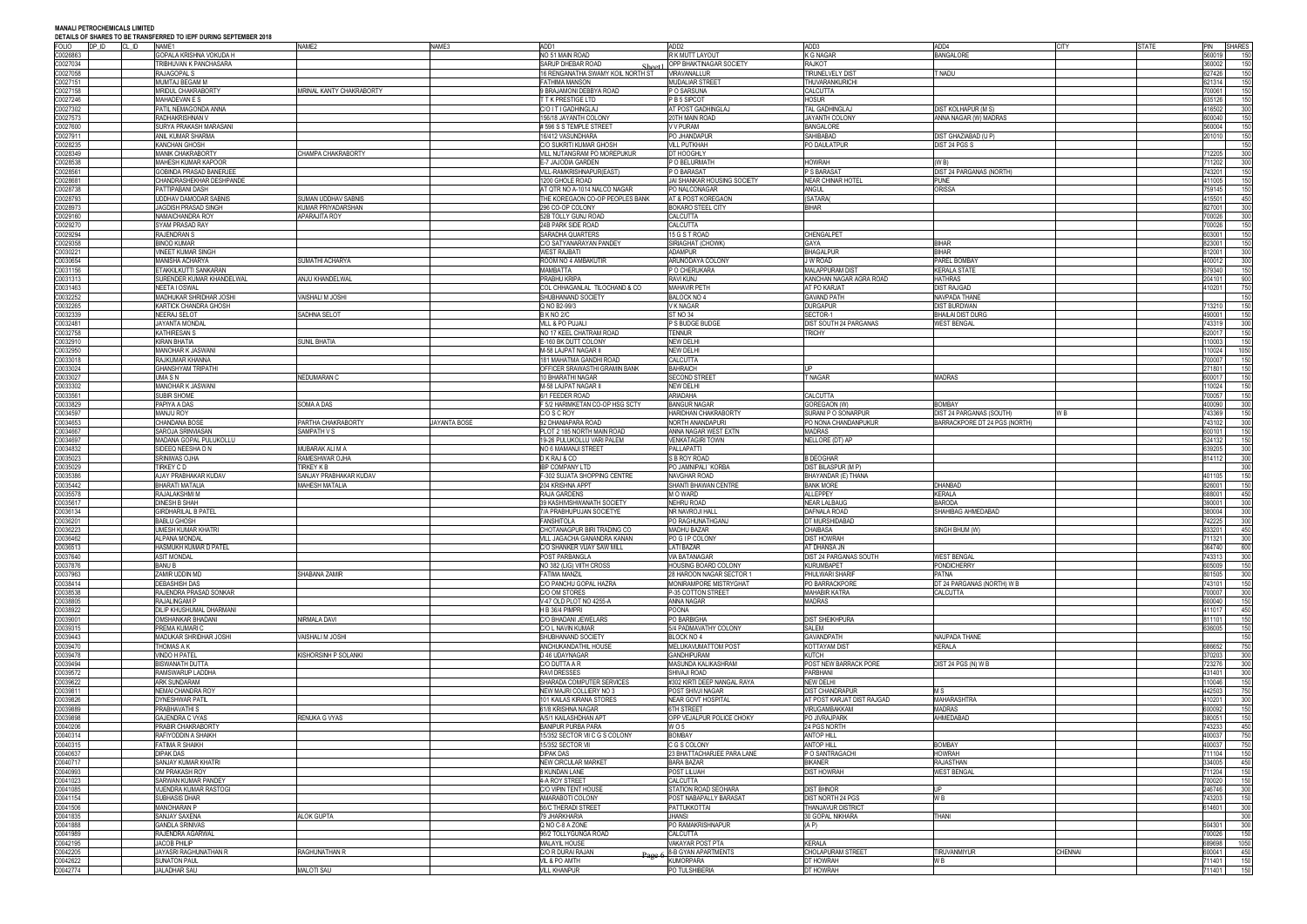| FOLIO<br>$\mathsf{D}$ P ID | CL ID | NAME1                            | NAME <sub>2</sub>                 | NAME3 | ADD1                                          | ADD <sub>2</sub>                          | ADD3                               | ADD4                                  | <b>CITY</b>         | <b>STATE</b>   | PIN             | <b>SHARES</b> |
|----------------------------|-------|----------------------------------|-----------------------------------|-------|-----------------------------------------------|-------------------------------------------|------------------------------------|---------------------------------------|---------------------|----------------|-----------------|---------------|
| C0042782                   |       | NALINI GURURAJAN                 |                                   |       | <b>FLAT B-5 NO 12</b>                         | <b>SRI RAGHAVENDRA</b>                    | <b>14TH STREET</b>                 | NANGANALLUR MADRAS                    |                     |                | 600061          | 150           |
| C0042918                   |       | <b>BINA JHA</b>                  |                                   |       | C/O JHA B                                     | 1ST FLR (NORTH)                           | A-25 PROFESSORS COLONY NR MOHANPUR | PUNAICHAK PUMP HOUSE SHIVPURI         | <b>PATNA</b>        |                | 800023          | 300           |
| C0043020                   |       |                                  |                                   |       | Sheet1                                        | <b>JNJAPALAYAM (PO</b>                    | VELUR                              | <b>SALEM</b>                          |                     |                |                 |               |
|                            |       | PERIYASAMY P                     |                                   |       | KATTAMARAPALAYAM                              |                                           |                                    |                                       |                     |                | 638182          | 150           |
| C0043089                   |       | PRABODH CHANDRA DEB              | CHHABI DEB                        |       | QRT G/34 B AREA 5 DVC                         | PO MAITHON DAM                            | <b>DIST DHANBAD</b>                | <b>BIHAR</b>                          |                     |                | 828207          | 1050          |
| C0043269                   |       | <b>VENKATESWARAN S C</b>         |                                   |       | <b>B 9 ANAND APARTMENTS</b>                   | 4TH TRUST CROSS STREET                    | <b>MANDAVELI</b>                   | <b>MADRAS</b>                         |                     |                | 600028          | 450           |
| C0043726                   |       | ONKAR CHAND KAPILA               |                                   |       | <b>B28 HTPP COLONY</b>                        | P O VIDYUTNAGAR                           | <b>KORBA</b>                       |                                       | <b>CHHATTISGARH</b> |                | 495451          | 300           |
| C0043770                   |       | JOHN Y                           |                                   |       | MUGHATHALA HOUSE                              | <b>MARUTHOOR</b>                          | VATTAPPARA PO                      | <b>TRIVANDRUM</b>                     |                     |                | 695028          | 150           |
| C0044192                   |       | SAUMENDRANATH SANTRA             |                                   |       | C/O SOVA PANJA                                | VILL & POST SANKRAIL                      | <b>HOWRAH</b>                      |                                       |                     |                | 711313          | 150           |
| C0045231                   |       | SATYAJIT DAS                     |                                   |       | LOKNATH BHAVAN                                | (STATION ROAD) DATTAPUKUR (N              | 24 PARGS                           | W B                                   |                     |                | 743248          | 300           |
| C0045233                   |       | <b>GITA DAS</b>                  |                                   |       | LOKNATH BHAVAN                                | (STATION ROAD) DATTAPUKUR (N)             | 24 PARGS                           | W <sub>B</sub>                        |                     |                | 743248          | 300           |
| C0045279                   |       | RAM BABU SINGH                   |                                   |       | C/O GAURAV X-RAY YADVA CHOWK                  | NAYATOLA ROAD                             | PO HAJIPUR                         | <b>/AISHALI</b>                       |                     |                | 844101          | 150           |
|                            |       |                                  |                                   |       |                                               |                                           |                                    |                                       |                     |                |                 |               |
| C0045929                   |       | ANIRUDDHA BISWAS                 |                                   |       | 51 BANK LANE                                  | <b>HATARPARA</b>                          | PO KRISHNAGAR DT NADIA             | W B                                   |                     |                | 741101          | 300           |
| C0045974                   |       | SAMIR KUMAR                      |                                   |       | C/O R P SINGH                                 | OPP CHARMAN GIRLS HIGH SCHOOL             | ELECTRIC POLE NO 1296              | PO RAMANA MUZAFFARPUR                 | DT MUZATTAPPUR      |                | 842002          | 150           |
| C0045980                   |       | <b>BINA PANI MARK</b>            | anil kumar Marik                  |       | CHAKDA AMBAGAN                                | CALCUTTA                                  |                                    |                                       |                     |                | 700093          | 150           |
| C0046008                   |       | ARIGE ARUN KUMAR                 |                                   |       | 65/28 FORT                                    | <b>KURNOOL</b>                            |                                    |                                       |                     |                | 18001           | 300           |
| C0046043                   |       | <b>GLOBAL SECURITIES LIMITED</b> |                                   |       | <b>GLOBAL SECURITIES LIMITED</b>              | 17 GANESH CHANDRA AVENUE                  | 5TH FLOOR                          | CALCUTTA                              |                     |                | 700013          | 450           |
| C0046182                   |       | AMBATIPUDI VEERA RAGHAVA SASTRY  |                                   |       | <b>ANDHRA BANK</b>                            | S A S COLLEGE EXTN COUNTER                | <b>OPP MILK PROJECT</b>            | <b>JIJAYAWADA</b>                     |                     |                | 520009          | 150           |
|                            |       |                                  |                                   |       |                                               |                                           |                                    |                                       |                     |                |                 |               |
| C0046241                   |       | PRASANTA KUMAR BOSE              |                                   |       | 140/4 SOUTH SINTHEE ROAD                      | CALCUTTA                                  |                                    |                                       |                     |                | 700050          | 150           |
| C0046279                   |       | RAJEEV KUMAR JAIN                |                                   |       | 7 SADAR SARAFA BAZAR                          | <b>MEERUT CANTT</b>                       | U P                                |                                       |                     |                | 250001          | 450           |
| C0046324                   |       | RAMSURAT PANDEY                  |                                   |       | 192 JAMUNALAL BAZAZ STREET                    | 4TH FLOOR                                 | CALCUTTA                           |                                       |                     |                | 700007          | 150           |
| C0046609                   |       | SURESH PAUL                      |                                   |       | 404 YOGESH APARTMENT                          | <b>NEAR SWIMMING TANK</b>                 | MANISHA NAGAR                      | KALWA                                 |                     |                | 400605          | 150           |
| 00046655                   |       | <b>GOPAL LUHARUKA</b>            |                                   |       | C/O REPRODUCTION SERVICE                      | P-17 NEW C IT ROAD                        | CALCUTTA                           |                                       |                     |                | 700073          | 300           |
| C0047006                   |       | BABU CHOCHALINGAM A              |                                   |       | 9 VAZHAIKULAM STREET                          | SRIVILLIPUTHUF                            | KAMARAJAR DISTRICT                 | TAMIL NADU                            |                     |                |                 | 150           |
| C0047042                   |       | <b>BISHWANATH PRASAD</b>         |                                   |       | ROAD NO 3                                     | POSTAL PARK                               | <b>PATNA</b>                       |                                       |                     |                | 800001          | 300           |
|                            |       |                                  |                                   |       |                                               |                                           |                                    |                                       |                     |                |                 |               |
| C0047074                   |       | <b>GOUTAM GHOSH</b>              |                                   |       | C/O JOYDEB GHOSH                              | ANDAL MORE                                | <b>UKHRA ROAD</b>                  | PO ANDAL DIST BURDWAN                 |                     |                | 713321          | 300           |
| C0048264                   |       | DHANARAJ A                       |                                   |       | 74-A WEST COLONY                              | KOMARAPALAYAM PO                          | <b>SALEM DIST</b>                  |                                       |                     |                | 638183          | 150           |
| C0048378                   |       | <b>DILIP KUMAR NATH</b>          | <b>IYOTSNA NATH</b>               |       | 155/1 LAKE TOWN                               | <b>BLOCK-A</b>                            | CALCUTTA                           |                                       |                     |                | 700089          | 300           |
| C0048670                   |       | <b>HARVESH RAJPAL</b>            |                                   |       | A-6 RAMA ROAD                                 | <b>ADARSH NAGAR</b>                       | DELHI                              |                                       |                     |                | 110033          | 750           |
| C0048845                   |       | ANJANI KUMAR SINHA               |                                   |       | <b>FRONT OF SUWAN BHAWAN</b>                  | KALI WARI COLONY                          | <b>BINODPUR</b>                    | <b>DISTT &amp; PO KATIHAR (BIHAR)</b> |                     |                | 854105          | 300           |
| C0049292                   |       | THOMAS ANTHRO CHAN               |                                   |       | QTR NO 109 F                                  | JWALAGIRI CRL COLONY                      | AMBALAMUGTAL                       | <b>KERALA</b>                         |                     |                | 682302          | 150           |
| C0049889                   |       | MOHAMEDUNNI P M                  |                                   |       | PALLI MANHAYALII                              | P O KUDALLUR                              | <b>KUMBIDI</b>                     | PALAKAD DT                            |                     |                | 679554          | 150           |
|                            |       |                                  |                                   |       |                                               |                                           |                                    |                                       |                     |                |                 |               |
| C0049911                   |       | RAJA SEKAR R                     |                                   |       | TAMILNADU MERCANTILE BANK LTD                 | VIRADHUNAGAR MAIN ROAD                    | <b>ARUPPUKOTTAI</b>                |                                       |                     |                | 626101          | 450           |
| C0050505                   |       | THOMAS ABRAHAM                   |                                   |       | <b>KURUDAMANILI</b>                           | THURUSHLEAD PO                            | MALLAPPALLY                        |                                       |                     |                |                 | 150           |
| C0050740                   |       | SAROJA SRINIVASAN                | <b>INDIRA SAMPATH</b>             |       | <b>PLOT W-185</b>                             | NORTH MAIN ROAD                           | ANNANAGAR WEST EXTN                | <b>MADRAS</b>                         |                     |                | 600101          | 150           |
| C0051727                   |       | <b>VIVEKANAND OJHA</b>           |                                   |       | C/O SHRI RAMYASH OJHA                         | SHOP NO 3 SARAFI LANE                     | <b>CHOWK BAZAR</b>                 | <b>DARJEELING</b>                     |                     |                |                 | 150           |
| C0051801                   |       | DEEPCHAND KANUNGA                |                                   |       | 33 NAMMALWAR ST                               | SOWCARPET                                 | <b>MADRAS</b>                      |                                       |                     |                | 600079          | 150           |
| C0051900                   |       | RAMESH BALAKRISHNA YADAV         |                                   |       | C/O CASTROL INDIA LTD                         | A-8 MIDC PATALGANGA                       | <b>DIST RAIGAD</b>                 | MAHARASHTRA                           |                     |                | 110220          | 150           |
| C0052036                   |       | SHRI PAL SINGH KUSHWAHA          | SHANTI KUSHWAHA                   |       |                                               | <b>KALA TALAO</b>                         | KALYAN                             |                                       |                     |                | 421301          | 150           |
|                            |       |                                  |                                   |       | SHANKAR COLONY 1/5                            |                                           |                                    |                                       |                     |                |                 |               |
| C0052175                   |       | BHASKAR KUNDU                    |                                   |       | VILL BANAMALIPUR P O                          | BARASAT                                   | DIST 24 PARGANAS (N)               | <b>WEST BENGAL</b>                    |                     |                | 743201          | 150           |
| C0052252                   |       | RAJA SEKAR R                     |                                   |       | TAMILNADU MERCANTILE BANK                     | VIRUDHUNAGAR MAIN ROAD                    | <b>ARUPPUKOTTAI</b>                |                                       |                     |                | 626101          | 300           |
| C0052446                   |       | <b>VIMAL DOSHI</b>               |                                   |       | 33/1 NETAJI SUBHAS ROAD                       | MARSHALL HOUSE                            | 4TH FLOOR ROOM NO 449              | CALCUTTA                              |                     |                | 700001          | 150           |
| C0052573                   |       | PRADEEP KUMAR PANT               |                                   |       | C/O R P PANDEY                                | 8/197 ARYA NAGAR                          | <b>KANPUR</b>                      |                                       |                     |                | 208002          | 150           |
| C0053019                   |       | DEBA PRASAD MUKHERJEE            |                                   |       | <b>VILL BARIJAHATTY</b>                       | (PUBPARA)                                 | P O CHANDITALA                     | DIST HOOGHLY WB                       |                     |                | 12702           | 150           |
| C0053052                   |       | RAJASEKAR R                      |                                   |       | TAMILNAD MERCANTILE BANK LTD                  | VIRUDHUNAGAR MAIN ROAD                    | <b>ARUPPUKOTTAI</b>                |                                       |                     |                | 626101          | 1350          |
|                            |       |                                  |                                   |       |                                               |                                           |                                    |                                       |                     |                |                 |               |
| C0053684                   |       | <b>BHASKAR SARKAF</b>            | ARUNDHATI SARKAR                  |       | C/O K N SARKAR                                | LALPUR (RLY GATE)                         | PO CHAKDAHA                        | <b>DIST NADIA</b>                     |                     |                |                 | 300           |
| C0053705                   |       | <b>DEVENDRA A PATEL</b>          |                                   |       | 2 ANURADHA SOCIETY                            | <b>VIBHAG 2</b>                           | NEAR G E B AT&POST BAHEGAM         | <b>DIST AHMEDABAD</b>                 |                     |                | 382305          | 150           |
| C0053852                   |       | THIRUMALESH K                    |                                   |       | C/O BHAGYALAXMI ELECTRONICS                   | KAUCTI COMPLEX                            | <b>TOWER ROAD</b>                  | KARIMNAGAR                            |                     |                | 505001          | 300           |
| C0054203                   |       | SANTHA V PAI                     | JMESH V PAI                       |       | 4/865 SANTHA SREE NORTH CHERLAI               | KOCHI                                     |                                    |                                       |                     |                | 682002          | 150           |
| 00054296                   |       | SHANTHI R                        |                                   |       | <b>C/O RAJASEKAR</b>                          | TAMILNAD MERCANTILE BANK                  | <b>ARUPPUKOTTAI</b>                |                                       |                     |                | 626101          | 150           |
| C0055477                   |       | <b>BINOD KUMAR AGARWAL</b>       |                                   |       | 122 B B D ROAD                                | <b>HINDMOTOR</b>                          | <b>HOOGHLY</b>                     |                                       |                     |                | 712233          | 300           |
|                            |       |                                  |                                   |       |                                               |                                           |                                    |                                       |                     |                | 401105          | 150           |
|                            |       |                                  |                                   |       |                                               |                                           |                                    |                                       |                     |                |                 |               |
| 00055528                   |       | RAM BABU MAHTO                   |                                   |       | 101 CITY PALACE                               | NAVGHAR ROAD BHAYANDER (EAST)             | <b>THANE</b>                       | <b>MUMBAI</b>                         |                     |                |                 |               |
| C0055566                   |       | SANGEETHA V                      |                                   |       | <b>B-9 ANAND FLATS</b>                        | <b>4TH TRUST CROSS STREET</b>             | <b>MANDAVELI</b>                   | <b>MADRAS</b>                         |                     |                | 600028          | 300           |
| C0055567                   |       | THANGAM S S                      |                                   |       | <b>B-9 ANAND FLATS</b>                        | <b>ATH TRUST CROSS STREET</b>             | <b>MANDAVELI</b>                   | <b>MADRAS</b>                         |                     |                | 600028          | 150           |
| C0056028                   |       | PRADEEP B PATWARDHAN             |                                   |       | 83 A DESAI BUILDING                           | 1ST FLOOR ROOM NO 14                      | TATYA GHARPURE PATH                | <b>GIRGAUM BOMBAY</b>                 |                     |                | 100004          | 150           |
| C0056666                   |       | <b>DILIP RANJAN CHAKI</b>        | DOLONCHAMPA CHAKI                 |       | 265 C MAHARANI INDIRA                         | DEBI ROAD                                 | <b>CALCUTTA</b>                    |                                       |                     |                | 700060          | 300           |
|                            |       |                                  |                                   |       |                                               |                                           |                                    |                                       |                     |                |                 |               |
| C0057039                   |       | SUNIL KUMAR JAIN                 |                                   |       | HOUSE NO 2/14                                 | <b>VIKRAM VIHAR</b>                       | N DELHI                            |                                       |                     |                | 110024          | 300           |
| C0057049                   |       | MINATI MOHAPATRA                 |                                   |       | AT JULANGIA SASAN                             | PO SORO                                   | (SIMULIA)                          | <b>DIST BALASORE</b>                  |                     |                | 756045          | 150           |
| C0057154                   |       | PAWAN KUMAR                      |                                   |       | <b>C/O RAVI KAPOOR</b>                        | CK 7/77A SIDHESHWARI                      | <b>VARANASI</b>                    |                                       |                     |                | 221001          | 1500          |
| C0057164                   |       | SWARNA NAYAK                     | ANANTH V NAYAK                    |       | <b>GEETANJALI</b>                             | <b>NEAR VITHOBA TEMPLE</b>                | MANGALORE                          |                                       |                     |                | 575001          | 600           |
| C0057799                   |       | KAUSHIK DAS                      |                                   |       | ATMA NIRBHAR-EK CHALLENGE                     | <b>GOPINATH NAGAR</b>                     | <b>GUWAHATI</b>                    |                                       |                     |                | 781016          | 300           |
| C0057877                   |       | SURJEET SINGH                    |                                   |       | HNO F/38 NEAR POLICE POST                     | PO TALAB TILLO                            | JAMMU (J&K)                        |                                       |                     |                | 180002          | 1350          |
| C0057907                   |       | RAMAMURTHY O                     | Madhava Rao O                     |       | AE-125 C COLONY                               | VTPS IBRAHIMPATNAM                        | <b>KRISHNA DIST A P</b>            |                                       |                     |                | 521456          | 150           |
| C0058035                   |       | ADHIR KUMAR GHOSH                | TAPAS KUMAR GHOSH                 |       | P O MOGRA                                     | <b>VILL NATUNGRAM (MATHPARA)</b>          | <b>DIST HOOGHLY</b>                |                                       |                     |                | 712148          | 300           |
| C0058112                   |       | <b>CHAMPAK BISWAS</b>            |                                   |       |                                               | P O CHITTARANJAN                          | <b>DIST BURDWAN</b>                |                                       |                     | W B            | 713331          | 300           |
|                            |       |                                  |                                   |       | STREET NO 63 QRS NO 26/6A                     |                                           |                                    |                                       |                     |                |                 |               |
| C0058579                   |       | RAJ KUMAR TAMILI                 |                                   |       | <b>VILL-KAKDWIP NEW MARKET</b>                | P O - KAKDWIP                             | DIST - 24 PARGANAS SOUTH           |                                       |                     |                | 743347          | 450           |
| C0058720                   |       | AVANTIKUMAR JIVANBHAI PATEL      |                                   |       | PLOT NO.1719/1.NR.SWAMINARAYAN                | TEMPLE, SECTOR-2/D,                       | <b>GANDHINAGAR SECTOR 7</b>        | <b>GANDHINAGAR</b>                    |                     | <b>GUAJRAT</b> | 382007          | 100           |
| C0058988                   |       | PADMAVATHI M                     |                                   |       | D NO 26-20-28 SWAMY STREET                    | <b>GANDHI NAGAR</b>                       | VIJAYAWADA-3                       |                                       |                     |                |                 | 150           |
| C0059025                   |       | NAVIN KUMAR SHAH                 |                                   |       | C/O PARIVAR SADAN                             | 6/2/1 SEAL LANE                           | <b>CALCUTTA</b>                    |                                       |                     |                | 700015          | 150           |
| C0059080                   |       | <b>DASU PAUL</b>                 |                                   |       | VIA W GABBERIA                                | POST GORERHAT                             | <b>VIA BARASAT</b>                 | <b>DIST S 24 PARGS</b>                |                     |                | 743372          | 300           |
| C0059275                   |       | <b>RAMNATH P RAIKAR</b>          | <b>PREMANAND S RAIKAR</b>         |       | 735 PINTOS VADO                               | P O CANDOLIM                              | <b>BARDEZ</b>                      | GOA                                   |                     |                | 403515          | 150           |
|                            |       |                                  |                                   |       |                                               |                                           |                                    |                                       |                     |                |                 |               |
| C0059426                   |       | <b>SUNIL DANGI</b>               |                                   |       | 34 NAVRANG NAGAR                              | <b>BEAWAR (RAJ)</b>                       |                                    |                                       |                     |                | 305901          | 300           |
| C0060102                   |       | <b>VIMAL CHAND</b>               |                                   |       | 81 APU MUDALI STREET                          | <b>MYLAPORE</b>                           | <b>CHENNAI</b>                     |                                       |                     |                | 600004          | 150           |
| C0060289                   |       | SHRABANI DAS MOHAPATRA           |                                   |       | 101 A JODHPUR PARK                            |                                           |                                    |                                       | KOLKATA             |                | 700068          | 450           |
| C0060681                   |       | ANAGHA M NARGUND                 | <b>MANMOHAN S NARGUND</b>         |       | 408 NEW DHOLE BUILDING                        | <b>NEAR ARCHIES GARAGE</b>                | SHANKAR SHEITH ROAD                | <b>PUNE</b>                           |                     |                | 411042          | 300           |
| C0060714                   |       | TALOOT ANSARI                    |                                   |       | C/O MD TAHIR ANSARI                           | ANSAR VILLA BARHA PATHER                  | <b>BABU GANJ</b>                   | DEHRI ON SONE ROHTAS                  |                     |                | 821307          | 300           |
| C0061827                   |       | BHOGILAL M ZAVERI                | <b>BHANUMATI B ZAVERI</b>         |       | 19 MATRU CHHAYA NO - 2                        | M G ROAD                                  | MULUND (W)                         | MUMBAI                                |                     |                | 400080          | 450           |
| C0062200                   |       | SNIGDHA GHOSH                    |                                   |       | C/O SANDIP GHOSH                              | VILL & PO RAIPUR                          | <b>DIST BIRBHUM</b>                | P S BOLPUR (W B)                      |                     |                | 731204          | 150           |
| C0063911                   |       | SHIVAPRASAD                      |                                   |       | ANIL SHETH K                                  | RAMA BHAVAN C-2 II FLOOR                  | <b>KODIYALBAH</b>                  | <b>MANGALORE</b>                      |                     |                | 575003          | 150           |
|                            |       |                                  |                                   |       |                                               |                                           |                                    |                                       |                     |                |                 |               |
| C0064760                   |       | VISWANATHA REDDY V               |                                   |       | 142/A-4 KONARK APTS                           | KALKAJI EXTENSION                         | <b>NEW DELHI</b>                   |                                       |                     |                | 110019          | 1500          |
| C0064766                   |       | HELEN MERCY PRABAVATHY M         | ANAND A IMMANVEL                  |       | OLD NO 42 NEW NO 341                          | <b>GANDHI ROAD</b>                        | <b>TAMBARAM WEST</b>               | <b>CHENNAI</b>                        |                     |                | 600045          | 450           |
| C0064767                   |       | HELEN MERCY PRABAVATHY M         | ALLEN MORWIND A                   |       | OLD NO 42 NEW NO 341                          | <b>GANDHI ROAD</b>                        | <b>TAMBARAM WEST</b>               | <b>CHENNAI</b>                        |                     |                | 600045          | 600           |
| C0064768                   |       | arul M                           | HELEN MERCY PRABAVATHY M          |       | OLD NO 42 NEW NO 341                          | <b>GANDHI ROAD</b>                        | <b>TAMBARAM WEST</b>               | <b>CHENNAI</b>                        |                     |                | 600045          | 450           |
| C0064769                   |       | HELEN MERCY PRABAVATHY M         | arul M                            |       | OLD NO 42 NEW NO 341                          | <b>GANDHI ROAD</b>                        | <b>TAMBARAM WEST</b>               | <b>CHENNAI</b>                        |                     |                | 600045          | 450           |
| C0064770                   |       | ARUL M                           | ANAND IMMANVEL A                  |       | OLD NO 42 NEW NO 341                          | <b>GANDHI ROAD</b>                        | <b>TAMBARAM WEST</b>               | <b>CHENNAI</b>                        |                     |                | 600045          | 450           |
| C0064771                   |       | arul M                           | ALLEN MORWIND A                   |       | OLD NO 42 NEW NO 341                          | <b>GANDHI ROAD</b>                        | <b>TAMBARAM WEST</b>               | <b>CHENNAI</b>                        |                     |                | 600045          | 450           |
|                            |       |                                  |                                   |       |                                               |                                           |                                    |                                       |                     |                |                 |               |
| C0064882                   |       | VANDANA BANSAL                   |                                   |       | SHADI RAM UDMI RAM                            | BANSAL BHAWAN DURGA MANDIR MARG           | MAL GODAM ROAD                     | <b>ROHTAK</b>                         |                     |                | 124001          |               |
| C0064993                   |       | SATYANARAYAN POONIA              |                                   |       | C/O RAM STONE BLAST & SUPP                    | RANDHISAR-PAHADI                          | P O DHATARI                        | DT CHURU (RAJASTHAN)                  |                     |                | 331505          | 600           |
| C0065348                   |       | CHANDRAKANT MORESHWAR AMBEGADKAR | YASHODHARA CHANDRAKANT AMBEGADKAR |       | 13 KALPANA SOCIETY                            | RACE COURSE CIRCLE                        | VADODARA                           |                                       |                     |                | 390007          | 150           |
| C0065512                   |       | <b>GEETIKA GUPTA</b>             |                                   |       | <b>D/O R S GUPTA</b>                          | <b>BACHHHRI MOHALLA</b>                   | PO KOTPUTLI                        | DIST JAIPUR (RAJASTHAN)               |                     |                | 303108          | 750           |
| C0065768                   |       | MEETA DILIPBHAI SETA             |                                   |       | SIDDHI VINAYAK                                | AMARNATH PLOT                             | B/H MAHILA COLLEGE                 | RAJKOT                                |                     |                | 360001          | 150           |
| C0068429<br>C0069637       |       | RAJ RANI<br>NAWAL KISHORE JHAWAR |                                   |       | 5/19 GROUND FLOOR<br>C/O HINDUSTAN MOTORS LTD | EAST PATEL NAGAR<br><b>ACCOUNTS DEPTT</b> | <b>NEW DELHI</b><br>PO HINDMOTOR   | DIST HOOGHLY WB                       |                     |                | 10008<br>712233 | 450<br>300    |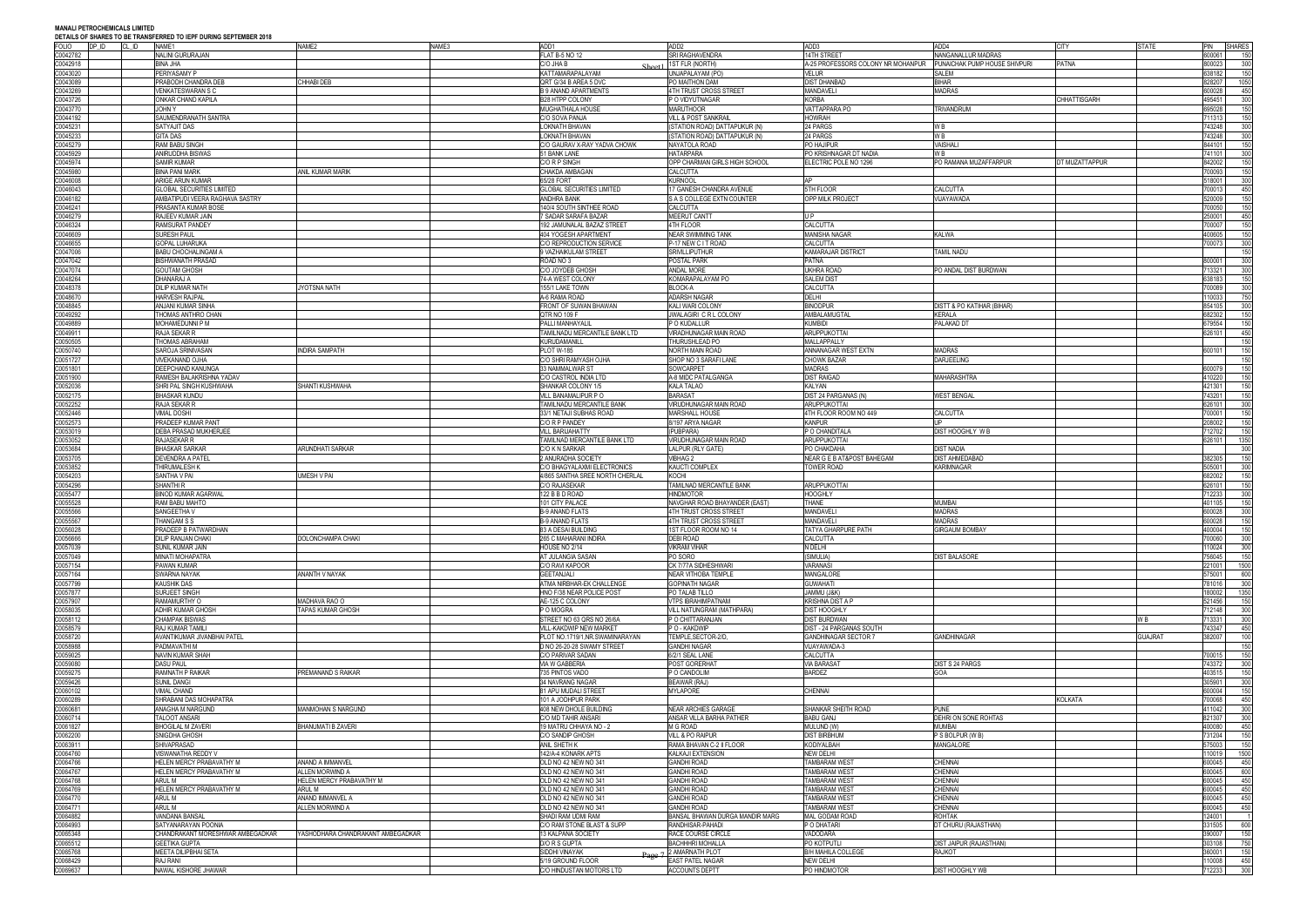| <b>FOLIO</b> | DP ID<br>CL ID | DETAILS OF SHAKES TO BE TRANSFERRED TO IEFT DORING SEFTEMBER 2010<br>NAME1 | NAME <sub>2</sub>          | NAME3        | ADD1                               | ADD <sub>2</sub>                  | ADD3                      | ADD4                 | <b>CITY</b>                          | STATE | PIN SHARES |      |
|--------------|----------------|----------------------------------------------------------------------------|----------------------------|--------------|------------------------------------|-----------------------------------|---------------------------|----------------------|--------------------------------------|-------|------------|------|
|              |                |                                                                            |                            |              |                                    |                                   |                           |                      |                                      |       | 43165      |      |
| C0070917     |                | MADHU SUDAN PAUL                                                           |                            |              | <b>INDIRANGAR COLONY</b>           | PO P PALLY NAIHATI VIA            | DIST 24 PGS(N)            |                      |                                      |       |            | 1500 |
| C0071733     |                | V SUBRAMANIAM                                                              | P SARASWATHI               |              | 24 BHARATHIYAR COLONY              | <b>ASHOK NAGAR</b>                | <b>MADRAS</b>             |                      |                                      |       | 600083     | 150  |
| C0071912     |                | HIMANSHU JAIN                                                              | <b>ASHA JAIN</b>           |              | E-24 GREEN PARK MAIN               | <b>FIRST FLR</b>                  | <b>NEW DELHI</b>          |                      |                                      |       | 10016      | 150  |
| C0072427     |                | <b>SAWATI V MOHITE</b>                                                     | <b>VASANT MOHITE</b>       |              | B/40 SHIV PRABHA CO.HSG.SOCIETY    | ASALPHA LINK ROAD                 | <b>SAKINAKA</b>           | KURLA(WEST)          | MUMBAI 400 072                       |       |            | 300  |
| 00072689     |                | K J VARGHESE                                                               |                            |              | KAIPPALLIMANNIL                    | EDAPPAVOOR P O                    | PATHANAMTHITTA            | KERALA               |                                      |       |            | 150  |
| 20072743     |                | <b>VED PRAKASH SHARMA</b>                                                  |                            |              | A2/200 PASCHIM VIHAR               | <b>NEW DELHI</b>                  |                           |                      |                                      |       | 10063      | 150  |
| C0072986     |                | <b>MUTHU KRISHNAN</b>                                                      |                            |              | 2/C SOWBHAGYA APTS 4/6-B BLOCK     | 2ND AVENUE RD ANNA NAGAR EAST     | <b>MADRAS</b>             |                      |                                      |       | 600102     | 150  |
|              |                |                                                                            |                            |              |                                    |                                   |                           |                      |                                      |       |            |      |
| C0073707     |                | MADHU SHAMLAL BHATIA                                                       | HARISH SHAMLAL BHATIA      |              | D 204 MANDAL APARTMENTS            | 120 FEET D P ROAD                 | PLOT NO 1177              | SEVEN BUNGLOWS       | VERSOVA ANDHERI (WEST) MUMBAI 400061 |       |            | 150  |
| C0073756     |                | <b>GURU PRASAD</b>                                                         |                            |              | NO-96 E 16TH MAIN ROAD             | <b>VIJAYA NAGAR</b>               | <b>BANGALORE</b>          |                      |                                      |       | 560040     | 150  |
| 20073804     |                | <b>ASHIT K MEHTA</b>                                                       | <b>VIDYA K MEHTHA</b>      |              | FLAT 43 MONALISA APPTS             | <b>BOMANJI PETIT ROAD</b>         | <b>BOMBAY</b>             |                      |                                      |       | 400036     | 150  |
| C0073971     |                | T G UMAKANTHAN                                                             | J LAKSHMI                  |              | NO 8 JAWAHARLAL NEHRU ST           | T NAGAR                           | <b>MADRAS</b>             |                      |                                      |       | 600017     | 150  |
| 0074249      |                | KIRAN SHARMA                                                               |                            |              | C/O B K SHARMA                     | CHAWARGALI CHOWK                  | <b>PATNACITY</b>          |                      |                                      |       | 800008     | 150  |
| 0074320      |                | REDDAPPA SETTY                                                             |                            |              | STENO PER ADMN DEPT VYSYA BANK LTD | 72 ST MARKS ROAD                  | <b>BANGALORE</b>          |                      |                                      |       | 60001      | 150  |
|              |                |                                                                            |                            |              |                                    |                                   |                           |                      |                                      |       |            |      |
| 0074435      |                | A VIJAYALAKSHMI                                                            |                            |              | VADIVEL CHETTIAR COMPOUND          | N G O COLONY                      | <b>MELAGARAM</b>          |                      |                                      |       | 327810     | 150  |
| 0074547      |                | SUBHASH KUMAR BISWAS                                                       | SANDIPA BISWAS             |              | B C BHAR ROAD                      | MUKHARJEE BAGAN PRANTIK           | CHANDANNAGOR HOOGLY       |                      |                                      |       |            | 150  |
| 0074758      |                | E M THOMAS                                                                 |                            |              | <b>ADVOCATE</b>                    | EARATHARA MARY BHAVAN             | TABRD                     | <b>COCHIN</b>        |                                      |       | 682018     | 150  |
| 20075007     |                | <b>IMRAN HUSAIN</b>                                                        | S B HUSAIN                 | ABIDA HUSAIN | NO 4 5TH STREET                    | <b>RUTLANDGATE</b>                | <b>MADRAS</b>             |                      |                                      |       | 600006     | 150  |
| 0075076      |                | SESHASAYANARAO GRANDHI                                                     |                            |              | POST OFFICE STREET                 | A C NAGAR                         | NELLORE A F               |                      |                                      |       | 524002     | 150  |
| 0075077      |                | BALAKOTESWARARAO PAREPALLI                                                 |                            |              | SENIOR ASSISTANT                   | PAY & ACCOUNTS OFFICE T G PROJECT | <b>NELLORE</b>            |                      |                                      |       | 524003     | 150  |
| 00075401     |                | S CHANDRAPRABHA                                                            |                            |              | 9/12 SQUARE MARKET                 | <b>METTURDAMI</b>                 | <b>SALEM</b>              |                      |                                      |       | 36401      | 150  |
| 0075553      |                | LEENA SUBRAMANIAN                                                          |                            |              | NEW BANK OF INDIA                  | 33 DARIYASTAN STREET,             | <b>MAJID BOMBAY</b>       |                      |                                      |       | 100003     | 150  |
|              |                |                                                                            |                            |              |                                    |                                   |                           |                      |                                      |       |            |      |
| C0075614     |                | TARUN KUMAR JAIN                                                           |                            |              | AARTI METAL INDUSTRIES             | 30 C P TANK ROAD                  | <b>BOMBAY</b>             |                      |                                      |       | 400004     | 150  |
| 0075626      |                | SUNDERBEN HARIRAM PUNJANI                                                  | SUBHASH HARIRAM PUNJANI    |              | VIBHAVARI SADAN KISAN NAGAR-1      | CENTRAL CHEMIST BLDG 1ST FLOOR    | THANA                     |                      |                                      |       | 100604     | 150  |
| 20075647     |                | KANCHAN SODHANI                                                            |                            |              | 43/1539 TILAK NAGAR                | <b>CHEMBUR</b>                    | <b>BOMBAY</b>             |                      |                                      |       | 100089     | 150  |
| C0075679     |                | CHANDRAKANT C PANDYA                                                       | <b>DEVANG P SHAH</b>       |              | F 24 BHANGWADI                     | KALBADEVI ROAD                    | <b>BOMBAY</b>             |                      |                                      |       | 400002     | 150  |
| C0075769     |                | MAGANLAL KALIDAS PATEL                                                     |                            |              | <b>VADI PARU</b>                   | <b>DUDHALINIDESH</b>              | UNJHA N G                 |                      |                                      |       | 384170     | 150  |
| 0076087      |                | <b>ANNIE THOMAS</b>                                                        |                            |              | KP 1/494A                          | <b>ELAVINAL</b>                   | MUNDACKAL ROAD            | <b>NALANCHIRA PO</b> | THIRUVANANTHAPURAM                   |       | 695015     | 150  |
| 0076149      |                | K L RUGMINI                                                                | K R LAKSHMI NARAYANAN      |              | AYYAPPA DISTRIBUTORS               | X11/628 COLLEGE ROAD              | PALGHAT KERALA            |                      |                                      |       | 378001     | 150  |
| C0076231     |                | NANKI CHANGRANI                                                            |                            |              | B 36 BHATIA BLDG 3RD FLOOR         | LT DILIP GUPTE MARG               | <b>MAHIM BOMBAY</b>       |                      |                                      |       | 400016     | 150  |
|              |                |                                                                            |                            |              |                                    |                                   |                           |                      |                                      |       |            |      |
| 0076280      |                | <b>CHADUBHAI GOSALIA</b>                                                   |                            |              | UNIVERSAL INDUSTRIES               | THANGADH                          |                           |                      |                                      |       | 363530     | 150  |
| C0076513     |                | <b>GEETHA A BHURAT</b>                                                     | <b>AJAY BHURAT</b>         |              | 418 MINT STREET                    | <b>SECOND FLOOR</b>               | <b>MADRAS</b>             |                      |                                      |       | 600079     | 150  |
| 0076551      |                | <b>LALIT R LOHIA</b>                                                       |                            |              | RATILAL & CO                       | 416 AVENUE RD                     | <b>BANGALORE</b>          | 0005                 |                                      |       |            | 150  |
| C0076747     |                | SUDHAKARA POOJARY                                                          | KRISHNAMOORTHI RAO         |              | KALPANA LODGING HOUSE              | <b>UPENDRA BAUG</b>               | <b>UDUPI</b>              |                      |                                      |       | 576101     | 150  |
| 0076859      |                | K P SRINIVASAN                                                             |                            |              | 68/3 ROAD-3                        | <b>KESHWAPUR</b>                  | <b>HUBLI</b>              |                      |                                      |       | 580023     | 150  |
| 20076962     |                | PARUL SAMIR SHAH                                                           | SHAH FATECHAND HIRALAL     |              | 155/3 SAMRAT ASHOK SOCIETY         | 7 R R THAKAR MARG                 | WALKEJWAR BOMBAY          |                      |                                      |       | 100006     | 150  |
|              |                |                                                                            |                            |              |                                    |                                   |                           |                      |                                      |       |            |      |
| C0076974     |                | ANUJ KULBHUSHAN VOHRA                                                      | SWADESH PRABHA VOHRA       |              | FLAT NO 357 SECTOR - 28            | <b>ARUN VIHAR</b>                 | <b>GAUTAM BUDH NAGAR</b>  | NOIDA) UTTAR PRADESH |                                      |       | 201303     | 150  |
| C0077170     |                | TARACHAND                                                                  |                            |              | 2 KALATHI PILLAI STREET            | SOWCARPET                         | <b>MADRAS</b>             |                      |                                      |       | 600079     | 150  |
| 0077176      |                | SAVITRI NATARAJAN                                                          | SUNDARAM NATARAJAN         |              | FLAT 6 BLDG 4 GOVT COLONY          | <b>HAJI ALI</b>                   | <b>BOMBAY</b>             |                      |                                      |       | 100034     | 150  |
| C0077220     |                | BHIKKUBHAI SHYANI                                                          |                            |              | 23/A/77/4 BLOCK E                  | <b>NEW ALIPORE</b>                | CALCUTTA                  |                      |                                      |       | '00053     | 150  |
| C0077241     |                | BEENA AGARWAL                                                              |                            |              | DEVI DAYAL HARI KISHAN             | X-30 LOHA MANDI NARAINA           | <b>NEW DELHI</b>          |                      |                                      |       | 10028      | 150  |
| 0077346      |                | NISHA RANI CHAUHAN                                                         |                            |              | 217/3/16                           | SHIVAJI NAGAR                     | <b>GURGAON</b>            | HARYANA              |                                      |       | 22001      | 150  |
| C0077392     |                | SADHNA                                                                     |                            |              | 42 C TYPE                          | <b>SECTOR</b>                     | <b>BERKHERA</b>           | BHEL                 | <b>BHOPAL</b>                        |       | 62021      | 150  |
|              |                |                                                                            | SHYAM PRASAD MURARKA       |              |                                    |                                   |                           |                      |                                      |       |            |      |
| C0077464     |                | SANJAY KUMAR MURARKA                                                       |                            |              | C/O SHYAM PRASAD KRISHANA          | KUMAR PO JAYNAGAR                 | MUDHUBANI BIHAR           |                      |                                      |       | 847226     | 150  |
| 0077465      |                | AWANTIKA PRASAD                                                            |                            |              | JFI/19 NEAR BAHADURPUR GUMTI       | RAJENDRA NAGAF                    | <b>PATNA</b>              |                      |                                      |       | 300016     | 150  |
| C0077501     |                | SRAWAN KUMAR                                                               | RAJO RANI                  |              | C/O SHASHI TRADE                   | JANAKPUR ROAD                     | <b>SITAMARHI</b>          |                      |                                      |       | 343320     | 150  |
| C0077502     |                | SANJAY KUMAR                                                               |                            |              | <b>BALKISHUN GANJ</b>              | <b>PATNA</b>                      |                           |                      |                                      |       | 300007     | 150  |
| C0077620     |                | SHYAM CHANDRA THAKUR                                                       |                            |              | PATAHI JAGANNATH PTAHI             | <b>MUZAFFARPUR</b>                |                           |                      |                                      |       |            | 150  |
| C0077831     |                | NATHMAL PERIWAI                                                            | SHANTI DEVI PERIWAL        |              | C/O LUDHIANA YARN SUPPLY AGENCIES  | <b>86 SUBHASH MARKET</b>          | CHAURA BAZAR              | <b>UDHIANA</b>       |                                      |       | 41008      | 150  |
| C0077852     |                | LADIBAI SATWANI                                                            | <b>MANOHAR LAL SATWANI</b> |              | 179 PALSIKAR COLONY                | <b>INDORE</b>                     |                           |                      |                                      |       | 152004     | 150  |
|              |                |                                                                            |                            |              |                                    |                                   |                           |                      |                                      |       |            |      |
| C0078142     |                | <b>DEV PRAKASH</b>                                                         |                            |              | <b>ARORA ELECTRONICS</b>           | 3 ATTIPATTAN ST                   | <b>MOUNT RD</b>           | <b>MADRAS</b>        |                                      |       | 600002     | 150  |
| C0078161     |                | RANGANATHAN NARASIMHAN                                                     |                            |              | 812 SYNDICATE BANK COLONY          | ANNA NAGAR WESTERN EXTN           | MADRAS                    |                      |                                      |       | 600101     | 150  |
| 0078184      |                | P PADMANABHAN                                                              |                            |              | 1122 3 `E MAIN                     | II STAGE                          | <b>RAJAJINAGAR</b>        | <b>BANGALORE</b>     |                                      |       | 560010     | 150  |
| C0078243     |                | <b>MURILA KRISHNA</b>                                                      |                            |              | LAKSHMI NIVAS MOOKAMBI ROAD        | NORTH PARUR                       | <b>ERNAKULAM</b>          |                      |                                      |       |            | 150  |
| C0078292     |                | A P I UKOSE                                                                | <b>IRY I UKOSE</b>         |              | AIL APURATH HOUSE                  | EZHAKKARANAD P O. PUTHENCRUZ VIA  | ERNAKULAM DT KERALA       |                      |                                      |       | 82308      | 150  |
| C0078577     |                | V MURALEEDHARAN NAIR                                                       |                            |              | SREENILAYAM                        | VAZHUVADY                         | THAZHAKARA                | <b>MAVELIKARA</b>    |                                      |       | 690102     | 150  |
| C0078593     |                | RATNAKARA KINI K                                                           |                            |              | KARNATAKA BANK LTD                 | P B NO 38                         | B H RD                    | <b>ARSIKERE</b>      |                                      |       | 573103     | 150  |
| C0078646     |                | RANGASWAMY RAVINDRA                                                        | THYAGARAJA BHAGYALAKSHMI   |              | NO 8 STAFF QUARTERS ARJUN MARG     | INDIAN INSTITUTE OF SCIENCE       | <b>BANGALORE</b>          |                      |                                      |       | 560012     | 150  |
| C0078704     |                | REETA CHANDRASEKARAN                                                       | D R CHANDRASEKARAN         |              | <b>JONESPURAM</b>                  | PASUMALAI                         | <b>MADURAI</b>            |                      |                                      |       | 625004     | 150  |
|              |                |                                                                            |                            |              |                                    |                                   |                           |                      |                                      |       |            |      |
| C0078749     |                | <b>VEERABADRAMMA CHAVALI</b>                                               |                            |              | <b>FLAT NO.101,</b>                | AMULYA WONER AVENUE               | STREET NO.13, WALKER TOWN | PADMARAO NAGAR       | SECUNDERABAD                         |       | 500025     | 150  |
| C0078758     |                | RANI THATTAVARTHI                                                          |                            |              | 16-3-8 KAUTAVARI ST                | POORNANANDAMPET                   | VIJAYAWADA                |                      |                                      |       | 520016     | 150  |
| C0078773     |                | YOGINDRA BHASKARA RAMA RAO                                                 |                            |              | CHINTAPLLI PENAMAKURU POST         | <b>VIA VUYYURU KRISHN DIST</b>    | A P                       |                      |                                      |       | 521169     | 150  |
| C0078777     |                | SESHAGIRIRAO IMMADI                                                        |                            |              | C/O SAIGENERAL STORES              | <b>GOPALA REDDY STREET</b>        | <b>TENALI</b>             |                      |                                      |       | 22201      | 150  |
| C0078786     |                | SIVAKUMAR SIVARAM                                                          |                            |              | MILC/PSLV PROJECT VALIAMALA        | <b>TRIVANDRUM</b>                 | <b>KERALA</b>             |                      |                                      |       | 395547     | 150  |
| C0078867     |                | BALAMCHANDRIYAL                                                            | URMILA RIYAL               |              | <b>VILL-DUHKI</b>                  | P O HARSI                         | <b>TEH JAISINGHPUR</b>    | DIST KANGRA (H P)    |                                      |       | 176091     | 150  |
| C0078945     |                | RUKSHMANI HIMATLAL METHA                                                   | HIMATLAL MEHTA             |              | HIMATNIVAS 71 CROSS V BLOCK        | RAJAJI NAGAR                      | <b>BANGALORE</b>          |                      |                                      |       | 560010     | 150  |
| 20078974     |                | VIJAYALAKSHMI Y GAIKWAD                                                    |                            |              | 14/22 GAVADE PARK                  | SHRADHA GARDEN                    | OPP TELCO CO CHINCHWAD    | PUNE                 |                                      |       | 11033      | 150  |
| 0079014      |                | SUCHA SINGH                                                                | <b>MANJIT KAUR</b>         |              | C/O S S TRADERS                    | AUTHORISED STOCKISTS - JK CEMENT  | ADDA KATHAR               | DIST JALANDHAR       |                                      |       |            | 150  |
|              |                | <b>DINESH KHANNA</b>                                                       |                            |              | 30 PREM NAGAR SATARA ROAD          | PUNE                              |                           |                      |                                      |       | 411037     | 150  |
| C0079080     |                |                                                                            |                            |              |                                    |                                   |                           |                      |                                      |       |            |      |
| C0079156     |                | SUNDAR SHIVAPPA MOLLY                                                      |                            |              | C/O VIJAYA BANK                    | P B NO 58                         | KARAD - MAHARASHTRA       |                      |                                      |       | 415110     | 150  |
| C0079307     |                | ABDUL GAFAR HAJI ALARAKHA                                                  |                            |              | C/O NOVELTY CLOTH STORE            | <b>LINDI BAZAR</b>                | <b>JAMNAGAR</b>           |                      |                                      |       | 61001      | 150  |
| C0079554     |                | SUSHILA DEVI                                                               |                            |              | 6 PALLIAPPAN LANE                  | SOWCARPET                         | <b>MADRAS</b>             |                      |                                      |       | 600079     | 150  |
| C0079740     |                | SOUMEN CHATTERJEE                                                          | <b>ASHIMA CHATTERJEE</b>   |              | 24/9 FAKIR CHAND GHOSE LANE        | PO SANTRAGACHI                    | <b>HOWRAH</b>             |                      |                                      |       | 711104     | 150  |
| C0079841     |                | KESHAR DEO SHARMA                                                          |                            |              | 198 BHUPEN ROY ROAD                | <b>BEHALA</b>                     | CALCUTTA                  |                      |                                      |       | '00034     | 150  |
| C0079869     |                | ANUPAMA PRADHAN                                                            |                            |              | UNITED BANK OF INDIA               | ROURKELA BRANCH SECTOR 19         | ROURKELA ORISSA           |                      |                                      |       | '69005     | 150  |
| C0079885     |                | <b>JASBIR KAUR</b>                                                         |                            |              | <b>GYAN COTTAGE</b>                | P P COMPOUND                      | RANCHI BIHAR              |                      |                                      |       | 834001     | 150  |
| C0080023     |                | NISHA JAIN                                                                 |                            |              | <b>444 RABINDRA SARANI</b>         | CALCUTTA                          |                           |                      |                                      |       | '00005     | 150  |
|              |                |                                                                            |                            |              |                                    |                                   |                           |                      |                                      |       |            |      |
| C0080147     |                | RAMLAL GUPTA                                                               | <b>RAHUL GUPTA</b>         |              | HANUMAN PAPER CO                   | <b>8 JACKSON LANE</b>             | CALCUTTA                  |                      |                                      |       | '00001     | 150  |
| 00080302     |                | MALLIKA RAMACHANDRAN                                                       |                            |              | NO.4, GURUDWARA RAKAB GANJ ROAD    | <b>NEW DELHI</b>                  |                           |                      |                                      |       | 10001      | 150  |
| 00080310     |                | SUDARSHNA TAYAL                                                            |                            |              | <b>BAZAR KAZANCHIAN</b>            | <b>MISAR</b>                      | <b>HARYANA</b>            |                      |                                      |       | 25001      | 150  |
| 00080438     |                | <b>MANORMA SAXENA</b>                                                      |                            |              | KL-38 KAVI NAGAR                   | GHAZIABAD                         | U P                       |                      |                                      |       | 01002      | 150  |
| C0080645     |                | KRISHAN LAL                                                                | <b>ARTI GUGNANI</b>        |              | 77 GREEN ROAD                      | <b>ROHTAK</b>                     |                           |                      |                                      |       | 24001      | 150  |
| C0080760     |                | ARUN KUMAR TYAGI                                                           |                            |              | C 109 DELHI ADMN FLATS             | <b>KARKARDOOMA</b>                | DELHI                     |                      |                                      |       | 10092      | 300  |
| C0080971     |                | RAJENDRA KUMAR                                                             |                            |              | 3, MUNICIPAL ROAD                  | <b>DEHRA DUN</b>                  |                           |                      |                                      |       | 248001     | 150  |
| C0081125     |                | KAILASH CHAND KASAT                                                        | SANTOSH KASAT              |              | 33 TOLLYGUNGE CIRCULAR ROAD        | SITAL SADAN FLAT 47               | CALCUTTA                  |                      |                                      |       | '00053     | 150  |
|              |                |                                                                            |                            |              |                                    |                                   |                           |                      |                                      |       |            |      |
| C0081196     |                | SAJJAN KUMAR AGARWALLA                                                     |                            |              | C/O SHREERAM TRADING & SUPPLY CO   | 13 BABOURNE ROAD                  | CALCUTTA                  |                      |                                      |       | '00001     | 150  |
| 00081315     |                | RAJ BALA MADHOGARIA                                                        |                            |              | C/O NITASH ENTERPRISES             | 8 O ROAD BALGACHIA                | <b>HOWARH</b>             |                      |                                      |       |            | 150  |
| C0081543     |                | RAJESH KUMAR JAIN                                                          |                            |              | AJAY TRADING COMPANY               | SHINGHANIA KHATRA SUJAGANJ        | <b>BHAGALPUR BIHAR</b>    |                      |                                      |       | 312002     | 150  |
| 00081550     |                | S RADHAKRISHNAN                                                            | GEETHA RADHAKRISHNAN       |              | 1 H L SASRKAR ROAD 3RD FLR         | P O BANSDRONI                     | 24 PARGANAS W E           |                      |                                      |       | 743501     | 150  |
| C0081746     |                | PRAMOD KUMAR JHUJHARSING KA                                                |                            |              | 33 A JAWAHAR LAL NEHRU RD          | CALCUTTA                          | 19TH FLOOR                |                      |                                      |       | 700071     | 150  |
| C0081817     |                | K P TIWARI                                                                 |                            |              | BLDG NO 230 FLAT NO 6046           | PANT NAGAR GHATKOPAR EAST         | <b>BOMBAY</b>             |                      |                                      |       | 00075      | 150  |
| C0081843     |                | D G SASTRY                                                                 |                            |              | D/9 P A TOWERS                     | 33 HALLS RD EGMORE                | <b>MADRAS</b>             |                      |                                      |       | 800008     | 150  |
| C0081876     |                | VINOD KUMAR GUPTA                                                          | SAROJ GUPTA                |              | 15 SHANTI NAGAR                    | <b>NAI SARAK</b>                  | <b>GWALIOR - MP</b>       |                      |                                      |       | 174001     | 150  |
|              |                |                                                                            |                            |              |                                    |                                   |                           |                      |                                      |       |            |      |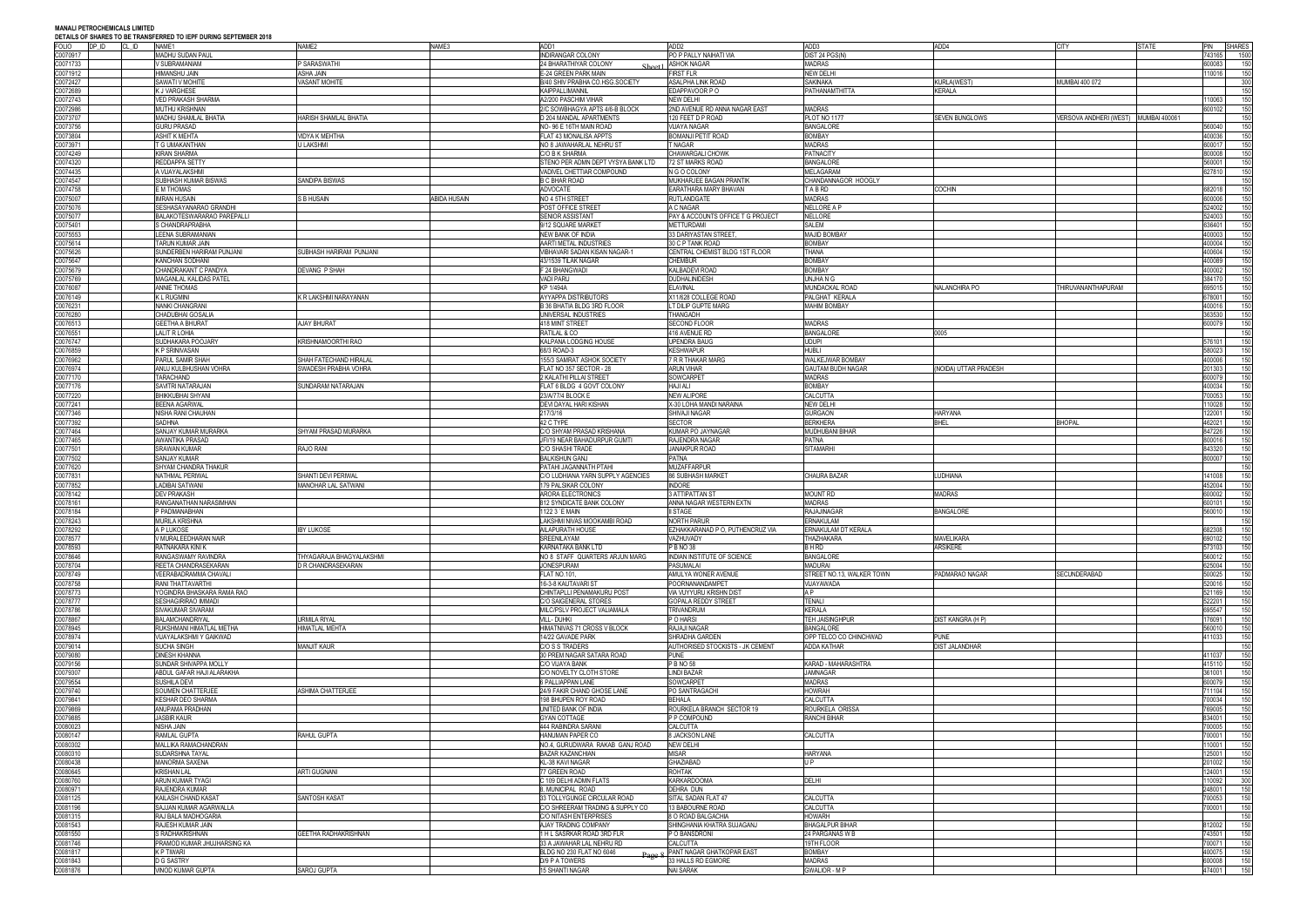**MANALI PETROCHEMICALS LIMITED DEN TA IEDE NIJBING SEDTEMBER 2019** 

| <b>FOLIO</b>         | DP ID | DETAILS OF SHARES TO BE TRANSFERRED TO IEPF DURING SEPTEMBER 2018<br>CL ID<br>NAME1 | NAME2                       | NAME3        | ADD1                                          | ADD <sub>2</sub>                 | ADD3                         | ADD4             |                | <b>STATE</b>             | PIN SHARES |
|----------------------|-------|-------------------------------------------------------------------------------------|-----------------------------|--------------|-----------------------------------------------|----------------------------------|------------------------------|------------------|----------------|--------------------------|------------|
|                      |       |                                                                                     |                             |              | W/O SH V B RASTOGI                            |                                  |                              |                  |                |                          |            |
| C0081877             |       | <b>MAMTA RANI RASTOGI</b>                                                           |                             |              |                                               | H NO 359 SECTOR 15               |                              |                  | FARIDABAD      | <b>HARYANA</b><br>121007 |            |
| C0081880             |       | SATISH CHANDRA GUPTA                                                                |                             |              | 1884 MOHAN KUNJ                               | <b>DAIMPEAR NAGAR</b>            | MATHURA - U P                |                  |                | 281001                   | 150        |
| C0082170             |       | SISHTA VENKATA SEETHARAMA SHASTRY                                                   |                             |              | 74 NAGARJUNA HILLS                            | PANJAGUTTA                       | <b>HYDERABAD</b>             |                  |                | 500482                   | 150        |
| C0082714             |       | <b>INDERJIT SINGH BAGGA</b>                                                         |                             |              | E501 ANDHER MANISH GARDEN                     | HSG SOCIETY FOUR BUNGLOW         | ANDHERI WEST BOMBAY          |                  |                | 400058                   | 150        |
| C0082748             |       | <b>RAMA CHARY</b>                                                                   |                             |              | 1 JAI SAVITRI BLDG                            | VALLABH BHAG LANE                | GHATKOPER (E) BOMBAY         |                  |                | 400077                   | 150        |
| C0082759             |       | <b>MANJU GARG</b>                                                                   |                             |              | YASHODA                                       | 147 SHANTI NIKETAN COLONY        | B/H BOMBAY HOSPITAL          | NIRANJANPUR      | indore MP      | 452010                   | 150        |
| C0082919             |       | NAVINCHANDRA CHHAGANIAL PARMAR                                                      |                             |              | C/O PARMAR COPY CENTRE                        | N R CHORYASI DAIRY AMBAJI ROAD   | <b>SURAT</b>                 |                  |                | 395003                   | 150        |
| C0082975             |       | NIHAR KIRTIKANT CHAMPAKLAL                                                          | KIRGIKANG CHAMPAKLAL KOTWAL |              | 11/1219LALITA NIVAS                           | MARAVADI MAIN ROAD               | <b>SURAT</b>                 |                  |                |                          | 150        |
| C0083098             |       | <b>KANTILAL PATEL</b>                                                               |                             |              | SUB-INSPECTOR PROHIBITION & EXCISE            | <b>SUGAR FACTORY</b>             | <b>BARDOLI DIST SURAT</b>    |                  |                | 394602                   | 150        |
| C0083144             |       | SUVARNABEN RASIKLAL PATEL                                                           |                             |              | 11 KANKUNAGAR                                 | ADAJANGAM                        | SURAT                        |                  |                | 395009                   | 150        |
| C0083193             |       | <b>MADHU BEN PATEL</b>                                                              |                             |              | E-61/1, HARI NAGAR SOCIETY                    | <b>OPP.WATER TANK</b>            | <b>GOTRI ROAD</b>            | VADODARA         | <b>GUJARAT</b> | 390007                   | 150        |
| C0083629             |       | <b>NILABEN MEHTA</b>                                                                | KIRANKUMAR MEHTA            |              | C/O KIRAN ELECTRIC CO                         | 1 DHARMENDRA ROAD                | RAJKOT                       |                  |                | 360001                   | 150        |
| C0083630             |       | <b>BINABEN MEHTA</b>                                                                | ROHITKUMAR MEHTA            |              | C/O KIRAN ELECTRIC CO                         | 1 DHARMENDRA ROAD                | <b>RAJKJOT</b>               |                  |                | 360001                   | 150        |
| C0083966             |       | <b>MRUDULA BIHARILAL</b>                                                            | JANAKI UDAYAN               |              | POO DEVANG PARK SOCIETY                       | DR VIKRAM SARABHAI ROAD          | AHMEDABAD                    |                  |                | 380015                   | 150        |
| C0083975             |       | CHINUBHAI KASHIBHAI PATEL                                                           | JYOSTNABEN PATEL            |              | AT & POST LALI                                | <b>TA DASKAI</b>                 | DI AHMEDABAD                 |                  |                | 382425                   | 150        |
| C0083976             |       | <b>MANDABEN PATEL</b>                                                               |                             |              | 6 PART VILLATE BAREJA                         | TA DASKROI                       | <b>DIST AHMEDABAD</b>        |                  |                | 382425                   | 150        |
| C0084102             |       | PADMABAI INDERLAL                                                                   |                             |              | 19/A JUMANI BAZAR                             | <b>SINDHI MARKETS</b>            | AHMEDABAD                    |                  |                | 380002                   | 150        |
| C0084356             |       | RAJUBHAI JILKA                                                                      |                             |              | <b>DELHI CHAKLA</b>                           | NR RANCHODJIS TEMPLE             | AHMEDABAD                    |                  |                | 80001                    | 150        |
| C0084457             |       | SHAH CHENIDEVI MOOLCHAND                                                            |                             |              | FSF-5 RUSIKA APARTMENT                        | <b>SHAHIBAG</b>                  | AHMEDABAD                    |                  |                | 380004                   | 150        |
| C0084549             |       | <b>GOMATIBEN KHODIDAS PATEL</b>                                                     |                             |              | C 6 SUVIRAL APPARTMENTS                       | OPP GHANSHYAM FLAT               | RANIP AHMEDABAD              |                  |                | 382480                   | 150        |
| C0084607             |       | <b>MEENXI PRAVIN PATEL</b>                                                          |                             |              | 10 NALAND SOCIETY                             | NARANPUR ROAD                    | NARANPURA AHMEDABAD          |                  |                | 380013                   | 150        |
| C0084676             |       | ALPA B SHAH                                                                         |                             |              | 463/6 OPP PATEL MARKET                        | SAKAR BAZAR                      | AHMEDABAD                    |                  |                | 380002                   | 150        |
| C0084770             |       |                                                                                     |                             |              |                                               | SARDAR CHOWK                     | UNJHA N G                    |                  |                | 384170                   | 150        |
|                      |       | ASHOK MOHANLAL PATEL                                                                |                             |              | C/O ANAND GENERAL STORES                      |                                  |                              |                  |                | 384170                   |            |
| C0084773             |       | RAMILA ASHOKKUMAR PATEL                                                             |                             |              | C/O ANAND GENERAL STORES                      | <b>SARDAR CHOWK</b>              | UNJHANG                      |                  |                |                          | 150        |
| C0084787             |       | <b>ANITA SEHGAL</b>                                                                 | VARESH SEHGAL               |              | 415 G                                         | <b>BHAI RANDIR SINGH NAGAR</b>   | LUDHIANA                     |                  |                | 141001                   | 150        |
| C0084793             |       | JEETO DEVI BHARTI                                                                   |                             |              | W/O DRHARJIT BHARTI                           | MURADPUR ROAD                    | <b>TARN TARAN</b>            |                  |                | 143401                   | 150        |
| C0084871             |       | <b>SURJIT SINGH RAKKAR</b>                                                          |                             |              | <b>48 AJIT NAGAR</b>                          | PATIALA                          | <b>PR</b>                    |                  |                | 147001                   | 150        |
| C0084899             |       | <b>NEERJA</b>                                                                       |                             |              | MAHAJAN HOUSE                                 | <b>CIRCULAR ROAD</b>             | <b>AMRITSAR</b>              |                  |                | 143001                   | 150        |
| C0084933             |       | <b>VINOD KUMAR</b>                                                                  |                             |              | C/O BANARSI DASS VINOD KUMAR                  | <b>KT KANAHIYA</b>               | <b>AMRITSAR</b>              |                  |                | 143001                   | 150        |
| C0084942             |       | SUBHASH CHANDER                                                                     |                             |              | HOUSE NO 2145 STREET NO 4                     | SHIV PURI BASANT NAGAR           | LUDHIANA                     |                  |                | 141008                   | 150        |
| C0085074             |       | <b>SHASHI BALA</b>                                                                  | <b>TARSEM KUMAR</b>         |              | H NO 1693/3 RAGHO MAJRA                       | <b>PATIALA</b>                   |                              |                  |                | 147001                   | 150        |
| C0085160             |       | <b>BHGYAM MAHADEVAN</b>                                                             | <b>MALATHY PRABHAKARAN</b>  |              | B16 ANJALI OLD NAGAROAS ROAD                  | <b>ANDHERI EAST</b>              | <b>BOMBAY</b>                |                  |                | 400069                   | 150        |
| C0085254             |       | <b>AMIT S RAI</b>                                                                   | KAVINA A RAI                |              | 23 VASANT OFF CARTER ROAD                     | KHAR (W)                         | <b>BOMBAY</b>                |                  |                | 400052                   | 150        |
| C0085301             |       | RATILAL PURSOTTAMDAS BHALJA                                                         | VIDYAGAURI RATILAL BHALJA   |              | 6 SMRUTI R B MEHTA ROAD                       | <b>GHATKOPAR EAST</b>            | <b>BOMBAY</b>                |                  |                | 400077                   | 150        |
| C0085308             |       | <b>SARLA DADHICH</b>                                                                | <b>SOVERDHAN DADHICH</b>    |              | 103 ASHOK NAGAR D                             | STATION RD                       | <b>BHAYANDAR W</b>           | DT THANE         |                | 401101                   | 150        |
| C0085445             |       | RIT PREMJI MARU                                                                     | PREMJI V MARU               |              | C24, TARA APPARIMENT SAINPTK                  | NAGAR GHATKOPAR (WEST)           | <b>BOMBAY</b>                |                  |                | 400086                   | 150        |
| C0085639             |       | JAGDISH S VADODARIA                                                                 |                             |              | 1/16 NITHYANAND NAGAR                         | SAHAR ROAD                       | ANDHERI EAST BOMBAY          |                  |                | 400069                   | 150        |
| C0085856             |       | <b>GOPALAN PV</b>                                                                   |                             |              | FLAT NO 12 PLOT NO 122                        | GEETA PRAKASH GARODIANAGAR       | <b>GHATKOPAR EAST BOMBAY</b> |                  |                | 400072                   | 150        |
| C0085979             |       | SAROJA NATARAJAN                                                                    | SUNDARAM NATARAJAN          |              | FLAT 6 BLDG 4 GOVT COLONY                     | <b>HAJI ALI</b>                  | <b>BOMBAY</b>                |                  |                | 400034                   | 150        |
| C0086041             |       | <b>ANNIE PEREIRA</b>                                                                |                             |              | HINDUSTAN PETROLEUM CORPN LT                  | HINDUSTAN BHAVAN 8 S V MARG      | BALLARD ESTATE BOMBAY        |                  |                | 400038                   | 150        |
| C0086295             |       | <b>KEDARNATH SHARMA</b>                                                             | WARAN SHARMA                |              | BHARTI NIVAS 2ND FLOOR                        | 34 BESANT STREET SANTACRUZ W     | <b>BOMBAY</b>                |                  |                | 400054                   | 150        |
| C0086546             |       | PRAKASH M GANDHI                                                                    |                             |              | 7 SANTOSHI MATA MARKET                        | DHARASKAR ROADNAGPUR             |                              |                  |                |                          | 150        |
| C0086610             |       | <b>GNANJI NANGUNOORI</b>                                                            |                             |              | C/O K BALNARSAIAH                             | 41-12/4 HANUMAN NAGAR            | MOULALI                      | <b>HYDERABAD</b> |                | 500040                   | 150        |
| C0086629             |       | CHYAA GANESH CHUNAKHAYE                                                             | GANESH MAROGRAO CHUNAKHAYE  |              | JUNI MANGALWARI GHAT ROAD                     | NEAR PRY MERY SCHOOL WARD NO 26  | <b>NAGPUR</b>                |                  |                | 440008                   | 150        |
| C0086810             |       | <b>LEELAWATI RAI</b>                                                                | <b>DEEPTI RAI</b>           |              | IVD 14 H B T I COLONY W C                     | <b>KANPUR</b>                    |                              |                  |                | 208002                   | 450        |
| C0086914             |       | <b>BRIJ MOHAN KUKRETI</b>                                                           |                             |              | C 54 SECTOR G                                 | LDA COLONY KANPUR ROAD           | <b>LUCKNOW</b>               |                  |                | 226005                   | 150        |
| C0086993             |       | UMESH KUMAR AGARWAL                                                                 |                             |              | S/O SRI RAM CHANDRA AGARWAL                   | 1271 DELSHI DARWAZA GAIZABAD     | FAIZABAD                     |                  |                | 224001                   | 150        |
| C0087030             |       | PRITI KHANNA                                                                        |                             |              | 32 NEW GANESH GANJ                            | <b>LUCKNOW</b>                   |                              |                  |                | 226018                   | 150        |
| C0087069             |       | ARUN KUMAR KAMANI                                                                   |                             |              | KANAK CONFECTI ONERY                          | CHOUDHURY BAZAR                  | <b>CUTTACK ORISSA</b>        |                  |                | 753001                   | 150        |
| C0087105             |       | SURINDER KUMAR KAPOOR                                                               | <b>SUSHMA KAPOOR</b>        |              | 13 JROYD ST 3RD FLOOR                         | CALCUTTA                         |                              |                  |                | 700016                   | 150        |
| C0087231             |       |                                                                                     | KUMAR KESWANI               |              |                                               | <b>SION WEST</b>                 | <b>BOMBAY</b>                |                  |                | 400022                   | 150        |
|                      |       | <b>MONA KESWANI</b>                                                                 |                             |              | 13/86 SUKH SADAN                              |                                  |                              |                  |                |                          |            |
| C0087259             |       | RAMACHANDRA N KONDEWAR                                                              |                             |              | 32/512 AZAD NAGAR                             | <b>ANDHERI WEST</b>              | <b>BOMBAY</b>                |                  |                | 400058                   | 150        |
| C0087372             |       | <b>SACHIN BHAUNICK</b>                                                              | <b>BANSARI BHAUNICK</b>     |              | 11 MARIA APARTMENTS                           | 78 PALI HILL                     | <b>BOMBAY</b>                |                  |                | 100050                   | 150        |
| C0087524<br>C0087530 |       | PRAKASH M RANE                                                                      |                             |              | 42/15 SAHAKAR NAGAR                           | NAIGAON CROSS ROAD WADALA        | <b>BOMBAY</b>                |                  |                | 400031                   | 150        |
|                      |       | URMILA DEVI KEJRIWAL                                                                |                             |              | <b>GANESH DAS RAMKISHUN</b>                   | <b>SUTAPARTTY</b>                | <b>MUZAFFARPUR</b>           |                  |                | 342001                   | 150        |
| C0087590             |       | ASHOK KUMAR KARKAL                                                                  |                             |              | 14 POORNIMA SAINATH NAGAR                     | L B S MARG GHATKOPAR WEST        | <b>BOMBAY</b>                |                  |                | 400086                   | 150        |
| C0087924             |       | RATANCHAND MULCHANDANI                                                              |                             |              | 61-B OLD VADEJ                                | <b>UDHAVNAGAR</b>                | AHMEDABAD                    |                  |                | 80013                    | 150        |
| C0087972             |       | PURSHOTTAMDAS S PATEL                                                               |                             |              | 1388 VACHLO VAAS                              | MITHAKHALI ELLISBRIDGE           | AHMEDABAD                    |                  |                | 80006                    | 150        |
| C0088226             |       | <b>BIPAN KUMAR BHAT</b>                                                             |                             |              | SEALOL HINDUSTAN LTD                          | 409 MANSAROVAR 90 NEHRU PLACE    | NEW DELHI                    |                  |                | 110019                   | 150        |
| C0088276             |       | ANU                                                                                 |                             |              | SUPER MARKET                                  | KATRA ROAD                       | P O AMROHA UP                |                  |                | 244221                   | 150        |
| C0088318             |       | <b>ASHA RANI SYAL</b>                                                               | JIWAN KRISHAN SYAL          |              | E7 GREEN PARK EXTENSION                       | <b>NEW DELHI</b>                 |                              |                  |                | 110016                   | 150        |
| C0088407             |       | MANJU KUMAR AGRAWAL                                                                 |                             |              | C/O RAM KISHAN DAS                            | 354 MARRIS ROAD                  | <b>ALIGARH</b>               |                  |                | 202001                   | 150        |
| C0088408             |       | RAJENDRA PRASHAD                                                                    |                             |              | C/O RAM KISHAN DAS                            | 3/54 MARRIS ROAD                 | <b>ALIGARH</b>               |                  |                | 202001                   | 150        |
| C0088435             |       | RAKESH KUMAR MITTAL                                                                 |                             |              | 5/508 MEHRAULI                                |                                  |                              |                  |                | 10030                    | 150        |
| C0088505             |       | ANJALI JAIN                                                                         | PANKAJ JAIN                 |              | D 28 PANCHSHEEL ENCLAVE                       | <b>NEW DELHI</b>                 |                              |                  |                | 10017                    | 150        |
| C0088649             |       | SARLA VERMA                                                                         |                             |              | <b>VILL PO SETHARI</b>                        | KHATAULI                         | M NAGAR UP                   |                  |                | 251201                   | 150        |
| C0088709             |       | PREM CHAND GUPTA                                                                    | <b>/IMLA GUPTA</b>          |              | 266 SFS II BLOCK E                            | SECTOR 18                        | <b>ROHINI</b>                | DELHI            |                | 110085                   | 150        |
| C0088759             |       | SHANTI DEVI                                                                         |                             |              | H NO 301 POCKET E 19                          | SECTOR 3                         | <b>ROHINI</b>                | <b>NEW DELHI</b> |                | 10085                    | 150        |
| C0088764             |       | KESHAV CHANDER GHAI                                                                 |                             |              | HOUSE NO28                                    | ROAD NO75                        | WEST PUNJABI BAGH            | <b>NEW DELHI</b> |                | 110026                   | 150        |
| C0088786             |       | PADAM LAL KATHURIA                                                                  |                             |              | 2C/25 N I T                                   | <b>FARIDABAD</b>                 |                              |                  |                | 121001                   | 150        |
| C0088962             |       | SATINDER KUMAR NANGIA                                                               |                             |              | <b>B 2/249 PASCHIM VIHAR</b>                  | NEW DELHI                        |                              |                  |                | 10063                    | 150        |
| C0088966             |       | RITA KUMAR                                                                          |                             |              | A16/2 RANA PARTAP BAGH                        | <b>DELHI</b>                     |                              |                  |                | 10007                    | 150        |
| C0089032             |       | UMA SHANKAR PANDEY                                                                  |                             |              | PATEL STREET                                  | PEACE ROAD                       | LALPUR                       |                  | RANCHI         |                          | 150        |
| C0089292             |       | <b>KESHARI DEVI GOYAL</b>                                                           |                             |              | WORD NO 2 SADAR BAZAR                         | <b>CHOMU</b>                     | <b>JAIPUR RAJ</b>            |                  |                | 303702                   | 150        |
| C0089305             |       | ANITA KUMARI                                                                        |                             |              | <b>UCO BANK</b>                               | NAYA SHAHAR                      | SIKAR RAJ                    |                  |                | 32001                    | 150        |
| C0089494             |       | JAYENDRA NATVARLAL BHAVSAR                                                          | CHETNA T BHAVSAR            |              | 19 P GUYA GATE SOCIETY                        | R V DESAI ROAD                   | <b>BARODA</b>                |                  |                | 390004                   | 150        |
| C0089668             |       | <b>VIJENDRA PRUTHVISINH THAKOR</b>                                                  |                             |              | 19 YAMUNANAGAR SOCIETY                        | NEAR ZAVERNAGAR WAGHODIYA ROAD   | <b>BARODA</b>                |                  |                | 390019                   | 150        |
| C0089705             |       | VIPULKUMAR GAJENDRABHAI DESA                                                        | NILESH H BHATT              | sunil B Jani | <b>GHADIALI POLE</b>                          | KOLA KHADI                       | <b>BARODA</b>                |                  |                | 390001                   | 150        |
| C0089783             |       | KANTILAL GOADHANDAS SHAH                                                            | AJAYKANTILALSHAH            |              | C/O ASHWINKUMAR NATWARLAL SHETH               | 43 VIJAYSOCIETY NO 1 BEHIND WADI | SHAKMARKET VADODARA          |                  |                |                          | 150        |
| C0089860             |       | JITENDRA RATILAL BHATT                                                              |                             |              | CAHTURFLORMILL OPPSARABHAI                    | CHEMICALS WADI WADI              | <b>BARODA</b>                |                  |                | 390007                   | 150        |
| C0089918             |       | NISHABEN PATEL                                                                      |                             |              | 43 GEETANAGAR COLONY                          | PRATAPNAGAR ROAD                 | <b>BARODA</b>                |                  |                | 390004                   | 150        |
| C0089964             |       | KRISHEN KUMAR VARMA                                                                 | MEENA VARMA                 |              | VIMAL APTS                                    | VAIDYA KANTILAL ACHARYA LANE     | NR NEHRU PARK                | URMI SOC RD      | <b>BARODA</b>  |                          | 150        |
| C0089983             |       | <b>VINAYKANT DEVJIBHAI PATEL</b>                                                    |                             |              | <b>BHAIJI DAROGAS POLE</b>                    | BEHIND JUBELI BAUG               | RAOPURA VADODARA             |                  |                | 390001                   | 150        |
| C0090286             |       | AREFA M MANSURI                                                                     | TASLIM M MANSURI            |              | 650/3 KADWASHERI ASTODIA                      | AHMEDABAD                        |                              |                  |                | 380001                   | 150        |
| C0090317             |       | <b>DIPENKUMAR KANDAR</b>                                                            | ANJALI KAMDAR               |              | C 1 JAI APARTMENT                             | <b>BANSIDHAR SOCIETY BHATTA</b>  | AHMEDABAD                    |                  |                | 380007                   | 150        |
| C0090468             |       | JAYSHREEBEN R PATEL                                                                 |                             |              | 2 NIJARIPUNJ CO-OP HO SO LTD PART 1           | <b>NEAR RADHASWAMI SAISANG</b>   | RANIP AHMEDABAD              |                  |                | 380824                   | 150        |
| C0090503             |       | SHAH JATIN K                                                                        |                             |              | 32/A CHAMPANER SOCIETY                        | ASHRAM ROAD VADAJ                | AHMEDABAD                    |                  |                | 380013                   | 150        |
|                      |       | PATEL BHARAT BHAI MAFTALAL                                                          |                             |              | IN ALATARNOMADH                               | AT&PO KANSA TA VISNAGAR          | DI MEHSANA                   |                  |                | 384315                   | 150        |
| C0090577<br>C0090579 |       | PATEL RAMILA BEN BHARAT BHAI                                                        |                             |              | IN ALATARNOMADH                               | AT & PO KANSA TA VISNAGAR        | DI MEHSANA                   |                  |                | 384315                   | 150        |
|                      |       |                                                                                     |                             |              |                                               |                                  | <b>BOMBAY</b>                |                  |                |                          | 150        |
| C0090771             |       | NASEEM BANU                                                                         | RAIS AHMED                  |              | 35/37 YAQOOB BUILDING 2ND FLOOR <sub>De</sub> | O 2ND GHELABAI STREET MASANPURA  |                              |                  |                | 400008                   |            |
| C0091135             |       | RINANALINSHETH                                                                      | NALIN VRIJALAL SHETH        |              | 16 BHAORMAL APART                             | 2ND FL M G RD GHATOROPAR         | <b>BOMBAY</b>                |                  |                | 100077                   | 150        |
| C0091177             |       | YOGESH MANGALDAS JHAVERI                                                            | SUVARNA YOGESH JHAVERI      |              | JHAVERI BLDG FLAT NO 4 1ST FLOOR              | KHAMBHATTA LANE BYCULLA          | <b>BOMBAY</b>                |                  |                | 400027                   | 150        |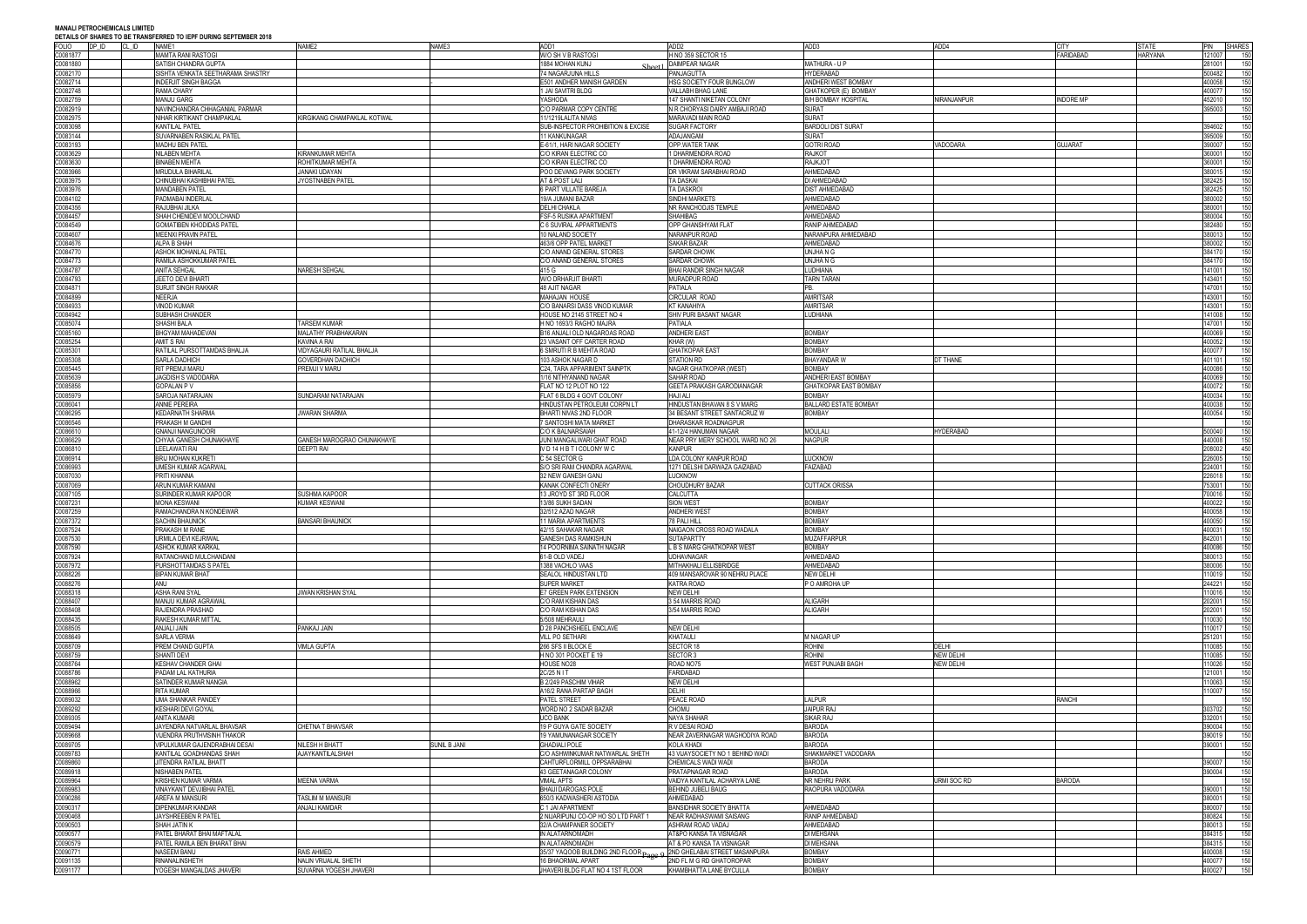|              |                | $\sim$ . The contract the contract of the contract of the contract of the contract $\sim$<br>NAME1 | NAME2                          | NAME3              | ADD1                               | ADD <sub>2</sub>                         | ADD3                       | ADD4                                                | <b>CITY</b>      | STATE     |            |     |
|--------------|----------------|----------------------------------------------------------------------------------------------------|--------------------------------|--------------------|------------------------------------|------------------------------------------|----------------------------|-----------------------------------------------------|------------------|-----------|------------|-----|
| <b>FOLIO</b> | DP ID<br>CL ID |                                                                                                    |                                |                    |                                    |                                          |                            |                                                     |                  |           | PIN SHARES |     |
| C0091468     |                | MAHESH MANMOHANDAS SHAH                                                                            |                                |                    | 4 PETHE WADI GROUND FLOOR          | JAMBLI GALI BORIVALI WEST                | <b>BOMBAY</b>              |                                                     |                  |           | 100092     | 150 |
| C0091633     |                | CHRISTOPHER J DSOUZA                                                                               | FLORENCE I DSOUZA              |                    | A/12 DOLOURS COLONY ANTOP HILL RE  | <b>WADALA EAST</b>                       | <b>BOMBAY</b>              |                                                     |                  |           | 100037     | 150 |
| C0091639     |                | N JANARDANA MENON                                                                                  |                                |                    | NO 17 1ST MAIN                     | KORAMANGALA 1ST BLOCK                    | <b>BANGALORI</b>           |                                                     |                  |           | 560034     | 150 |
| 00091881     |                | B SENDHIL RAJ                                                                                      |                                |                    | 1 PULLA AVENUE                     | SHENOY NAGAR                             | <b>MADRAS</b>              |                                                     |                  |           | 600030     | 300 |
| 00091897     |                | PRAKASH R AROOR                                                                                    |                                |                    | 72R CHESNEY ESTATE                 | C-IN-C ROAD                              | <b>MADRAS</b>              |                                                     |                  |           | 600105     | 300 |
|              |                |                                                                                                    |                                |                    |                                    |                                          |                            |                                                     |                  |           |            |     |
| 00091905     |                | <b>ANITA MENEZES</b>                                                                               |                                |                    | OLEM APARTMENT NO 201              | 19 LIYOD ROAD COOKE TOWN                 | <b>BANGALORE</b>           |                                                     |                  |           | 60005      | 450 |
| C0091975     |                | MOHAMMED KUNJU A                                                                                   | NUSAIBA M                      |                    | PUTHEN VEETIL                      | THULAM PARAMBU SOUTH                     | <b>HARIPAD</b>             |                                                     |                  |           | 690514     | 300 |
| 00092018     |                | ABBAS                                                                                              | <b>KASIM ABBAS</b>             |                    | 584 VTH MAIN 8TH CROSS             | <b>IIND BLOCK R T NAGAR</b>              | <b>BANGALORE</b>           |                                                     |                  |           | 60032      | 300 |
| C0092112     |                | ANASUYA RAI                                                                                        | K S RAI                        |                    | C/O K S RAI                        | <b>VIJAYA BANK</b>                       | J C ROAD BANGALORE         |                                                     |                  |           | 60002      | 150 |
|              |                | CHINTA GUNTA BHASKARA RAO                                                                          |                                |                    |                                    | CENTRAL BANK OF INDIA                    | <b>TENALI BRANCH</b>       |                                                     |                  |           |            | 150 |
| 00092118     |                |                                                                                                    |                                |                    | <b>BRANCH MANAGER</b>              |                                          |                            | ONO 22-15-12 TRAVELLERS BUNGALA RD KOTHAPETA TENALI |                  |           | 522001     |     |
| 0092338      |                | RENUKA BALRAJ                                                                                      |                                |                    | 1 PULLA AVENUE                     | <b>SENOY NAGAR</b>                       | MADRAS                     |                                                     |                  |           | 600030     | 150 |
| 0092852      |                | JAYASHREE VITHAL MANTRI                                                                            | <b>VITHAL DATTATRAY MANTRI</b> |                    | 238/B AGARWAL BUILDING 2ND FLOOR   | ROOM NO 11 BABASAHEB JAYKAR MARG         | THAKURDWAR, BOMBAY         |                                                     |                  |           | 100002     | 150 |
| C0092853     |                | VITHAL DATTATRAY MANTRI                                                                            | JAYASHREE VITHAL MANTRI        |                    | 238/B AGARWAL BUILDING 2ND FLOOR   | ROOM NO 11 BABASAHEB JAYKAR MARG         | THAKURDWAR, BOMBAY         |                                                     |                  |           | 100002     | 150 |
| C0093058     |                | <b>MANSINGH PATIL</b>                                                                              | <b>PUNDALIK PATIL</b>          |                    | C-12/192 CENTURY RAYON COLONY      | P O SHAHAD                               | <b>DIST THANE</b>          |                                                     |                  |           | 421103     | 150 |
|              |                |                                                                                                    |                                |                    | 5/89 CHANDRA GARODIA NAGAR         |                                          | <b>BOMBAY</b>              |                                                     |                  |           |            |     |
| C0093292     |                | SULOCHANA RAGHAVAN                                                                                 | <b>HEMLATA RAGHAVAN</b>        |                    |                                    | <b>GHATKOPAR EAST</b>                    |                            |                                                     |                  |           | 100077     | 150 |
| C0093485     |                | <b>BINDU K AJIT</b>                                                                                | SHRIK AJIT BABU                |                    | 189/1905 SECTOR VI                 | C G S CLY                                | <b>ANTOP HILL</b>          | <b>BOMBAY</b>                                       |                  |           | 400037     | 150 |
| C0094149     |                | <b>DEVIKA RAVAI</b>                                                                                | <b>BHARGAV RAVA</b>            |                    | 237, VIBHUSHA BUNGLOWS             | <b>NEAR ANURADHA SOCIETY</b>             | BOPAL GHUMA ROAD           | <b>GHUMA</b>                                        | AHMEDABAD        |           | 380058     | 150 |
| C0094261     |                | <b>ALKA TRIVEDI</b>                                                                                | KAUTILYA TRIVEDI               |                    | 9 CHANDRAVATI SOCIETY              | <b>BHAIRAVNATH ROAD</b>                  | AHMEDABAD                  |                                                     |                  |           | 380028     | 150 |
| 00094473     |                | <b>NIRALEE PATADIA</b>                                                                             | <b>MEENAL PATADIA</b>          |                    | 47 PRAMUNIK SOC                    | <b>NEAR RADHA SWAMI ROAD</b>             | RANIP AHMEDABAD            |                                                     |                  |           | 380005     | 150 |
|              |                |                                                                                                    |                                |                    |                                    |                                          |                            |                                                     |                  |           |            |     |
| C0094536     |                | <b>VINOD KUMAR KUKAL</b>                                                                           | PUSPA KUKAL                    |                    | NO 1 DAYAL FORT                    | VISHNUPURI EXTN II                       | ALIGANJ                    |                                                     | LUCKNOW          |           | 226022     | 150 |
| C0094769     |                | <b>RAGHUNATH SETH</b>                                                                              | REKHARANI MALLICK              | TARAKESWAR MALLICK | 22/1 GOABAGAN STREET PO            | <b>BEADON STREET</b>                     | CALCUTTA                   |                                                     |                  |           | 700006     | 150 |
| C0094786     |                | <b>REKHA RANI</b>                                                                                  |                                |                    | C/O ADHAR KUMAR                    | ASTT MANAGER PUNJAB NATIONAL BANK        | <b>DHANBAD BIHAR</b>       |                                                     |                  |           | 326001     | 150 |
| C0094904     |                | RAJAT TANDON                                                                                       |                                |                    | A 56/11, DLF CITY PHASE-1          | <b>GURGAON</b>                           |                            | HARYANA                                             |                  |           | 22002      | 150 |
|              |                |                                                                                                    |                                |                    |                                    |                                          |                            |                                                     |                  |           |            |     |
| 0094964      |                | JUGAL KISHORE CHAWLA                                                                               |                                |                    | HOUSE NO 1137                      | SECTOR 21B                               | CHANDIGARH                 |                                                     |                  |           | 60022      | 150 |
| C0094985     |                | CHETNA RASTOGI                                                                                     | <b>RAJESH RASTOGI</b>          |                    | <b>GIRDHAR GOPAL LANE</b>          | 253 A SHARFABA                           | <b>LUCKNOW</b>             |                                                     |                  |           | 226003     | 150 |
| 0095055      |                | <b>BHAGWAN DASS</b>                                                                                |                                |                    | KHANNA ROAD                        | PO SAMRALA                               | LUDHIANA                   |                                                     |                  |           | 141114     | 150 |
| 00095195     |                | <b>DES RAJ TUTEJA</b>                                                                              | D KAILESH TUTEJA               |                    | C-363 GAMA-1                       | <b>GREATER NOIDA</b>                     |                            |                                                     |                  |           | 01308      | 150 |
|              |                |                                                                                                    |                                |                    |                                    |                                          |                            |                                                     |                  |           |            |     |
| 00095424     |                | KISHORE HAZARI                                                                                     |                                |                    | BLOCK C 4 F FLAT NO 70             | <b>JANAKPURI</b>                         | NEWDELHI                   |                                                     |                  |           | 10058      | 150 |
| 00095427     |                | RAMA AGARWAL                                                                                       |                                |                    | MS AGARWAL & COMPANHY              | PO SAGWARA DT DUNGARPUR                  | <b>RAJASTHAN</b>           |                                                     |                  |           | 14025      | 150 |
| 00095433     |                | PRONOB BANERJEE                                                                                    | <b>IPI BANERJEE</b>            |                    | C/O S K MUKHERJEE                  | 438 SARAT CHATERJEE ROAD                 | POB GARDEN                 | HOWRAH                                              |                  |           | 11103      | 150 |
| 20095509     |                | VASANT G JOSHI                                                                                     | MANGAL V JOSHI                 |                    | AURANGABAD BREWERIES LIMITED       | PLOT NO. H-9 TO H-11                     | MIDC INDUSTRIAL AREA       | WALUNJ                                              | DIST: AURANGABAD |           |            | 300 |
|              |                |                                                                                                    |                                |                    |                                    |                                          |                            |                                                     |                  |           |            |     |
| 0095556      |                | ANANJ KUMAR TYAGI                                                                                  | <b>MUKESH KUMAR</b>            |                    | 352 GALI NO 8                      | <b>SUBHAS NAGAR</b>                      | <b>MEERUT CITY</b>         |                                                     |                  |           | 250001     | 150 |
| 00095634     |                | VANDNA HARISH GOGAD                                                                                | HARISH PARASHRAM GOGAD         |                    | C/O DR N B RAHATEKAR               | RAJHANS GHOLE RD                         | <b>PUNE</b>                |                                                     |                  |           | 11004      | 150 |
| 20095669     |                | KIRON NATVARLAL TAILOR                                                                             | ANSUYA NATVARLAL TAILOR        |                    | B/41 AKSHAY KOLDONGR               | JEEVAN VIKAS KENDRA MARG                 | VILE PARLE (E)             |                                                     | <b>MUMBA</b>     |           | 100057     | 150 |
| 0095787      |                | SHREE PRAKASH PANDEY                                                                               | NIRMALA PANDEY                 |                    | C/O M P SHARMA                     | D8 DWARIKAPURI                           | <b>GWALIOR MP</b>          |                                                     |                  |           | 174002     | 150 |
| C0095847     |                |                                                                                                    |                                |                    |                                    |                                          |                            |                                                     |                  |           |            |     |
|              |                | P K VIJAYAM                                                                                        | T R KAMALAKSHY                 |                    | PATHRAKADAVIL                      | LOKAMALLESWARAM                          | <b>KODUNGALLUR</b>         |                                                     |                  |           | 680664     | 150 |
| 0095924      |                | UDAY KUMAR SARAOGI                                                                                 |                                |                    | NEELAM ROAD                        | <b>MUNGER</b>                            | <b>BIHAR</b>               |                                                     |                  |           | 11201      | 150 |
| C0095927     |                | KRISHNA SINGH                                                                                      |                                |                    | C/O R P SINGH                      | UCO BANK GORAKHPOR BANK ROAD             | <b>GORAKHPUR</b>           |                                                     |                  |           | 273001     | 150 |
| C0096122     |                | SUBHASH CHANDRA DARUKA                                                                             |                                |                    | C/O MURLIDHAR MOHANLAL             | JL NEHRU ROAD PO RANIGANJ                | DT BURDWAN W B             |                                                     |                  |           | 713347     | 150 |
|              |                |                                                                                                    |                                |                    |                                    |                                          |                            |                                                     |                  |           |            |     |
| 00096251     |                | JAI PRAKASH PRASAD                                                                                 |                                |                    | C/O UNIVERSAL TUBE MFG CO          | 7 BELUR ROAD PO LILUAH                   | DISTT HOWRAH W             |                                                     |                  |           |            | 150 |
| 00096301     |                | R KISHORE KUMAR SANGHVI                                                                            |                                |                    | SAKARIA HOUSE                      | 55 NATTU PILLAIYAR KOIL STREET           | CHENNAI                    |                                                     |                  |           | 600001     | 150 |
| C0096489     |                | ASHOK GOTI                                                                                         |                                |                    | NAVKAR MANTRA                      | NO 30 CHURCH ROAD                        | <b>SHANTI NAGAR</b>        | <b>BANGALORE</b>                                    |                  |           | 560027     | 150 |
| C0096601     |                | K SOMA SUNDRAM                                                                                     |                                |                    | 33/38 NADAR STREET 2               | <b>COIMBATORE</b>                        | <b>TAMIL NADU</b>          |                                                     |                  |           | 641001     | 150 |
| 0096879      |                | RAMACHANDRA S HEGDE                                                                                |                                |                    | C/O.R Y TOTAD                      | C-BLOCK                                  | 3RD CROSS                  | <b>BASAVESWAR NAGAR</b>                             | HAVERI           | KARNATAKA | 581110     | 150 |
|              |                |                                                                                                    |                                |                    |                                    |                                          |                            |                                                     |                  |           |            |     |
| 20096891     |                | K N CHEMPAKEM                                                                                      | P S BALASUBRAMANIAN            |                    | 203 SAI RATNAM B                   | <b>BHAYANDAR EAST</b>                    | <b>BOMBAY</b>              |                                                     |                  |           | 401105     | 300 |
| C0097020     |                | <b>GEETHA MADHAVAN</b>                                                                             | <b>MADHAVAN K</b>              |                    | C/O FEDERAL BANK LTD               | <b>P B NO 5529</b>                       | <b>DADAR BOMBAY</b>        |                                                     |                  |           | 400014     | 150 |
| C0097217     |                | T S SARANGPANI                                                                                     | RADHA SARANGPANI               |                    | 903 CHALLENGERS TOWER 1            | THAKUR VILLAGE SCHEME                    | <b>KANDIVLI (EAST)</b>     | MUMBAI                                              |                  |           | 400101     | 600 |
| C0097228     |                | SUNANDA JANGID                                                                                     | MURARI LAL JANGID              |                    | 35 GANJAWALA APARTMENT BUILDING    | NO 1-B WING 6TH FLOOR BORIVLI W          | <b>BOMBAY</b>              |                                                     |                  |           | 100092     | 150 |
| C0097362     |                | A B KUMAR                                                                                          |                                |                    |                                    | <b>THIRUVOTTIYUR</b>                     | <b>MADRAS</b>              |                                                     |                  |           | 600019     | 300 |
|              |                |                                                                                                    |                                |                    | NO 5 CHINNAMUTHUPALAYAM IST STREET |                                          |                            |                                                     |                  |           |            |     |
| C0097381     |                | PRAMOD KUMAR JALAN                                                                                 |                                |                    | E/317 PANCHSHEEL NO 3              | RAHEJA TOWNSHIP                          | <b>MALAD E BOMBAY</b>      |                                                     |                  |           | 400097     | 750 |
| 0097923      |                | A T PHILIP                                                                                         |                                |                    | T C 5/2042 AREEKARA HOUSE          | <b>SREE KRISHNA LANE</b>                 | KAWDIAR PO TRIVANDRUM-3    |                                                     |                  |           |            | 150 |
| 0098276      |                | APARNA AGARWAL                                                                                     | <b>RAVI BHUSHAN</b>            |                    | <b>NEEL STREET</b>                 | MEERUT CITY U P                          |                            |                                                     |                  |           | 250002     | 150 |
| 0098326      |                | S SEKAR                                                                                            |                                |                    | NO 23 RAJAJI ST                    | <b>NADUPET</b>                           | <b>GUDIYATTAM</b>          | NAADT                                               |                  |           | 32602      | 150 |
|              |                |                                                                                                    |                                |                    |                                    |                                          |                            |                                                     |                  |           |            |     |
| C0098678     |                | <b>BHANU PRAKASH</b>                                                                               | PRAVEEN KUMAR                  |                    | RAMNAGAR, JANIPUR ROAD.            | NFAR DFVI ASTHAN                         | PHULWARISHARIF.            | PATNA                                               |                  |           | 1505       | 150 |
| 20098846     |                | <b>ABDUL MOIN</b>                                                                                  |                                |                    | <b>152 GHASYARI MANDI</b>          | OPP BABA THAKURDAS SCHOOL                | <b>LUCKNOW</b>             |                                                     |                  |           | 26001      | 150 |
| C0098863     |                | SHER SINGH RAWAT                                                                                   | <b>UXMI RAWAT</b>              |                    | C-258 LAJPAT NAGAR                 | SAHIBABAD                                | <b>DIST GAZIABAD</b>       |                                                     |                  |           | 222222     | 150 |
| 0098897      |                | O V ALIAS                                                                                          |                                |                    | ORUMATH HOUSE                      | <b>VILANGUE PO</b>                       | VIA EDATHALA ALWAYE        |                                                     |                  |           | 683561     | 150 |
|              |                |                                                                                                    |                                |                    |                                    |                                          |                            |                                                     |                  |           |            |     |
| C0099271     |                | A SUNDER RAJAN                                                                                     |                                |                    | 35A VENGALA RAO NAGAR              | <b>HYDERABAD</b>                         |                            |                                                     |                  |           | 500038     | 300 |
| C0099378     |                | KAMALABEN D VORA                                                                                   | RAMESH D VORA                  |                    | 305A PARIJAT                       | L T ROAD BORIVLI W                       | <b>BOMBAY</b>              |                                                     |                  |           | 100092     | 150 |
| C0099403     |                | JAGDISH NARAIN CHOUDHARY                                                                           |                                |                    | C/O BALLABH RAM TRILOCK CHAND      | SARRAF 176 KISHAN POL BAZAR              | <b>JAIPUR RAJ</b>          |                                                     |                  |           | 302001     | 300 |
| C0099514     |                | SITA RAM SHARMA                                                                                    |                                |                    | CALEDOMIAN JUTE MILLS              | <b>BUDGE BUDGE</b>                       | 24 PARGNA                  |                                                     |                  |           | 743319     | 150 |
|              |                |                                                                                                    |                                |                    |                                    |                                          |                            |                                                     |                  |           |            |     |
| C0099789     |                | KAMALA CHIDAMBARAM                                                                                 |                                |                    | Z-296 II AVENUE                    | ANNA NAGAR                               | <b>MADRAS</b>              |                                                     |                  |           | 600040     | 150 |
| 0099860      |                | RAJESH KUMAR JAIN                                                                                  |                                |                    | 2 DEBENDRA DUTTA LANE              | CALCUTTA                                 |                            |                                                     |                  |           | 00007      | 750 |
| C0100135     |                | BINAY KUMAR RAJPURIA U/G SAMPATIDEV                                                                |                                |                    | <b>37A BENTINCK STREET</b>         | 3RD FLOOR ROOM NO 315                    | CALCUTTA                   |                                                     |                  |           | 700069     | 150 |
| C0100238     |                | MAGANLAL MEGHJIBHAI UNDHED                                                                         |                                |                    | 91/92 SAHAJANAND SOCIETY NO 2      | <b>CHITRAKUT</b>                         | B/H GIRIRAJ SOCIETY NO 3   | <b>JUNAGADH</b>                                     |                  |           | 862002     | 150 |
| 20100407     |                | KRISHNAN NAMBOODIRI                                                                                |                                |                    | MUCHEERY KALAM                     | MUCHEERY PO PALAKKAD DIST                | KERALA                     |                                                     |                  |           | 378631     | 150 |
|              |                |                                                                                                    |                                |                    |                                    |                                          |                            |                                                     |                  |           |            |     |
| 00100430     |                | <b>GRANDHI LAKSHMAIAH CHETTY</b>                                                                   |                                |                    | POST OFFICE STREET                 | A C NAGAR                                | NELLORE A P                |                                                     |                  |           | 524002     | 300 |
| C0100491     |                | SIDHARTH SHYAM SUKHA                                                                               |                                |                    | 9 NETAJI SUBHAS ROAD               | 3RD FLOOR                                | <b>CALCUTTA</b>            |                                                     |                  |           | 700001     | 150 |
| 00100503     |                | SHARDA SHARMA                                                                                      | <b>SURESH CHANDRA SHARMA</b>   |                    | C/O MR S C SHARMA                  | <b>INDIAN RAYON &amp; INDUSTRIES LTD</b> | D 12 SHASTRI NAGAR JODHPUR |                                                     |                  |           | 342003     | 450 |
| C0100711     |                | V VIJAYA BAI                                                                                       |                                |                    | C/O DR S K PAI                     | MEDICAL TRUST HOSPITAL                   | M G ROAD COCHIN            |                                                     |                  |           | 682016     | 300 |
|              |                |                                                                                                    |                                |                    |                                    |                                          |                            |                                                     |                  |           |            |     |
| 00100811     |                | SUSHILA KHANDELWAL                                                                                 |                                |                    | B 328 JANATA COLONY                | <b>JAIPUR</b>                            |                            |                                                     |                  |           | 302004     | 150 |
| 0100830      |                | MANJULA MAHESHWARI                                                                                 |                                |                    | DEWAN GROUP OF TE                  | PO DEWAN                                 | <b>DIST CACHAR ASSAM</b>   |                                                     |                  |           | 788102     | 300 |
| 20100903     |                | KANUBHAI KESHAVLAL SHAH                                                                            |                                |                    | <b>44 DAYA PARK SOCIETY</b>        | C T M CHAR RASTA                         | AMARAIWADI                 | AHMEDABAD                                           |                  |           | 80026      | 150 |
| 00100904     |                | NARESH KANUBHAI SHAH                                                                               |                                |                    | 44 DAYA PARK SOCIETY               | C T M CHAR RASTA                         | AMARAIWADI                 | AHMEDABAD                                           |                  |           | 380026     | 150 |
|              |                |                                                                                                    |                                |                    |                                    | <b>JUNAGADH</b>                          |                            |                                                     |                  |           |            |     |
| C0100991     |                | KALPANA B VASAVADA                                                                                 | B J VASAVADA                   |                    | ASHISH MANGANATH ROAD              |                                          |                            |                                                     |                  |           | 362001     | 150 |
| C0101001     |                | PUSHPABEN NATVERLAL GANDHI                                                                         | VASUDHA JAYANTILAL SHAH        |                    | N-239 MOHAN NAGAR                  | DAHANUKARWADI DUTT MANDIR ROAD           | KANDIVILI W BOMBAY         |                                                     |                  |           | 100067     | 150 |
| C0101040     |                | HASMUKH CHUNILAL SHAH                                                                              | USHA HASMUKH SHAH              |                    | 2 ADARSH 9/83 NEHRU ROAD           | <b>VILE PARLE E</b>                      | <b>BOMBAY</b>              |                                                     |                  |           | 00057      | 150 |
| 00101303     |                | SOOSAMMA CD                                                                                        |                                |                    | CHEDIYATHU HOUSE PO ATHI RUMKAL    | KODDAL DT PATHANAMTHATTA                 | <b>KERALA</b>              |                                                     |                  |           | 689693     | 150 |
| C0101362     |                | <b>KV SUNNY</b>                                                                                    |                                |                    | KANJIRA THUNKAL                    | MULAKULAM NORTH P O                      | <b>ERNAKULAM DIST</b>      |                                                     |                  |           | 86664      | 300 |
| C0101388     |                | ALEYAMMA THOMAS                                                                                    |                                |                    | NEERAMPLALKAL                      | CHETHACKAL PO                            | RANNY KERALA               |                                                     |                  |           | 89679      | 150 |
|              |                |                                                                                                    |                                |                    |                                    |                                          |                            |                                                     |                  |           |            |     |
| C0101613     |                | V A VARUGHESE                                                                                      |                                |                    | VANIAPURACKAL HOUSE                | VAKATHANAM P O                           | KOTTAYAM                   |                                                     |                  |           | 686538     | 750 |
| C0101704     |                | JYANTIBHAI R PATEL                                                                                 | <b>KALPANA J PATEL</b>         |                    | <b>NEAR KARMYOG FLAT</b>           | SARDAR PATEL NAGAR                       | ELLIS BRIDGE AHMEDABAD     |                                                     |                  |           | 380006     | 150 |
| C0101849     |                | MRUGESH RAMANLAL NAIK                                                                              |                                |                    | 405 KALPRAJ APPT                   | GOODS SHED ROAD                          | KALYAN                     |                                                     |                  |           | 21301      | 150 |
| C0101884     |                | K K INDRAN                                                                                         | JAYASHEELA INDRAN              |                    | 35/1894 KAIYATH LANE               | PALARIVATTOM                             | <b>COCHIN</b>              |                                                     |                  |           | 82025      | 150 |
| C0101982     |                | ASHIM KUMAR DHAR                                                                                   |                                |                    |                                    | P O CHARVATI                             | SAMBALPUR ORISSA           |                                                     |                  |           | 768100     | 150 |
|              |                |                                                                                                    |                                |                    | <b>BIBHU BHAWAN</b>                |                                          |                            |                                                     |                  |           |            |     |
| 00102161     |                | KALPU A PATEL                                                                                      |                                |                    | C/O RAJPIUT R D                    | FA-18 ALEMBIC COLONY                     | <b>ALEMBIC ROAD</b>        | VADODARA                                            | <b>GUJARAT</b>   |           | 390003     | 150 |
| 00102228     |                | RAMA KOTESWARA RAO                                                                                 |                                |                    | <b>VIJAYA AUTOMOBILES</b>          | 16-1-33 MAIN ROAD                        | NARASARAOPET               |                                                     |                  |           | 22601      | 150 |
| C0102249     |                | <b>M P VARGHESE</b>                                                                                |                                |                    | <b>MUNJELEE HOUSE</b>              | <b>ELOOR SOUTH</b>                       | <b>UDYOGAMANDAL PO</b>     |                                                     |                  |           | 683501     | 150 |
| C0102296     |                | JAYASHREE RAJENDRA MORANKAR                                                                        | MANISH EKNATH MORANKAR         |                    | C-72 CENTURY ENKA COL 2            | <b>BHOSARI</b>                           | <b>PUNE</b>                |                                                     |                  |           | 11039      | 150 |
| C0102331     |                | DEEPA SANJAY KHOT                                                                                  | SANJAY DIGAMBAR KHOT           |                    | 202 GARDEN ROSE ANNEX              | 4 BUNGALOWS ROAD ANDHERI WEST            | <b>BOMBAY</b>              |                                                     |                  |           | 00058      | 150 |
|              |                |                                                                                                    |                                |                    |                                    |                                          |                            |                                                     |                  |           |            |     |
| 0102555      |                | <b>LILA DEVI</b>                                                                                   |                                |                    | NEW YARPUR AMRUDDI BAGAIDHA        | JANTA ROAD                               | PATNA                      |                                                     |                  |           | 800001     | 150 |
|              |                | MANEESHA A PATEL                                                                                   | <b>ARUN C PATEL</b>            | YASUMATI A PATEL   | C M SMRUTI 14 SANDALWOOD           | <b>BEHIND KALPANA SOCIETY</b>            | R C CIRCLE BARODA          |                                                     |                  |           | 390007     | 150 |
| C0102718     |                |                                                                                                    |                                |                    |                                    |                                          |                            |                                                     |                  |           |            |     |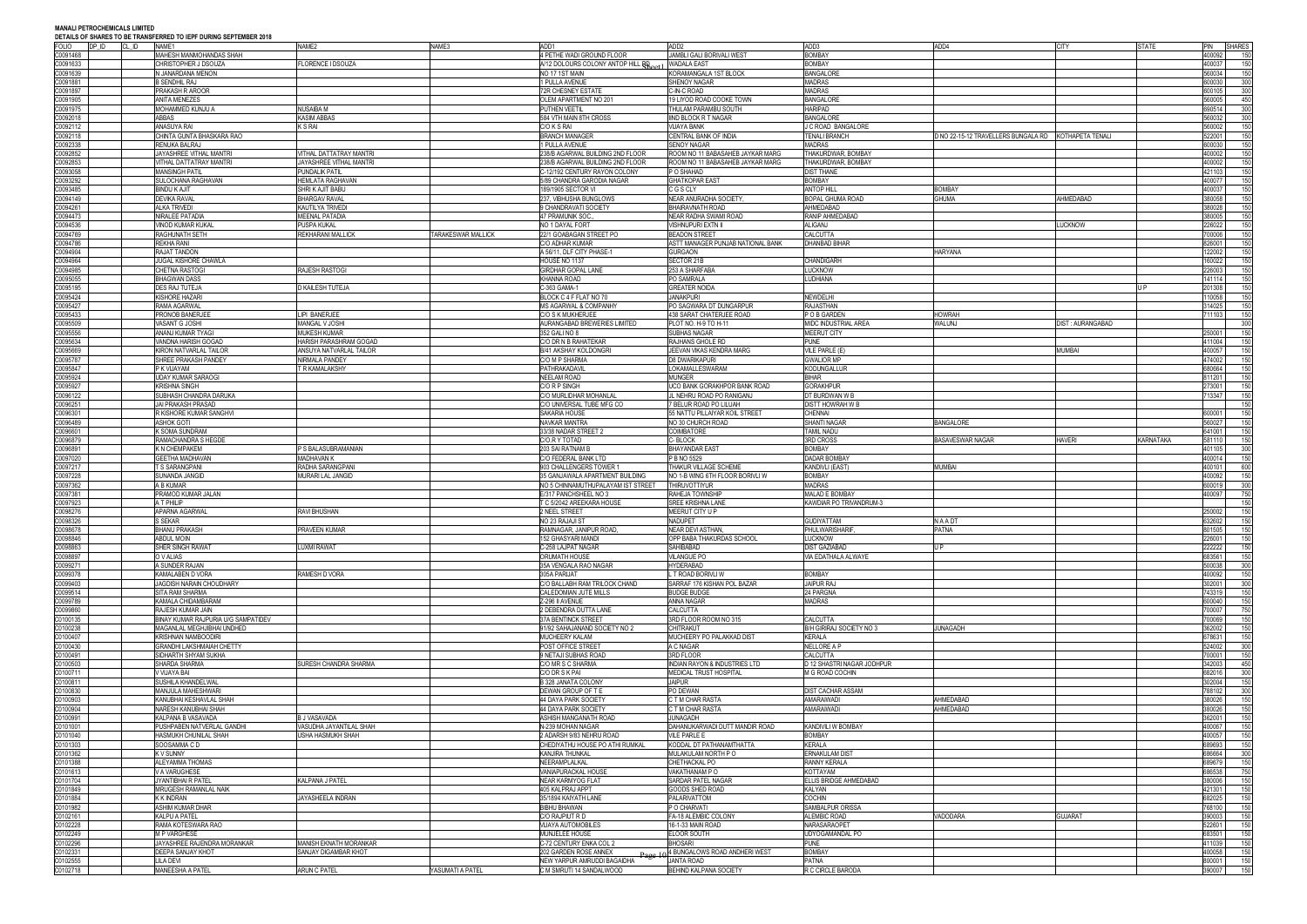### **MANALI PETROCHEMICALS LIMITED DEN TA IEDE NIJBING SEDTEMBER 2019**

| <b>FOLIO</b><br>DP ID | DETAILS OF SHAKES TO BE TRANSFERRED TO IEPF DURING SEPTEMBER 2010<br>CL ID<br>NAME1 | NAME2                         | NAME3                      | ADD1                                        | ADD <sub>2</sub>                                 | ADD3                         | ADD4                     | <b>CITY</b>        | <b>STATE</b>   | PIN SHARES              |     |
|-----------------------|-------------------------------------------------------------------------------------|-------------------------------|----------------------------|---------------------------------------------|--------------------------------------------------|------------------------------|--------------------------|--------------------|----------------|-------------------------|-----|
| C0102766              | NIRANJANABEN DEVENDRABHATT                                                          | DEVENDRA CHUNILAL BHATT       |                            | 18 SAMARPAN SOCIETY                         | OPP RLY STATION                                  | KALAL DIST MEHSANA           |                          |                    |                | 382721<br>150           |     |
| 0102835               | HARI PRASAD MAHESHWARI                                                              |                               |                            | DEWAN GROUP OF TEA ESTATES                  | P O DEWAN                                        | <b>DIST CACHAR ASSAM</b>     |                          |                    |                | 788102                  | 150 |
| 0102923               | ASHOK MEHTA                                                                         |                               |                            | 3001, A TOWER                               | TURNING POINT APARTMENT                          | <b>BHATTAR ROAD</b>          | <b>SURAT</b>             |                    |                | 395002                  | 150 |
| 0103084               | KALPANA B VASAVADA                                                                  | <b>B J VASAVADA</b>           |                            | ASHISH MANGANATH ROAD                       | <b>JUNAGADY</b>                                  |                              |                          |                    |                | 362001<br>150           |     |
| 0103086               | BALDEVBHAI J PATEL                                                                  |                               |                            | C/O RAMESH AUTOMOBILES                      | NR LAKE VIEW TK LIMBDI                           | DIST SURENDRA NAGAR          |                          |                    |                | 363421                  | 150 |
| 0103093               | R PARIMALA                                                                          |                               |                            | NO 40 AGRAHARAM                             | <b>MUSIRI</b>                                    | TAMIL NADU STATE             |                          |                    |                | 321211                  | 150 |
| 00103238              | A B KUMAR                                                                           |                               |                            | NO 5 CHINNA METTUPALAYAM                    | <b>KALADIPET</b>                                 | <b>MADRAS</b>                |                          |                    |                | 600019                  | 750 |
| C0103324              | AMIYA BHUSAN SARKER                                                                 |                               |                            | 2 PANDITIA PLACE                            | CALCUTTA                                         |                              |                          |                    |                | 700029                  | 150 |
| 0103422               | PAWAN KUMAR JAIN                                                                    |                               |                            | <b>KOTHARI BROTHERS</b>                     | A T ROAD                                         | <b>JORHAT ASSAM</b>          |                          |                    |                | 85001                   | 150 |
| 0103639               | Kamal Jain                                                                          |                               |                            | C/O DHAVANDRA KUMAR JAIN                    | <b>STATION ROAD</b>                              | <b>DHAMPUR</b>               |                          |                    |                | 246761                  | 150 |
| 00103715              | CHANDRAKANT GOPALRAO PAWAR                                                          |                               |                            | G 3/6 MAIN COLONY                           | P O WALCHAND NAGAR                               | <b>DIST PUNE</b>             |                          |                    |                | 413114                  | 150 |
|                       | ANUJA TIWARI                                                                        | ANSHU TIWARI                  |                            | 2-T-10 VIGYAN NAGAR                         | KOTA                                             | RAJASTHAN                    |                          |                    |                | 334001                  |     |
| 0103727               |                                                                                     |                               |                            |                                             |                                                  |                              |                          |                    |                |                         | 150 |
| 0103901               | RAMENDRA BHANDARI                                                                   |                               |                            | 532 I FLOOR BRINDAVAN BUILDING              | <b>AVENUE ROAD</b>                               | <b>BANGALORE</b>             |                          |                    |                | 60002                   | 150 |
| 0104026               | SHASHI SHARMA                                                                       |                               |                            | J-6/79                                      | RAJOURI GARDEN                                   | NEW DELHI                    |                          |                    |                | 10027                   | 150 |
| 0104108               | SEEMA MADAN                                                                         | <b>ASHOK MADAN</b>            |                            | 5/64 W E A AJMAL KHAN ROAD                  | KAROL BAGH                                       | NEW DELHI                    |                          |                    |                | 10005<br>300            |     |
| 0104499               | <b>RENU SAHAY</b>                                                                   |                               |                            | C-771                                       | <b>BOKARO STEEL CITY</b>                         |                              |                          |                    |                | 827001                  | 150 |
| 0104625               | MEHFUZA S DEAN                                                                      |                               |                            | SAIFCO CORPORATION                          | DR AMBEDKAR ROAD                                 | KALYAN                       |                          |                    |                | 121301                  | 150 |
| 0104712               | <b>ARUN KUMAR</b>                                                                   |                               |                            | C/O BANK OF INDIA                           | ENA BRANCH POST THARIA                           | DIST DHANBAD                 |                          |                    |                | 150<br>326001           |     |
| 0104914               | SALIM MARAMKOLLIL                                                                   |                               |                            | SALIM MARAMKOLLIL MARAMKOLLIL HOUSE         | NELLIKKALA PO PATHANAM THITTA DT                 | KERALA                       |                          |                    |                | 689643<br>750           |     |
| 0105001               | JTTAM KR CHAKRAVORTY                                                                |                               |                            | LIC I DIGBOI BR                             | PO DIGBOI                                        | ASSAM                        |                          |                    |                | 450<br>786171           |     |
| 0105037               | <b>HEMA SARKAR</b>                                                                  |                               |                            | C/O S K SARKAR                              | BANK OF INDIA MANAITAND BRANCH                   | PO & DT DHANBAD              |                          |                    |                | 826001                  | 150 |
| 0105212               | PRAMODANI GUPTA                                                                     | KRISHAN KUMAR GUPTA           |                            | 51/2 RAM GANJ                               | <b>KANPUR</b>                                    |                              |                          |                    |                | 208002<br>300           |     |
| 0105347               | POPATKUMAR DHANJIMAL                                                                |                               |                            | C/O MOHANLAL SURPCHAND                      | GUNJ BAZAR SHOP NO 46                            | RADHANPUR DT B K GUJ         |                          |                    |                | 385340<br>450           |     |
| 0105630               | ANIL P TODUR                                                                        |                               |                            | STATE BANK OF MYSORE                        | P B NO 21 SABAGERI EXTN BRANCH                   | <b>YELLAPUR</b>              |                          |                    |                | 581359                  | 150 |
| 0105690               | <b>KRISHNA KUMARI</b>                                                               |                               |                            | AJAY CLOTH CENTRE                           | RAILWAY ROAD                                     | <b>HAPUR</b>                 |                          |                    |                | 245101                  | 150 |
| 0105691               | REEMA AGARWAL                                                                       |                               |                            | AJAY CLOTH CENTRE                           | RAILWAY ROAD                                     | <b>HAPUR</b>                 |                          |                    |                | 245101<br>150           |     |
| 0105703               | AISHI LAL CHUGH                                                                     | HUKAM CHAND                   |                            | 17 MUKERJEE NAGAR                           | DELHI                                            |                              |                          |                    |                | 10009                   | 150 |
| 0105710               | <b>ILKA SACHDEV</b>                                                                 |                               |                            | C/O S K SACHDEV                             | FLAT NO E-84                                     | <b>MAKER KUNDAN GARDEN</b>   | SANTACRUZ (WEST)         | <b>MUMBAI</b>      |                | 100049                  | 300 |
| 0105749               | SHIV PRASAD SHARMA                                                                  |                               |                            | J.J. 8 ASHWINI NAGAR                        | SUSHILA BASH APARTMENT                           | 4TH FLOOR, FLAT NO. 5-B      | <b>BAGUIHATI</b>         | <b>WEST BENGAL</b> |                | 700059<br>300           |     |
| 00105793              | <b>JANARDAN JITENDRA JANI</b>                                                       | CHAITALI JANARDAN JANI        |                            | SEARCH LIGHT INDUSTRIES                     | <b>NEAR DENA BANK</b>                            | ANAND                        |                          |                    |                | 388001<br>150           |     |
| 0105804               | <b>BHARAT KUMAR BARANA</b>                                                          |                               |                            | JOHARMALL RAI CHAND                         | 11 ARMENIAN STREET                               | CALCUTTA                     |                          |                    |                | 00001                   | 450 |
| 0105836               | ARUN KUMAR KHANDELIA                                                                |                               |                            | 15 CHINTAMONY DEY ROAD                      | <b>FIRST FLOOR</b>                               | FLAT NO E 1                  | <b>HOWRAH</b>            | WEST BENGAL        |                | 11101                   | 150 |
| 00105876              | VIJAYALAKSHMI                                                                       |                               |                            | 9A VENKATESH NAGAR                          | VIRUGAMBAKKAM                                    | MADRAS                       |                          |                    |                | 600092                  | 150 |
| 0106006               | RAMLAL JEBHAI BRAHMBHATT                                                            | SUMATI JAYESH RAO             | HARSHIDA PRAVIN BRAHMBHATT | A-1 ABHUSHAN COMPLEX                        | IST FLR OPP JAIN TEMPLE                          | APEX BANK FLATS              | ANKUR RD                 | AHMEDABAD          |                |                         | 150 |
| 0106145               | DEEPA SHARMA                                                                        |                               |                            | 101 SHASTRI NAGAR                           | <b>MEERUT CITY</b>                               | UTTAR PRADESH                |                          |                    |                | 250005                  | 150 |
| 00106189              | SULOCHANA GANESH                                                                    |                               |                            | 5/524 JAGIRAMMA PALAYAM                     | SALEM                                            |                              |                          |                    |                | 36302                   | 150 |
| 0106421               | JOY P THOMAS                                                                        | <b>BEENA JOY</b>              |                            | THE FEDERAL BANK LTD                        | H-362 SHOPPING COMPLEX                           | SECTOR 22                    | <b>NOIDA</b>             |                    |                | 201301                  | 150 |
| 0106590               | <b>RENU PALIWAL</b>                                                                 |                               |                            | 3-68                                        | <b>INDER PURI</b>                                | NEW DELHI                    |                          |                    |                | 10012                   | 150 |
| 0106655               | <b>G BHASKAR</b>                                                                    |                               |                            | 11 BRONSON GARDEN ROAD                      | <b>KILPAUK</b>                                   | <b>MADRAS</b>                |                          |                    |                | 600010                  | 150 |
| 0106842               | / SUGUNA RANJANI                                                                    |                               |                            | 113 SIXTH STREET                            | SECRETARIAT COLONY                               | KILPAUK MADRAS               |                          |                    |                | 600010                  | 150 |
| 0106917               | JAYANT KUMAR OJHA                                                                   |                               |                            | <b>JANI BUILDING</b>                        | P O JHARIA                                       | DHANBAD                      |                          |                    |                | 828111                  | 150 |
| 0106982               | RAJ K SOMANI                                                                        |                               |                            | 9-E (NINE -E) BLOCK                         |                                                  |                              |                          | SRI GANGANAGAR     |                | 35001                   | 150 |
| 0107002               | REKHA AGARWAL                                                                       |                               |                            | C/O GANESH BARTAN BHANDAR                   | OLD ANAJ MANDI                                   | REWARI HARYANA               |                          |                    |                | 23401                   | 150 |
| 00107134              | ATUL KUMAR JAIN                                                                     |                               |                            | C-7-G, DELHI POLICE APARTMENT               | <b>MAYUR VIHAR PH-1</b>                          | PREET VIHAR EAST DELHI       | <b>DELHI DELHI INDIA</b> |                    |                | 10091<br>450            |     |
| 0107221               | SUKHJIT KAUR SAROYA                                                                 |                               |                            | 229 CHARAM BAGH                             | <b>NEAR PASSY ROAD</b>                           | PATIALA                      |                          |                    |                |                         | 150 |
| 0107250               | A S KATKAR                                                                          |                               |                            | SAGAR BUILDING                              | SANT NAGAR                                       | LOHAGAON                     | <b>PUNE</b>              |                    |                | 11047                   | 150 |
| 0107306               | VEMPARALA SAMBASIVARAO                                                              |                               |                            | 302 KAVERI TOWERS                           | SRINIVASANAGAR                                   | NARASARAO PET                | <b>GUNTUR</b>            |                    | ANDHRA PRADESH | 522601                  | 150 |
| 0107627               | VIJAYALAXMI VANAMALA                                                                | / Y DEVENDAR                  |                            | H NO 12 8 424/1                             | <b>METTUGUDA</b>                                 | SECUNDERABAD                 |                          |                    |                | 500017<br>150           |     |
| 107633                | SAROJ DHALL                                                                         |                               |                            | 1020/20                                     | <b>SHAKTI NAGAR</b>                              | ROHTAK HARYANA               |                          |                    |                | 24001                   | 150 |
| 0107675               | RUCHI SETH                                                                          | ANITE SETH                    |                            | 9/239 BAGH MUZAFFAR KHAN                    | AGRA                                             |                              |                          |                    |                | 282002                  | 150 |
| 0107710               | GYANENDRA KUMAR JAIN                                                                |                               |                            | M/S JAIN LAMP INDUSTRIES                    | <b>BUXI MAIDAN BEGUMPUR</b>                      | PATNA CITY                   |                          |                    |                | 150<br>800008           |     |
| 0107788               | ANITA RANI GUPTA                                                                    |                               |                            | <b>KIRPA RAM DAIRY</b>                      | MURAO NAGAR                                      | GHAZIABAD                    |                          |                    |                | 201206<br>150           |     |
| 0107905               | ANKIT AGARWAL                                                                       |                               |                            | <b>315 SHREE APARTMENT</b>                  | 138 G T ROAD SOUTH                               | SHIBPUR HOWRAH               |                          |                    |                | 11102                   | 150 |
| 00108104              |                                                                                     |                               |                            | 54 WASHAR VARDAPPA STREET                   | FIRST FLOOR NEW WASHARMANPET                     | MADRAS                       |                          |                    |                | 00081                   | 150 |
| 00108314              |                                                                                     |                               |                            |                                             |                                                  |                              |                          |                    |                | 10008<br>300            |     |
|                       | M VASANTHA                                                                          |                               |                            |                                             |                                                  |                              |                          |                    |                |                         |     |
|                       | RAMESH GUPTA                                                                        |                               |                            | C/O TRADE LINKS LIMITED                     | 17 RAJINDRA PLACE                                | NEW DELHI                    |                          |                    |                |                         |     |
| 0108324               | <b>VENKATESH</b>                                                                    |                               |                            | 72 LUBBAY MASJID ST                         | BANGALORE                                        |                              |                          |                    |                | 60001<br>150            |     |
| 0108381               | <b>SUNITA TALWAR</b>                                                                |                               |                            | H NO 5B-43                                  | NIT                                              | FARIDABAD                    |                          |                    |                | 150<br>21001            |     |
| 0108506               | ANIMA DEY                                                                           | SABITRIDEVI GADIA             |                            | C/O BHOLANATH DEY                           | PO NUTANGANJ                                     | DT BURDWAN                   |                          |                    |                | 713102<br>150           |     |
| 0108524<br>0108604    | PINTU LODH<br>PRAMOD KUMAR JAIN                                                     |                               |                            | C/O NARENDRA CH LODH<br>C/O SHREEPALJI JAIN | 31/1G BEADON ROAD<br>GRAHAM BAZAR NR JAIN TEMPLE | CALCUTTA<br><b>DIBRUGARH</b> |                          |                    |                | 700006<br>150<br>'86001 |     |
|                       |                                                                                     |                               |                            |                                             |                                                  |                              |                          |                    |                |                         | 150 |
| 00108623              | <b>HIMADRI SIKHAR BHOUMIK</b>                                                       | SOMNATH BHATTACHARYA          |                            | SHIVADHAM                                   | 51 HARIDAS DAW ROAD                              | CALCUTTA                     |                          |                    |                | 700053<br>150           |     |
| 0108654               | K GULABI SANJEEVA                                                                   |                               |                            | C/O LATA M RAO                              | 205/A WING LAXMAN APTS I C COLONY                | <b>BORIVLI W BOMBAY</b>      |                          |                    |                | 400103<br>150           |     |
| 0108860               | LEENA THAKKAR                                                                       |                               |                            | HOUSE NO TAX-66                             | ADIPUR KACHCHH                                   | <b>GUJARAT</b>               |                          |                    |                | 70205                   | 150 |
| 0108901               | (JJOSEPH                                                                            |                               |                            | KUTTIANICKAL HOUSE                          | NERIANGANAM PO                                   | PALAI KOTTAYAM               |                          |                    |                | 686579                  | 600 |
| 00109017              | KIRAN DEVI                                                                          |                               |                            | ANIL MEDICAL HALL                           | MPD ROAD                                         | <b>BHAGALPUR BIHAR</b>       |                          |                    |                | 312002<br>450           |     |
| 0109139               | <b>LEYAMMA THOMAS</b>                                                               | PRAMEELA PHILIP               |                            | NEERAMPLACKAL HOUSE                         | CHETHACKAL PO                                    | RANNY KERALA                 |                          |                    |                | 689679<br>150           |     |
| 0109170               | JAY NARAYAN CHAND                                                                   |                               |                            | <b>BASANTI COLONY</b>                       | QR NO L/44 IIND PHASE                            | ROURKELA                     |                          |                    |                | '69012                  | 150 |
| 0109268               | PURNIMABEN D PATEL                                                                  | JYOTASANA S SHAH              |                            | <b>19 SUBHADRA PARK</b>                     | <b>B/H UTKARSH VIDYALAY</b>                      | RACE COURSE VADODARA-15      |                          |                    |                | 150                     |     |
| 00109424              | MEERA P PRABHU                                                                      |                               |                            | # 526 BEHIND ANJUNA MINI HALL               | OPP MATHI KERE BUS STOF                          | <b>M S R ROAD</b>            |                          | <b>BANGALORE</b>   |                | 560054<br>750           |     |
| 0109486               | (JJOSEPH                                                                            |                               |                            | <b>KUTTIANICKAL</b>                         | NARIANGANAM PO PALAI                             | KOTTAYAM                     |                          |                    |                | 86579<br>150            |     |
| 0109553               | <b>JMARANI BANSAL</b>                                                               |                               |                            | C/O MATHURA BRICKS FACTORY                  | <b>BHARAIPUR GATE</b>                            | <b>MATHURA</b>               |                          |                    |                | 150<br>281001           |     |
| 0109664               | JYOTI MITTAL                                                                        |                               |                            | 129 JAORA COMPOUND                          | <b>INDORE</b>                                    |                              |                          |                    |                | 452001<br>150           |     |
| 0109707               | S VISWANATHAN                                                                       |                               |                            | C/O M MOHANDAS                              | 12 MASILAMANI COLONY                             | MYLAPORE MADRAS              |                          |                    |                | 600004<br>450           |     |
| 0109915               | <b>HARSHVARDHAN J TRIVEDI</b>                                                       |                               |                            | 89-1058 PARAS NAGAR                         | SOLA ROAD NARANPURA                              | AHMEDABAD                    |                          |                    |                | 380013                  | 150 |
| C0110110              | CHAMPA HASMUKH DHOLAKIA                                                             | <b>BHARATI ARVIND VEKARIA</b> |                            | <b>B/4 VEERA SADAN</b>                      | JHAVERI BAUG S V ROAD                            | KANDIVALI WEST BOMBAY        |                          |                    |                | 400067<br>150           |     |
| 00110306              | LAXMI KANT AGRAWAL                                                                  |                               |                            | 303 MAA SHARDE COMPLEX                      | NEAR PANCHMUKHI HANUMAN MANDIR                   | EAST BORING CANAL ROAD       |                          | PATNA              | BIHAR          | 150<br>800001           |     |
| 00110468              | SATYA PARKASH VIRDI                                                                 | KAMAL JEET VIRDI              |                            | 899/58                                      | TRI NAGAR                                        | DELHI                        |                          |                    |                | 10035<br>150            |     |
| 20110472              | <b>S ABDUL KHADER BARAMY</b>                                                        |                               |                            | BARAMY CONSTRUCTIONS INDIA PVT LTD          | 7/182 COURT ROAD OPP CENTRAL MARKET              | <b>CALICUT</b>               |                          |                    |                | 1500<br>373001          |     |
| 0110473               | ANIL JAYANTILAL SHAH                                                                | KALPANA ANILKUMAR SHAH        |                            | 1ST ANANTWADI SUNDAR BHUVAN                 | ROOM NO 5 GR FLOOR                               | BOMBAY-2                     |                          |                    |                | 150                     |     |
| 00110532              | MADAN RAO YADA                                                                      |                               |                            | H NO 8-11-64                                | PINNAVARI STREET                                 | WARANGAL                     |                          |                    |                | 506002<br>300           |     |
| 0110570               | RENU SINHA                                                                          |                               |                            | C/O SUPRIYA KUMAR                           | ADMINISTRATIVE MISC DEPTT                        | PATNA HIGH COURT PATNA BIHAR |                          |                    |                | 800001                  | 150 |
| 0110581               | <b>KANTI SINGH</b>                                                                  |                               |                            | C/O SRI M P SINGH A E                       | QR NO 26 OLD GANDAK COLONY                       | DEORIA U P                   |                          |                    |                | 300<br>274001           |     |
| 0110676               | PRABIR KUMAR NAHA                                                                   |                               |                            | FE 357 SECTOR III                           | SALT LAKE CITY                                   | CALCUTTA                     |                          |                    |                | 700091<br>150           |     |
| 0110752               | (JJOSEPH                                                                            |                               |                            | KUTTIANICKAL                                | NARIANGANAM PO                                   | PAWAI KOTTAYAM               |                          |                    |                | 150                     |     |
| 0110876               | SUMAN BALA RAMDEV                                                                   | <b>KRISHAN KUMAR</b>          |                            | 22/124 WEST PATEL NAGAR                     | NEW DELHI                                        |                              |                          |                    |                | 10008                   | 150 |
| C0110890              | TRILOKI NATH AGRAWAL                                                                |                               |                            | S/O SHRI GOPAL DAS AGRAWAL                  | INFRONT OF MANDU GATE POLICE CHAUKI              | HATHRAS DT ALIGARH           |                          |                    |                | 204101<br>300           |     |
| 00110991              | SONAL BHOGILAL SALOT                                                                | JAYESH BHOGILAL SALOT         |                            | <b>B/507 SALASAR AARTI</b>                  | ASHISH COMPLEX TIMBO ROAD                        | BHAYANDHUR(WEST)             | <b>THANE</b>             |                    |                | 300<br>101101           |     |
| 00111022              | <b>HEMANT KUMAR GUPTA</b>                                                           |                               |                            | TARU KUNJ                                   | TEJ GARHI                                        | MEERUT                       |                          |                    |                | 250004<br>150           |     |
| C0111051              | <b>DARSHAN SINGH</b>                                                                |                               |                            | <b>GODAVARI APARTMENT</b>                   | BASEMENT SHANTI BHAWAN                           | <b>BANK MORE DHANBAD</b>     |                          |                    |                | 326001                  | 150 |
| C0111105              | M PALANIAPPAN                                                                       |                               |                            | 99/2 LAL BAGH FORT RD<br>$D_{0}$            | <b>BANGALOBE</b>                                 |                              |                          |                    |                | 560004<br>150           |     |
| C0111255<br>C0111353  | <b>JIJAYALAKSHMI</b><br><b>ISTON PEREIRA</b>                                        |                               |                            | PLOT NO 8<br>H.No. 49, PVR Nagar,           | ULHAS BLOCK 3<br>Near Kanikamatha School,        | SAHAKAR NAGAR-2 PUNE-9       |                          | Palakkad           |                | 150<br>150<br>678006    |     |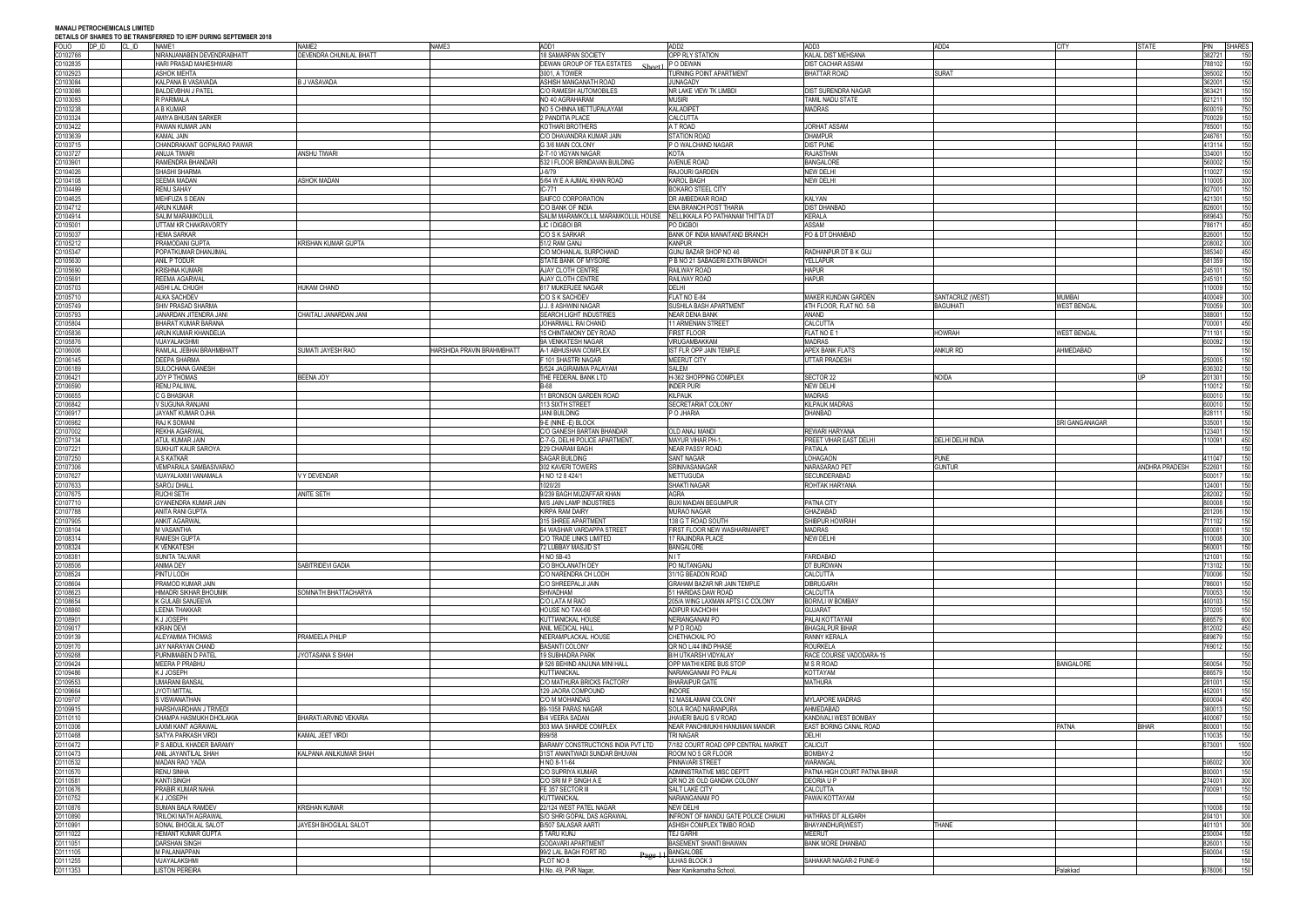### **MANALI PETROCHEMICALS LIMITED DEN TO IEDE NURING SERTEMBER 2019**

|              |       | <u>DETAILS OF SHARES TO BE TRANSFERRED TO IEPF DURING SEPTEMBER 2010</u> |                           |                         |                                   |                                     |                             |                      |                  |              |            |                   |
|--------------|-------|--------------------------------------------------------------------------|---------------------------|-------------------------|-----------------------------------|-------------------------------------|-----------------------------|----------------------|------------------|--------------|------------|-------------------|
| <b>FOLIO</b> | DP ID | CL ID<br>NAME1                                                           | NAME2                     | NAME3                   | ADD1                              | ADD <sub>2</sub>                    | ADD3                        | ADD4                 | <b>CITY</b>      | <b>STATE</b> | PIN SHARES |                   |
| C0111455     |       | K MEENAKSHI                                                              |                           |                         | 5 CHINNAMETTU PALAYAM             | KALADIPET                           | <b>MADRAS</b>               |                      |                  |              | 600019     | 150               |
| C0111501     |       | RENU CHAWLA                                                              | <b>AGDIP CHAWLA</b>       |                         | HOUSE NO 1137                     | SECTOR 21 B                         | CHANDIGARH                  |                      |                  |              | 160022     | 150               |
| C0111593     |       | BABUL CH ROY                                                             |                           |                         | 202/1 MAHENDRA BATTA CHARJEE ROAD | PO SANTRAGACH                       | <b>HOWRAH</b>               |                      |                  |              | 11104      | 150               |
| C0111818     |       | A B KUMAR                                                                |                           |                         | NO 186 TH ROAD                    | <b>THIRUVOTTIYUR</b>                | <b>MADRAS</b>               |                      |                  |              | 600019     | 300               |
| C0111907     |       | PAWAN KUMAR SHARMA                                                       |                           |                         | C/O LALCHAND SITA RAM             | 2046 KINARI BAZAR                   | DELHI                       |                      |                  |              | 10006      | 150               |
| C0111908     |       | (GUNALAN                                                                 |                           |                         | H 2/6 HIG ROW TYPE HOUSE          | <b>BESANT NAGAR</b>                 | <b>MADRAS</b>               |                      |                  |              | 600090     | 150               |
|              |       |                                                                          |                           |                         |                                   |                                     |                             |                      |                  |              |            |                   |
| 00111912     |       | <b>KRISHNA BHATIA</b>                                                    |                           |                         | C/O BHATIA IRON STORE             | KOTA ROAD BUND                      | <b>RAJASTHAN</b>            |                      |                  |              | 323001     | 150               |
| C0112033     |       | SUNKU VENKATESH KUMAR                                                    |                           |                         | 7-38 CAR STREET                   | <b>DHARMAVARAM</b>                  | ANANTAPUR DT A P            |                      |                  |              | 515671     | 150               |
| C0112145     |       | <b>VARESH CHAND GOEL</b>                                                 |                           |                         | B-M-26 POORVI                     | SHALIMAR BAGH                       | DELHI                       |                      |                  |              | 10052      | 150               |
| C0112155     |       | R L SIKARIA                                                              |                           |                         | SIKARIA INVESTMENTS               | 12/910 M H B COLONY GORAI ROAD      | BORIVLI W BOMBAY            |                      |                  |              | 100092     | 150               |
| C0112197     |       | <b>(JJOSEPH</b>                                                          |                           |                         | 38-824 GOPAL BUILDINGS            | T D ROAD                            | KOCHI-35                    |                      |                  |              |            | 150               |
| 00112293     |       | SARITA KHANDELWAL                                                        |                           |                         | C/O ARVIND KUMAR KHANDELWAL       | PO KATRASGARH                       | <b>DIST DHANBAD</b>         |                      |                  |              | 828113     | 450               |
|              |       |                                                                          |                           |                         |                                   |                                     |                             |                      |                  |              |            |                   |
| C0112294     |       | ARVIND KUMAR KHANDELWAL                                                  |                           |                         | PO KATRAS GARH                    | <b>DIST DHANBAD</b>                 |                             |                      |                  |              | 828113     | 300               |
| 00112404     |       | NARENDRA DATTATRAYA EKBOTE                                               | KAVITA NARENDRA EKBOTE    |                         | BUILDING NO 1 FLAT NO 11          | AURANGABAD HSG STY JAYABAI COLONY   | NEAR ANDHA SHALA NASIK ROAD |                      |                  |              | 422101     | 150               |
| 0112598      |       | SUNIL PURUSHOTTAM BATTASE                                                |                           |                         | 1827 A/1 A WARD                   | SAKOLI                              | KOLHAPUR-12                 | M S                  |                  |              |            | 150               |
| 00112777     |       | MEERA P PRABHU                                                           |                           |                         | # 526 BEHIND ANJUNA MINI HALL     | OPP MATHI KERE BUS STOP             | <b>M S R ROAD</b>           |                      | BANGALORE        |              | 560054     | 450               |
| C0112874     |       | <b>DOROTHY ROBELLO</b>                                                   |                           |                         | 14 SECOND MAIN ROAD               | ALWARTHIRUNAGAR ANNEXE              | <b>MADRAS</b>               |                      |                  |              | 600087     | 150               |
|              |       |                                                                          |                           |                         |                                   |                                     |                             |                      |                  |              | 80703      | 150               |
| 0112876      |       | <b>B SANTHOSH</b>                                                        |                           |                         | KOLLARA HOUSE                     | <b>EDATHIRUTHY PO</b>               | TRICHUR KERALA              |                      |                  |              |            |                   |
| 00112969     |       | <b>VINOD AGRAWAL</b>                                                     |                           |                         | C/O SHYAMJI TRADERS               | 13 INDIA EXCHANGE PLACE GROUND FLOO | CALCUTTA                    |                      |                  |              | 700001     | 150               |
| 00113045     |       | MAHESH                                                                   | SARASWATHI T BHAT         |                         | C-94 SECTOR II                    | <b>KUDREMUKH</b>                    | KARNATAKA STATE             |                      |                  |              | 577142     | 150               |
| C0113183     |       | A LAKSHMI KUMAR                                                          |                           |                         | GOVADA AMARTALUR MNPL             | <b>GUNTUR DT</b>                    | A P                         |                      |                  |              | 522325     | 150               |
| C0113279     |       | USHA ARORA                                                               |                           |                         | C-1/17 RANA PARTAP BAGH           | DELHI                               |                             |                      |                  |              | 10007      | 300               |
| 00113280     |       | MANOJ B JAIN                                                             |                           |                         | AFZAL BLDG SHOP                   | NO 11 SAYANI ROAD                   | <b>BOMBAY</b>               |                      |                  |              | 400025     | 300               |
|              |       |                                                                          |                           |                         |                                   |                                     |                             |                      |                  |              |            |                   |
| 00113361     |       | <b>JIJAYA SHREE</b>                                                      |                           |                         | 42 SADULLAH ST                    | T NAGAR                             | <b>MADRAS</b>               |                      |                  |              | 600017     | 150               |
| C0113478     |       | KESHAV DAS MULCHANDANI                                                   |                           |                         | <b>BHAGWANDAS BROTHERS</b>        | <b>STATION ROAD</b>                 | <b>KATNIMP</b>              |                      |                  |              | 483501     | 150               |
| 00113621     |       | RAJBALA SINGHVI                                                          |                           |                         | VEETRAAG JETHMAL SINGHVI          | A 37 SHASTRI NAGAR                  | <b>JODHPUR</b>              |                      |                  |              |            | 150               |
| 00113697     |       | SEETHARAMAN                                                              | <b>V RAVICHANDRAN</b>     |                         | MMR JWELLERY                      | NO 2 ROAD                           | <b>MAYILADUTHURAI</b>       |                      |                  |              |            | 450               |
| 00113781     |       | GANESH DAS                                                               |                           |                         | <b>M/S ARCHANA</b>                | C K 21/36 THATHERI BAZAR            | VARANASI                    |                      |                  |              | 221001     | 450               |
| 00113824     |       | G SOOD                                                                   | SUDHA SOOD                |                         | A-91 MADHUVAN                     | <b>NEW DELHI</b>                    |                             |                      |                  |              | 10092      | 450               |
|              |       |                                                                          |                           |                         |                                   |                                     |                             |                      |                  |              |            |                   |
| C0114001     |       | VIDHAYAVATI MISHRA                                                       |                           |                         | 6 PRAKASH NAGAR                   | <b>INDORE</b>                       | M P                         |                      |                  |              | 452001     | 150               |
| C0114198     |       | VANI SHIVARAJ                                                            | <b>SHIVARAJA HANDE</b>    |                         | #1155 SUMUKHA, GR FLOOR           | 2ND MAIN, 2ND PHASE,                | 7TH BLOCK                   | <b>BSK 3RD STAGE</b> | BANGALORE        |              | 60085      | 150               |
| 00114269     |       | <b>VIMLA MAHESHWARI</b>                                                  |                           |                         | FLAT EG SHRADDHA                  | HIEGTS APPT SG PALYA                | C V RAMAN NAGAR BANGLORE    | <b>BANGALORE</b>     |                  | KARNATAKA    | 60093      | 150               |
| C0114310     |       | VISWANATH L PILLAI                                                       | _EELAMMA V PILLAI         |                         | D/3 RATNASAGAR CHS LTD            | <b>PUNE RD</b>                      | KALWA PO THANE              |                      |                  |              | 400605     | 150               |
| 00114339     |       | ROSHAN JAHAN                                                             |                           |                         | W/O NAIM UDDIN KHAN               | LIC AGENT 11/5 BANKHANA RD          | <b>BAREILLY UF</b>          |                      |                  |              | 243003     | 750               |
|              |       |                                                                          |                           |                         |                                   |                                     |                             |                      |                  |              |            |                   |
| 00114395     |       | RACHEL ABRAHAM                                                           |                           |                         | W/O ABRAHAM JOSEPH                | FEDERAL BANK                        | SHILLONG                    |                      |                  |              | '93001     | 300               |
| C0114486     |       | RAMESHCHANDRA I PRAJAPATI                                                |                           |                         | 53 ANUPAM SOC                     | <b>AMBAWADI</b>                     | <b>MEHSANA</b>              |                      |                  |              | 884002     | 150               |
| C0114500     |       | MEERA PRABHU                                                             |                           |                         | # 526 BEHIND ANJUNA MINI HALL     | OPP MATHI KERE BUS STOP             | <b>M S R ROAD</b>           |                      | BANGALORE        |              | 560054     | 300               |
| C0114512     |       | <b>LEENA THAKKAR</b>                                                     |                           |                         | HOUSE NO TAX 66 PACHEESWALI       | <b>ADIPUR (KUTCH)</b>               | <b>GUJARAT</b>              |                      |                  |              | 70205      | 150               |
| 00114527     |       | NEETI SHRIVASTAVA                                                        | ANIL SHRIVASTAVA          |                         | D-33/304 MIG GANDHI NAGAR         | <b>BANDRA E</b>                     | <b>BOMBAY</b>               |                      |                  |              | 100051     | 150               |
|              |       |                                                                          |                           |                         |                                   |                                     |                             |                      |                  |              |            |                   |
| 0114620      |       | <b>JAGDIP CHAWLA</b>                                                     |                           |                         | HOUSE NO 1137 SECTOR 21-B         | CHANDIGARH                          |                             |                      |                  |              | 60022      | 150               |
| 00114654     |       | ANJAMMA TADUKAMMLLA                                                      | RAJAIAH TADUKAMALLA       |                         | 20-101 MAIN RD                    | <b>JADCHERLA</b>                    |                             |                      |                  |              | 509301     | 150               |
| 0114692      |       | OM PRAKASH                                                               |                           |                         | 7752/89 FASHI BLDG                | <b>CLOCK TOWER</b>                  | DELHI                       |                      |                  |              | 10006      | 150               |
| 0114786      |       | PALASH SHETH                                                             |                           |                         | C/O DREAM LAND                    | COLLEGE SQUARE                      | <b>CUTTACK</b>              |                      |                  |              | 53003      | 300               |
| 00115068     |       | SUNIL KUMAR SRIVASTAVA                                                   |                           |                         | B 37/198 A 9 II                   | BIRDOPUR MAHAMOORGUNJ               | VARANASI U P                |                      |                  |              | 221010     | 150               |
| 00115076     |       | HAR GOVIND N PANCHAL                                                     |                           |                         | OM SHAKTI APT 2ND FLR B WING      | R NO 17 BHAT WADI                   | KISAN NAGAR NO 3 THANE      |                      |                  |              | 100604     | 150               |
|              |       |                                                                          | BHAVESH H PANCHAL         |                         |                                   |                                     |                             |                      |                  |              |            |                   |
| 00115340     |       | S ESWARI                                                                 | P MEENAKSHI               |                         | 27 UMAPATHY ST                    | <b>WEST MAMBALAM</b>                | <b>MADRAS</b>               |                      |                  |              | 600033     | 150               |
| 00115473     |       | PANKAJ KUMAR AGRAWAL                                                     |                           |                         | 6/106 RAJNARAIN MKT               | TAJ GANJ                            | AGRA                        |                      |                  |              | 282001     | 150               |
| 20115585     |       | A B KUMAR                                                                |                           |                         | 5 CHINNA METTUPALAYAM             | <b>KALADIPET</b>                    | <b>MADRAS</b>               |                      |                  |              | 600019     | 150               |
| 00115636     |       | HARSHA KOTECHA                                                           |                           |                         | STATE BANK OF SAURASHTRA          | LALPUR                              | DT JAMNAGAR                 |                      |                  |              | 361170     | 150               |
| 20115767     |       | <b>CPISSAC</b>                                                           |                           |                         | KOKKATTU HSE MULAPPURAM PO        | VIA THODUPUZHA KARIMANNOOR          | <b>IDUKKI DT</b>            |                      |                  |              | 685581     | 150               |
|              |       |                                                                          |                           |                         |                                   |                                     |                             |                      |                  |              |            |                   |
| 0115895      |       | WASEEM ARSHAD                                                            |                           |                         | ANNAPOORNA KUTIR                  | <b>KELA NAGAR</b>                   | <b>ALIGARH</b>              |                      |                  |              | 02001      | 150               |
| 00115913     |       | VEDAMBAL                                                                 | S MANI                    |                         | Shirdi                            | 151A CHINNAMMAL ST                  | K K PUDUR COIMBATORE        |                      |                  |              | 641038     | 150               |
| 00115995     |       | SHARMILA CHAKRABORTY                                                     |                           |                         | H/24 C I T BLDS                   | CHRISTOPHER RD                      | CALCUTTA-14                 |                      |                  |              |            | 750               |
| C0116021     |       | K R KRISHNA MURTHY                                                       |                           |                         | MADHU & CO                        | SHARE BROKERS 1ST FLR HVS COURT     | 21 CUNNINGHAM RD BANGALORE  |                      |                  |              | 60052      | 150               |
| C0116043     |       | RAMESH M GANDHI                                                          | JASVANTI R GANDHI         |                         | 12/3149 BHAJIVALI POLE            | <b>BARANPURI BHAGAL</b>             | SURAT                       |                      |                  |              | 395003     | 150               |
| C0116045     |       | CHETAN BHAVSAR                                                           |                           |                         | NANDA PATKAR RD                   | AMRUT RD VILE PARLE E               | <b>BOMBAY</b>               |                      |                  |              | 400057     | 150               |
|              |       |                                                                          |                           |                         |                                   |                                     |                             |                      |                  |              |            |                   |
| 00116086     |       | BHAGHIRATIBAI V C SANCOALCAR                                             | VITOLA CAMOTIM SANCOALCAR | DILIP V C SHANKHAWALKAR | H NO 104 BAIRRO SANTISSIMO        | <b>TALEIGAO ILHAS</b>               | GOA                         |                      |                  |              | 103003     | 150               |
| C0116174     |       | RAVINDER MANGLA                                                          |                           |                         | KANUGOYAN ST JOOH SINGH KI HAWELI | PO PALWAL DT FARIDABAD              | <b>HARYANA</b>              |                      |                  |              | 121102     | 150               |
| 00116211     |       | AJIT KUMAR JAIN                                                          |                           |                         | 322 SRIMANTA MARKET               | 3RD FLOOR A T ROAD                  | <b>GUWAHATI ASSAM</b>       |                      |                  |              | 781001     | 450               |
| 00116214     |       | SHOBHA JAIN                                                              | RAVI PRAKASH JAIN         |                         | A-25 TAKSHA SHILA                 | ANU SHAKTI NAGAR                    | <b>MUMBAI</b>               |                      |                  |              | 400094     | 150               |
| C0116502     |       | MANSUKH JAVABHAI TANTI                                                   |                           |                         | <b>GITANJALI</b>                  | 5 LAXMINAGAR                        | <b>RAJKOT</b>               |                      |                  |              | 360004     | 150               |
| C0116597     |       | <b>VINOD AGARWAL</b>                                                     | <b>VEENA AGARWAL</b>      |                         | C/O KHANDELWAL GLASS              | 46 K P ROAD                         | PURANI GODOWN               | GAYA                 |                  |              |            | 300               |
|              |       |                                                                          |                           |                         |                                   |                                     |                             |                      |                  |              |            |                   |
| C0116797     |       | OODDI JAGGA RAO                                                          | DODDI SARASWATHAMMA       |                         | DIBBA VEEDHI                      | ANAKAPALLE                          |                             |                      |                  |              | 31002      | 150               |
| C0116821     |       | CHANDRA DEO ROY                                                          |                           |                         | JAI PRAKASH NAGAR                 | NR JAPANI FARM GATE                 | AT & PO NAWADA              | ARA BHOJPUR BIHAR    |                  |              | 302301     | 150               |
| 00117029     |       | VINOD KUMAR GUPTA                                                        |                           |                         | 144 B POCKET E                    | <b>DILSHAD GARDEN</b>               | DELHI                       |                      |                  |              | 10095      | 150               |
| C0117044     |       | MEERA BHATIA                                                             | RAMESH BHATIA             |                         | 118/537 KAUSHAL PURI              | <b>KANPUR</b>                       |                             |                      |                  |              | 208012     | 150               |
| 00117091     |       | <b>MADHAVI PEKETI</b>                                                    | SHANTHA MANI PEKETI       |                         | C/O K SESHAGIRI RAO               | 25-8-146 MAIN RD                    | VISAKHAPATNAM               |                      |                  |              | 30001      | 150               |
| 00117126     |       | ANANDIBEN KASHIRAM PATEL                                                 |                           |                         | C/O BABUBHAI KASHIRAM PATEL       | <b>FIRST LINE PARA</b>              | AT & PO MEHSANA             |                      |                  |              | 384001     | 150               |
| 00117193     |       | A SHEIK ALAUDEEN                                                         |                           |                         | UNIVERSAL HARDWARE                | 205 VELLUVAR KOTTAM HIGH ROAD       | NUNGAMBAKKAM                | <b>MADRAS</b>        |                  |              | 600034     | 150               |
| 00117197     |       | <b>SHEIK ALAUDEEN</b>                                                    |                           |                         | UNIVERSAL HARDWARE                | 205 VALLUVARKOTTAM HIGH ROAD        | NUNGAMBAKKAM                | <b>MADRAS</b>        |                  |              | 00034      | 1800              |
|              |       |                                                                          |                           |                         |                                   |                                     |                             |                      |                  |              |            |                   |
| 00117200     |       | <b>/IDRAMS INVESTMENTS PVT LTD</b>                                       |                           |                         | SHOP NO 22 IIND FLOOR             | OLD NO 168 (NEW 347) MINT STREET    | SOWCARPET                   |                      | CHENNAI          |              | 600079     | 150               |
| C0117272     |       | HEMANT LAXMIKANT KELKAR                                                  |                           |                         | FLAT NO 03 BLDG NO B 2            | SARITA VAIBHAV SINHGAD ROAD         | PUNE                        | <b>PUNE</b>          |                  | Maharashtra  | 11030      | 150               |
| C0117654     |       | S SEETAARAMAN                                                            |                           |                         | 27 BHELPUR MODEL                  | TOWNSHIP TIRUVARAMBUR               | <b>TIRUCHY</b>              |                      |                  |              | 620013     | 150               |
| C0117688     |       | MANGALA GANESH                                                           |                           |                         | NO 10 KAMALAPURAM COLONY          | RED HILLS RD                        | AMBATTUR                    | <b>MADRAS</b>        |                  |              | 600053     | 150               |
| C0117704     |       | VILASINI                                                                 |                           |                         | FLAT NO 5                         | 23 KALYANAPURAM                     | CHOOLAIMEDU                 | NR BAJANAI KOIL      | <b>MADRAS</b>    |              |            | 450               |
|              |       |                                                                          |                           |                         |                                   |                                     |                             |                      |                  |              |            |                   |
| 00117861     |       | V K ASHOK                                                                |                           |                         | D-3 NO 9 7TH STREET               | DR R K SAALAI                       | <b>MYLAPORE</b>             | <b>MADRAS</b>        |                  |              | 600004     | 750               |
| C0117930     |       | John                                                                     |                           |                         | 4/263 M M D A                     | J J NAGAR                           | <b>MUGAPAIRE</b>            | <b>MADRAS</b>        |                  |              | 600050     | 150               |
| 00118267     |       | <b>G SUKUMAR</b>                                                         |                           |                         | 100 RAJAMMAL LAYOUT               | PONNAIYA RAJAPURAM                  | COIMBATORE                  |                      |                  |              | 641001     | 300               |
| 0118372      |       | <b>BRAJESH AGRAWAL</b>                                                   |                           |                         | C K 58/3                          | <b>SURIYA</b>                       | VARANASI                    |                      |                  |              | 21001      | 150               |
| 00118545     |       | DINESH H ADANI                                                           | SUREKHA D ADANI           |                         | 5A NIRMALANAND COOP               | 107 C J P ROAD OPP NAVRANG          | <b>ANDHERIW</b>             | <b>BOMBAY</b>        |                  |              | 400058     | 300               |
| 00118602     |       | <b>BABULAL</b>                                                           |                           |                         | 20 STORTEN MUTHIA MUDALI ST       | <b>MADRAS</b>                       |                             |                      |                  |              | 600079     | 150               |
|              |       |                                                                          |                           |                         |                                   |                                     |                             |                      |                  |              |            |                   |
| 00118663     |       | A R ELANGOVAN                                                            |                           |                         | 115 BIG BAZAAR ST                 | TIRUVANNAMALAI                      | T S DT                      |                      |                  |              | 606601     | 150               |
| 00118666     |       | <b>SL VASANTHA KUMAR</b>                                                 |                           |                         | <b>FLOWER STREET</b>              | <b>BELLARY</b>                      |                             |                      |                  |              |            | 1050              |
| 20118711     |       | NAMAMI SHANKAR MISHRA                                                    |                           |                         | C/O SRI G D PANDEY                | L C RD                              | <b>MANORAM NAGAR</b>        | <b>DHANBAD</b>       |                  |              | 326001     | 150               |
| 0118715      |       | M R SRINIVASA KUMAR                                                      |                           |                         | 13 8TH MAIN ROAD                  | N H C S LAYOUT                      | OPP PRIYADARSHINI SCHOOL    | <b>VIJAYA NAGAR</b>  | <b>BANGALORE</b> |              | 560040     | 600               |
| C0118774     |       | JACOB SELVARAJ                                                           | ANGELINE SELVARAJ         |                         | D 114-B SANGEETHA COLONY          | <b>K K NAGAR</b>                    | <b>MADRAS</b>               |                      |                  |              | 600078     | 750               |
|              |       |                                                                          |                           |                         | <b>SHRIPHAL</b>                   |                                     | AURANGABAD                  |                      |                  |              |            |                   |
| 00118807     |       | PATIL ADITYA VITHALRAO                                                   |                           |                         |                                   | 45 PANNALAL NAGAR                   |                             |                      |                  |              | 31005      | 150               |
| C0119071     |       | <b>GANGADHARAPPA G H</b>                                                 |                           |                         | NO 621 2ND B MAIN                 | 14TH CROSS                          | <b>GOKULAM III STAGE</b>    | <b>MYSORE</b>        |                  |              | 70002      | 150               |
| C0119171     |       | SNEHLATA S NAGVEKAR                                                      |                           |                         | ROOM NO 1 SHANKAR PATIL HOUSE     | PATHARLI RD                         | NR OLD 8 NO CHECK NAKA      | DOMBIVLI E THANE     |                  |              | 21201      | 150               |
| 00119249     |       | RAJEEV PARIKH                                                            |                           |                         | PLOT NO 12                        | 12 GURUDHAM COLONY                  | VARANASI                    |                      |                  |              | 21010      | 150               |
| C0119295     |       | RAM KARAN SINGH                                                          |                           |                         | <b>SGT RK SINGH STA</b>           | <b>MEDICAL STORE</b>                | COMMAND HOSPITAL AIR FORCE  | <b>BANGALORE</b>     |                  |              | 560007     |                   |
| C0119457     |       | BABU VISHAWNATH MAREKAR                                                  |                           |                         | SHREE KRISHNA NAGAR               | BHUVANESHWAR AT PO VARSE            | TALUK ROHA DT RAYGAD        | MAHARASHTRA          |                  |              | 402116     | $\frac{150}{300}$ |
|              |       |                                                                          |                           |                         |                                   |                                     |                             |                      |                  |              |            |                   |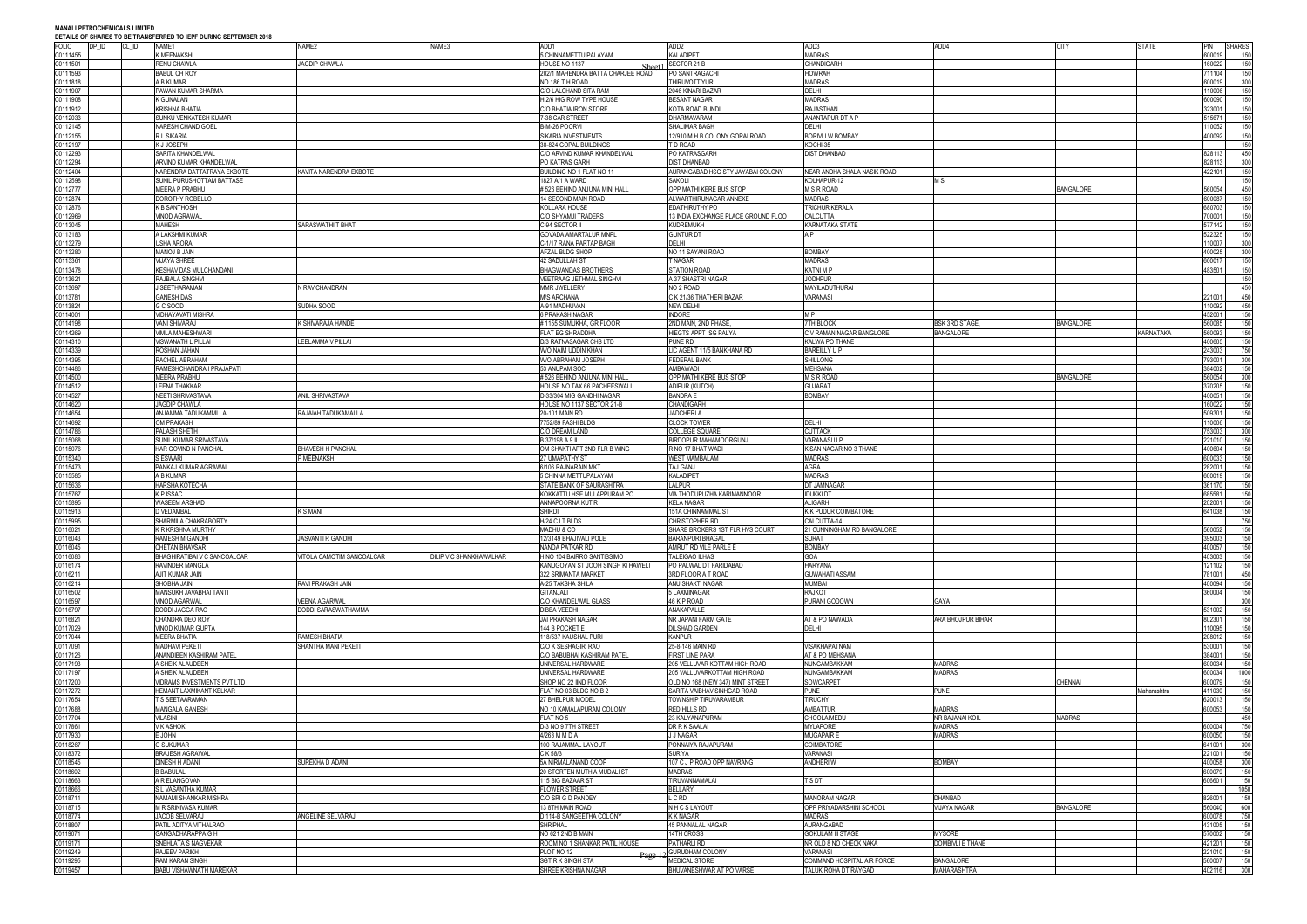| <b>FOLIO</b>         | DP ID | <u>DETAILS OF SHARLS TO DE HANNS LIVILD TO ILFT DUNNS SEFTEMBLIX ZUTO</u><br>CL ID<br>NAME1 | NAME3<br>NAME <sub>2</sub>   | ADD1                                                | ADD <sub>2</sub>                                         | ADD3                                          | ADD4                          | <b>CITY</b>                        | <b>STATE</b>       | PIN              | <b>SHARES</b> |
|----------------------|-------|---------------------------------------------------------------------------------------------|------------------------------|-----------------------------------------------------|----------------------------------------------------------|-----------------------------------------------|-------------------------------|------------------------------------|--------------------|------------------|---------------|
| C0119537             |       | SAROJ ARVIND CHOKSI                                                                         | DHRUVA ARVIND CHOKSI         | <b>7 GAWANDS CHAWL</b>                              | <b>KHEMAS LANE</b>                                       | <b>JAMBLI NAKA</b>                            | <b>THANE</b>                  |                                    |                    | 400601           | 150           |
| 00119538<br>00119604 |       | RAMESH CHANDRA MAGANLAL SHAH<br>SOUTHERN OFFSET PRINTERS P LTD                              |                              | K-102 INDRAPRASTH COMPLEX<br>62/63 GREAMS RD        | IST FLOOR NR DRIVE IN CINEMA<br><b>MADRAS</b>            | OPP PUNJAB TRAVELS                            | DRIVE IN ROAD                 | AHMEDABAD                          |                    | 600006           | 150<br>150    |
| 00119606             |       | K RAMIAH .                                                                                  |                              | 5/210-B, VOC NAGAR                                  | OPP.TO TAC NAGAR                                         | <b>TUTICORIN</b>                              |                               |                                    |                    | 628005           | 150           |
| 00119626             |       | R BOOMA                                                                                     |                              | NO 4 D APPU ST                                      | SHANTHI FLAT                                             | <b>MYLAPORE</b>                               | <b>MADRAS</b>                 |                                    |                    | 600004           | 150           |
| 20119640             |       | /INOD KUMAR GUPTA                                                                           |                              | 83 GANDHI GALI                                      | <b>FATEHPURI</b>                                         | <b>DELHI</b>                                  |                               |                                    |                    | 110006           | 300           |
| 00119717<br>00119729 |       | DEVARAJ<br><b>JAYALAKSHM</b>                                                                |                              | <b>KAMARAJ ST</b><br>A 18 SRINIVASA IYER ST         | <b>APPAK KUDAL</b><br><b>WEST MAMBALAM</b>               | SAKTHINAGAR<br><b>MADRAS</b>                  | <b>IPB</b>                    |                                    |                    | 638513<br>600033 | 150<br>150    |
| 00119765             |       | <b>S KUCKREJA</b>                                                                           |                              | B-179 ASHOK VIHAR                                   | <b>DELHI</b>                                             |                                               |                               |                                    |                    | 10052            | 150           |
| 00119832             |       | <b>G NAGARAJ</b>                                                                            |                              | NO 2 S S PILLAI ST                                  | <b>GANAPATHI PURAM</b>                                   | <b>EAST TAMBARAM</b>                          | <b>MADRAS</b>                 |                                    |                    | 600059           | 150           |
| 00119928             |       | PRADIP ABASAHEB BOCHARE                                                                     |                              | C/O VISHAL GENERAL STORES                           | <b>NEW CHATIGALLI</b>                                    | <b>BARSHI</b>                                 | DT SOLAPUR                    |                                    |                    | 413401           | 300           |
| 0120168              |       | KARTHYAYANI MOHAN                                                                           |                              | 3 SATTAYAPPAR SANNATHI                              | NAGAPATTINAM                                             | T N                                           |                               |                                    |                    | 611001           | 150           |
| 0120190<br>00120388  |       | D R RAGHUNANDANA<br>SHANTHA PRASANNA                                                        |                              | NO 25 12TH MAIN<br><b>VIJAYA BANK</b>               | 11TH CROSS RAGHAVENDRA BLOCK<br>J C ROAD BRANCH          | <b>SRINAGAR</b><br><b>BANGALORE</b>           | <b>BANGALORE</b>              |                                    |                    | 560050<br>560002 | 150<br>150    |
| 0120414              |       | NILMANI DAS                                                                                 |                              | S/O LATE KISHORI MOHAN DAS                          | <b>VILL MIRUPUR</b>                                      | PO JASHORAJPUR                                | DT MIDNAPORE W B              |                                    |                    | 721160           | 150           |
| 0120415              |       | MUKESH AGARWA                                                                               |                              | 176 KANPUR ROAD                                     | <b>KACHARI CHORHHA</b>                                   | JHANSI U F                                    |                               |                                    |                    | 284001           | 150           |
| 00120753             |       | <b>RENJIT ABRAHAM</b>                                                                       |                              | THYCOODATHIL HORSE                                  | <b>KUMBANAD PO</b>                                       | THIRUVALIA                                    |                               |                                    |                    | 689547           | 150           |
| 0120756<br>0120804   |       | RAJAN THOMAS<br>PRAVEEN SINHA                                                               |                              | PUNNILATHIL HOUS<br>C/O D N SINHA                   | PUTHUVELY PO<br>AT SHASTRINAGAR                          | MONIPPALLY VIA KOTTAYAM<br>PO MUNGER          | <b>DIST MUNGER BIHAR</b>      |                                    |                    | 686641<br>311201 | 150<br>150    |
| 0120818              |       | MANOJKUMAR JAISWAL                                                                          |                              | C/O MANOJKUMAR & SONS                               | <b>MEHADAWAL ROAD</b>                                    | PANDEY BAZAR                                  | PO PURANI BASTI DT BASTI      |                                    |                    | 272002           | 750           |
| 0120867              |       | <b>GANESH PRASAD AGRAWAL</b>                                                                |                              | C/O SIKHAR CONSTRUCTION                             | <b>VINOBA NAGAR</b>                                      | <b>TELAPARA ROAD</b>                          | <b>BILASPURMP</b>             |                                    |                    | 495001           | 300           |
| 0120878              |       | KISHIN SAINANI                                                                              | RAJKUMARI SAINANI            | CITIBANK N A                                        | NON RESIDENT INDIAN BUSINESS                             | <b>INVESTMENT MANAGEMENT SERVICES</b>         | PO BOX 636 GPO FORT BOMBAY    |                                    |                    | 400001           | 300           |
| 0120889<br>0120930   |       | <b>DILIP KUMAR AGARWAL</b><br>S K SELVARAJ                                                  |                              | 68 N S B ROAD<br><b>39 DR ANSARI STREET</b>         | <b>HANUMAN COLONY</b><br>POLLACHI                        | PO RANIGANJ                                   | DT BURDWAN                    |                                    |                    | 713347<br>642001 | 150<br>150    |
| 0120979              |       | VINOD KUMAR GUPTA                                                                           |                              | KUNDAN GENERAL FINANCE                              | 4141 FIRST FLR                                           | NAYA BAZAR                                    | DELHI                         |                                    |                    | 110006           | 150           |
| 0121050              |       | <b>I P VARGHESE</b>                                                                         |                              | MOONJALEE HOUSE                                     | ELOOR SOUTH                                              | UDYOGAMANDAL ERNAKULAM                        | <b>KERALA</b>                 |                                    |                    | 683501           | 300           |
| 0121269              |       | ANAGHA ABASAHEB DESHMUKH                                                                    | ABASAHEB RAMRAO DESHMUKH     | C/O A R DESHMUKH                                    | MSRT CORPN MAHARASHTRA VAHATUK BHAV                      | DR A N MARG BOMBAY                            |                               |                                    |                    | 400008           | 150           |
| 00121390<br>0121620  |       | ALIT<br>MANISH AGRAWAL                                                                      | SACHIN AGRAWAL               | C/O R P MOURYA<br>C/O RAMAN LAL CURIWALA            | PHC RANI KI SARAI<br>CHHATTA BAZAR                       | AZAMGARH U P<br><b>MATHURA</b>                |                               |                                    |                    | 281001           | 750<br>300    |
| 0121633              |       | <b>NEELAKANDAN</b>                                                                          |                              | RAMAR KOIL STREET                                   | KATTUPAKKAM VILL & POST                                  | VIA ANVARTHIKANPET R S                        | <b>ARKONAM TK</b>             |                                    |                    | 632502           | 600           |
| 00121734             |       | DEV RAJ AGARWAL                                                                             | ASHA DEVI AGARWAL            | TEMPLE ROAD                                         | PURANA BAZAR                                             | DHANBAD                                       |                               |                                    |                    | 826001           | 150           |
| 0121744              |       | KARTICK CHANDRA KONER                                                                       |                              | C/O MAKALI HARDWARE                                 | PO SANTRAGACHI                                           | <b>HOWRAH</b>                                 | W B                           |                                    |                    | 711104           | 150           |
| 00121747<br>0121804  |       | KANTILAL BHIKHABHAI SHAH<br>SAJAL KUMAR SAHU                                                | MADHUBEN KANTILAL SHAH       | 23 JAWAHAR NAGAR<br>179/P KALIGHAT ROAD             | VIJAY VILLA THIRD FLOOR<br>CALCUTTA                      | <b>GOREGAON WEST</b>                          | <b>BOMBAY</b>                 |                                    |                    | 400062<br>700026 | 300<br>150    |
| 0121816              |       | KISHOR LAXMICHAND SHAH                                                                      |                              | C/412 SIV DARSAN                                    | SATYANAGAR OPP SAIBABA NAGAR                             | <b>BOGIVALI W</b>                             |                               |                                    |                    |                  | 300           |
| 00121934             |       | LATA K PATEL                                                                                | KIRIT R PATEL                | SHANTI APPT NO 2 5TH FLOOR                          | <b>NEXT TO JASLOK HOSPITAL</b>                           | 19 PEDDER ROAD                                | <b>BOMBAY</b>                 |                                    |                    | 400026           | 150           |
| 0122003              |       | VASANTHAN                                                                                   | <b>VALLIYAPPAN</b>           | W/O MR S VALLIYAPPAN                                | SUNDARAM FINANCE LIMITED                                 | 341 SEKKALAI ROAD                             | NEAR PERIYAR STATUE           | <b>KARAIKUDI</b>                   |                    | 30001            | 150           |
| 0122012<br>00122042  |       | VASANTHA<br><b>GEORGE JACOE</b>                                                             | VALLIYAPPAN                  | W/O MR S VALLIYAPPAN<br><b>IDAVOOR PUTHEN VEEDU</b> | SUNDARAM FINANCE LIMITED<br>CHENNITHALA PO               | 341 SEKKALAI ROAD<br><b>MAVELIKARA</b>        | NEAR PERIYAR STATUE<br>KERALA | KARAIKUDI                          |                    | 30001<br>690105  | 150<br>150    |
| 0122310              |       | DINESH R SHAH                                                                               |                              | KANTILAL DINESH KUMAR                               | ASTODIA KAPAD BAZAR                                      | AHMEDABAD                                     |                               |                                    |                    | 380001           | 150           |
| 0122460              |       | RISHI NAYYAR                                                                                |                              | <b>RISHI INVESTMENTS</b>                            | <b>RESIDENCY ROAD</b>                                    | SADAR                                         | NAGPUR                        |                                    |                    | 440001           | 150           |
| 00122605             |       | <b>PRABODH J SAMPAT</b>                                                                     | KALPESH P SAMPAT             | <b>HUNS TRADERS</b>                                 | 7/1172 TOWN HALL RD                                      | CALICUT                                       |                               |                                    |                    | 673001           | 150           |
| 0122827              |       | LEENA THAKKER<br>SHAKUNTLA DEVI                                                             |                              | HOUSE NO T A X-66<br>C/O R K RASTOGI                | <b>ADIPUR KUTCH</b><br>G-368 PREET VIHAR                 | <b>GUJARAT</b><br>DELHI                       |                               |                                    |                    | 370205           | 750<br>150    |
| 0122883<br>0122970   |       | SUSHILABAI JAMNADAS                                                                         | PRABODH J SAMPAT             | HUNS TRADERS                                        | 7/1172 TOWN HALL ROAD                                    | CALICUT                                       |                               |                                    |                    | 373001           | 150           |
| 0122977              |       | SAHA PRASAD KUMAR                                                                           |                              | QUARTER NO 705 SECTOR 4                             | R K PURAM                                                | <b>NEW DELHI</b>                              |                               |                                    |                    |                  | 600           |
| 0122991              |       | VASANTHA V                                                                                  | /ALLIYAPPAN S                | W/O MR S VALLIYAPPAN                                | SUNDARAM FINANCE LIMITED                                 | 341 SEKKALAI ROAD                             | NEAR PERIYAR STATUE           | <b>KARAIKUDI</b>                   |                    | 630001           | 150           |
| 0123069              |       | <b>JMAKANT HIRALAL THAKKAR</b><br>KISHORE KUMAR M                                           |                              | 50/1 SAMRAT NAGAR                                   | <b>ISANPUR</b>                                           | AHMEDABAD                                     |                               |                                    |                    | 382443           | 150           |
| 0123159<br>0123203   |       | RAGHAVAN B K                                                                                |                              | 2 RAJA GRAHMANI GARDEN<br>NO 14 1ST CROSS           | <b>1ST FLOOR</b><br>R A PURAM                            | <b>MANDAVELI</b><br>CHENNAI                   | MADRAS                        |                                    |                    | 600028<br>600028 | 150<br>150    |
| 0123217              |       | <b>BANI BANERJEE</b>                                                                        |                              | <b>61/H KALIGHAT ROAD</b>                           | CALCUTTA                                                 |                                               |                               |                                    |                    | 700026           | 150           |
| 0123386              |       | /IMAL CHAND                                                                                 |                              | <b>31 APPU MUDALI STREET</b>                        | <b>MYLAPORE</b>                                          | <b>CHENNAI</b>                                |                               |                                    |                    | 600004           | 150           |
| 0123395<br>20123930  |       | RAGHAVAN B K<br>ASHUTOSH JAGGA                                                              |                              | NO 14 FIRST CROSS<br>PHIJI WARI NURSERY             | R A PURAM                                                | <b>CHENNAI</b>                                | CHANDIGARH                    |                                    |                    | 600028           | 150<br>300    |
| 0124056              |       | SHARDABEN MATHURBHAI PATEL                                                                  |                              | 39 SOMNATH NAGAR SOCIETY                            | CHD-KALKA ROAD<br>NARANPURA CHAR RASTA                   | MANIMAJRA<br>NARANPURA                        | AHMEDABAD                     |                                    |                    | 380013           | 150           |
| 0124233              |       | CAPT BALRAJ SINGH CHEEMA                                                                    |                              | 221 MEDIUM REGIMENT                                 | C/0 56 APO                                               |                                               |                               |                                    |                    |                  | 150           |
| 0125205              |       | KADIRESAN C                                                                                 |                              | OLD NO 324 NEW NO 20                                | THAMBU CHETTY STREET                                     | <b>CHENNAI</b>                                |                               |                                    |                    | 600001           | 300           |
| 0125232              |       | VARADHARAJULU M V                                                                           |                              | <b>NEW NO-8 KESAVA IYER ST</b>                      | <b>IIND FLOOR PARK TOWN</b>                              | <b>CHENNAI</b>                                |                               |                                    |                    | 600003           | 150           |
| 0125336<br>0125340   |       | PALANI M<br>VAISHNO DEVI MAGOTRA                                                            |                              | POST BOX NO.5144.<br>H NO 2A LANE NO 2              | YAMUNA APARTMENTS,<br><b>BHARAT NAGAR</b>                | FLAT NO. S1,1, GANGA STREET<br><b>BANTABS</b> | SALIGRAMAM<br>JAMMU J & K     | <b>CHENNAI</b>                     |                    | 600093           | 150<br>225    |
| 0126479              |       | JTPAL CHOWDHURY                                                                             |                              | BELEDANGA                                           | PO JOTE SHIBRAMPUR                                       | <b>MAHESTALA</b>                              | 24 PGS (S)                    |                                    |                    | 743352           | 150           |
| 0127958              |       | <b>VARGHESE K C</b>                                                                         |                              | KANGIRAVELLIL HOUSE                                 | PAZHAMTHOTTAM PO                                         | <b>ERNAKULAM DIST</b>                         |                               |                                    |                    | 683565           | 150           |
| 0128436              |       | SANKAR ROY                                                                                  |                              | 275 SAHID GANESH DUTTA ROAD                         | BIRATI                                                   | <b>KOLKATA</b>                                |                               |                                    |                    | 700051           | 150           |
| 0129449<br>0130981   |       | RAJU P MEHTA<br>SAMPATH J M                                                                 |                              | C/O VIKAS ENGINEERING CORPN<br>NO 17 1ST CROSS      | 13 ERRABALU CHETTY STREET<br><b>GOWRIPURAM EXTENSION</b> |                                               |                               | <b>CHENNAI</b><br><b>BANGALORE</b> |                    | 600001           | 1200<br>450   |
| 0132316              |       | <b>DEBASIS BASAK</b>                                                                        |                              | 100 LINTON STREET                                   |                                                          |                                               |                               | KOLKATA                            |                    | 700014           | 750           |
| 20133647             |       | T N NALAS                                                                                   |                              | 726 DR RADHA KRISHNAN ROAD                          | <b>TATABAD</b>                                           |                                               |                               | COIMBATORE                         |                    | 641012           | 150           |
| 0133730<br>0133755   |       | NIKUNJ PRAVIN SHAH<br>PATTARPURAM SUBBIAH THIRUVENGADAM                                     | JIGNASANI KUNJ SHAH          | E2, OM VISHAL NAGAR<br>136-7th STREET.              | <b>NEAR SHASTRI NAGAR,</b><br>F BLOCK                    | S.V ROAD.<br>ANNA NAGAR EAST.                 | Borivli(W),                   | <b>BOMBAY</b><br><b>CHENNAI</b>    |                    | 400092<br>600102 | 150<br>150    |
| 20133899             |       | SUMAN NAHATA                                                                                |                              | J-94 2 FLOOR                                        | <b>KIRTI NAGAR</b>                                       |                                               |                               | <b>NEW DELH</b>                    |                    | 10015            | 300           |
| 0134066              |       | RAJKUMAR PAUL                                                                               |                              | 18/A/2 HARI CHARAN BANERJEE STREET                  | (BACK TO JAHAJ BARI)                                     |                                               | <b>HOWRAH</b>                 | <b>BELURMATH</b>                   | <b>WEST BENGAL</b> | 11202            | 75            |
| C0134194             |       | RAMESH KUMAR JAJOO                                                                          | JSHA DEVI JAJOO              | C/O KRISHNA ENTERPRISES                             | 13 NARAYAN PRASAD BABU LANE                              |                                               |                               | <b>KOLKATA</b>                     |                    | 700007           | 150           |
| 00135107<br>00135137 |       | <b>HARISH KUMAR DINODIYA</b><br><b>RESHMA M CHAVAN</b>                                      |                              | 71 I BHAIRAV DUTTA LANE<br><b>CAS SECURITIES</b>    | <b>HOWRAH WEST BENGAL</b><br>35/37 HAMAM STREET          | <b>OPP HAMAM HOUSE</b>                        | <b>1ST FLOOR FORT</b>         | <b>MUMBAI</b>                      |                    | 11106<br>400001  | 2550<br>300   |
| C0135457             |       | <b>DHANESH CHANDRA RASTOGI</b>                                                              |                              | S/O SHRI TARA CHANDRA RASTOGI                       | MOH KOTE EAST                                            | SAMBHAL                                       | MORADABAD                     |                                    |                    |                  | 150           |
| 0137041              |       | SANJAY S SHAH                                                                               |                              | <b>D 5 SUGAM FLATS</b>                              | NEAR VASNA BUS STAND                                     | VASNA                                         |                               | AHMEDABAD                          |                    | 380007           | 150           |
| 0137689              |       | AMBUJ KUMAR MISHRA                                                                          |                              | C/O SRI SHIV DUTTA PRASAD                           | <b>INDIRA NAGAR ROAD</b>                                 | NO 4 A POSTAL PARK                            | POST G P O                    | PATNA                              |                    | 800001           | 150           |
| 0138867              |       | <b>JISHWA BALA</b><br>dilip Jain                                                            |                              | 1-2-63/10<br>A 5 NEW GRAIN MANDI                    | SRI J V RATNAM HOUSE<br>CHAND POLE BAZAR                 | STREET NO 1 KAKATEEYA NAGAR                   | <b>HABSIGUDA</b>              | <b>HYDERABAD</b><br><b>JAIPUR</b>  |                    | 500007<br>302001 | 750<br>150    |
| 0138936<br>0139127   |       | SUSHIL SHAH                                                                                 |                              | 558 ASHISH BLOG                                     | FLAT NO 7 2ND FLOOR                                      | 18 ROAD KHAR WEST                             |                               | <b>MUMBAI</b>                      |                    | 400052           | 150           |
| 0139268              |       | DIWYA K                                                                                     |                              | 802 IST FLOOR CONTOUR ROAD                          | OPP ADITYA HOSPITAL                                      | 2ND STAGE                                     | <b>GOKULAM</b>                | <b>MYSORE</b>                      |                    | 570002           | 150           |
| 0139607              |       | BAPNA MADHU                                                                                 |                              | A-1/604 MADHAVI CHS LTD                             | SECTOR-19A                                               | NERUL (E)                                     | Navi                          | MUMBAI                             |                    | 400706           | 450           |
| 0141431              |       | ARUN KUMAR SHAH                                                                             |                              | 4213 CHINTAMANISWAR                                 | <b>BUDHISWARI POST OFFICE</b>                            | <b>PS-LAXMI SAGAR</b>                         |                               | <b>BHUBANESWAR</b>                 |                    | 751006           | 300           |
| 0141752<br>0141877   |       | PRMOD KUMAR SOMANI<br>JORAWAR SINGH                                                         | VANDANA JAIN                 | <b>GURUKRUPA</b><br><b>MAA SECURITIES</b>           | 16B BHAGYA NAGAR<br>17/9 NAGAMANI GARDEN STREET          |                                               |                               | AURANGABAD<br><b>CHENNAI</b>       | <b>MHR</b>         | 431001<br>600001 | 150           |
| 0000201              |       | SENDHIL RAJ B                                                                               |                              | NO 1 PULLA AVENUE                                   | SHENOY NAGAR MADRAS                                      |                                               |                               |                                    |                    | 600030           | 1500          |
| 0000314              |       | SASI PRABHA J                                                                               |                              | NO 3 III CROSS STREET                               | L I C COLONY PAMMAL                                      | MADRAS                                        |                               |                                    |                    | 600075           | 300           |
| 70000780<br>Y0000893 |       | THEIVANAYAGAM PILLAI K<br>YADAV N G                                                         |                              | 128 C SOORAMANGALAM MAIN ROAD                       | SALEM                                                    |                                               |                               |                                    |                    | 636009<br>600018 | 1200          |
| Z0000324             |       | <b>KOSHY P THOMAS</b>                                                                       | <b>MERCY KOSHY</b>           | NO 10 ASHOK STREET<br>P O BOX 3913 RUWI             | <b>ALWARPET</b><br>$R_{200}$ 12 SULTANATE OF OMAN        | <b>MADRAS</b>                                 |                               |                                    |                    |                  | 1500<br>675   |
| 20000678             |       | <b>YOTSNA NATUBHAI PATEL</b>                                                                | MR NATUBHAI NARSHIBHAI PATEL | 10 KEARTON CLOSE                                    | KENLEY SURREY CR 8 SEN UK                                |                                               |                               |                                    |                    |                  | 450           |
| Z0001107             |       | SUKLA DE                                                                                    |                              | C/O S B I NRI BR PB NO 9951                         | 1ST FLOOR TULSIANI CHAMBERS                              | 212 NARIMON POINT BOMBAY                      |                               |                                    |                    | 400021           | 600           |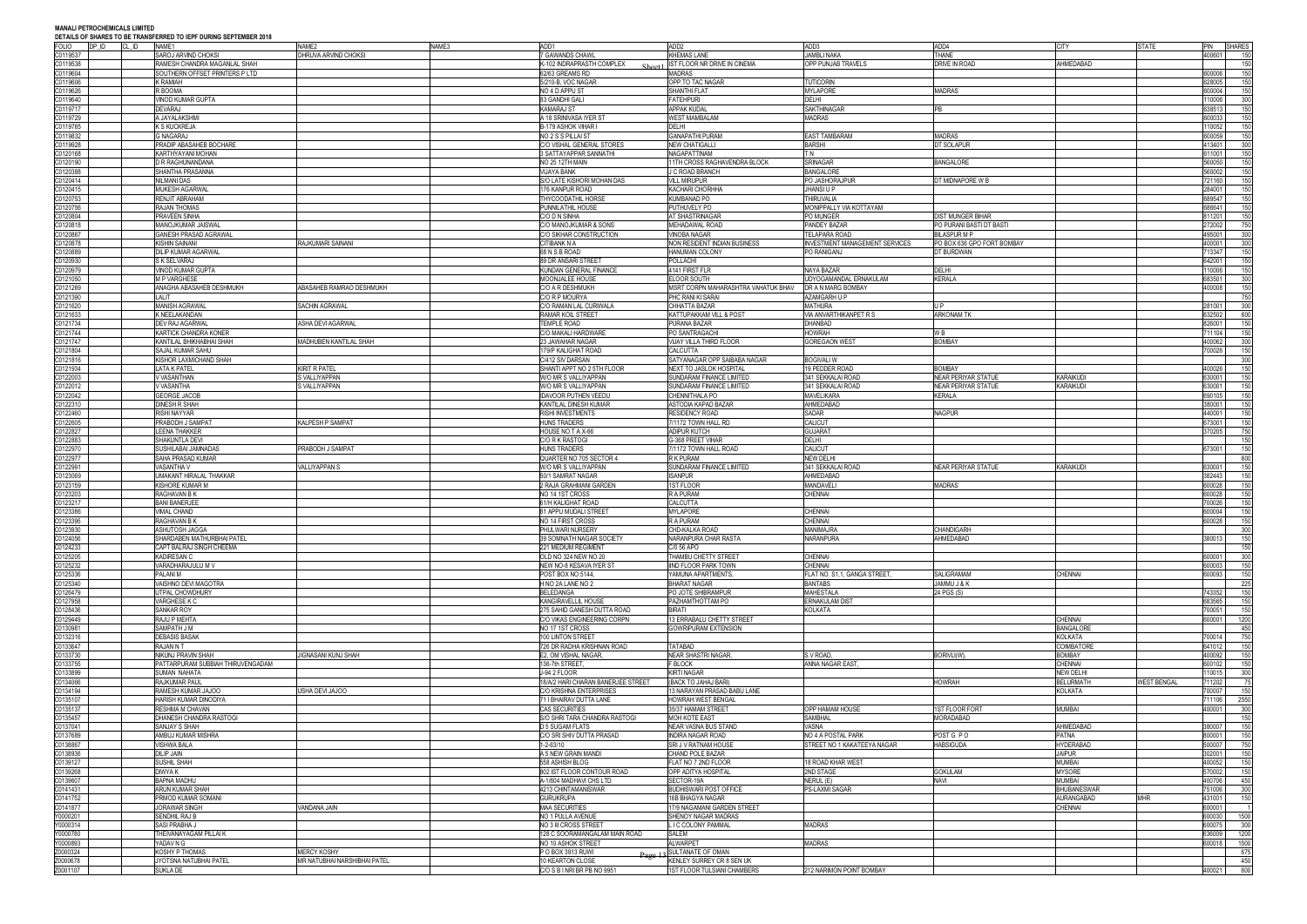| DETAILS OF SHAKES TO BE TRANSFERRED TO IEPP DURING SEPTEMBER 2010<br>FOLIO | DP ID    |          |                                      |                                    | NAME3 | ADD1                                | ADD <sub>2</sub>                   | ADD3                            | ADD4                | <b>CITY</b>         | STATE                    | PIN    |                                                                                                               |
|----------------------------------------------------------------------------|----------|----------|--------------------------------------|------------------------------------|-------|-------------------------------------|------------------------------------|---------------------------------|---------------------|---------------------|--------------------------|--------|---------------------------------------------------------------------------------------------------------------|
|                                                                            |          | CL ID    | NAME1                                | NAME <sub>2</sub>                  |       |                                     |                                    |                                 |                     |                     |                          |        | <b>SHARES</b>                                                                                                 |
| Z0001148                                                                   |          |          | SUNIL GOSAVI                         |                                    |       | DEPT OF A & E A F H                 | PO BOX 1726 CPO SEEB               | <b>OMAN</b>                     |                     |                     |                          |        | 900                                                                                                           |
| Z0001238                                                                   |          |          | AVERTAND XAVIER MONTEIRO             |                                    |       | SAUDI ARAMCO<br>Sheet <sup>1</sup>  | P O BOX 8110                       | DHAHRAN - 31311                 | SAUDI ARABIA        |                     |                          |        | 450                                                                                                           |
| Z0001336                                                                   |          |          | <b>GANGADHARAN T</b>                 |                                    |       | CHAITHRAM (KOINMADATHIL)            | P O PUTHUR VIA BADAGARA            | CALICUT DIST KERALA             |                     |                     |                          | 673104 | 600                                                                                                           |
| Z0001566                                                                   |          |          | <b>BHARTI KAMDAR</b>                 |                                    |       | MADHUVAN F/131 J P ROAD             | ANDHERI (W)                        | <b>BOMBAY</b>                   |                     |                     |                          | 400058 | 675                                                                                                           |
| Z0001678                                                                   |          |          | EVELINE DORIS LOBO                   |                                    |       | COMMERCIAL BANK (BILLS DEPT)        | PO BOX NO 25244 SAFAT              | <b>KUWAIT</b>                   |                     |                     |                          |        | 750                                                                                                           |
|                                                                            |          |          |                                      |                                    |       |                                     |                                    |                                 |                     |                     |                          |        |                                                                                                               |
| Z0001895                                                                   |          |          | SIVAKUMAR T N                        |                                    |       | SECTOR VII RH II J 8 VASHI          | <b>NEW BOMBAY</b>                  |                                 |                     |                     |                          | 400703 | 450                                                                                                           |
| Z0003059                                                                   |          |          | SAROJINI GULHANE                     |                                    |       | 287 KENTON ROAD                     | KENTON HARROW MIDDLE SEX           | HA3OHQ                          |                     |                     |                          |        | 150                                                                                                           |
| Z0003441                                                                   |          |          | PALLISSERI NARAYANAN NAMBOODIRI      |                                    |       | OPN/12Q QARNALAM P B NO 81          | MUSCAT SULTANATE OF OMAN           |                                 |                     |                     |                          |        | 300                                                                                                           |
| Z0003819                                                                   |          |          | DURAI RAJ M                          |                                    |       | ZWSC PB NO 303                      | ABUDBAHI U A I                     |                                 |                     |                     |                          |        | 600                                                                                                           |
| Z0004081                                                                   |          |          | <b>MAYANK SINGHVI</b>                |                                    |       | AWLAD NASSER CORP                   | AL SALAM ST PO BOX 46611 ABU DHABI | UAE                             |                     |                     |                          |        | 300                                                                                                           |
|                                                                            |          |          |                                      |                                    |       |                                     |                                    |                                 |                     |                     |                          |        |                                                                                                               |
| Z0004404                                                                   |          |          | PURSHOTTAM SINGH                     | MRS SAROJ SINGH                    |       | C/O SULEIMAN MED CLINIC ALAIN       | P BOX 1887 ALAIN                   | ABUDHABI U A E                  |                     |                     |                          |        | 450                                                                                                           |
| Z0004405                                                                   |          |          | SAROJ SINGH                          | DR PURSHOTTAM SINGH                |       | C/O SULEIMAN MED CLINIC ALAIN       | P BOX 1887 ALAIN                   | ABUDHABI U A E                  |                     |                     |                          |        | 450                                                                                                           |
| Z0004451                                                                   |          |          | SYED SHAH QADER HUSSAINI             | <b>MS SYEDA MASOOD UNNISA</b>      |       | P O BOX 4000                        | <b>DUBAI</b>                       | UAE                             |                     |                     |                          |        | 300                                                                                                           |
| Z0004470                                                                   |          |          | SATHIAVATHI SAMRAJ                   |                                    |       | P O BOX 22802                       | <b>SHARJAH</b>                     | UAE                             |                     |                     |                          |        | 300                                                                                                           |
|                                                                            |          |          |                                      |                                    |       |                                     |                                    |                                 |                     |                     |                          |        |                                                                                                               |
| Z0004513                                                                   |          |          | MURUGESH SAMBASADHASIVAM             |                                    |       | 4 MARUDASALA ST                     | <b>COIMBATORE</b>                  |                                 |                     |                     |                          | 641045 | 300                                                                                                           |
| Z0006585                                                                   |          |          | SHAHINAS ASHRAF                      | MR CHANNANATH KUNJALIKUTTY ASHRAF  |       | W/O C K ASHRAF QAPCO ETHYLENE       | PO BOX 50155 UMMSAID QATAR         |                                 |                     |                     |                          |        | 300                                                                                                           |
| Z0006733                                                                   |          |          | JAYANT KAMATH                        | MS USHA KAMATH                     |       | 55 KARANJI KERE LAYOUT              | <b>STAGE II</b>                    | <b>MYSORE</b>                   |                     |                     |                          | 570011 | 300                                                                                                           |
| Z0007222                                                                   |          |          | MOHANLAL RAMJIBHAI KAPADIA           |                                    |       | C/O KANTILAL VAJEJHANKER VAKHARIA   | 48 SAGAR DARSHAN OPP BREACH CANDY  | 81/83 BHULABHAI DESAI RD BOMBAY |                     |                     |                          | 400026 | 150                                                                                                           |
| Z0007458                                                                   |          |          | JAGRUTI INAMDAR                      |                                    |       | 33 MITCHELL BROOK WALY              | BRENT FIELD ROAD NEASDEN N W 10    | LONDON L                        |                     |                     |                          |        | 300                                                                                                           |
|                                                                            |          |          |                                      |                                    |       |                                     |                                    |                                 |                     |                     |                          |        |                                                                                                               |
| Z0007555                                                                   |          |          | JYOTSNA LALITCHANDRA VORA            |                                    |       | C/O VINODRAI P PATEL                | LOKHOTA MIG COLONY BLOCK 1/2       | SUMER CLUB ROAD JAMNAGAR        |                     |                     |                          | 361005 | 300                                                                                                           |
| Z0007806                                                                   |          |          | ASHFAQ HUSSAIN                       |                                    |       | 295 AL-KAUSER                       | ST.NO.1 APL NO 202                 | NEHURUNAUAR WEST                |                     | SECUNDERABAD        |                          | 500026 | 900                                                                                                           |
| Z0007879                                                                   |          |          | <b>HABEEB ABOOBAKEF</b>              |                                    |       | PO BOX 11679                        | JEEDAH 21463 SAUDI ARABIA          |                                 |                     |                     |                          |        | 450                                                                                                           |
| Z0008150                                                                   |          |          | <b>VIDYA HINGORANI</b>               | <b>MR DEEPAK HINGORANI</b>         |       | SABAH FOREST INDUSTRIES             | <b>WDT 31 SIPITANG SABAH</b>       | MALAYSIA                        |                     |                     |                          |        | 300                                                                                                           |
| Z0008531                                                                   |          |          | MOHANLAL TIKAMDAS KANDHARI           | <b>IADHAVDAS TIKAMDAS KANDHARI</b> |       |                                     | <b>DIPLOMATIC AREA</b>             | <b>BAHRAIN (A.GULF)</b>         |                     |                     |                          |        | 450                                                                                                           |
|                                                                            |          |          |                                      |                                    |       | PO BOX 10257                        |                                    |                                 |                     |                     |                          |        |                                                                                                               |
| Z0009206                                                                   |          |          | MARIMUTHU ANBALAGAN                  |                                    |       | LABORATORY ANALYST                  | PO BOX 3627                        | DUBAL, DUBAI - UAE              |                     |                     |                          |        | 300                                                                                                           |
| Z0009226                                                                   |          |          | G PURUSHOTHAMAN                      |                                    |       | ROYAL OMAN POLICE DBP               | P O BOX 2 MUSCAT                   | OMAN                            |                     |                     |                          |        | 300                                                                                                           |
| Z0009290                                                                   |          |          | DAKSHA KISHOR SHAH                   | (ISHOR JAYANTILAL SHAH             |       | <b>POST BOX 4176</b>                | iwus                               | SULTNATE OF OMAN                |                     |                     |                          |        | 300                                                                                                           |
| Z0009373                                                                   |          |          | PALLISSERI NARAYANAN NAMBUDRI        |                                    |       | OPN 112Q QARNALAM                   | P B NO 81 MUSCAT                   | S OF OMAN                       |                     |                     |                          |        | 300                                                                                                           |
|                                                                            |          |          |                                      |                                    |       |                                     |                                    |                                 |                     |                     |                          |        |                                                                                                               |
| Z0009430                                                                   |          |          | K M SALIM                            | HABEEBA SALIM                      |       | P O BOX 257                         | DAMMAM 31411                       | <b>SAUDI ARABIA</b>             |                     |                     |                          |        | 300                                                                                                           |
| Z0009517                                                                   |          |          | ANNAMMA BABY                         |                                    |       | <b>C/O B VARGHESE</b>               | PO BOX 2960 ARAMCO DHAHRAN         | <b>SAUDI ARABIA</b>             |                     |                     |                          |        | 300                                                                                                           |
| Z0009615                                                                   |          |          | MOHAMMED AHMED PATEL                 |                                    |       | C/O SHAREIF PARMACY PO BOX 283      | DUBAI U A E                        |                                 |                     |                     |                          |        | 300                                                                                                           |
| Z0009789                                                                   |          |          | CHILLKKALMAMUZAI NUDDEEN             |                                    |       | P B 2047                            | <b>ABUDHABI</b>                    | UAE                             |                     |                     |                          |        | 300                                                                                                           |
| Z0009942                                                                   |          |          | MAHESH LABHUBHAI TRIVEDI             |                                    |       | 401 NILESH APARTMENT                | S V ROAD DAHISAR EAST              | <b>BOMBAY</b>                   |                     |                     |                          | 400068 | 300                                                                                                           |
|                                                                            |          |          |                                      |                                    |       |                                     |                                    |                                 |                     |                     |                          |        |                                                                                                               |
| Z0010043                                                                   |          |          | MELELTHOMAS DANIEL THOMAS            |                                    |       | PO BOX 41775 ABBASIA                | <b>KUWAIT</b>                      |                                 |                     |                     |                          | 858580 | 300                                                                                                           |
| Z0010069                                                                   |          |          | THOMAS LOBO                          |                                    |       | POST BOX 4296 SAFAT                 | 13043 SAFAT                        | <b>KUWAIT</b>                   |                     |                     |                          |        | 300                                                                                                           |
| Z0010152                                                                   |          |          | SANJEEV ARORA                        |                                    |       | 2316 HANNETT NE                     | ALBUQUERQUE                        | NM 87106 USA                    |                     |                     |                          |        | 300                                                                                                           |
| Z0010241                                                                   |          |          | PURUSHOTAMAN G                       |                                    |       | ROYAL OMAN POLICE (DBP)             | PO BOX 2                           | MUSCAT SULTANATE OF OMAN        |                     |                     |                          |        | 300                                                                                                           |
| Z0010383                                                                   |          |          |                                      |                                    |       |                                     | <b>UMM SAID</b>                    | QATAR                           |                     |                     |                          |        |                                                                                                               |
|                                                                            |          |          | MAPPILLY RAMAN SUDHAKARAN            |                                    |       | P O BOX 50096                       |                                    |                                 |                     |                     |                          |        | 300                                                                                                           |
| Z0010412                                                                   |          |          | DOROTHY LOBO                         | LESLIE LOBO                        |       | Y B A KANOO, O F S S DIVN           | PO 37, DAMMAN 31411                | SAUDI ARABIA                    |                     |                     |                          |        | 150                                                                                                           |
| Z0010542                                                                   |          |          | N CHITHIRAVELU                       |                                    |       | 32 ALBA                             | <b>PB NO 570</b>                   | <b>BAHRAIN</b>                  |                     |                     |                          |        | 300                                                                                                           |
| Z0010560                                                                   |          |          | EVELINE DORIS LOBO                   |                                    |       | <b>COMMERCIAL BANK (BILLS DEPT)</b> | P O BOX 25244                      | <b>SAFAT KUWAIT</b>             |                     |                     |                          |        | 300                                                                                                           |
| Z0010868                                                                   |          |          | P M MOHAMMED ALI                     | RUKKIYA MOHAMEDALI                 |       | P O BOX 50249                       | <b>DUBAI</b>                       | UAE                             |                     |                     |                          |        | 150                                                                                                           |
|                                                                            |          |          |                                      |                                    |       |                                     |                                    | UAF                             |                     |                     |                          |        |                                                                                                               |
| Z0010898                                                                   |          |          | RUKKIYA MOHAMED ALI                  | P M MOHAMED ALI                    |       | PO BOX 50249                        | <b>DUBAI</b>                       |                                 |                     |                     |                          |        | 150                                                                                                           |
| Z0011008                                                                   |          |          | <b>IRENE LEWIS</b>                   |                                    |       | C/O FELIZ M LEWIS                   | TAWOOS L L C P O BOX 8676 MUTTRAH  | SULTANATE OF OMAN               |                     |                     |                          |        | 300                                                                                                           |
| Z0011042                                                                   |          |          | KUZHIKKADAVILMOHDABDULJALEEL         |                                    |       | KUZHIKKADAVIL HOUSE                 | J C COLLEGE POST                   | ALWAYE                          |                     |                     |                          | 683102 | 300                                                                                                           |
|                                                                            |          |          | ATUL AMUBHAI SHAH                    |                                    |       | 10 SHRAMAN APT                      | <b>PRABHA COLONY</b>               | NR GUJARAT VIDYAPITH GROUND     | <b>JSMANPURA</b>    | KARNAVATI AHMEDABAD |                          |        | 300                                                                                                           |
|                                                                            |          |          |                                      |                                    |       |                                     |                                    |                                 |                     |                     |                          |        |                                                                                                               |
| Z0011131                                                                   |          |          |                                      |                                    |       |                                     |                                    |                                 |                     |                     |                          |        |                                                                                                               |
| Z0011217                                                                   |          |          | CHANDRA BOSE PAYYAPPAT               | SAILAJA CHANDRA BOSE               |       | POST BOX 940                        | SHARJAH                            | UAE                             |                     |                     |                          |        |                                                                                                               |
| Z0011617                                                                   |          |          | <b>NEHA SHIRISH GANDHI</b>           |                                    |       | 81/20 MATRUMANDIR                   | TARDEO ROAD                        | <b>BOMBAY</b>                   |                     |                     |                          | 400007 |                                                                                                               |
| Z0011632                                                                   |          |          | ELIZABETH CHACKO                     |                                    |       | <b>VAHANATTU HOUSE</b>              | NEAR CMS COLLEGE KOTTAYAM          | KERALA                          |                     |                     |                          | 686001 |                                                                                                               |
|                                                                            |          |          |                                      |                                    |       |                                     |                                    |                                 |                     |                     |                          |        |                                                                                                               |
| Z0011726                                                                   |          |          | UMA NATARAJAN                        |                                    |       | UREA 1 QATAR FERTILISER COMPANY     | P O BOX 50001                      | <b>UMMSAID QATAR</b>            |                     |                     |                          |        |                                                                                                               |
| Z0011750                                                                   |          |          | SUSHILA KRISHNA MEDURY               | RADHA KRISHNA MEDURY               |       | EA-1/15 INDER PURI                  | NEW DELHI                          |                                 |                     |                     |                          | 110012 |                                                                                                               |
|                                                                            | 2010600  | 00405085 | AJAY KUMAR MENGI                     |                                    |       | H.NO-137-A,                         | <b>JEEVAN NAGAR,</b>               | R/O GANGYAL                     | Jammu               |                     | <b>JAMMU AND KASHMIR</b> | 180010 |                                                                                                               |
|                                                                            | 2010600  | 01887029 | <b>VIKAS BARANWAL</b>                |                                    |       | <b>GHOSIA</b>                       | <b>BHADOHI</b>                     |                                 | <b>BHADOH</b>       |                     | <b>JTTAR PRADESH</b>     | 221301 |                                                                                                               |
|                                                                            | 12010605 |          | 00223725 ANJU KALRA                  |                                    |       | M/S DULAAN BOUTIQUE                 | 164-SHAKTI NAGAR                   | 35-B, SHAKTI NAGAR              | <b>UDAIPUR</b>      |                     | RAJASTHAN                | 313001 |                                                                                                               |
|                                                                            |          |          | 00177379 ZOHEB KHAN                  |                                    |       |                                     |                                    |                                 |                     |                     |                          |        |                                                                                                               |
|                                                                            | 12010700 |          |                                      |                                    |       | P.NO. 35, N-12-13                   | NR. RAHAT HOSPITAL                 | PROF. COLONY, CIDCO             | AURANGABAD          |                     | MAHARASHTRA              | 431003 |                                                                                                               |
|                                                                            | 12010700 | 0188906  | <b>DIPAKBHAI RAMESHBHAI PATEL</b>    |                                    |       | A/18, SHREE SHRADDHA SOCIETY        | B/H. VRUNDAVAN SOCIETY             | <b>JAHANGIRPURA</b>             | <b>SURAT</b>        |                     | <b>GUJARAT</b>           | 395005 |                                                                                                               |
|                                                                            | 12010900 | 3855837  | K SARAVANAN                          |                                    |       | 121A/2, KARUPPAMPALAYAM,            | BHARATHI NAGAR COLONY.             | APPIPALAYAM PO. NR PUKKANATI    | <b>KARUR</b>        |                     | <b>TAMILNADU</b>         | 639003 |                                                                                                               |
|                                                                            | 12010926 | 00077731 | <b>SUDAMA DUBEY</b>                  |                                    |       | C/O MICKEY DUBEY                    | NEAR ST. ALBERT HIGH SCHOOL        | <b>TIRIL, KOKAR</b>             | <b>RANCHI</b>       |                     | <b>JHARKHAND</b>         | 834009 |                                                                                                               |
|                                                                            | 12011300 | 00139489 | ASHWINBHAI S. PATEL                  |                                    |       | KISAN STREET,                       | OPP. VARIA MATA, NANA KALODARA     | TAL.- KHAMBHAT                  | KHAMBHAT            |                     | GUJARAT                  | 388630 |                                                                                                               |
|                                                                            | 12011600 | 00035573 | <b>EASWARAMOORTHY K</b>              |                                    |       |                                     | <b>GANAPAATHY</b>                  |                                 | <b>COIMBATORE</b>   |                     | TAMIL NADU               | 641006 |                                                                                                               |
|                                                                            |          |          |                                      |                                    |       | 126-A. SANGANOOR ROAD               |                                    |                                 |                     |                     |                          |        |                                                                                                               |
|                                                                            | 12011600 | 00041469 | <b>VENUGOPALAN G.R</b>               |                                    |       | OLD 45, NEW NO: 67                  | <b>LIG QUARTERS</b>                | SULTANPET, FINGER POST          | <b>OOTY</b>         |                     | TAMIL NADU               | 643006 |                                                                                                               |
|                                                                            | 12013200 | 00118031 | SHAILENDRA KUMAR GUPTA               |                                    |       | <b>HAZRAT GANJ</b>                  | KOIRIPUR SULTANPUR                 |                                 | <b>SULTANPUR</b>    |                     | IP.                      | 222301 |                                                                                                               |
|                                                                            | 12013200 |          | 00572218 RAJENDRA SHIVAJI PATIL      |                                    |       | MAHINDRA AND MAHINDRA COLONY        | E/511 SHRI KRISHNA NAGAR BORIV     |                                 | <b>MUMRAL</b>       |                     | <b>MAHARASHTRA</b>       | 400066 |                                                                                                               |
|                                                                            | 12013200 | 00670547 | PRASANNAKUMAR PRABHAKAR KOLEKAR      |                                    |       | <b>BAZAR ROAD</b>                   | <b>BAILHONGAL</b>                  |                                 | <b>BAILHONGAL</b>   |                     | KARNATAKA                | 591102 |                                                                                                               |
|                                                                            | 12013200 | 00695781 | SOMA DASGUPTA                        |                                    |       | NALIAPOOL BENGALI HIGH SCHOOL       | <b>DIBRUGARH</b>                   |                                 | <b>DIBRUGARH</b>    |                     | ASSAM                    | 786001 |                                                                                                               |
|                                                                            |          |          |                                      |                                    |       |                                     |                                    |                                 |                     |                     |                          |        | 300<br>150<br>300<br>300<br>300<br>150<br>100<br>- 30<br>100<br>- 75<br>150<br>50<br>150<br>122<br>166<br>478 |
|                                                                            | 12013200 |          | 01512780 VIJAY LIGOURY LOBO          |                                    |       | ROOM NO 2001 SAMATA NAGAR           | SATPUR COLONY                      |                                 | <b>NASIK</b>        |                     | MAHARASHTRA              | 422007 |                                                                                                               |
|                                                                            | 12013200 |          | 1513649 FIROSH NEROTH PARAMBIL       |                                    |       | A--18.MAHARAJA COMPLEX              | <b>SHIRPUR</b>                     | TAL--SHIRPUR.DIST--DHULE        | <b>SHIRPUR</b>      |                     | MAHARASHTRA              | 425405 |                                                                                                               |
|                                                                            | 12013200 | 1545280  | BHULESHWAR DIGAMBAR DHADANKAR        |                                    |       | C/O A.S. PATIL SHRIYASH HSG SO      | HAL COLONY DAWKHARWADI             | B/H K G MEHTA H SCHOOL RD       | <b>NASIK</b>        |                     | <b>MAHARASHTRA</b>       | 422101 |                                                                                                               |
|                                                                            | 12013300 | 00053461 | KIRAN VILAS SHEDBALE                 |                                    |       | AT AND POST - MALGAON               | TAL - MIRAJ                        | <b>DIST - SANGLI</b>            | <b>MALGAON</b>      |                     | MAHARASHTRA              | 416410 |                                                                                                               |
|                                                                            |          |          |                                      |                                    |       |                                     |                                    |                                 |                     |                     |                          |        | 10<br>- 75<br>100<br>200                                                                                      |
|                                                                            | 12013300 |          | 00237593 AMRUT SHANKAR PATIL         |                                    |       | 859 SHANIWAR PETH                   | SATARA                             | <b>MAHARASHTRA</b>              | <b>SATARA</b>       |                     | MAHARASHTRA              | 415002 |                                                                                                               |
|                                                                            | 12013300 | 0293760  | MEENA LAXMAN DESHPANDE               |                                    |       | 183/T RAILWAY COLONY                | NEAR RAILWAY STATION               | <b>NANDURBAR</b>                | <b>NANDURBAR</b>    |                     | <b>MAHARASHTRA</b>       | 425412 | 54<br>500                                                                                                     |
|                                                                            | 12013300 | 00311322 | <b>SUSHIL KUMAR</b>                  |                                    |       | MOUNA SADHA ROAD                    | <b>CHAPRA</b>                      |                                 | <b>CHAPRA</b>       |                     | <b>BIHAR</b>             | 841301 | 150                                                                                                           |
|                                                                            | 12013500 | 00078514 | <b>RITA VERMA</b>                    |                                    |       | H NO: 9/461                         | <b>MISSAR MURAR</b>                | <b>SAHARANPUR</b>               | SAHARANPUR          |                     | UTTAR PRADESH            | 247001 | 40                                                                                                            |
|                                                                            | 12014101 | 00025791 | <b>ANIL CHOUDHARY</b>                |                                    |       | <b>NEW COLONY</b>                   |                                    | LALSOT                          | <b>DAUSA</b>        |                     | RAJASTHAN                | 303503 | 50                                                                                                            |
|                                                                            |          |          |                                      |                                    |       |                                     |                                    |                                 |                     |                     |                          |        |                                                                                                               |
|                                                                            | 12014101 | 0029279  | <b>SHANTI DEVI</b>                   |                                    |       | 72, BAVALA PADA                     | WARD NO. 2. TH. LALSOT             | <b>DIST DAUSA</b>               | LALSOT              |                     | <b>RAJASTHAN</b>         | 303503 | 500                                                                                                           |
|                                                                            | 12015800 | 00621393 | CHANDRA KALA PARJAPAT                |                                    |       | 204 WARD NO 13                      | RAJALDESAR TEHSIL                  | RATNAGARH DISTRICT CHURU        | <b>CHURU</b>        |                     | <b>RAJASTHAN</b>         | 331802 | 185                                                                                                           |
|                                                                            | 12019101 | 0362884  | <b>KAVITA BANSAL</b>                 |                                    |       | C/O NARESH KUMAR JAGDEEP RAI        | WARD NO. 11                        |                                 | <b>UCHANA MANDI</b> |                     | HARYANA                  | 126115 | 2000                                                                                                          |
|                                                                            | 12019101 | 0819676  | LAXMI NARAYAN                        |                                    |       | 110                                 | <b>CIVIL LINES</b>                 |                                 | <b>LALITPUR</b>     |                     | <b>JTTAR PRADESH</b>     | 284403 | 500                                                                                                           |
|                                                                            |          |          |                                      |                                    |       |                                     |                                    |                                 |                     |                     |                          |        |                                                                                                               |
|                                                                            | 12019101 | 1511817  | <b>VIJAY KUMAR AGARWAL</b>           |                                    |       | HOUSE NO. 161                       | <b>BALDEV CHOWK</b>                | <b>DIST JALOUN</b>              | Orai                |                     | Uttar Pradesh            | 285001 | 50                                                                                                            |
|                                                                            | 12019101 | 1564418  | <b>JAY PRAKASH GUPTA</b>             |                                    |       | <b>HOUSE NO 32/310</b>              | <b>KHOLI BHATKHANDE GALI</b>       | <b>I KARAPARA</b>               | Bilaspur            |                     | Chattisgarh              | 495001 | 525                                                                                                           |
|                                                                            | 12019111 | 0006275  | DHEERAJ KUMAR                        |                                    |       | 9 - MEVA MARKET                     | - CIRCULAR ROAD                    |                                 | <b>ABOHAR</b>       |                     | PUNJAB                   | 152116 | 112                                                                                                           |
|                                                                            | 12020000 | 0033350  | <b>HARI PRAKASH BHIRGU</b>           |                                    |       | QTR.NO.3113 TYPE-II A,              | <b>HAL TOWNSHIP</b>                | OJHAR, NASIK                    | <b>NASIK</b>        |                     | MAHARASHTRA              | 422207 | 100                                                                                                           |
|                                                                            | 12020000 |          | 0142442 AMIT MANGALSINGH KOHLI       |                                    |       | FLAT NO.32, NEW MARKET              | <b>WEST PATEL NAGAR</b>            |                                 | <b>NEW DELHI</b>    |                     | DELHI                    | 110008 | 300                                                                                                           |
|                                                                            |          |          |                                      |                                    |       |                                     |                                    |                                 |                     |                     |                          |        |                                                                                                               |
|                                                                            | 2020000  | 0347096  | SULOCHANA SARAF                      |                                    |       | A/ 102, DHEERAJ GAURAV              | HEIGHT- 2, OFF NEW LINK ROAD,      | ANDHERI-W,                      | MUMBAI              |                     | MAHARASHTRA              | 400053 | 1000                                                                                                          |
|                                                                            | 12020600 | 00081678 | DHARMENDRA KUMAR SHAHI               |                                    |       | 21 E                                | <b>FERTILIZER COLONY</b>           | <b>BARGADWA ROAD</b>            | <b>GORAKHPUR</b>    |                     | UTTAR PRADESH            | 273005 |                                                                                                               |
|                                                                            | 12020600 | 0163936  | <b>VISHWA PRAKASH SRIVASTAV</b>      |                                    |       | A2/3                                | <b>MADHOPUR</b>                    | <b>TIWARI PUR</b>               | <b>GORAKHPUR</b>    |                     | UTTAR PRADESH            | 273001 |                                                                                                               |
|                                                                            | 12022300 | 00015122 | UTTARADI SASI DEVI                   |                                    |       | H NO. 25/684-453                    | <b>1ST FLOOR</b>                   | PADMAVATHI NAGAR                | NANDYAL             |                     | <b>ANDHRA PRADESH</b>    | 518501 |                                                                                                               |
|                                                                            |          |          |                                      |                                    |       |                                     |                                    |                                 |                     |                     |                          |        |                                                                                                               |
|                                                                            | 12024700 |          | 00200153 CHANDAN SITARAM GUPTA       |                                    |       | 102/A. GANESHKRUPA BLDG.            | ZAVER RD.                          | Mulund-W                        | <b>MUMBAI</b>       |                     | <b>MAHARASHTRA</b>       | 400080 |                                                                                                               |
|                                                                            | 12025700 | 0016827  | PRAVIN CHANDRA SHAH                  |                                    |       | M/S PRESTIGE, SHOP NO: 1            | <b>SEC-5.</b>                      |                                 | <b>ROURKELA</b>     |                     | ORISSA                   | 769002 |                                                                                                               |
|                                                                            | 12030000 | 0333327  | <b>INDRASAN PANDEY</b>               | SURYA KANT PANDEY .                |       | <b>VILL-BALUA</b>                   | P.O.-KAMARPUR                      |                                 | <b>BUXAR</b>        |                     | <b>BIHAR</b>             | 802101 |                                                                                                               |
|                                                                            | 12033200 | 00129063 | NARENDRAKUMAR RAGHUNATH RAJDEV - HUF |                                    |       | 303 USTAV PARK NEW CIVIL ROAD,      | AMBA NAGAR,                        |                                 | <b>SURAT</b>        |                     | <b>GUJARAT</b>           | 395001 |                                                                                                               |
|                                                                            |          |          | 12033200 00967683 CHANDRESH CHAWDA   |                                    |       | 164                                 | DWARKADHISH COLONY                 |                                 | <b>INDORE</b>       |                     | MADHYA PRADESH           | 452005 | 10<br>100<br>300<br>150<br>450<br>200<br>- 50                                                                 |

|                       | ADD3                            | ADD4                          | <b>CITY</b>         | <b>STATE</b>                            | PIN              | <b>SHARES</b>   |
|-----------------------|---------------------------------|-------------------------------|---------------------|-----------------------------------------|------------------|-----------------|
| EEB                   | OMAN                            |                               |                     |                                         |                  | 900             |
|                       | DHAHRAN - 31311                 | SAUDI ARABIA                  |                     |                                         |                  | 450             |
| AGARA                 | CALICUT DIST KERALA             |                               |                     |                                         | 673104           | 600             |
|                       | <b>BOMBAY</b>                   |                               |                     |                                         | 400058           | 675             |
| AFAT                  | KUWAIT                          |                               |                     |                                         |                  | 750             |
|                       |                                 |                               |                     |                                         | 400703           | 450             |
| <b>IDDLE SEX</b>      | HA3OHQ                          |                               |                     |                                         |                  | 150             |
| OF OMAN               |                                 |                               |                     |                                         |                  | 300             |
|                       |                                 |                               |                     |                                         |                  | 600             |
| K 46611 ABU DHABI     | UAE                             |                               |                     |                                         |                  | 300             |
|                       |                                 |                               |                     |                                         |                  |                 |
|                       | ABUDHABI U A E                  |                               |                     |                                         |                  | 450             |
|                       | ABUDHABI U A E                  |                               |                     |                                         |                  | 450             |
|                       | UAE                             |                               |                     |                                         |                  | 300             |
|                       | UAE                             |                               |                     |                                         |                  | 300             |
|                       |                                 |                               |                     |                                         | 641045           | 300             |
| AID QATAR             |                                 |                               |                     |                                         |                  | 300             |
|                       | <b>MYSORE</b>                   |                               |                     |                                         | 570011           | 300             |
| OPP BREACH CANDY      | 81/83 BHULABHAI DESAI RD BOMBAY |                               |                     |                                         | 400026           | 150             |
| <b>JEASDEN N W 10</b> | LONDON L                        |                               |                     |                                         |                  | 300             |
| NY BLOCK 1/2          | SUMER CLUB ROAD JAMNAGAR        |                               |                     |                                         | 361005           | 300             |
|                       | NEHURUNAUAR WEST                |                               | SECUNDERABAD        |                                         | 500026           | 900             |
|                       |                                 |                               |                     |                                         |                  |                 |
| <b>ARABIA</b>         |                                 |                               |                     |                                         |                  | 450             |
| BAH                   | MALAYSIA                        |                               |                     |                                         |                  | 300             |
|                       | <b>BAHRAIN (A.GULF)</b>         |                               |                     |                                         |                  | 450             |
|                       | DUBAL, DUBAI - UAE              |                               |                     |                                         |                  | 300             |
|                       | OMAN                            |                               |                     |                                         |                  | 300             |
|                       | SULTNATE OF OMAN                |                               |                     |                                         |                  | 300             |
|                       | S OF OMAN                       |                               |                     |                                         |                  | 300             |
|                       | SAUDI ARABIA                    |                               |                     |                                         |                  | 300             |
| O DHAHRAN             | SAUDI ARABIA                    |                               |                     |                                         |                  | 300             |
|                       |                                 |                               |                     |                                         |                  | 300             |
|                       | UAE                             |                               |                     |                                         |                  | 300             |
|                       | <b>BOMBAY</b>                   |                               |                     |                                         |                  |                 |
| AST                   |                                 |                               |                     |                                         | 400068           | 300             |
|                       |                                 |                               |                     |                                         | 858580           | 300             |
|                       | <b>KUWAIT</b>                   |                               |                     |                                         |                  | 300             |
|                       | NM 87106 USA                    |                               |                     |                                         |                  | 300             |
|                       | MUSCAT SULTANATE OF OMAN        |                               |                     |                                         |                  | 300             |
|                       | QATAR                           |                               |                     |                                         |                  | 300             |
| $\vert$ 1             | SAUDI ARABIA                    |                               |                     |                                         |                  | 150             |
|                       | <b>BAHRAIN</b>                  |                               |                     |                                         |                  | 300             |
|                       | SAFAT KUWAIT                    |                               |                     |                                         |                  | 300             |
|                       | UAE                             |                               |                     |                                         |                  | 150             |
|                       | <b>UAE</b>                      |                               |                     |                                         |                  | 150             |
|                       |                                 |                               |                     |                                         |                  |                 |
| OX 8676 MUTTRAH       | SULTANATE OF OMAN               |                               |                     |                                         |                  | 300             |
|                       | <b>ALWAYE</b>                   |                               |                     |                                         | 683102           | 300             |
|                       | NR GUJARAT VIDYAPITH GROUND     | <b>USMANPURA</b>              | KARNAVATI AHMEDABAD |                                         |                  | 300             |
|                       | UAE                             |                               |                     |                                         |                  | 300             |
|                       | <b>BOMBAY</b>                   |                               |                     |                                         | 400007           | 150             |
| KOTTAYAM              | <b>KERALA</b>                   |                               |                     |                                         | 686001           | 300             |
|                       | UMMSAID QATAR                   |                               |                     |                                         |                  | 300             |
|                       |                                 |                               |                     |                                         | 110012           | 300             |
|                       | R/O GANGYAL                     | <b>JAMMU</b>                  |                     | JAMMU AND KASHMIR                       | 180010           | 150             |
|                       |                                 | <b>BHADOHI</b>                |                     | UTTAR PRADESH                           | 221301           | $\overline{7}$  |
|                       | 35-B, SHAKTI NAGAR              | <b>UDAIPUR</b>                |                     | <b>RAJASTHAN</b>                        | 313001           | 100             |
|                       | PROF. COLONY, CIDCO             | AURANGABAD                    |                     | <b>MAHARASHTRA</b>                      | 431003           | 30              |
| CIETY                 |                                 | <b>SURAT</b>                  |                     |                                         | 395005           |                 |
|                       | <b>JAHANGIRPURA</b>             |                               |                     | <b>GUJARAT</b>                          |                  | 100             |
| LONY,                 | APPIPALAYAM PO, NR PUKKANATI    | KARUR                         |                     | <b>TAMILNADU</b>                        | 639003           | 25              |
| <b>GH SCHOOL</b>      | TIRIL, KOKAR                    | RANCHI                        |                     | <b>JHARKHAND</b>                        | 834009           | 75              |
| <b>INA KALODARA</b>   | TAL.- KHAMBHAT,                 | KHAMBHAT                      |                     | <b>GUJARAT</b>                          | 388630           | 150             |
|                       |                                 | COIMBATORE                    |                     |                                         |                  | 50              |
|                       | SULTANPET, FINGER POST          |                               |                     | TAMIL NADU                              | 641006           |                 |
|                       |                                 | 00TY                          |                     | TAMIL NADU                              | 643006           | 150             |
| R                     |                                 | <b>SULTANPUR</b>              |                     | J.P.                                    | 222301           | 122             |
| NAGAR BORIV           |                                 | MUMBAI                        |                     | MAHARASHTRA                             |                  |                 |
|                       |                                 |                               |                     |                                         | 400066           | 166             |
|                       |                                 | <b>BAILHONGAL</b>             |                     | KARNATAKA                               | 591102           | $6\phantom{1}6$ |
|                       |                                 | <b>DIBRUGARH</b>              |                     | <b>ASSAM</b>                            | 786001           | 478             |
|                       |                                 | <b>NASIK</b>                  |                     | MAHARASHTRA                             | 422007           | 10              |
|                       | TAL--SHIRPUR, DIST--DHULE       | <b>SHIRPUR</b>                |                     | MAHARASHTRA                             | 425405           | 75              |
| <b>IARWADI</b>        | B/H K G MEHTA H SCHOOL RD       | NASIK                         |                     | <b>MAHARASHTRA</b>                      | 422101           | 100             |
|                       | <b>DIST - SANGLI</b>            | MALGAON                       |                     | MAHARASHTRA                             | 416410           | 200             |
|                       | MAHARASHTRA                     | SATARA                        |                     | MAHARASHTRA                             | 415002           | 54              |
| ion                   | NANDURBAR                       | NANDURBAR                     |                     | <b>MAHARASHTRA</b>                      | 425412           | 500             |
|                       |                                 | CHAPRA                        |                     | <b>BIHAR</b>                            | 841301           | 150             |
|                       | SAHARANPUR                      | SAHARANPUR                    |                     | UTTAR PRADESH                           | 247001           | 40              |
|                       | <b>ALSOT</b>                    | <b>DAUSA</b>                  |                     | RAJASTHAN                               | 303503           | 50              |
| SOT                   | <b>DIST DAUSA</b>               | LALSOT                        |                     | RAJASTHAN                               | 303503           | 500             |
|                       |                                 | <b>CHURU</b>                  |                     |                                         | 331802           |                 |
|                       | RATNAGARH DISTRICT CHURU        |                               |                     | <b>RAJASTHAN</b>                        |                  | 185             |
|                       |                                 | UCHANA MANDI                  |                     | <b>HARYANA</b>                          | 126115           | 2000            |
|                       |                                 | LALITPUR                      |                     | UTTAR PRADESH                           | 284403           | 500             |
|                       | DIST JALOUN                     | Orai                          |                     | <b>Uttar Pradesh</b>                    | 285001           | 50              |
|                       | TI KARAPARA                     | Bilaspur                      |                     | Chattisgarh                             | 495001           | 525             |
|                       |                                 | ABOHAR                        |                     | <b>PUNJAB</b>                           | 152116           | 112             |
|                       | OJHAR, NASIK                    | <b>NASIK</b>                  |                     | MAHARASHTRA                             | 422207           | 100             |
|                       |                                 | NEW DELHI                     |                     | DELHI                                   | 110008           | 300             |
|                       | ANDHERI-W,                      | MUMBAI                        |                     | MAHARASHTRA                             | 400053           | 1000            |
|                       | <b>BARGADWA ROAD</b>            | <b>GORAKHPUR</b>              |                     | UTTAR PRADESH                           | 273005           | 10              |
|                       | TIWARI PUR                      | <b>GORAKHPUR</b>              |                     | UTTAR PRADESH                           | 273001           | 100             |
|                       |                                 |                               |                     |                                         |                  | $\sqrt{4}$      |
|                       | PADMAVATHI NAGAR                | NANDYAL                       |                     | ANDHRA PRADESH                          | 518501           |                 |
| E GALI<br>LINK ROAD,  | MULUND-W                        | MUMBAI                        |                     | <b>MAHARASHTRA</b>                      | 400080           | 300             |
|                       |                                 | <b>ROURKELA</b>               |                     | <b>ORISSA</b>                           | 769002           | 150             |
|                       |                                 | <b>BUXAR</b>                  |                     | <b>BIHAR</b>                            | 802101           | 450             |
| )NY                   |                                 | <b>SURAT</b><br><b>INDORE</b> |                     | <b>GUJARAT</b><br><b>MADHYA PRADESH</b> | 395001<br>452005 | 200<br>50       |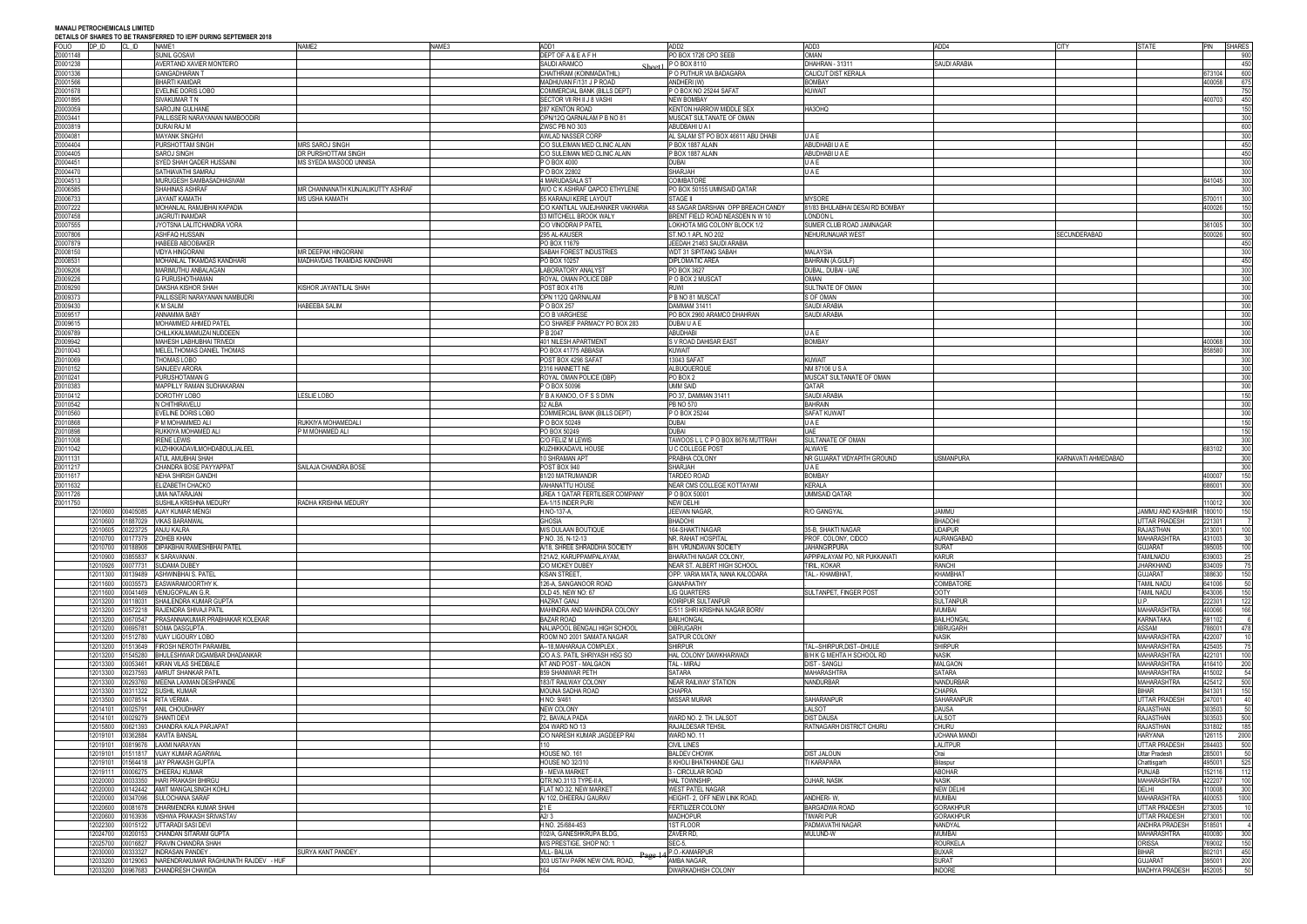| <b>FOLIO</b><br>DP ID | CL ID              | <u>DETAILS OF SHARES TO DE TRANSI ERRED TO IEFT DURING SEFTEMBER ZVT0</u><br>NAME1 | NAME2               | NAME3 | ADD1                                      | ADD <sub>2</sub>                     | ADD3                            | ADD4<br><b>CITY</b>                         | <b>STATE</b>          | <b>SHARES</b><br><b>PIN</b>    |
|-----------------------|--------------------|------------------------------------------------------------------------------------|---------------------|-------|-------------------------------------------|--------------------------------------|---------------------------------|---------------------------------------------|-----------------------|--------------------------------|
| 2033200               |                    | 01640974 SHANTUN BABAN RONGE                                                       |                     |       | <b>MOTI BANGLA</b>                        | <b>NEAR RLY HIGH SCHOOL</b>          | <b>DAUND</b>                    | <b>PUNE</b>                                 | <b>MAHARASHTRA</b>    | 413801<br>100                  |
| 2033200               |                    | 01931527 HASMUKHBHAI REVABHAI PARMAR                                               |                     |       | <b>8 VASHISHTH PARK</b>                   | <b>VALMIKI NAGAR</b>                 | SOMANATH ROAD                   | <b>MEHSANA</b>                              | <b>GUJARAT</b>        | 384001<br>135                  |
| 2033200               |                    | 01943112 RAMJIBHAI HIRABHAI JASANI                                                 |                     |       | <b>VIJAY RAJ NAGAR</b>                    | OPP RTO                              | PLOT NO 708 A                   | <b>BHAVNAGAR</b>                            | <b>GUJARAT</b>        | 364001<br>50                   |
| 2033200               |                    | 04348772 BAHADURSINH J CHAUHAN                                                     |                     |       | <b>NEAR VISHAL HOTEL</b>                  | SHIV DARSHAN SOC                     | <b>SHIVAM</b>                   | <b>JAMNAGAR</b>                             | <b>GUJARAT</b>        | 361001<br>100                  |
| 2033500               | 00036299           | S NARAYANAN                                                                        |                     |       | D 16 NABARD OFFICERS                      | QTRS 73 BAZULLAH ROAD                | <b>NAGAR</b>                    | CHENNAI                                     | TAMIL NADU            | 600017<br>150                  |
| 2033500               | 0248135            | SUSHEELA APPASAHEB BADORE                                                          |                     |       | <b>KEBROAD</b>                            | <b>RAIBAG</b>                        |                                 | <b>RAIBAG</b>                               | <b>KARNATAKA</b>      | 591317                         |
| 2033500               | 0539864            | SOMNATH VISHWNATH WADKAR                                                           |                     |       | P.NO.128 G.NO.219                         | <b>ASHIRWAD NAGAR</b>                | NANDED.                         | <b>NANDED</b>                               | <b>MAHARASHTRA</b>    | 431602<br>30                   |
| 2034500               | 00310039           | <b>SANJAY KUMAR</b>                                                                | <b>USHAMA SINHA</b> |       | <b>GULJAR POKHAR</b>                      |                                      |                                 | MUNGER                                      | <b>BIHAR</b>          | 811201<br>225                  |
| 034600                | 00067574           | NEERAJ NITNAWARE                                                                   |                     |       | D.K.N.- 250, VIJAY NAGAR                  | SCH, NO. 74 C                        |                                 | <b>NDORE</b>                                | M.P.                  | 452001<br>105                  |
| 2038000               | 0029753            | ASHWANI AGGARWAI                                                                   |                     |       | <b>BV/75</b>                              | <b>MOH KRISHAN NAGAR</b>             |                                 | <b>KAPURTHAL/</b>                           | <b>PUNJAB</b>         | 144601<br>1500                 |
| 2038400               | 00938927           | <b>BHIMRAO S KULKARNI</b>                                                          |                     |       | <b>ADVOCATE</b>                           | <b>NEAR DATTA TEMPLE</b>             | <b>DIST-HAVERI</b>              | <b>HANGAL</b>                               | <b>KARNATAKA</b>      | 581104<br>-50                  |
| 2039800               | 00021576           | <b>GH HASSAN LAL PURI</b>                                                          |                     |       | <b>RAWAL ROPA</b>                         |                                      |                                 | <b>SRINAGAR</b>                             | Jammu and Kashmir     | 190005<br>920                  |
| 2041500               | 00027436           | KOKILABEN DINESHBHAI DHARU                                                         |                     |       | 601. ARIHANT VILA                         | DEEPA COMPLEX                        | ADAJAN ROAD.                    | <b>SURAT</b>                                | <b>GUJARAT</b>        | 200<br>395009                  |
| 12043100              | 00051204           | SHARADKUMAR ARVINDBHAI PATEL                                                       |                     |       | 8, RAVIDARSHAN SOCIETY,                   | <b>BHATAR ROAD</b>                   |                                 | <b>SURAT</b>                                | <b>GUJARAT</b>        | 395007<br>250                  |
| 2043700               | 0032933            | Raj Kumar Jain                                                                     |                     |       | Jain Traders,                             | Shop No. - 77,                       | Opp. Medical Collage            | Jabalpur                                    | MР                    | 482003<br>100                  |
| 2044700               | 03180641           | SUSHILA DEVI SHARMA                                                                |                     |       | C/O SHARMA TRADING CORPORATION            | <b>TIWARI GALI KHETRAJPUR</b>        |                                 | SAMBALPUF                                   | ORISSA                | 768002<br>20                   |
| 2044700               | 04600611           | PRAVIN HUGGI                                                                       |                     |       | 10 INGALAGIMA NAM                         | <b>IRIND 284 RA VAREGE</b>           | <b>BOMMANAJOG</b>               | <b>SINDGI</b>                               | KARNATAKA             | 586115<br>53                   |
| 12044700              | 04812861           | <b>HAZARI GANGASAGAR</b>                                                           |                     |       | 3/6/62 HUSNABAD ARMUR M AND V             | NIZAMABAD OLD BUS STAND              |                                 | NIZAMABAD                                   | Telangana             | 503224<br>91                   |
| 2044700               | 05729593           | KAMTA PRASAD TRIPATHI                                                              |                     |       | VILL AND POST KHAIRAGARH                  | 04 TEACHERS COLONY I K S V V         | <b>DIST RAJNANDGAON</b>         | RAJNANDGAON                                 | <b>CHHATTISGARH</b>   | 491881                         |
| 2045800               | 00002011           | SANTOSH VIRENDRAKUMAR YADAV                                                        |                     |       | C-7 TIRUPATI TOWNSHIP-1                   | <b>DEESA HIGHWAY</b>                 |                                 | PALANPUR                                    | <b>GUJARAT</b>        | 385001<br>100                  |
| 12046300              | 00067569           | <b>JANAKAVALLI G</b>                                                               |                     |       | NO: 33, SOUTH STREET                      | <b>TIRUTURAIPOONDI</b>               |                                 | <b>TIRUTURAIPOONDI</b>                      | <b>TAMIL NADU</b>     | 614713<br>402                  |
| 12048100              | 00005352           | <b>TARJUNA RAO</b>                                                                 |                     |       | A4 J N V STREET                           | VENNALAVALASA                        | <b>SARUBUJJILI</b>              | <b>SRIKAKULAM</b>                           | <b>ANDHRA PRADESH</b> | 532458<br>200                  |
| 2048100               | 00005635           | J P PRASAD                                                                         |                     |       | <b>H.NO. C-2</b>                          | JAWAHAR NAVODAYA VIDYALAYA           | VENNALAVALASA, SARUBUJJILI      | <b>SRIKAKULAM</b>                           | <b>ANDHRA PRADESH</b> | 532190<br>130                  |
| 2048900               | 0025042            | <b>INOD DASHRATH CHABUKSWAR</b>                                                    |                     |       | PLT NO 8                                  | SHRINAGAR COLONY                     | <b>SANGAM NAGAR</b>             | <b>SATARA</b>                               | <b>MAHARASHTRA</b>    | 415003<br>50                   |
| 12056700              | 00100100           | <b>GANESH B NAIK</b>                                                               |                     |       | S/O BABU NAIK                             | <b>SANNA KUDULL</b>                  | <b>KUDULU</b>                   | <b>KASARAGOL</b>                            | <b>KERALA</b>         | 671121<br>31                   |
| 2057300               | 00145634           | SHANRAJ                                                                            |                     |       | PULLIYIL HOUSE                            | ERAVIPURAM P O                       |                                 | KOLLAM                                      | <b>KERALA</b>         | 691011<br>85                   |
|                       | 00399784           | MAHESHBHAI MANJUBHAI DESAI                                                         |                     |       | A - 3, NAGDEVNAGAR                        | OPP. SURESH PARK, NR, NAGESHWAR      | TEMPLE. WAGHODIA ROAD.          | VADODARA                                    | <b>GUJARAT</b>        | 150<br>390019                  |
| 13016700              | 00496347           | <b>DHARMESHKUMAR LIMBACHIYA</b>                                                    |                     |       | , NEST TENAMENT                           | <b>GANESH CROSSING</b>               | MANGALPURA ROAD                 | ANAND                                       | <b>GUJARAT</b>        | 388001<br>100                  |
| 13017400              | 00059378           | N.DHANDAPANI                                                                       |                     |       | NO.5, GREEN GARDEN                        | LAWSPET                              |                                 | <b>PONDICHERRY</b>                          | PONDICHERR'           | 605008<br>175                  |
| 3017600               | 00514793           | RAJESH KUMAR SHARMA                                                                |                     |       | H.NO.2976                                 | UNIYARON KA RASTA                    | <b>CHANDPOLE BAZAR</b>          | <b>JAIPUR</b>                               | RAJASTHAN             | 302001<br>1950                 |
| 3035800               | 0033564            | MANOJ NATHUMAL SANTANI                                                             |                     |       | <b>MASAN ROAD.PAKKI KHOLI</b>             | <b>GANDHI NAGAR</b>                  | SINDHI CAMP                     | <b>AKOLA</b>                                | Maharashtra           | 444004<br>75                   |
| 13041400              | 0978332            | MUKESH KUMAR SHARMA                                                                |                     |       | H NO 2927                                 | GALINO <sub>4</sub>                  | KAILASH NAGAR                   | <b>UDHIANA</b>                              | <b>PUNJAB</b>         | 141008<br>75                   |
| 16010100              | 00008050           | PARVATI KULBHUSHAN DIXIT                                                           | ULBHUSHAN DIXIT     |       | 204,12, JAWAHAR NAGAR ROAD NO13           | <b>GOREGAON WEST</b>                 |                                 | <b>MUMBAI</b>                               | <b>MAHARASHTRA</b>    | 400062<br>- 75                 |
| 16010100              | 00026460           | <b>DHEERAJ KUMAR</b>                                                               |                     |       | 9. MEVA MARKET                            | 3. CIRCULAY ROAD                     | ABHOR                           | <b>PUNJAB</b>                               | <b>PUNJAB</b>         | 152116<br>150                  |
| 16010100              | 0127938            | AMAR KUMAR TIWARY                                                                  |                     |       | C/O VIVEK GUN EMPORIUM                    | RABEYA MARKET                        | NAYA BAZAR                      | <b>SIWAN</b>                                | <b>BIHAR</b>          | 841226<br>1500                 |
| IN300011              | 10611129           | <b>SUKEN SHAH</b>                                                                  | NANALAL SHAH        |       | 101/301 MARSHAL APT.                      | 97A AUGUST KRANTI MARG               | PAN GALI, KEMPS CORNER          | MUMBAI                                      |                       | 400036<br>300                  |
| N300095               |                    | 10378284 AMAL GHOSH                                                                |                     |       | BEHIND ANDUL BAZAR FISH MARKET            | VILL-ANDUL CHOWDHURY PARA            | P.O-ANDUL-MOURI                 | <b>HOWRAH</b>                               |                       | 711302<br>1500                 |
| IN300118              | 0282851            | <b>ANITA GUPTA</b>                                                                 |                     |       | HOUSE NO 4                                | ARYA NAGAR SURAJ KUND ROAD           | UTTAR PRADESH                   | MEERUT                                      |                       | 250001<br>300                  |
| IN300118              | 0696542            | <b>MANISH BARANWAI</b>                                                             |                     |       | D-14 S F                                  | ELDECO RESIDENCY GREEN               | SECTOR PI GREATER KAILASH       | <b>NOIDA</b>                                |                       | 201301<br>1000                 |
| IN300206              | 0366951            | <b>SURENDER KUMAR</b>                                                              |                     |       | BF - 113                                  | <b>EAST SHALIMAR BAGH</b>            |                                 | DELHI                                       |                       | 110052<br>1950                 |
| N300214               | 1754657            | <b>ARVIND PRIYA</b>                                                                |                     |       | PIONEER COMPUTERS PVT LTD 61 A NEW        | RAJENDRA NAGAR SAKCH                 |                                 | JAMSHEDPUR JHARKHAND                        |                       | 831001                         |
| IN300214              | 3202687            | PANKAJ A MAHALLE                                                                   |                     |       | WF LTD S NO 65/A 95/A                     | <b>MEGHPAR BORICH</b>                | ANJAR GALPADAR ROAD             | <b>GANDHIDHAM</b>                           |                       | 370201<br>2000                 |
| IN300214              |                    | 13289719 BINDU ABHAYSANKAR JHA                                                     |                     |       | NARMADA TOWER NO 406                      | ONGC COLONY                          | ANKLESHWAR                      | <b>BHARUCH</b>                              |                       | 393010<br>620                  |
| N300214               | 14511600           | <b>NILIMA SAHA</b>                                                                 |                     |       | 344 BAGATI BHABLA DIST NORTH 24           | PARGANAS                             |                                 | BASIRHAT WEST BENGAL                        |                       | 743422<br>150                  |
| N300239               | 0123147            | RAMACHANDRAN PILLAI R.                                                             |                     |       | <b>KRISHNATHU HOUSE</b>                   | PADANAYARKULANGARA NORTH             | KARUNAGAPPALLY P.O.             | KOLLAM DT, KERALA                           |                       | 690518<br>75                   |
| N300239               | 0149075            | KAKKATTUMMAL KUNNOTH ABDUL SALEEM                                                  |                     |       | KALLENCHERY HOUSE                         | S.S. ROAD                            | CHIRAKKARA, THALASSERY          | <b>KERALA</b>                               |                       | 670104<br>300                  |
| IN300239              | 0556828            | <b>GEORGE PM</b>                                                                   |                     |       | <b>VALIPLACKAL TAS VILLA</b>              | KUTTAPUZHA PO                        | THIRUVALLA                      | KERALA                                      |                       | 689111<br>- 10                 |
| N300239               | 0767877            | SREEVILASAN T N                                                                    |                     |       | THARAVELIL HOUSE                          | KADATHY EAST, MARKET PO              | MUVATTUPUZHA                    | ERNAKULAM DIST                              |                       | 686673<br>300                  |
| IN300239              | 1714366            | S VIJAYARAGHAVAN                                                                   |                     |       | H.NO.2084/C 1, RAJMATI BUILDING,          | HATTIHOLI GALLI,                     | SHAHAPUR.                       | BELGAUM                                     |                       | 590003<br>100                  |
| IN300239              | 1868806            | <b>KAMLESH D KULKARNI</b>                                                          |                     |       | RENAVIKAR COLONY                          | SAVEDI                               | NR BALAJI TEMPLE                | AHMEDNAGAR                                  |                       | 414001<br>50                   |
| N300239               |                    | 2714056 DINESH KUMAR SHARMA                                                        |                     |       | 3F 224                                    | <b>MADHAV PURAM</b>                  | <b>MEERUT</b>                   | MEERUT                                      |                       | 250002                         |
| N30027                | 0157782            | <b>NIKUNJ BIHARI SINGH</b>                                                         |                     |       | KUNWAR SINGH COLONY                       | <b>CHAS</b>                          |                                 | OKARO STEEL CITY                            |                       | 50<br>827013                   |
| N300327<br>036003MI   |                    | 0482943 RATAN KUMAR SAHA<br>10277647 KONDURI RHASKAR                               |                     |       | VILL-TARA (DAKSHIN ANSHA)<br>H NO 11-18/1 | J.L. NO-5, SAFANAGAR                 | KUMARGANJ                       | DIST-DAKSHIN DINAJPUF<br>DIST - KARIM NAGAR |                       | 150<br>733141<br>505501<br>800 |
|                       |                    |                                                                                    |                     |       |                                           | POSTEL MDL - KODIMIAL                |                                 |                                             |                       | 505301<br>300                  |
| IN300394<br>IN300394  |                    | 11395785 BOGA SATISH<br>12667924 C LEELAVATHI                                      |                     |       | H NO 5-6-85<br>27/0-10                    | M G ROAD<br>10 MURUGANATHA PURAM     | <b>SIRCILLA</b><br>NORTH STREET | <b>DIST KARIMNAGAR</b><br><b>KARUR</b>      |                       | 639002<br>150                  |
| IN300394              |                    | 13731707 P VIVEKANANDHAN                                                           |                     |       | 110 AGRAHARAM RAJA STREET                 | PALLIPALAYAM POST                    |                                 | ERODE                                       |                       | 638006<br>150                  |
| IN300394              |                    | 14683096 DOBARIYA RASIK AMRUTLAL                                                   |                     |       | <b>KHODIYAR KRUPA</b>                     | BLOCK NO-23 MEHUL NAGAR              | NR TELEPHONE EXCHANGE           | <b>JAMNAGAR</b>                             |                       | 361004<br>200                  |
| N300425               |                    | 10131255 NARASHINHBHAI KALYANBHAI PATEL                                            |                     |       | 30, CHITRAKUT NAGAR SOCIETY               | LAXMIKANT ASHRAM ROAD.               | KATARGAM.                       | SURAT.                                      |                       | 395004<br>300                  |
| N300513               |                    | 13942214 NARESH AJITKUMAR JAIN                                                     |                     |       | C/8 TIRTHANKAR DARSHAN                    | FIRST FLOOR DEVCHAND NAGAR           | <b>BHAYANDAR WEST</b>           | <b>THANE</b>                                |                       | 250<br>401101                  |
| IN300513              |                    | 15040292 ARIF AKTHAR KHAN                                                          |                     |       | LIG COLONY SECTOR NO 25                   | SINDHU NAGAR PRADHIKARAN             | <b>PUNE</b>                     | <b>MAHARASHTRA</b>                          |                       | 411044<br>500                  |
| N300513               |                    | 5090067 BABULAL L BAKRANIA                                                         |                     |       | PLOT NO 18/3 PRAGATI PARK VIBHAG 2        | KRUSHNANAGAR MAIN ROAD OPP VIJAY MAN | <b>JAM NAGAR</b>                | <b>GUJARAT</b>                              |                       | 361008<br>165                  |
| N300513               | 16813892           | <b>VAIBHAV SHUKLA</b>                                                              |                     |       | JE 1 BERIWALA BAGH                        | <b>HARI NAGAR</b>                    | <b>NEW DELHI</b>                | <b>DELHI</b>                                |                       | 110064                         |
| IN300556              |                    | 10030934 ANAND KUMAR AGRAWAL                                                       |                     |       | 4 A (NEW NO 380)                          | HARJENDER NAGAR II                   |                                 | <b>KANPUR</b>                               |                       | 208007<br>150                  |
| IN300597              | 10054688           | PADMAVATHI R MRS                                                                   |                     |       | NO.1/15, V.V.GIRI STREET                  | <b>DEVI NAGAR</b>                    | AVADI                           | CHENNAI                                     |                       | 600109                         |
| N300597               |                    | 10067248 RAMAMOORTHY K                                                             |                     |       | NO.1/15, V.V. GIRI STREET                 | <b>DEVI NAGAR</b>                    | <b>AVADI</b>                    | CHENNAI                                     |                       | 600109                         |
| IN300853              | 0023098            | <b>ASHOK KUMAR SEKHANI</b>                                                         |                     |       | C/O MACHINERY & SPARES PARTS CENTRE       | 7. SWALLOW LANE, 3RD FLOOR           | CALCUTTA                        |                                             |                       | 700007<br>300                  |
| IN300888              |                    | 13945091 DWARIKA PRASAD                                                            | RAJ KUMARI DEVI     |       | <b>GANDHI CHOWK,</b>                      | THATHERI BAZAR.                      | <b>MAHENDRU</b>                 | <b>PATNA</b>                                |                       | 800006<br>1200                 |
| IN300888              |                    | 14192020 BHARTI OJHA                                                               | ahuo maau maf       |       | RAM JANM OJHA (ADVOCATE)                  | NAYA TOLA                            | NEAR DEVI LODGE                 | <b>MUZAFFARPUR</b>                          |                       | 842001<br>300                  |
| N300888               |                    | 14432450 YAMUNAMBICA R CHOPRA                                                      | RAKESH CHOPRA       |       | 3 UMA KUNJ 110 MODEL TOWN                 | 4 BUNGLOWS                           | <b>ANDHERI WEST</b>             | MUMBAI                                      |                       | 225<br>400053                  |
| IN300888              | 4595666            | <b>RAM BABU SINGH</b>                                                              |                     |       | AT+P.O/BAZIDPUR SAIDAT,                   | VIA/BIDDUPUR.                        | <b>DIST/VAISHALI</b>            |                                             |                       | 75<br>844503                   |
| IN300896              | 10075169           | <b>THARU P ANTONY</b>                                                              |                     |       | PULLALY HOUSE                             | KADUKUTTY P O                        | <b>CHALAKUDY</b>                | <b>TRICHUR</b>                              |                       | 680315<br>300                  |
| N300896               |                    | 10458906 SATHISH P D                                                               |                     |       | PANACHIKUNNEL HOUSE                       | ADIMALY P.O.,                        | <b>ADIMALY</b>                  | <b>ADIMALY</b>                              |                       | 685561<br>100                  |
| IN300940              | 10001200 USHA RANI |                                                                                    |                     |       | 37 NEW CLOTH MARKET                       |                                      |                                 | HISAR                                       |                       | 150<br>125001                  |
| IN300966              |                    | 10157423 M.ASHEERVADAM BENEDICT                                                    |                     |       | <b>B-9</b>                                | AVAS VIKAS COLONY                    | RAJENDER NAGAR                  | BAREILLY (U.P)                              |                       | 243122<br>100                  |
| IN300966              |                    | 10207782 SAOOD ALI KHAN                                                            |                     |       | MOH-QAZI ZADA                             | <b>AMROHA</b>                        | J P NAGAR                       | <b>UTTAR PRADESH</b>                        |                       | 244221<br>800                  |
| N300974               |                    | 10229587 MAHIDA ARJANBHAI GOVINDBHAI                                               |                     |       | 15, NAVDEEP, OPP. TIMBAVADI BYE PASS.     | RAMNAGAR SOCIETY,                    | NR. RAMDEV APARTMENT,           | <b>JUNAGADH</b>                             |                       | 362015<br>150                  |
| IN300974              |                    | 10804591 MEHULKUMAR S. PETHANI                                                     |                     |       | 07, VASANTI APPARTMENTS.                  | <b>TITHAL ROAD,</b>                  |                                 | VALSAD.                                     |                       | 396001<br>50                   |
| IN300974              |                    | 10875172 SANJAY AMBALAL PATEL                                                      |                     |       | C-8, AMI AKHANDANAND-1                    | AMRAIVADI,                           |                                 | AHMEDABAD                                   |                       | 380026<br>100                  |
| N300974               |                    | 1304092 PARMAR HASMUKHBHAI AMRUTBHAI                                               |                     |       | MU. VASADA,                               | POST, SADARPUR,                      |                                 | PALANPUR.                                   |                       | 385001<br>- 75                 |
| N300999               |                    | 10060153 LALIT KUMAR                                                               |                     |       | S/O. MUSHAR YADAV                         | MOH. VIKASH COLONY                   | PO.SHASTRI NAGAR                | PATNA                                       |                       | 800023<br>300                  |
| IN301022              | 20125557           | USHA RANI N                                                                        |                     |       | W/O N SEETHARAMAIAH                       | MANAGER ANDHRA BANK                  | SVOC BRANCH R T ROAD            | <b>TIRUPATI</b>                             |                       | 517507<br>300                  |
| IN301039              |                    | 10552533 JAYPRAKASH PREMJIBHAI VICHHI                                              |                     |       | C/O AMARSHI KHIMJI                        | OPP NAWANAGAR HIGH SCHOOL            | <b>NEAR JAYSHREE TALKIES</b>    | <b>JAMNAGAR</b>                             |                       | 361001<br>150                  |
| N301039               | 24532707           | KISHORKUMAR GORDHANDAS GOKANI                                                      |                     |       | <b>KISHOR KUNJ</b>                        | IMDA CHOWK THAKKAR PLOT              |                                 | PORBANDAR                                   |                       | 360575<br>- 50                 |
| IN301055              | 10512087           | ANOOP SINGH                                                                        |                     |       |                                           | NEW JAWAHAR NAGAR                    |                                 | <b>JALANDHAR</b>                            |                       | 144001<br>430                  |
| IN301080              |                    | 22137993 K T RAVIKUMAR                                                             |                     |       | NO 37 VALLUVAR STREET                     | <b>ARUMBAKKAM</b>                    | <b>CHENNAI</b>                  | CHENNAI                                     |                       | 600106<br>450                  |
| IN301080              |                    | 22608762 K GOKULA KRISHNAN                                                         |                     |       | NO 1 / 13 NORTH STREET                    | DEVARAYANERY                         | <b>ASSOOR POST</b>              | <b>TRICHY</b>                               |                       | 620015<br>- 38                 |
| IN301080              |                    | 22769224 RANGARAJ C                                                                |                     |       | OLD NO 1/165D NEW NO 351                  | THIRUVALLUVAR STREET                 | PALAVANSATHU KUPPAM             | VELLORE                                     |                       | 50<br>632002                   |
| IN301127              |                    | 15140809 BHADAURIA SUNEET SINGH                                                    |                     |       | C 31                                      | NIGAHI OFFICERS COLONY               | PO NIGAHI PS WAIDHAN            | <b>DISTT SIDHI</b>                          |                       | 486886<br>600                  |
| IN301127              |                    | 15402086 SHEESH ALI                                                                |                     |       | C/O LEYAQUAT ALI                          | Page 15 MOH DARGAH SHAH ARZAN        | P.O. MAHENDRU                   | <b>PATNA</b>                                |                       | 800006<br>750                  |
| IN301127              |                    | 15801262 JANAKKUMAR HARESHCHANDRA RAVAL                                            |                     |       | 39, KAILASHDHAM SOCIETY                   | NEW SAMA ROAD                        | VADODARA                        |                                             |                       | 150<br>390008                  |
| IN301127              |                    | 16473398 VISHWANATH SINGH                                                          |                     |       | <b>BIHAR TANNERY</b>                      | <b>MOH-KARBIGAHIA</b>                | POST-G.P.O.                     | <b>PATNA</b>                                |                       | 300<br>800001                  |